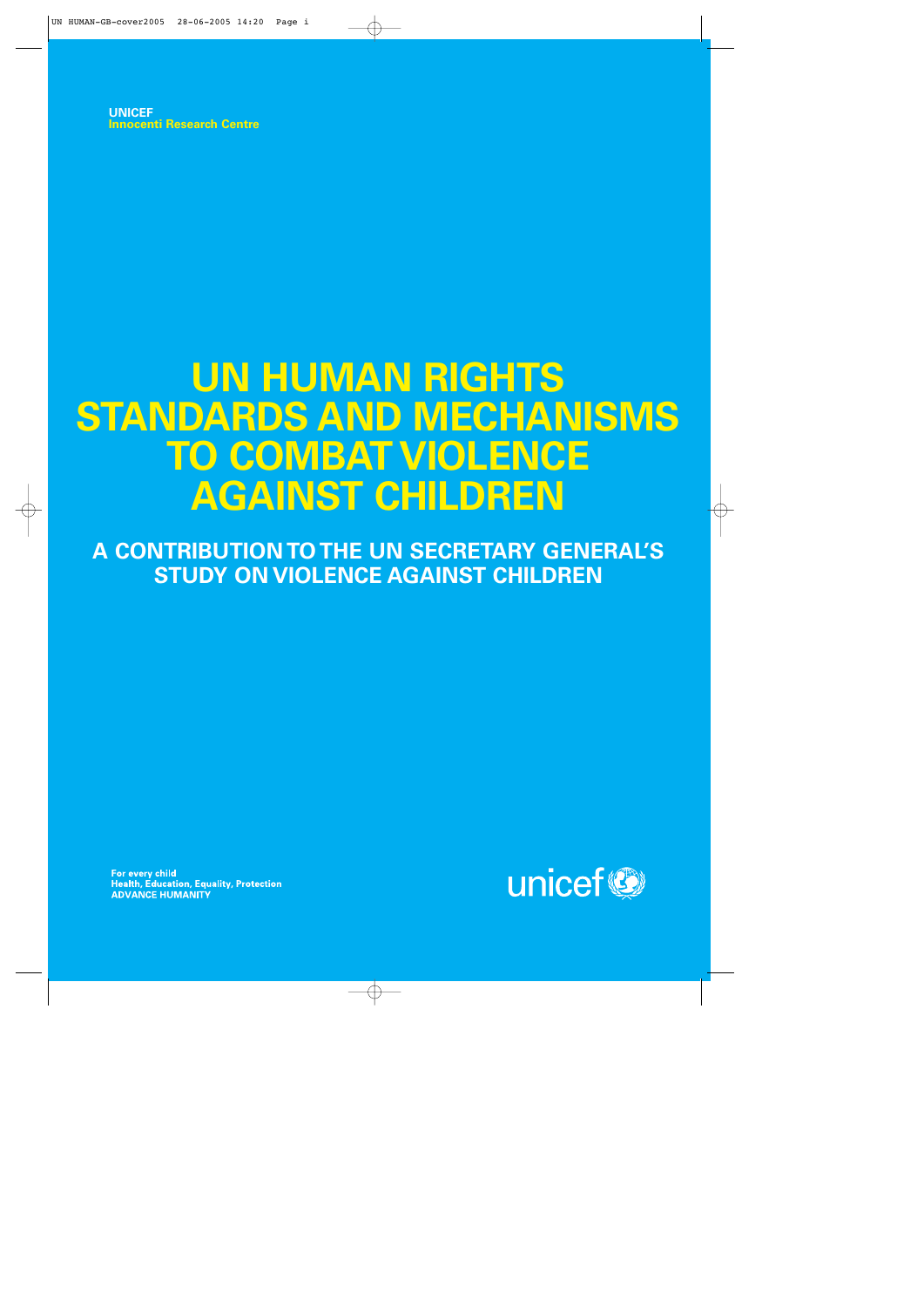**Innocenti Research Centre**

## **UN HUMAN RIGHTS STANDARDS AND MECHANISMS TO COMBAT VIOLENCE AGAINST CHILDREN**

## **A CONTRIBUTION TO THE UN SECRETARY GENERAL'S STUDY ON VIOLENCE AGAINST CHILDREN**

For every child Health, Education, Equality, Protection **ADVANCE HUMANITY** 

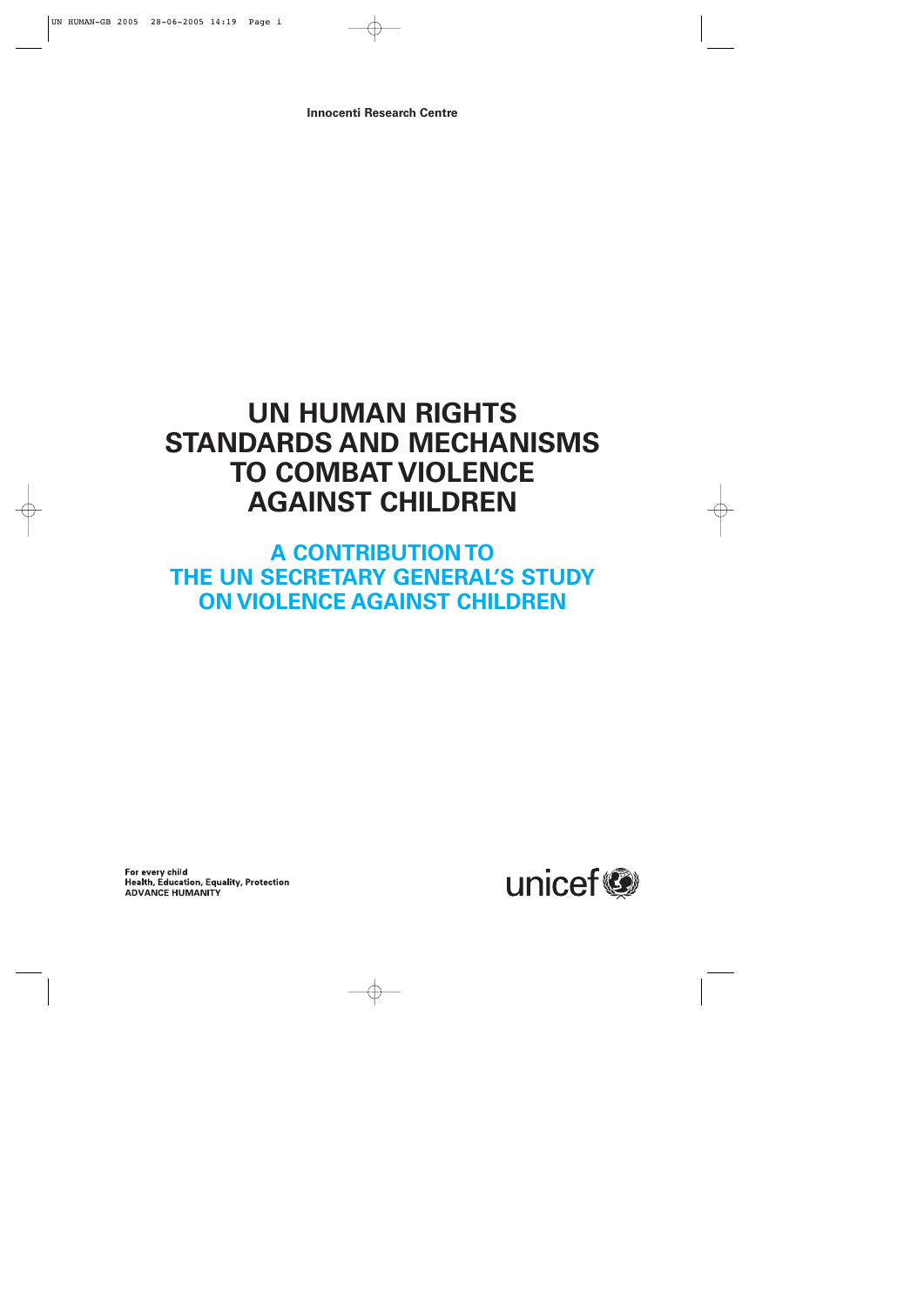#### **Acknowledgments**

This review of the UN Standards and Mechanisms on the Protection of Children from Violence was developed with the advice of Paulo Sérgio Pinheiro, Independent Expert for the UN Study on Violence against Children (the Study) and on the basis of the extensive work of Peter Newell and the support of Stewart Asquith.

Its completion is due to the contribution of international experts who attended the Innocenti Research Centre (the IRC) expert consultation on the Study, including Jane Connors, Office of the High Commissioner for Human Rights, Geneva; Marilia Sardenberg, Member of the Committee on the Rights of the Child, Geneva; Regina Tavares da Silva, Member of the Committee on the Elimination of Discrimination against Women; Alison Phinney, Dept. of Injuries and Violence Prevention, WHO, Geneva; Trond Waage, University of Oslo; Polona Selic, Counsellor, Slovenia Human Rights Ombudsman Office; Kevin D. Browne, Professor, Birmingham University and Advisor on Child Protection to WHO Regional Office for Europe; Séverine Jacomy, Member, NGO Advisory Panel, OMCT; Amaya Gillespie, UN Study Secretariat; Marcelo Daher, Inter-American Commission on Human Rights, Washington; Sharon Rustemier, Consultant, UK; Satu Suikkari, Officer of the Commissioner for Human Rights; Regis Brillat, DG II, Human Rights; Gianluca Esposito, DG I, Legal Affairs; Irena Kowalczyk-Kedziora, DG III Social Cohesion; Antje Rothemund, DG IV, European Youth Centre in Budapest; Christine Meunier, Social, Health and Family Affairs Committee of the Parliamentary Assembly.

Guidance and supervision at the IRC were provided by Marta Santos Pais, Director, Susan Bissell, Senior Project Officer, with the support of Peggy Herrmann and Clarice da Silva e Paula. The Communication and Partnership Unit are thanked for moving this document through the production process, and Sandra Fanfani and Claire Akehurst for their unstinting administrative support.

Layout: Bernard & Co, Siena, Italy

© 2005 United Nations Children's Fund (UNICEF) ISBN: 88-89129-23-9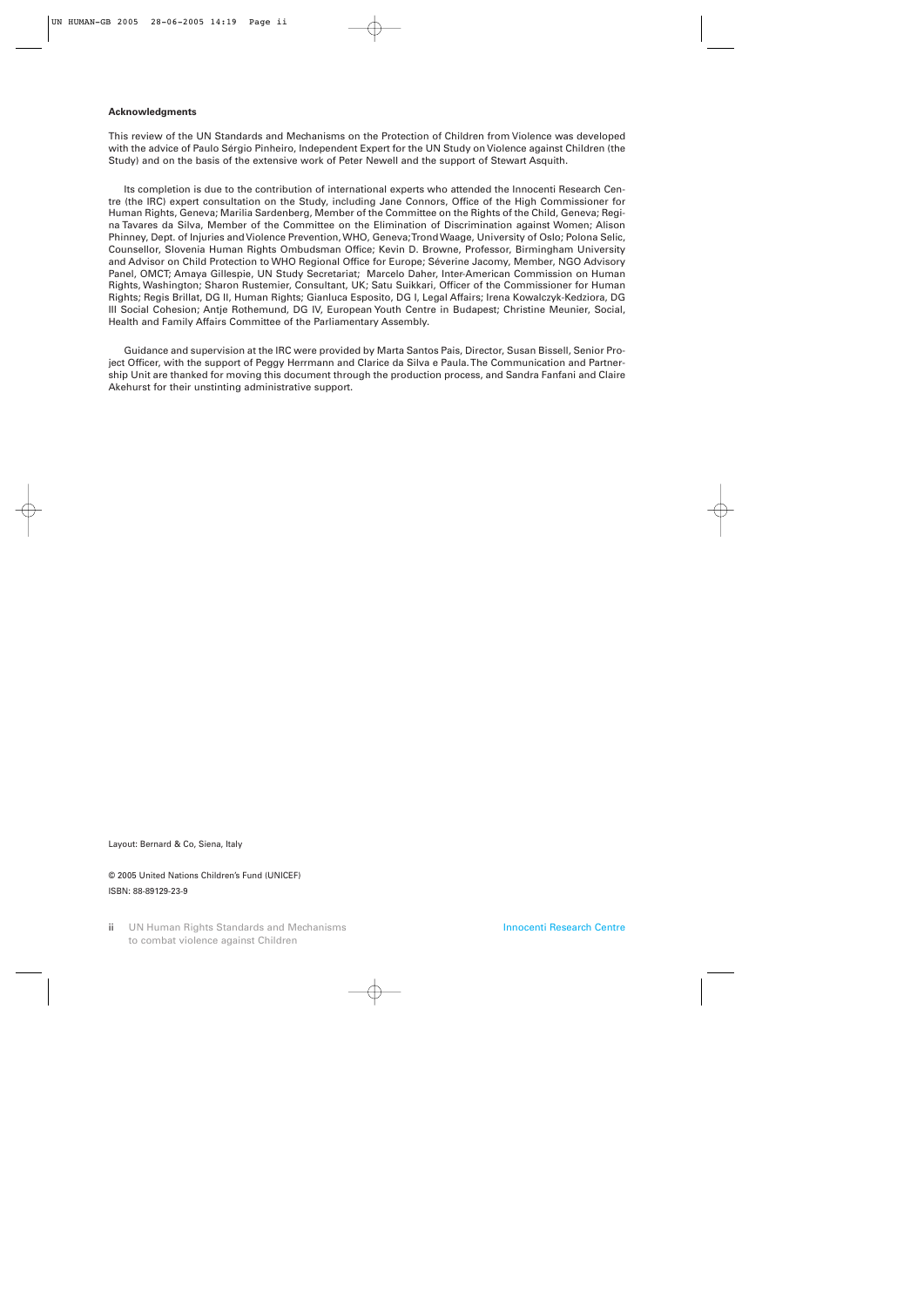## **The UNICEF Innocenti Research Centre**

The UNICEF Innocenti Research Centre in Florence, Italy, was established in 1988 to strengthen the research capability of the United Nations Children's Fund (UNICEF) and to support its advocacy for children worldwide. The Centre (formally known as the International Child Development Centre) helps to identify and research current and future areas of UNICEF's work. Its prime objectives are to improve international understanding of issues relating to children's rights and to help facilitate the full implementation of the United Nations Convention on the Rights of the Child in both industrialized and developing countries.

The Centre's publications are contributions to a global debate on child rights issues and include a wide range of opinions. For that reason, the Centre may produce publications that do not necessarily reflect UNICEF policies or approaches on some topics. The views expressed are those of the authors and are published by the Centre in order to stimulate further dialogue on child rights.

The Centre collaborates with its host institution in Florence, the Istituto degli Innocenti, in selected areas of work. Core funding for the Centre is provided by the Government of Italy, while financial support for specific projects is also provided by other governments, international institutions and private sources, including UNICEF National Committees.

**The opinions expressed are those of the authors and editors and do not necessarily reflect the policies or views of UNICEF.**

All correspondence should be addressed to:

UNICEF Innocenti Research Centre Piazza SS. Annunziata, 12 50122 Florence, Italy Tel: (+39) 055 20 330 Fax: (+39) 055 20 33 220 Email general: florence@unicef.org Email publication orders: florenceorders@unicef.org Website: www.unicef.org/irc and www.unicef-irc.org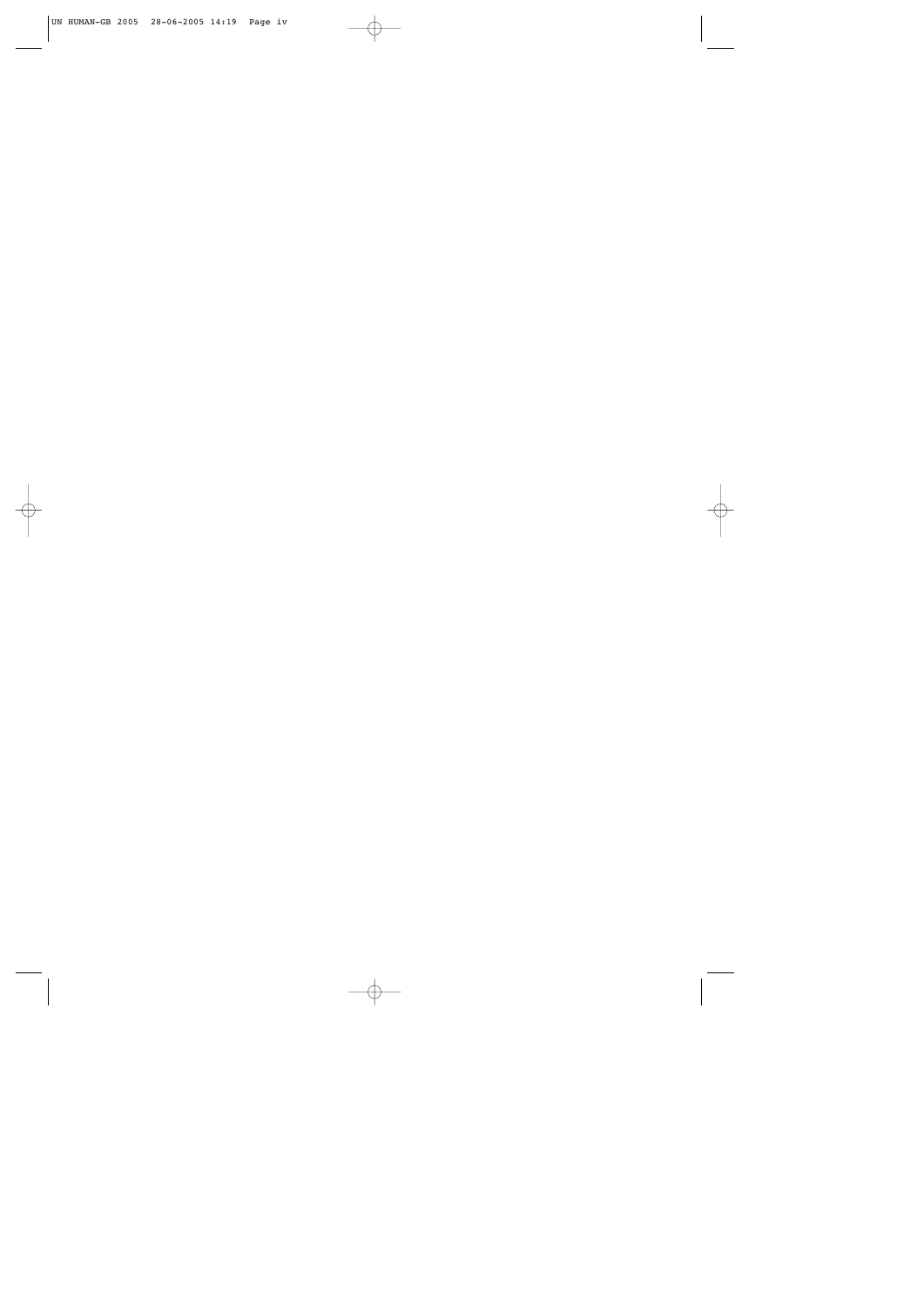## **CONTENTS**

| The right to protection from all forms of violence: Article 19 and other relevant provisions5 |
|-----------------------------------------------------------------------------------------------|
|                                                                                               |
|                                                                                               |
|                                                                                               |
| Other key Human Rights instruments and violence against Children  17                          |
|                                                                                               |
|                                                                                               |
| International Convention on the Elimination of All Forms of Racial Discrimination  18         |
| Convention on the Elimination of All Forms of Discrimination against Women  19                |
| Convention against Torture and Other Cruel, Inhuman or Degrading Treatment or Punishment  19  |
|                                                                                               |
| Concluding observations on the Committee on the Rights of the Child                           |
|                                                                                               |
|                                                                                               |
|                                                                                               |
|                                                                                               |
|                                                                                               |
|                                                                                               |
|                                                                                               |
|                                                                                               |
|                                                                                               |
|                                                                                               |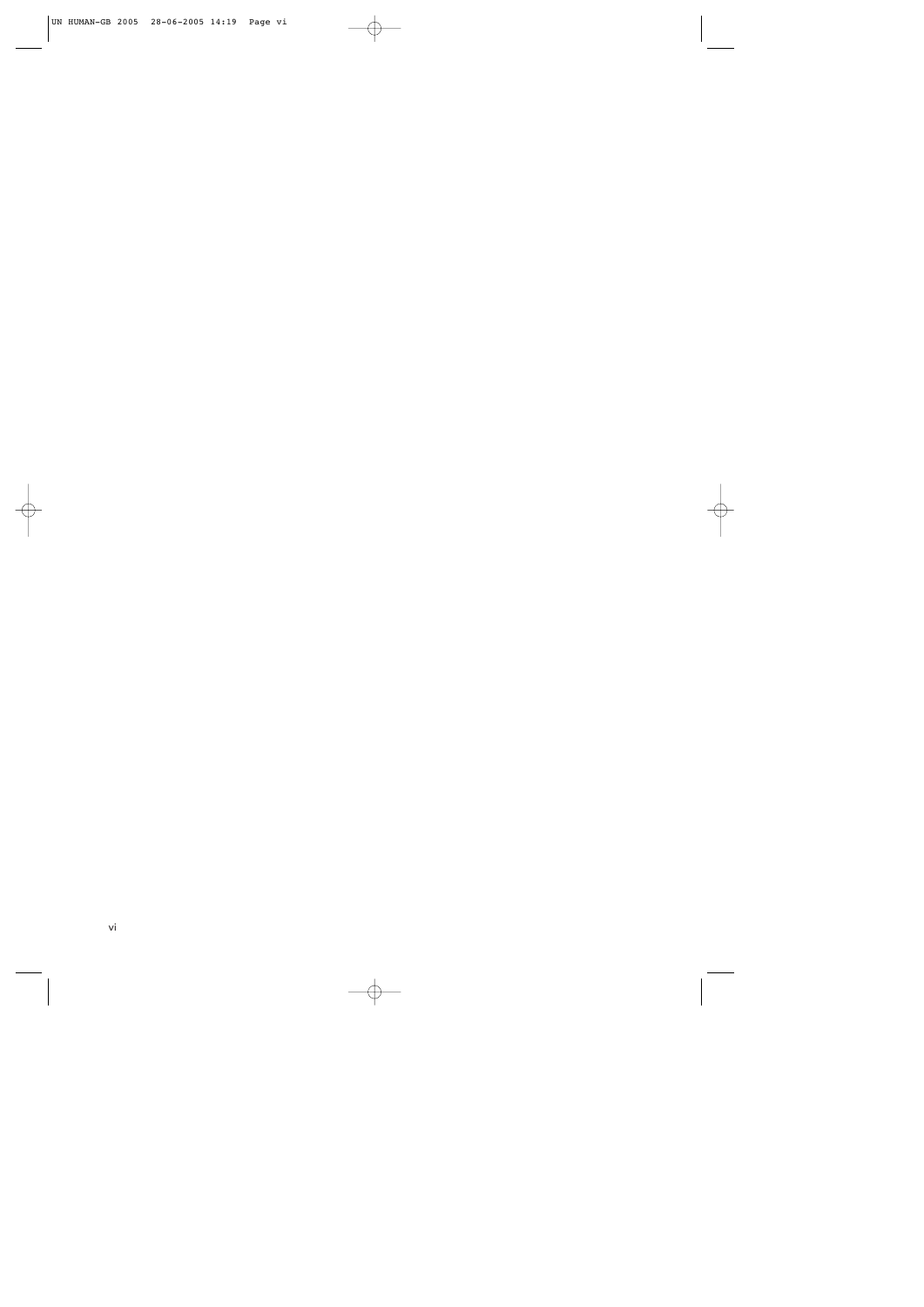## **FOREWORD**

In November 2001, the UN General Assembly requested the Secretary-General to conduct an indepth Study on Violence against Children. The request followed the recommendation for such a study from the Committee on the Rights of the Child, based on the Committee's experience and on two days of thematic discussion, in 2000 and 2001, on violence against children.

The goals of the UN Study are to:

- raise international visibility of all forms of violence against children;
- better understand the causes of the problem and its impact on children and societies at large;
- assess existing policies and mechanisms and enhance their ability to prevent and address violence against children;
- identify an international action plan to effectively end these abuses.

In the light of the provisions of the Convention on the Rights of the Child, "Violence" includes all forms of physical or mental violence, injury or abuse, neglect or negligent treatment, including sexual abuse, bullying in schools and corporal punishment. The Committee recommended that the study should cover violence in all contexts in which children find themselves, including within their family and the home, schools, care or residential institutions, work situations, on the streets, in detention facilities and prisons, and in relation to police action and the use of capital and physical punishment.

The UN Study on Violence against Children reaffirms this foundation. The Study is rooted in children's human rights to protection from all forms of violence. Moreover, the Study aims to promote action to prevent and eliminate violence against children at international, regional, national and local levels. As such, improving implementation of human rights is at the core of the Study and this publication provides a snapshot of what has been achieved so far with implications for the future.

The purpose of this publication is to recall the human rights framework set out in international instruments adopted by the United Nations with relevance to the right of children to freedom from violence. It also reviews how treaty bodies established by human rights conventions to monitor progress in their implementation, as well as other UN human rights mechanisms have addressed the protection of children from violence.

As the present review highlights, protecting children from all forms of violence is an obligation enshrined in international law. States must ensure that children are not subject to violence within the family, the school or community, nor within the confines of the very state institutions established to provide them with the necessary care and protection for their healthy growth and development.

The Convention on the Rights of the Child (CRC) made a decisive contribution to this understanding by specifically stressing that children are to be protected from all forms of violence "while in the care of parent(s), legal guardian(s) or any other person who has the care of the child"; within the education system where school discipline is to be "administered in a manner consistent with the child's human dignity and in conformity with the Convention on the Rights of the Child"; as well as from "torture or other cruel,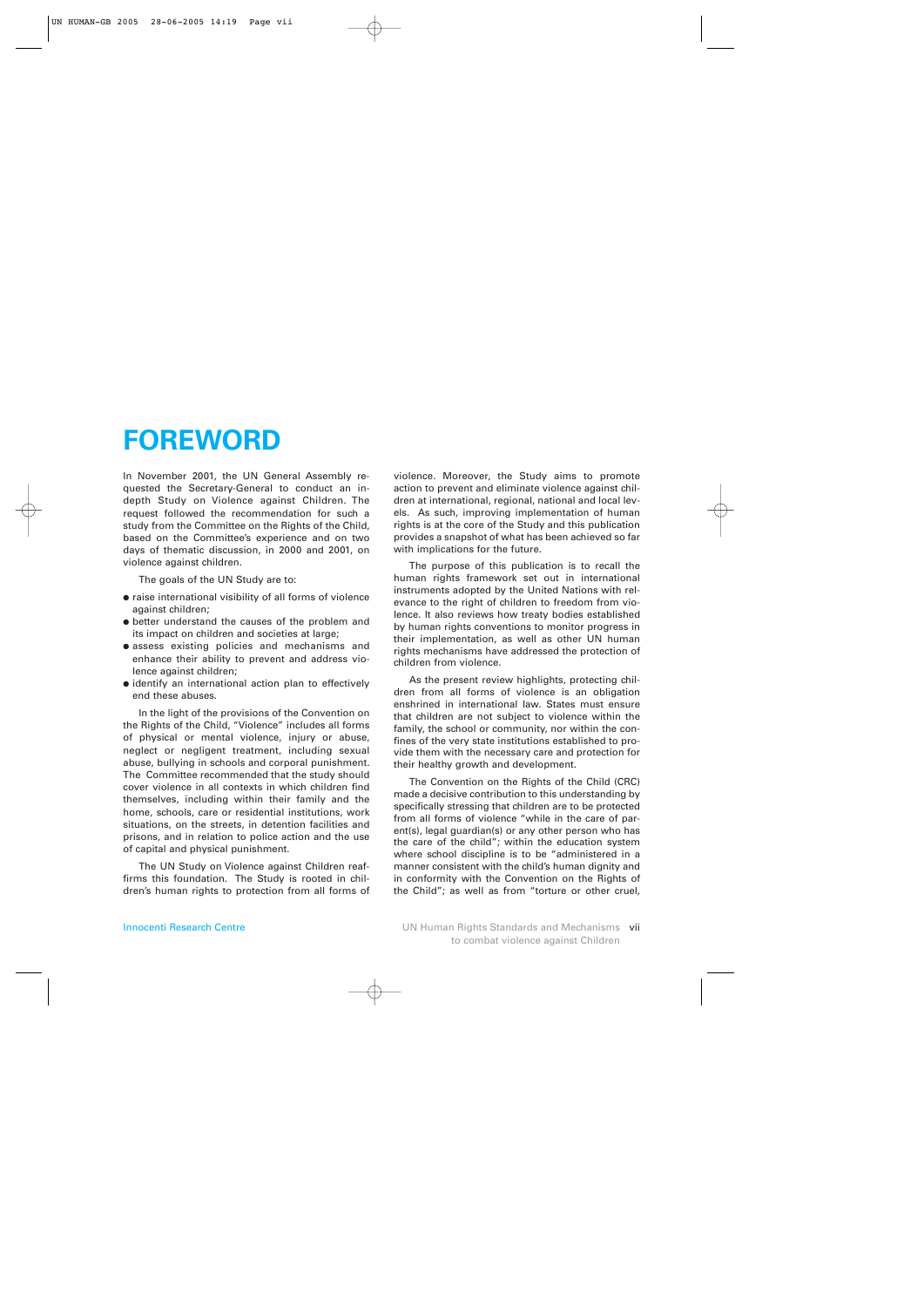inhuman or degrading treatment or punishment". Violence has to be seen in the context of all aspects of children's lives and for that reason, measures to combat violence against children must, of necessity, address the general life experiences of children and the circumstances in which they grow up.

As revealed in this publication, the principles and provisions within the CRC and those embodied in other relevant international human rights instruments, underpin the work of human rights bodies and implementation mechanisms and are premised on a fundamental commitment to the protection and promotion of the rights of the child.

How such human rights instruments are implemented is also clearly a matter of great importance. The protection of children from violence cannot be based on good intentions alone and the evidence on which the key conclusions for this publication are drawn firmly suggest that despite the wealth of agreed international instruments, there is still much to be done to effectively protect children and to create a society in which they can live without being the victims of violence or indeed having to employ violence as a means of resolving disputes or relating to others. What the human rights instruments generally illustrate is that the right of children to protection from violence will not be realised if we do not address all the negative factors children encounter in their lives; if adequate support is not provided to families – including through social policy and welfare programmes-in their child rearing responsibilities; and if state policies fail to take sufficient recognition of the vulnerable position of some groups of children who are particularly at risk.

In this process, children have an important role to play. Children disproportionately suffer violence but they are also particularly well placed to contribute to policies and practices that prevent and address violence. In this spirit, the Committee on the Rights of the Child recommended that:

"[...] in conceptualising violence, [...] the critical starting point and frame of reference be the experience of children themselves. Therefore children and young people must be meaningfully involved in promoting and strategizing action on violence against children".

Despite the fact that violence against children occupies a central position in many international human rights instruments, in practice we continue to fail too many of our children who are the victims of

violence in so many different ways in so many spheres of their lives. This paper is a small contribution to an understanding of the available relevant human rights instruments and how their implementation might best protect children from violence.

The publication highlights a number of dimensions that are of critical relevance to the further development of the UN Study and to promote respect for the right of the child to freedom from violence. They reiterate in particular that:

- in spite of the ratification by 192 countries of the Convention on the Rights of the Child, and the existence of associated human rights instruments and mechanisms, millions of children around the world remain the victims of violence
- violence against children takes place in all societies and in all settings and no single group alone can effectively address it
- children are very often the victims of violence from the very state institutions responsible for their care, welfare and upbringing
- supporting families is a powerful mechanism for preventing violence against children
- policies and measures to address violence against children will inevitably fail if they do not take account of the actual life experiences of children and involve children meaningfully in the design of effective preventive and recovery programmes
- the prevention of violence must be inextricably linked to the implementation of the provisions of the UN Convention on the Rights of the Child which address all aspects of children's lives.

It is hoped that this review of UN standards and mechanisms to protect children from violence will be widely disseminated and used. The findings reported in this document serve in the first instance as a reminder that the rights of children to be free of violence are deeply enshrined in contemporary law and policy: they are not optional. Clearly, the greatest remaining challenge is the implementation of these international standards, in order to bridge the gap between normative statements of intent and the reality experienced by children in their daily lives.

> *Marta Santos Pais Director, Innocenti Research Centre*

*Prof. Paulo Sérgio Pinheiro Independent Expert UN Study on Violence against Children*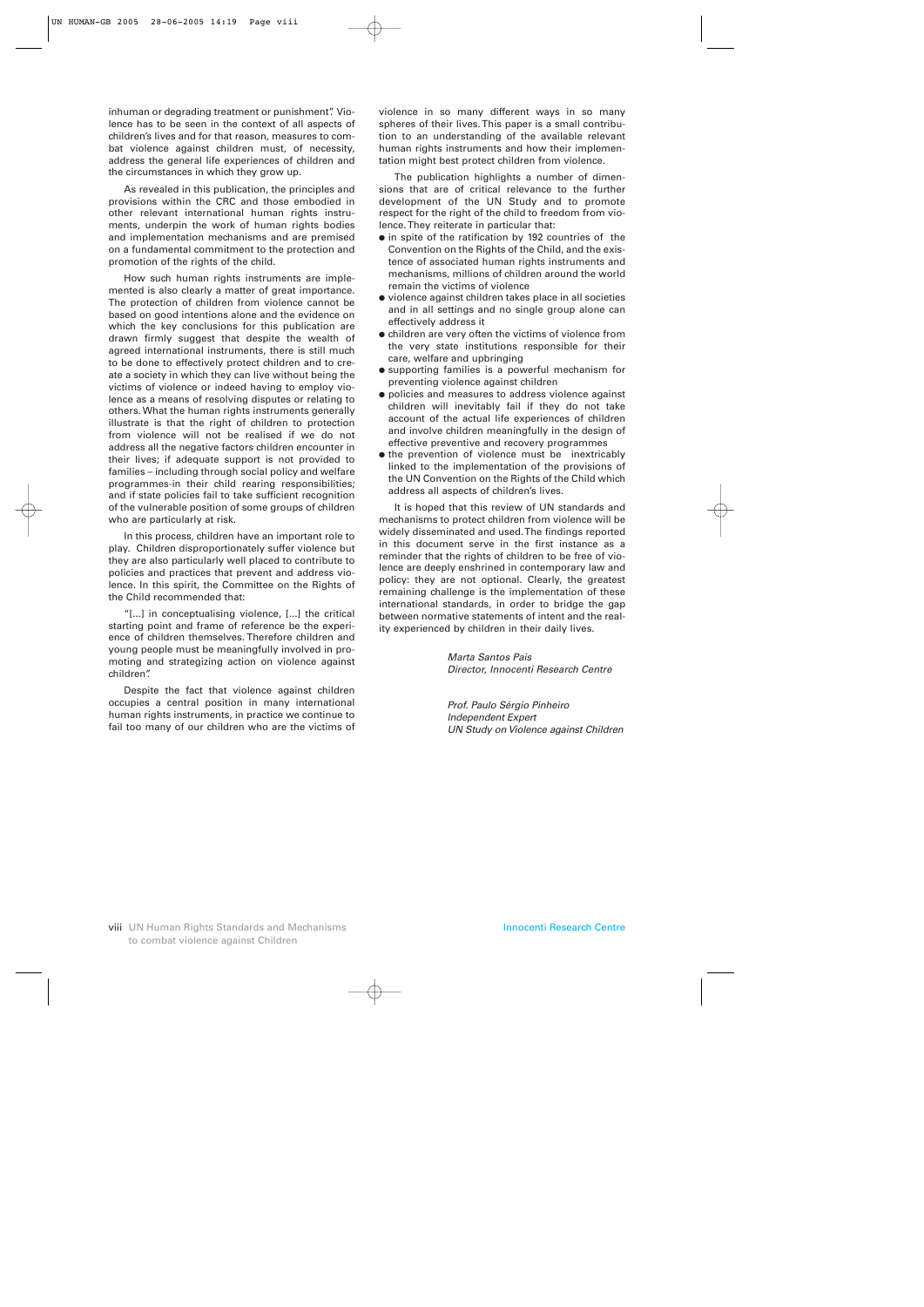## **INTRODUCTION**

## **The UN Study on violence against children – brief background**

#### **"3. Protecting against abuse, exploitation and violence.**

Hundreds of millions of children are suffering and dying from war, violence, exploitation, neglect and all forms of abuse and discrimination. Around the world children live under especially difficult circumstances: permanently disabled or seriously injured by armed conflict; internally displaced or driven from their countries as refugees; suffering from natural and man made disasters, including such perils as exposure to radiation and dangerous chemicals; as children of migrant workers and other socially disadvantaged groups; as victims of racism, racial discrimination, xenophobia and related intolerance.

Trafficking, smuggling, physical and sexual exploitation and abduction, as well as the economic exploitation of children, even in its worst forms, are daily realities for children in all regions of the world, while domestic violence and sexual violence against women and children remain serious problems"…. Children have the right to be protected from all forms of abuse, neglect, exploitation and violence. Societies must eliminate all forms of violence against children. Accordingly we resolve to: a) Protect children from all forms of abuse, neglect, exploitation and violence (United Nations General Assembly Special Session on Children. Para 3.41 and 3.43).

There can be no doubt that one of the most pressing global challenges takes the form of violence against children in most areas of their lives. In November 2001, The UN General Assembly requested the Secretary-General to conduct an in depth study on violence against children. The request followed the recommendation for such a study from the

Committee on the Rights of the Child, based on two days of general discussion, in 2000 and 2001, on violence against children.

For the purpose of the study, "violence" is to include all forms of physical or mental violence, injury or abuse, neglect or negligent treatment, including sexual abuse, bullying in schools and corporal punishment. Further, the Committee recommended that the study should cover violence in all contexts in which children find themselves including within their family and the home, schools, care or residential institutions, work situations, on the streets, in detention facilities, and also examine the use of violence by police, capital and physical punishment.

The starting point for the UN Secretary General's Study on Violence against Children (the UN Study) is the right of all children to freedom from all forms of violence. The purpose of this publication is to summarise the framework of human rights obligations set out in international instruments adopted by the United Nations. It also describes how the Treaty Bodies established to monitor implementation of these instruments and other UN human rights mechanisms have addressed the issue of violence against children. Given that violence touches most aspects of children's lives, this publication follows the principles of the UN Study in identifying human rights obligations which both directly and indirectly address the issue of violence against children.

## **Protection from all forms of violence – each and every child's right**

Ensuring that children are protected from all forms of violence is not simply a decisive and worthy goal for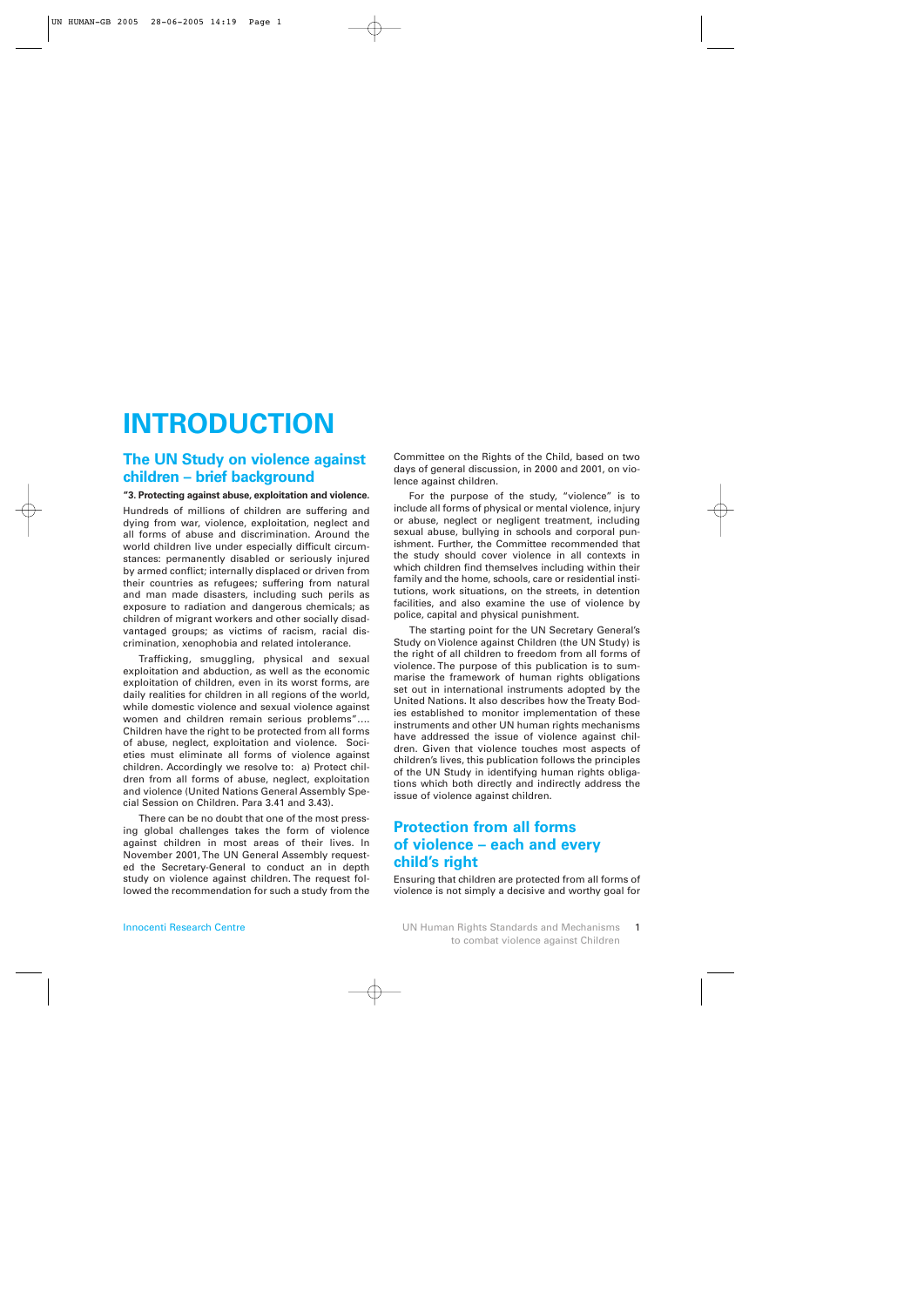any society. It is an obligation under international law. All children have a right to effective State protection from all forms of violence, wherever they are and in all aspects of their lives. The State must not only ensure it does not perpetrate violence against children directly, through the services and institutions it provides. It must do all that it can to deter violence and to create the necessary conditions to protect children from it wherever it occurs, including in the "private" sphere of the family. And it must support, rehabilitate and reintegrate victims of violence. All this requires the State to develop clear and enforceable laws and to take all other necessary measures - educational, social and administrative to ensure effective implementation.

In the aftermath of the Second World War, the Universal Declaration of Human Rights stressed that: "Whereas recognition of the inherent dignity and of the equal and inalienable rights of all members of the human family is the foundation of freedom, justice and peace in the world…" And it goes on to assert: "All human beings are born free and equal in dignity and rights".

The International Bill of Human Rights – the Universal Declaration and the two International Covenants on Civil and Political Rights and on Economic, Social and Cultural Rights – underline that recognition and respect for human dignity is fundamental to ensuring the human rights of everyone. "Everyone" includes children: children have an equal right to this respect.

Building on the foundation of these other instruments, the Convention on the Rights of the Child emphasises that children too are holders of human rights. And it gives a particular emphasis to the right of the child to freedom from violence. On the one hand, it reaffirms the right to freedom from torture and other cruel, inhuman and degrading treatment or punishment, as well as from capital punishment and life imprisonment without possibility of release. On the other hand, it affirms the State obligation to ensure that school discipline is administered in a manner consistent with the child's human dignity and the rights of the child recognised by the Convention. Moreover, the Convention is the first international human rights instrument specifically to address protection against violence within the family and under the responsibility of care givers. Indeed, Article 19 requires States to protect the child

*"from all forms of physical or mental violence, injury or abuse, neglect or negligent treatment, maltreatment or exploitation, including sexual abuse, while in the care of parent(s), legal guardian(s) or any other person who has the care of the child…".* 

But reflecting the widespread nature and variety of forms of violence to which children are subjected, the Convention articulates many other provisions which detail the obligations of the State to protect the child from violence and exploitation. As so often stated, it is for this reason that the Convention has to be read as a set of interrelated articles.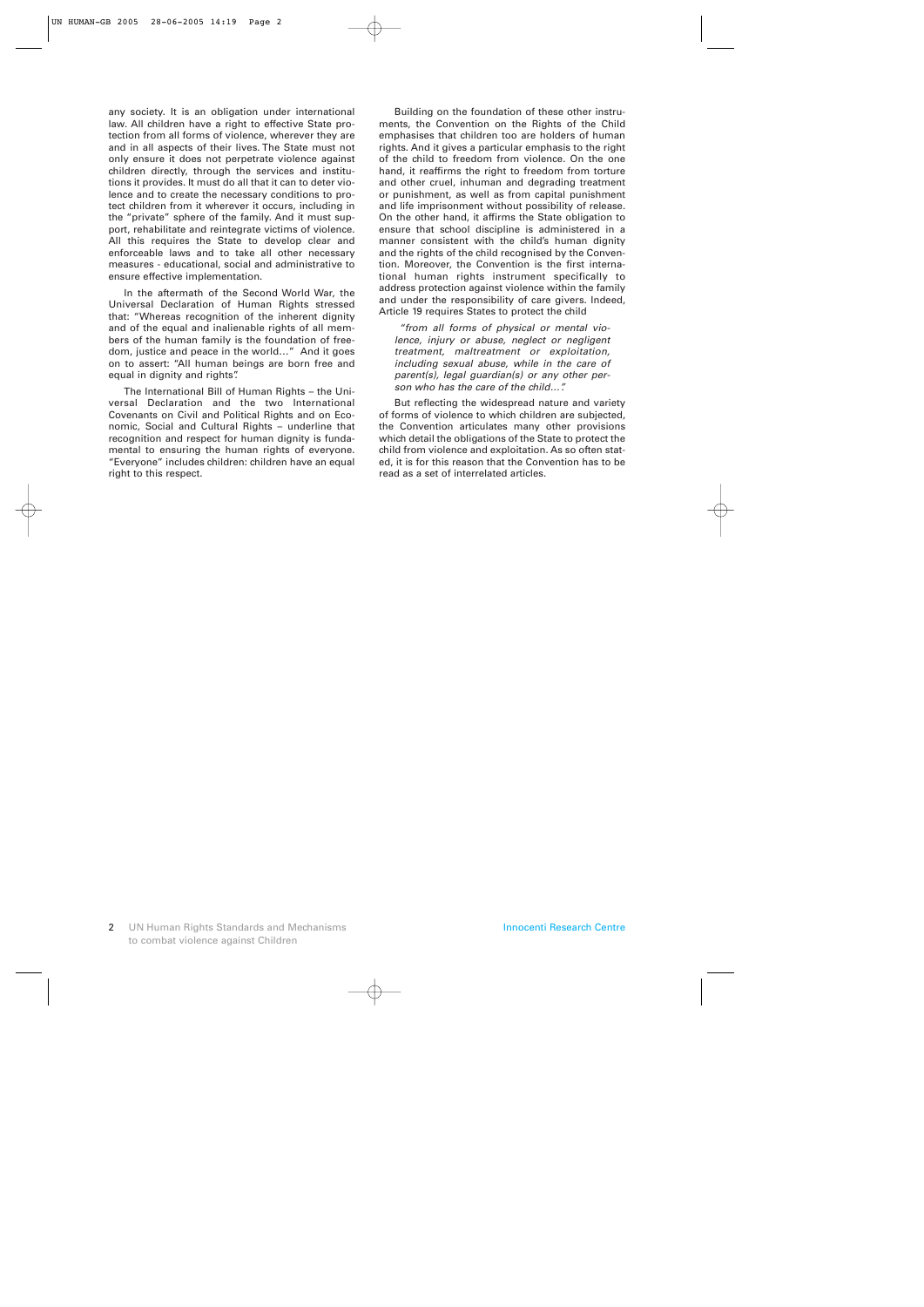## **THE CONVENTION ON THE RIGHTS OF THE CHILD**

The Convention on the Rights of the Child, adopted in 1989, is the most widely ratified international human rights instrument. In spite of this wide acceptance, children continue to be routinely subject to many forms of violence.

The 42 substantive articles of the Convention establish States' obligations towards children. They provide a framework of principles and detailed standards for all law, policy and practice affecting children, including protection of children from all forms of violence. The Convention is supplemented by the Optional Protocol on the Sale of Children, Child Prostitution and Child Pornography and the Optional Protocol on Children Involved in Armed Conflict, both adopted in 2000.

States which have ratified the Convention (192 to date) must report regularly to the Committee on the Rights of the Child on the measures adopted and the progress achieved in the realisation of the rights recognised by the Convention, initially within two years of ratification and thereafter every five years. The Committee is the 18-member Treaty Body, elected by States Parties and charged with monitoring implementation of the Convention. In recommending the study on violence against children, the Committee had in mind as its model the influential UN Study on the *Impact on Children of Armed Conflict*, also proposed by it and led by Ms Graça Machel.<sup>1</sup>

In the framework of its work, including in its examination of States Parties reports, the Committee has shown a particular concern for the right of the child to protection from all forms of physical and mental violence. The Committee's guidelines to States on how to prepare their periodic reports on progress towards implementing the Convention have a section requesting detailed information on the implementation of relevant provisions and on article 19. It asks

*"whether legislation (criminal and/or family law) includes a prohibition of all forms of physical and mental violence, including corporal punishment, deliberate humiliation, injury, abuse, neglect or exploitation, inter alia within the family, in foster and other forms of care, and in public or private institutions, such as penal institutions and schools."2*

## **The UN Convention on the Rights of the Child - General Principles**

In seeking to understand the way in which violence against children is addressed in particular in the Convention, it is important to appreciate the general principles contained within it and the obligations undertaken by States upon its ratification.

For the purposes of the Convention, (**Article 1**), a child is every human being below the age of 18, unless under law applicable to the child majority is attained earlier. The UN Study has adopted this definition of the child and calls for the protection of all persons below 18.

**Article 4** establishes the overall obligation of the State to implement all the rights recognised in the Convention. It calls for the adoption of

*"all appropriate legislative, administrative, and other measures". In relation to economic, social and cultural rights, such measures shall be undertaken "to the maximum extent of their*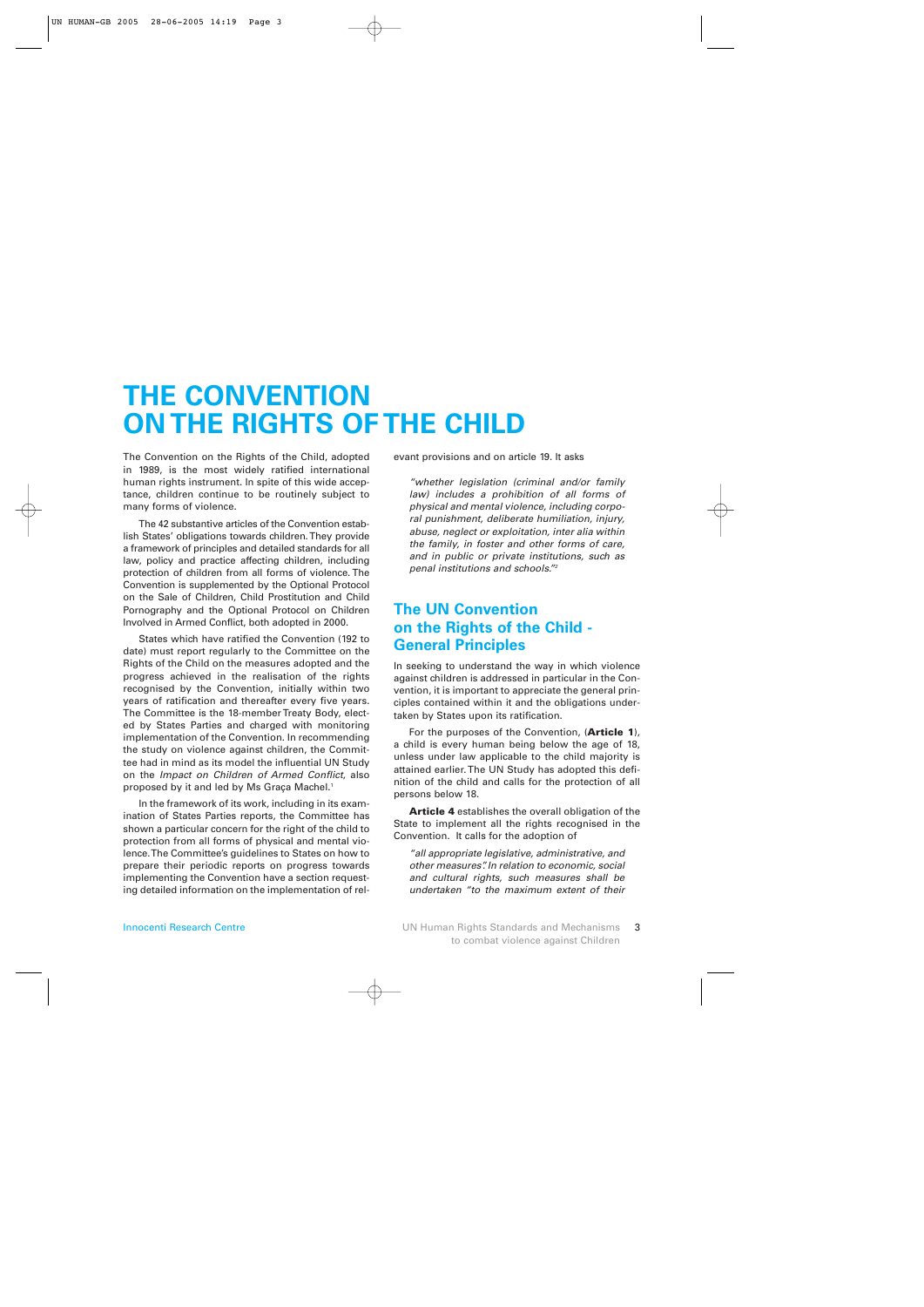#### *available resources, and, where needed, within the framework of international cooperation".*

Children's right to respect for their human dignity and physical integrity, to protection from all forms of violence, is a civil right and calls for the effective and immediate action by States through the adoption of **all** necessary measures.

This duty of protection and care of children applies in **all** circumstances, in the private and the public sphere. In the implementation of this right, the State must take into account the rights and responsibilities of the child's parents and others legally responsible for the child. But, in cases where, for lack of will or ability, necessary care and protection are not provided, or when parents or caregivers are themselves perpetrators of violence against the child, the State, guided by the best interests of the child, has an obligation to step in to ensure the effective protection of the child.

The best interest of the child remains a key guiding principle in the case of institutions, services and facilities established for the care and protection of children, including State institutions and services and those provided by private and voluntary bodies, where States are required to ensure conformity

*"with the standards established by competent authorities, particularly in the areas of safety, health, in the number and suitability of their staff, as well as competent supervision".* 

This is an area of vital importance for violence prevention. Over the last decade, societies in all continents have begun to learn of the scale of violence - physical, psychological and sexual – perpetrated by those charged with children's care, education and treatment in all categories of institutions. The obligation to set, monitor and enforce appropriate standards gains therefore a unique preventive and monitoring role.

## **Interrelatedness of Convention Articles**

As stated above, the Convention is indivisible and its articles are closely inter-related. Four provisions have been identified by the Committee on the Rights of the Child as establishing the core ethical thrust of the Convention and providing the key "general principles" for implementation – namely non discrimination, best interests of the child, survival and development of the child, and respect for the views of the child.

● All rights in the Convention are applicable to all children without discrimination of any kind and

Violence pervades the societies within which children grow up. They see it in the media. It is part of the economic, cultural and societal norms that makes up a child's environment. It has its roots in issues such as the power relations associated with gender, exclusion, absence of a primary care giver and societal norms that are not protective of children. Other factors include drugs, availability of firearms, alcohol abuse, unemployment, crime, impunity and cultures of silence. (Child Protection, Violence, UNICEF3)

effective protection is required, including from

*"all forms of discrimination or punishment on the basis of the status, activities, expressed opinions, or beliefs of the child's parents, legal guardians, or family members" (Article 2).*

Children disproportionately suffer violence in human societies, and certain groups of children, are at greater risk of violence. The non-discrimination principle demands that in acting to prevent and eliminate violence, special attention is paid to identifying and appropriately protecting such vulnerable groups.

- The best interests of the child (**Article 3(1)**) must be "a primary consideration" in all actions concerning children. This principle requires public and private bodies, courts and administrative authorities to consider the impact of actions on children in order to ensure that the best interests of the child are taken in due account as a primary consideration. Moreover, interpretations of "best interests" cannot override other rights of the child recognised by the Convention and cannot be used to justify or condone any form of violence against the child.
- **Under Article 6**, Every child has the inherent right to life and States should "ensure to the maximum extent possible the survival and development of the child". The Convention envisages the development of the child in a holistic manner, addressing its physical, mental, spiritual, moral and social dimensions. Being exposed to violence, both directly and as an observer, compromises this development.
- Every child has the right (**Article 12**) to express his or her views freely "in all matters affecting the child" and these views shall be given due weight "in accordance with the age and maturity of the child". In the recommendations adopted following its 2001 General Discussion Day on violence against children in the family and schools, the Committee on the Rights of the Child emphasised:

*"In conceptualising violence, the Committee recommends that the critical starting point and frame of reference be the experience of children themselves. Therefore children and young people must be meaningfully involved in promoting and strategizing action on violence against children".* 

The Concept Paper for the UN Study follows this up, stating:

"Ways in which children can be involved and participate in a meaningful and significant way and in their best interests, including as observers and researchers and in the planning, analysis and dissemination stages, will be facilitated".

**Article 12** requires that all child protection systems must ensure the child has consistent opportunities to express his or her views, including on any proposed interventions or placements.

It also includes the right

*"to be heard in any judicial and administrative proceedings affecting the child, either directly, or through a representative or an appropriate body".*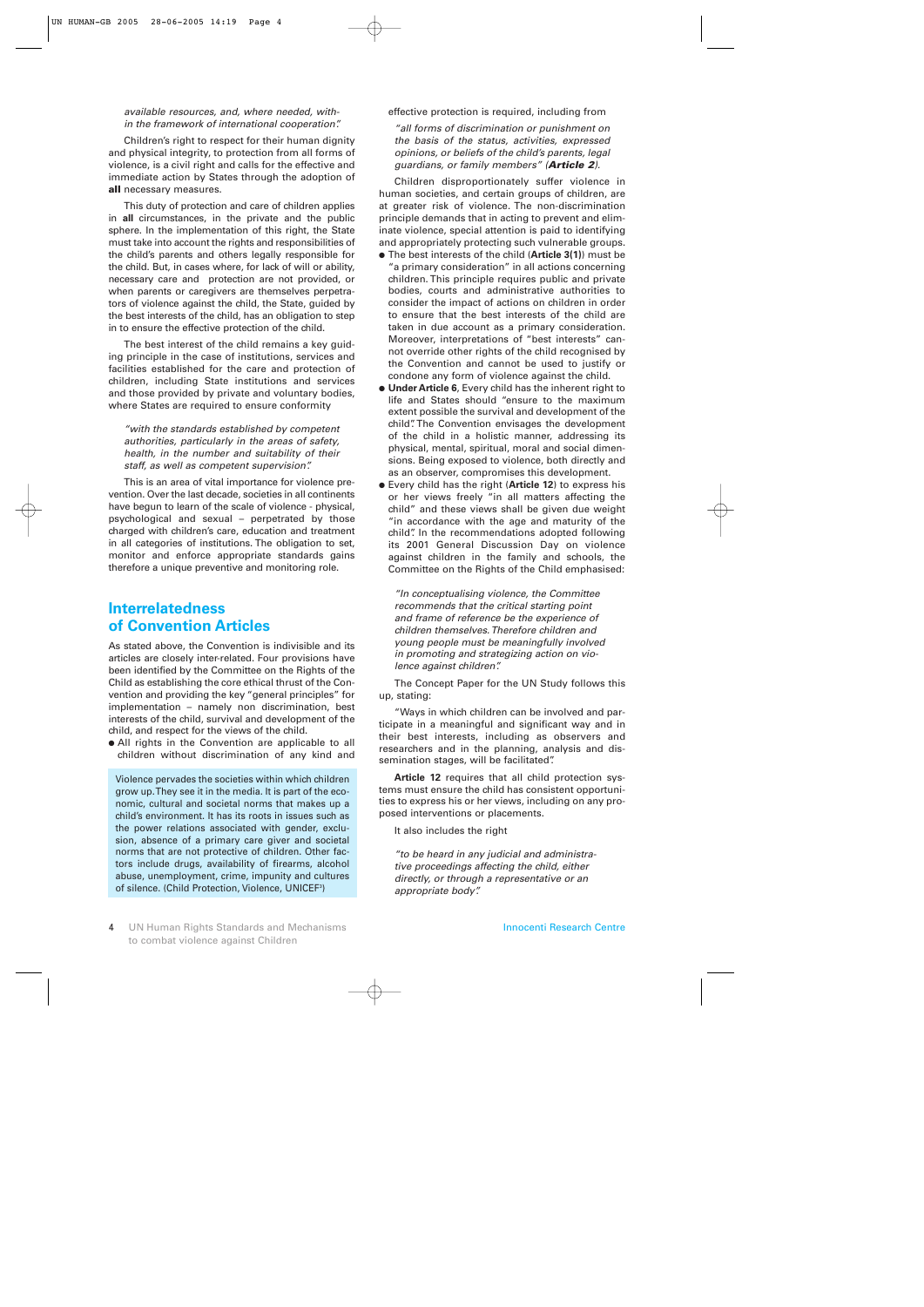This must include any proceedings related to the protection of the child from any form of violence.

Another important provision in the Convention should be recalled in this regard, without which the Convention would fail to be realised. Under Article 42, the Convention needs to be made known to all key parties, including children. To achieve this aim, States are required to:

*"make the principles and provisions of the Convention widely known, by appropriate and active means, to adults and children alike".*

Children must know their rights, including to be protected from all forms of violence. All adults living or working with children, including their parents, must know and ensure respect for children's rights; awareness-raising, information campaigns and training focused on children's human rights is an essential strategy for preventing all forms of violence against children.

These key general principles clearly do not relate only to the issue of violence against children but to the situation of children in general. Nevertheless, it is equally clear that any attempt by States to address violence has to be accommodated with policies and strategies which adhere to these general principles. Addressing discrimination, promoting the best interests of the child, recognising the right to life and maximum development and allowing children the right to express their views on all aspects of decisions and policies which may affect them must be key elements of any strategy seeking to prevent the infliction of violence on children in whatever form it may take. The failure of many policies and practices to enhance the lives of children can be attributed to the fact that they often bear little relationship to the actual life experiences of children. Any study of violence for example, if it is to truly address the situation of many of our children and to improve their life situations, should be informed by their own experiences.

## **The right to protection from all forms of violence: Article 19 and other relevant provisions**

As noted above, the Convention is the first international human rights instrument to have an explicit provision on the protection of children from all forms of violence including within the home. Under **Article 19**, States must take

*"all appropriate legislative, administrative, social and educational measures to protect the child from all forms of physical or mental violence, injury or abuse, neglect or negligent treatment, maltreatment or exploitation, including sexual abuse, while in the care of parent(s), legal guardian(s) or any other person who has the care of the child".* 

The Committee on the Rights of the Child has emphasised the breadth of this obligation and its requirement that all violence against children should be prohibited, including all forms of corporal punishment, however light. In addition, protective measures should include the promotion of positive, non-violent forms of childrearing, caring and discipline, as well as

*"effective procedures for the establishment of social programmes to provide necessary support for the child and for those who have the care of the child, as well as for other forms of prevention and for identification, reporting, referral, investigation, treatment and followup of instances of child maltreatment … and, as appropriate, judicial involvement". (19(2))*

**Article 19** directly addresses the issue of violence in general. Other articles of the Convention address particular forms of violence and exploitation of children, and set out rights for children in particular situations – children with disabilities, exploited through labour, involved with the juvenile justice system, seeking asylum or being refugees, and so on. Of particular significance are the infliction of punishment on children in the school context and the cruel treatment experienced by many children within the juvenile justice system.

● In terms of the education system, **Article 28(2)** requires that school discipline must be

*"administered in a manner consistent with the child's human dignity and in conformity with the present Convention"*

which also means without any form of violence. The Committee on the Rights of the Child has repeatedly stated that this requires prohibition of corporal punishment and all other humiliating and harmful forms of discipline. In its first General Comment, on "The aims of Education; Article 29(1)", the Committee states:

*"Children do not lose their human rights by virtue of passing through the school gates. Thus, for example, education must be provided in a way that respects the inherent dignity of the child and enables the child to express his or her views freely in accordance with article 12(1) and to participate in school life."* 

*"Education must also be provided in a way that respects the strict limits on discipline reflected in article 28(2) and promotes non-violence in school. The Committee has repeatedly made clear in its concluding observations that the use of corporal punishment does not respect the inherent dignity of the child nor the strict limits on school discipline. Compliance with the values recognized in article 29(1) clearly requires that schools be child-friendly in the fullest sense of the term and that they be consistent in all respects with the dignity of the child. The participation of children in school life, the creation of school communities and student councils, peer education and peer counselling, and the involvement of children in school disciplinary proceedings should be promoted as part of the process of learning and experiencing the realization of rights."*

The General Comment also underlines that: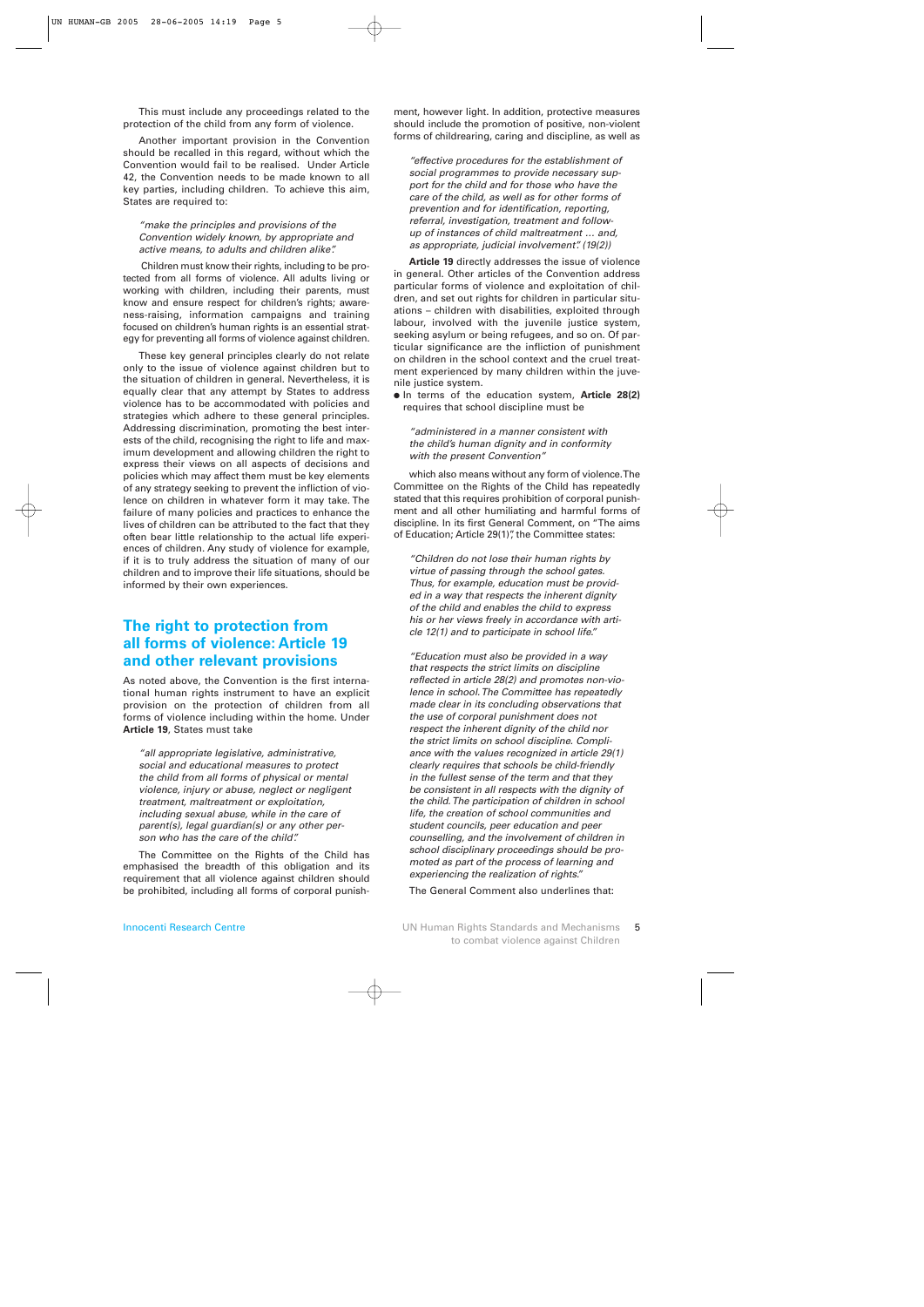*"A school which allows bullying or other violent and exclusionary practices to occur is not one which meets the requirements of article 29(1)".*

Article 29 requires that education shall be directed to "the development of the child's personality, talents and mental and physical abilities to their fullest potential" and to "the preparation of the child for responsible life in a free society, in the spirit of understanding, peace, tolerance, equality of sexes, and friendship among all peoples, ethnic, national and religious groups and persons of indigenous origin".

● In reference to the Juvenile Justice system, within **Article 37** (protection from torture and inhuman or degrading punishment or treatment) every child has the right to protection from

*"torture or other cruel, inhuman or degrading treatment or punishment, from capital punishment and from life imprisonment without possibility of release".* 

This absolute prohibition complements Article 19, emphasising the need for protection of children in all circumstances from these extreme forms of violence. The article also prohibits all "arbitrary or unlawful" deprivation of the liberty of children and sets standards and conditions for any restriction of liberty, which apply equally to such restriction imposed for "welfare" as well as "penal" purposes.

Complementing Article 37, **Article 40** provides a detailed set of safeguards for children caught up in the juvenile justice system. Children who come into conflict with the law should be

#### *"treated in a manner consistent with the promotion of the child's sense of dignity and worth".*

Together with article 19 and related provisions, this requires the State to ensure that children do not suffer violence at the hands of state or other officials at any stage of the system. Treatment and any imposed punishment must not involve physical or mental violence of any kind, nor any degrading or inhuman treatment or punishment. Responses to those found guilty of infringing the law should include alternatives to institutional care "such as care, guidance and supervision orders; counselling; probation; foster care; educational and vocational training programmes". The Committee has made it clear that corporal punishment or other forms of child ill-treatment are unacceptable both as a sentence for crime and as a disciplinary measure in penal institutions or in any situation where the child is deprived of liberty.

Though most of the Articles in the Convention relating to violence refer to prevention and protection, the Convention also recognises the importance of children being supported in their recovery from violence and their reintegration in their family or community. **Article 39** requires States to

*"take all appropriate measures to promote physical and psychological recovery and social reintegration of a child victim of: any form of*

This must take place "in an environment which fosters the health, self-respect and dignity of the child". An integral part of protecting children from all forms of violence is the provision of effective recovery and reintegration to victims. Though the Convention addresses recovery and reintegration from violence in only this article, its importance cannot be overstated.

## **Other articles particularly relevant to protecting children from violence**

Other articles are relevant to any interventions to prevent or respond to violence against children, ensuring respect for children's civil rights and freedoms, for their privacy and limiting separation from their parents. Again, the indivisibility of the articles of the Convention requires that measures to address violence are seen in the context of the general drive to promote and protect the rights of children.

For example, under **Article 9** only in exceptional circumstances should a child be separated from his or her parents. Such circumstances include "abuse or neglect of the child by the parents" and separation should only occur when "competent authorities subject to judicial review" consider it to be in the best interests of the child. Child protection systems have to include legislative frameworks for emergency and longer-term separation of a child, where this is necessary for protection – but such systems have to have judicial safeguards, take account of the importance of family ties and ensure that they do not add further damage to the child.

The civil rights to freedom of expression and to information (**Article 13**), conscience and religion (**Article 14**) and association and peaceful assembly (**Article 15**) must be respected and promoted in all circumstances. They should not be undermined as a result of violence against children; moreover, actions to protect the child from violence should not lead to compromising the enjoyment of these rights.

Child protection systems and interventions, and placement outside the home must respect the right of the child to privacy (**Article 16**), with no "arbitrary or unlawful interference with his or her, family, home or correspondence". Records kept on children and families by social services, health workers and others involved in child protection and systems for maintaining and sharing them must respect the child's and family's privacy.

**Article 17** recognises the key positive role of the mass media in informing children and promoting their well-being and mental health, including through its contribution to violence prevention. But it also acknowledges the threat posed by portrayals of violence in the media, and calls on States to encourage "the development of appropriate guidelines for the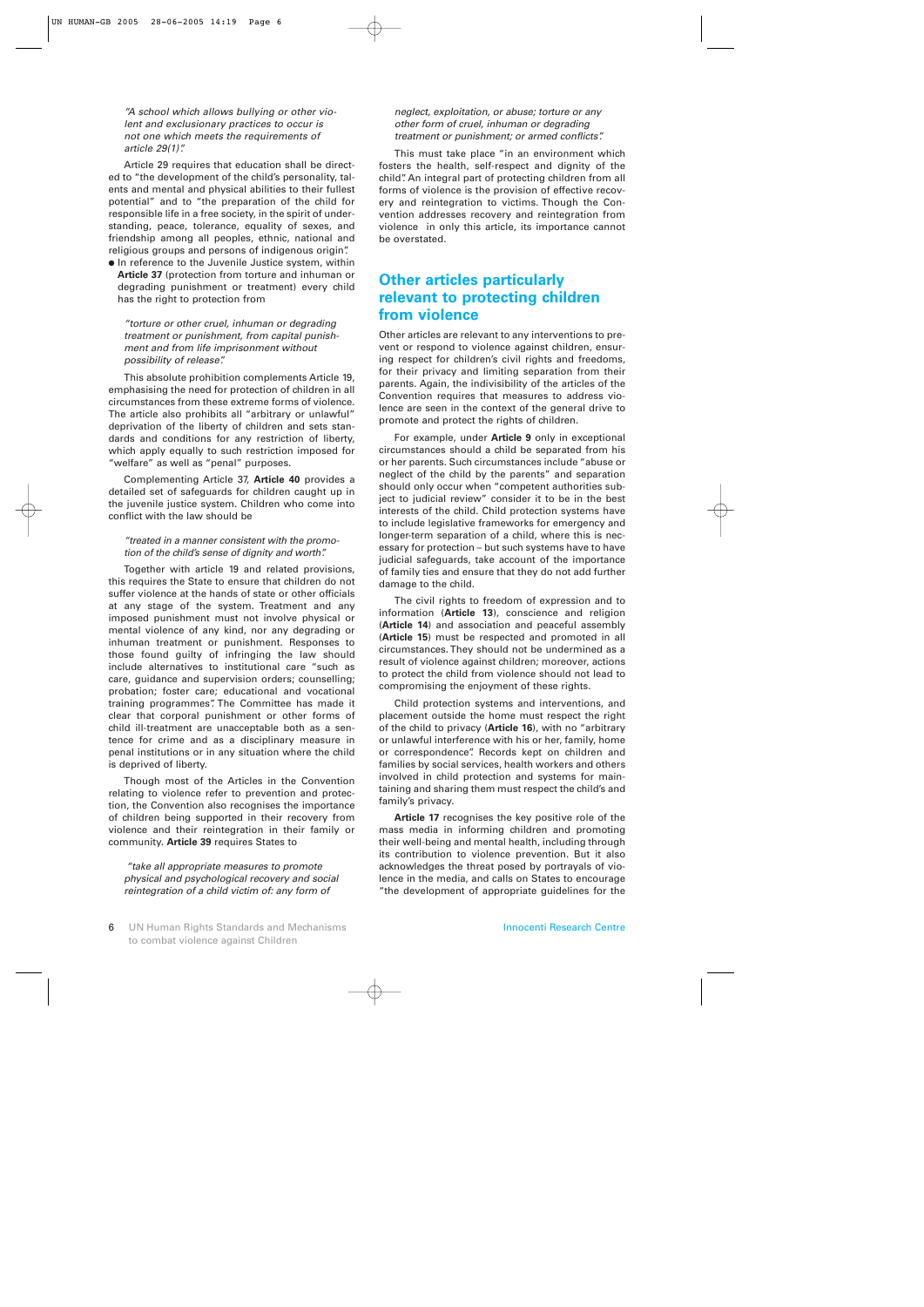protection of the child from information and material injurious to his or her well-being".

Parents have primary responsibility under the Convention for (**Article 18**) for "the upbringing and development of the child"; the child's best interests will be their "basic concern". In ensuring the rights set forth in the Convention, including the protection of children from all forms of violence, States should "render appropriate assistance to parents and legal guardians in the performance of their child-rearing responsibilities" and "ensure the development of institutions, facilities and services for the care of children". The State has a duty to support and assist parents in the task of upbringing to ensure the healthy growth and development of the child-an important element in the process of not only preventing violence against children but also preventing violence by children when they become adults.

Furthermore, the State under **Article 20** has an obligation to provide "special care and assistance" to children who are temporarily or permanently deprived of their family environment or are removed from it in their own best interests.

Children with disabilities have the right under **Article 23** to

### *"a full and decent life, in conditions which ensure dignity, promote self-reliance, and facilitate the child's active participation in the community".*

In recognition of the particular vulnerability of children with disabilities, including to violence, such children have the right to special care and assistance, and access to services "in a manner conducive to the child's achieving the fullest possible social integration and individual development, including his or her cultural and spiritual development". This is particularly relevant when consideration is given to the placement in institutions of children with disabilities as a measure of last resort and to the prevention of intensified risks of violence in such institutions.

**Article 24** obliges States to "diminish infant and child mortality" and to ensure "the provision of necessary medical assistance and health care to all children" as well as information and preventive health care. Violence is a public health issue and health services before and after birth can contribute to the prevention of all forms of violence against children by their prime carers, through advice and information to them and through monitoring children's development. Health services are also vital to the care, recovery and reintegration of child victims of violence.

Article 24(3) requires States to "take all effective and appropriate measures with a view to abolishing traditional practices prejudicial to the health of children". There has been a particular focus on female genital mutilation, identified as one of the most extreme violent and harmful traditional practices. Taken together with article 19, this provision requires a review in every State of any traditional practice that involves violence and/or may be prejudicial to the health and development of the child, with a view to promoting their effective abandonment.

For those children placed in institutions or any other form of care, **Article 25** plays an important role in the protections from violence. It foresees the right to a periodic review of the treatment of the child and of the circumstances relevant to the child's placement and should inform such review should take (for example, invariably considering the ascertainable views of the child) and the action that should follow.

Many children in the world live in situations of extreme poverty and while there is no direct causal relationship between poverty and levels of violence against children, poverty can exacerbate family and community stress and increase the risk of violence for the child, both as a witness and a direct victim. **Article 27** recognises the right of the child

*"to a standard of living adequate for the child's physical, mental, spiritual, moral and social development".* 

Though, as stated earlier, parents, "within their abilities and financial capacities" have the primary responsibility to secure this, States must assist parents and others to implement this right,

*"and shall in case of need provide material assistance and support programmes, particularly with regard to nutrition, clothing and housing".*

One of the issues closely related to the violence inflicted on children is that of the exploitation of children in all its forms. The provisions contained in **Article 32 to 36** cover the child's rights to protection from economic exploitation and from

*"any work that is likely to be hazardous or to interfere with the child's education, or to be harmful to the child's health or physical, mental, spiritual, moral or social development" (Article 32);* 

*from "the illicit use of narcotic drugs and psychotropic substances" and involvement "in the illicit production and trafficking of such substances" (Article 33);* 

*from "all forms of sexual exploitation and sexual abuse", including prostitution and pornography (article 34); from abduction, sale and trafficking (Article 35);* 

#### *and from "all other forms of exploitation prejudicial to any aspects of the child's welfare" (Article 36).*

**Article 38** requires States to prevent children's recruitment and direct involvement in armed conflict and to take "all feasible measures to ensure protection and care of children who are affected by an armed conflict". It is supplemented by the Optional Protocol to the Convention on the Rights of the Child on the Involvement of Children in Armed Conflict (2000). The UN Study is limiting its consideration of issues relating to children and armed conflict because of the major previous study on the Impact of Armed Conflict on Children, led by Graça Machel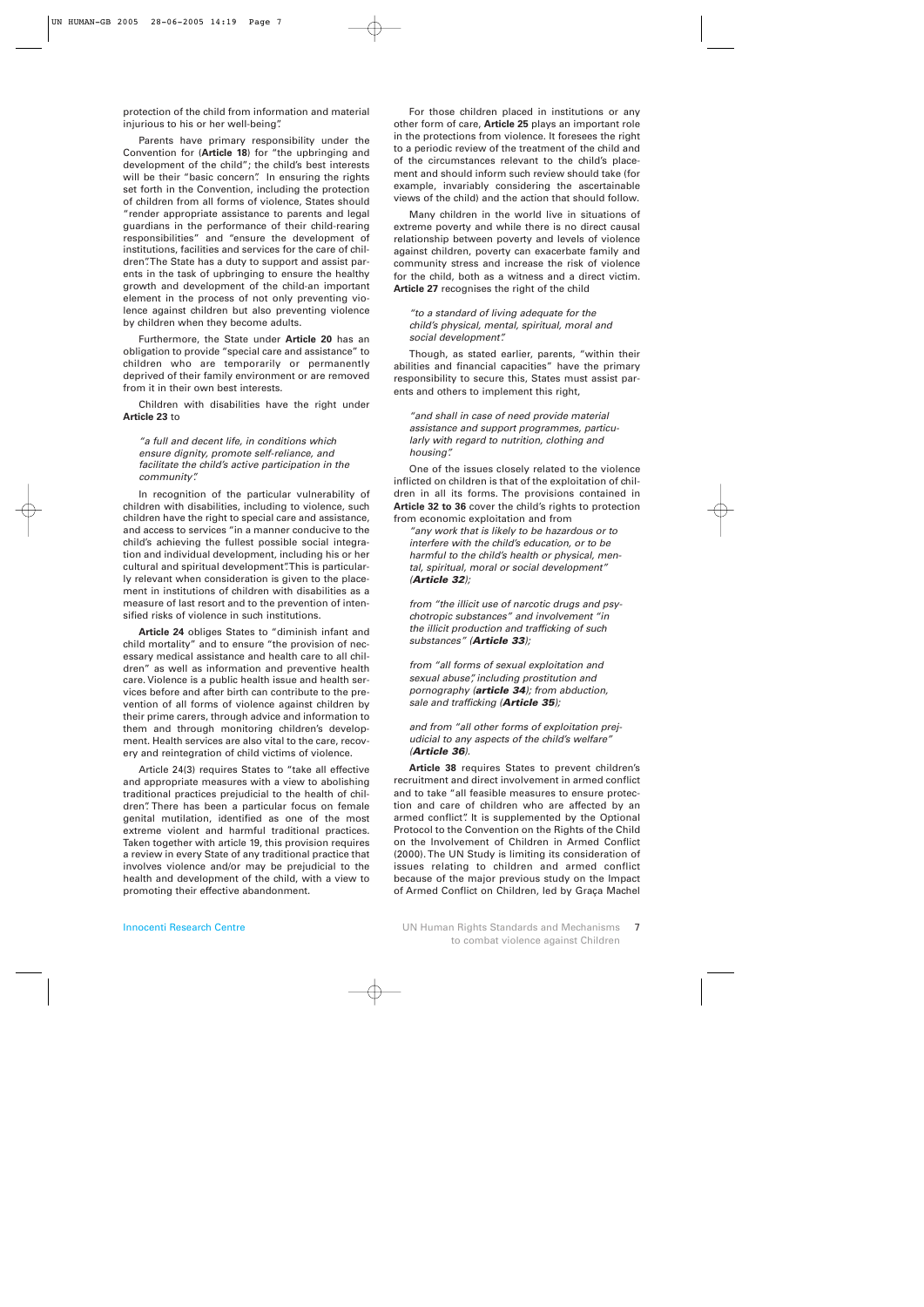and presented to the General Assembly in 1996. This Study, like the current Study on Violence against Children, was proposed by the Committee on the Rights of the Child.

The Convention establishes a clear statement of human rights standards as they apply to children who are at risk of or have been the victims of violence in any of its forms. What must be emphasised

#### **Notes**

- 1 Impact of Armed Conflict on Children, Report of the Expert of the Secretary-General, Ms Graça Machel, A/51/306, 26 August 1996
- 2 Guidelines for Periodic Reports, CRC/C/58, October 1996, para.88
- 3 http://www.unicef.org/protection/index\_violence.html

however is that though for the particular purposes of the UN Study, violence is the focus, the articles of the Convention have to be read as interrelated as the basis for efforts to enhance the life experiences of children generally. The discussion above highlights the importance of seeing violence in the context of all areas of their lives where children have no less protection of their human rights than adults.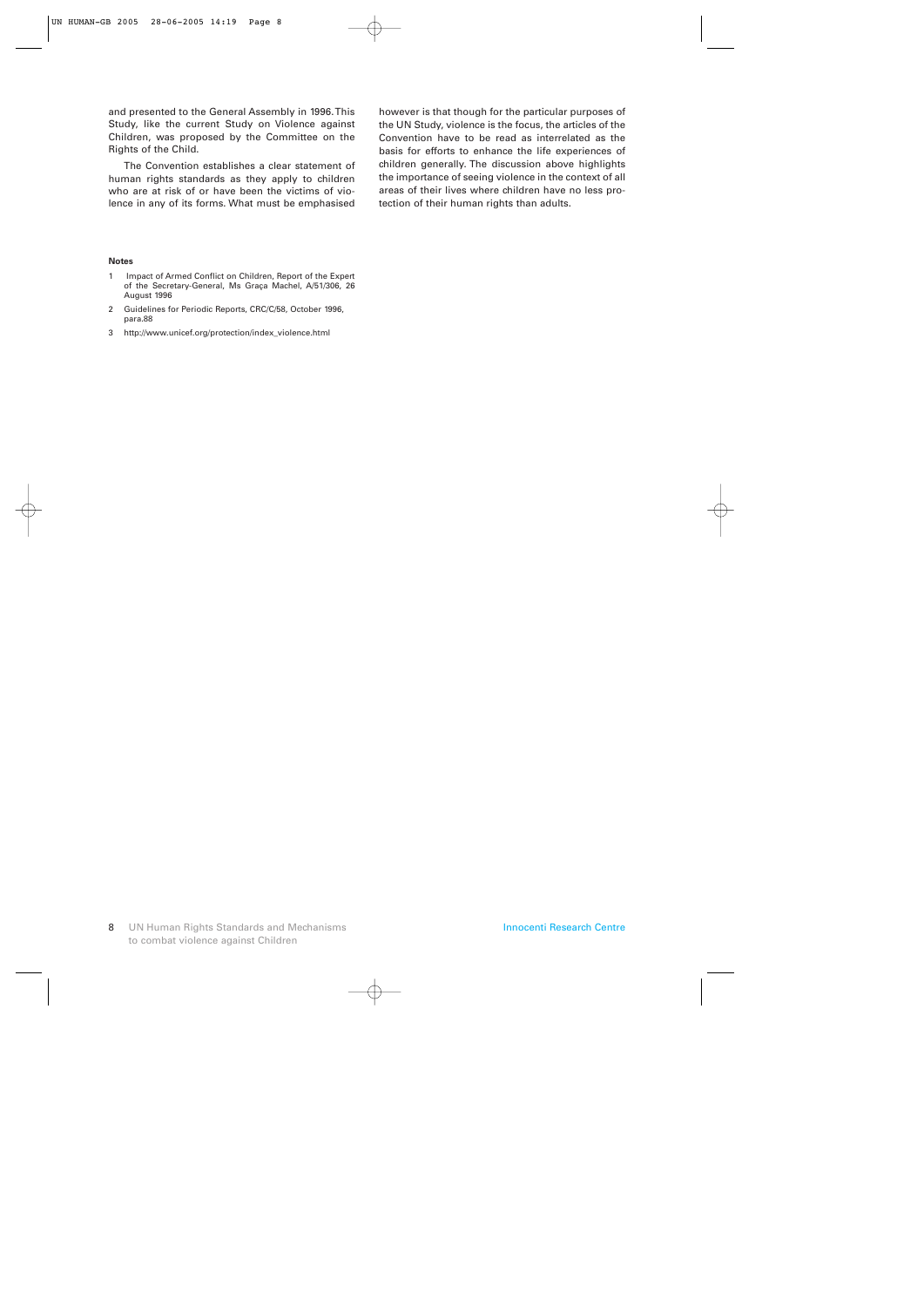## **COMMITTEE ON THE RIGHTS OF THE CHILD**

## **General Discussion Days on Violence against Children**

The recommendations of the Committee on the Rights of the Child on the protection of children from violence and its interpretation of the Convention in relation to this issue are outlined in most detail in the conclusions adopted following two General Discussion Days on violence against children. These were held in September 2000, on "State violence against children"4 and in September 2001 on "Violence against children within the family and in schools". 5 The Committee emphasised that this division into two discussions did not imply any conceptual distinction, as recognised

*"the many aspects shared by all forms of violence against children, and in particular the fact that the root causes of such violence are often the same wherever it occurs". <sup>6</sup>*

The Committee's proposal for the comprehensive UN Study on violence against children was made as one of the key recommendations following these General Discussion Days.

The Committee emphasised that it considers violence against children unacceptable under any circumstances, in accordance with the provisions of the Convention on the Rights of the Child. In conceptualising violence, the Committee recommended that the critical starting point and frame of reference be the experience of children themselves:

*"Therefore children and young people must be meaningfully involved in promoting and strategizing action on violence against children".*

The involvement of children themselves and the recognition of the importance of their own life experiences as a basis for the development of strategies to combat violence against children is a recurrent theme in this and other substantive areas addressed by the Convention.

## **General Discussion Day on State Violence against Children, 22 September 2000**

A full report of the discussion can be read elsewhere<sup>7</sup> but it is important for present purposes to identify the key recommendations from this first Discussion Day. They illustrate clearly the main concerns voiced by the Committee and which led to the UN Study on Violence against Children.

As stated above, the Committee made no conceptual distinction between state violence against children and violence against children within the family and schools. Nevertheless, the Committee recognised that many children were the victims of violence whilst in the care of state institutions or by representatives of state institutions despite the fact that article 20 of the Convention clearly states that

*"a child temporarily or permanently deprived of his or her family environment, shall be entitled to special protection and assistance provided by the State."*

All too often children are the victims of unacceptable behaviour at the hands of those entrusted with their care and welfare - both through acts of commission and omission. In particular, the Committee recognised two broad areas of concern which were addressed in the discussion day and reflected in the list of recommendations which followed. These were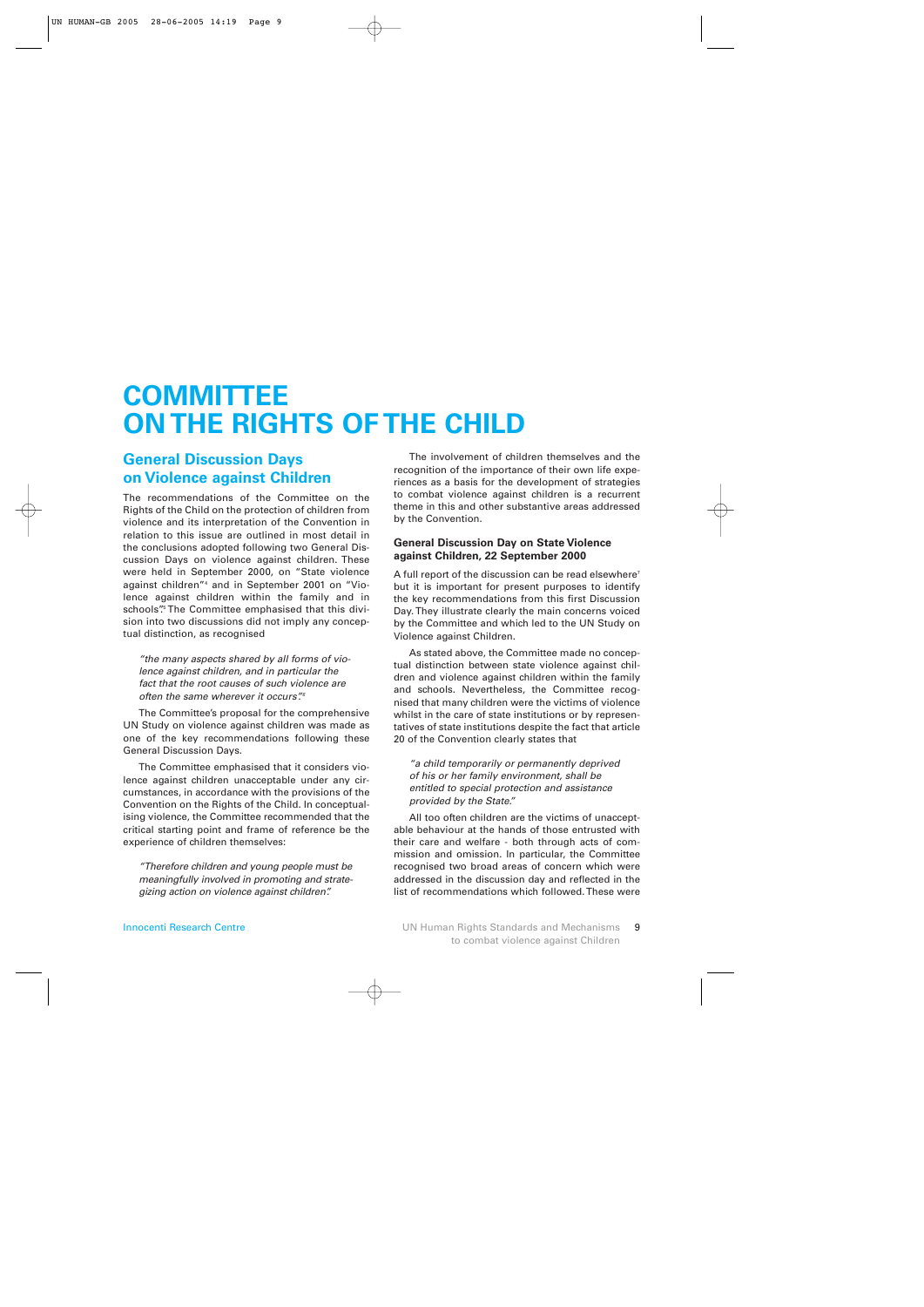the mistreatment, abuse and neglect of children in the care of the state on the one hand, and violence inflicted on children in the context of "law and public order" on the other. In both cases, the Committee also identified the importance of protection being afforded to particularly vulnerable children, including those in institutions, those with disabilities, those involved with the system of juvenile justice, girls, children belonging to ethnic minorities and indigenous peoples, as well as children of socio economically marginalised children.

The police treat us badly. They hit us. Not for any particular reason. . . just because they feel like it. They've hit me lots of times. They hit with their rifles, or with sticks, on our backs and stomachs. And sometimes they just punch us in the stomach with their hands. They also take our paint thinner and pour it over our heads. They've done that to me five times. It's awful, it hurts really bad. It gets in your eyes and burns; for half an hour you can't see anything.

## *Beto R., fifteen, Guatemala8*

Though the vulnerability of certain groups of children were highlighted, the Committee made it clear that the infliction of violence on all children was completely unacceptable. The main purpose of the discussion day was to present, analyse and discuss the nature, extent, causes and consequences of violence against children; to present and discuss policies and programmes to prevent and reduce violence, as well as to treat appropriately and rehabilitate child victims; and to present recommendations which could be taken by States parties to reduce and prevent violence against children.

Again, it has to be emphasised that the focus on State violence against children at the first discussion day is not to be taken as indicative of a prioritisation of the contexts in which children are subjected to violent behaviour in whatever form it may take. Rather, the division of discussion into two days was to allow for in depth analysis on each theme. The recommendations made by the Committee reflect the main areas of discussion and where action is seen to be most urgent - the international arena, and, at the national level, review of legislation, awareness raising, sensitisation and training, and prevention including alternatives to institutions. In addition to the recommendations for action in relation acts of violence against children, the Committee also identified the important role to be played through monitoring and complaint mechanisms (**See Recommendations 26–28**), the availability of adequate and appropriate resources (**See Recommendations 29–32**) and the significant role to be played by NGOs (**Recommendations 33-36**).

The main recommendation for the establishment of a UN Study of Violence against Children with the same weight of authority and comprehensiveness of the report on the Impact of Armed Conflict of Children clearly illustrates the commitment to an evidence based approach to the development of strategies and policies to address violence against children.

## **SELECTED RECOMMENDATIONS FROM GENERAL DISCUSSION DAY ON STATE VIOLENCE AGAINST CHILDREN**

## **At the International Level**

- 1 The Committee recommends that the Secretary-General be requested, through the General Assembly, to conduct an in-depth international study on the issue of violence against children, as thorough and influential as the 1996 report of the expert of the Secretary-General, Mrs. Graça Machel, on the impact of armed conflict on children (A/51/306). Such a study should:
	- (a) Explore the different types of violent treatment of which children are victims(including State violence, as well as violence in the home and in schools), identify their causes, the extent of such violence and its impact on children;
	- (b) Explore the links between different provisions of the Convention on the Rights of the Child and other international human rights treaties in relation to violence against children;
	- (c) Collect information on the activities of different human rights mechanisms and United Nations bodies and agencies and the extent to which the problem of violence against children is addressed in those activities from a human rights perspective;
	- (d) Put forward recommendations regarding actions to be taken, including effective remedies and preventative and rehabilitation measures.
- 2 The Committee will consider the preparation of a set of general comments on different forms of violence against children.
- 3 The Committee urges all States, concerned United Nations agencies and bodies and non-governmental organizations to give priority attention to violence against children at the United Nations General Assembly Special Session on Children in 2001, and to include steps to eliminate such violence in its resulting plan of action.
- 4 The Committee recommends that efforts be made by United Nations human rights mechanisms with a mandate to consider individual complaints concerning violations of human rights to identify ways to respond more effectively to individual complaints concerning violence against children. It encourages non-governmental organizations to disseminate information about the existence and functioning of relevant mechanisms, including those under the Optional Protocol to the Interna-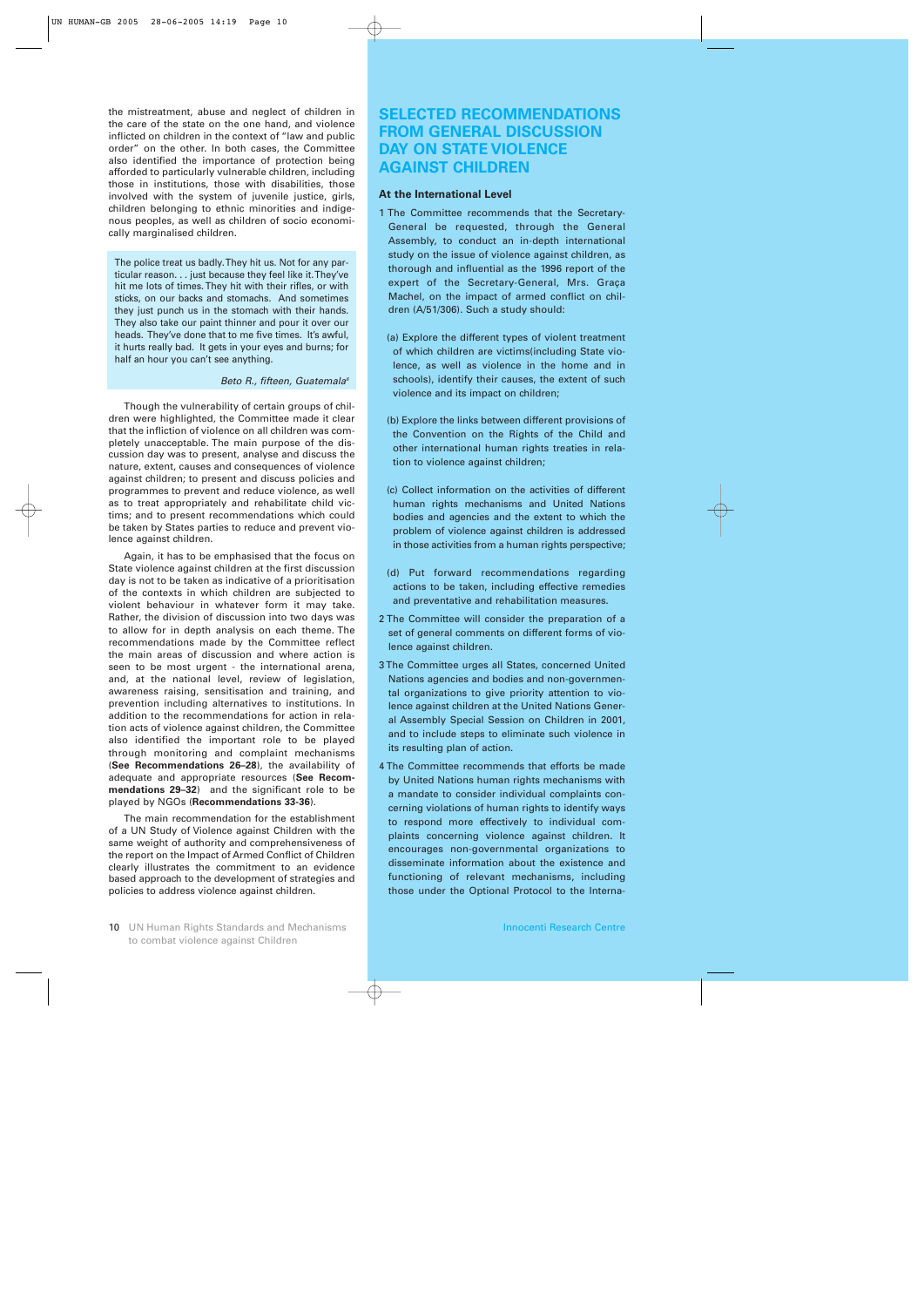tional Covenant on Civil and Political Rights, under article 22 of the Convention against Torture, and under the new Optional Protocol to the Convention on the Elimination of All Forms of Discrimination against Women. Information should also be disseminated about other United Nations human rights mechanisms for urgent action, particularly by the Special Rapporteurs on the question of torture and on extrajudicial, summary or arbitrary executions and by the Working Groups on Enforced or Involuntary Disappearances and on Arbitrary Detention. The Committee also encourages nongovernmental organizations and others to consider ways in which they can provide legal and other assistance for bringing individual complaints related to violations of the right of children to be protected against torture and other forms of violence before the relevant United Nations and regional human rights mechanisms.

- 5 The Committee recommends that effective measures be sought in order to strengthen existing United Nations human rights mechanism to ensure that violence against children and the situation of children living and/or working in the streets is adequately addressed. The Committee encourages the Office of the High Commissioner for Human Rights to organize a special workshop for all relevant treaty bodies, special procedures, and United Nations bodies and agencies to examine:
	- (a) Violence against children;
	- (b) The effectiveness of existing United Nations mechanisms in addressing this phenomenon
	- (c) The need for improving and possible ways to improve such effectiveness, including consideration of the need to review the application of the existing definition of torture in order to take into account more adequately the special characteristics of children;
	- (d) The possible need for either an optional protocol to the Convention to establish a procedure for individual complaints, or the establishment of a new "special procedure" of the Commission on Human Rights; and
	- (e) Consideration that could be given to providing from within existing United Nations voluntary funds, assistance for the rehabilitation of child victims of violence.

## **Prevention, Including Alternatives to Institutionalization**

17 The Committee recommends that States parties develop the use of alternative measures in order to

avoid long-term placement of children in institutions that do not provide the type of setting children need, not only for survival, but also for development, including psychological, mental, spiritual, moral, psychological and social development, in a manner compatible with human dignity and to prepare the child for an individual life in a free society, in accordance with article 6 of the Convention.

- 18 The Committee calls the attention of States parties to the provisions of paragraphs 3 (b) and 4 of article 40 of the Convention, which call on State parties to deal with children alleged to have infringed or recognized as having infringed penal law without resorting to judicial proceedings, whenever appropriate, and by ensuring the availability of a variety of alternatives to institutional care to deal with such children in a manner appropriate for their well-being and proportionate to their circumstances as well as to the offence.
- 19 The Committee recommends that efforts be made to implement fully the provisions of article 18 (2) of the Convention, providing appropriate assistance to parents and legal guardians in their child-rearing responsibilities. The Committee notes that home visits by case workers with workloads small enough to allow for them can be effective in reducing the need for institutionalization.
- 20 In particular, the Committee points out that, in accordance with the provisions of article 23 of the Convention, special care as well as access to education, training, health care and rehabilitation services, preparation for employment and recreation opportunities should be provided in a manner "conducive to the child's achieving the fullest possible social integration and individual development". The Committee encourages States parties to make every effort to provide assistance for children with disabilities and support services for their families, to the maximum extent possible on an outpatient or community basis, thereby avoiding removal of children with disabilities from their families for placement in institutions.
- 21 The Committee recommends that States parties make every effort to implement fully the provisions of article 20 (3) of the Convention; that special protection provided to children deprived of a family environment include as preferable options providing for the placement of children with suitable families, including members of their own families (including, where appropriate, child-headed families), foster families or adoptive families, whenever appropriate, and providing such families with the necessary support and supervision; and that regularly temporary placements be monitored and reviewed. In developing such alternatives.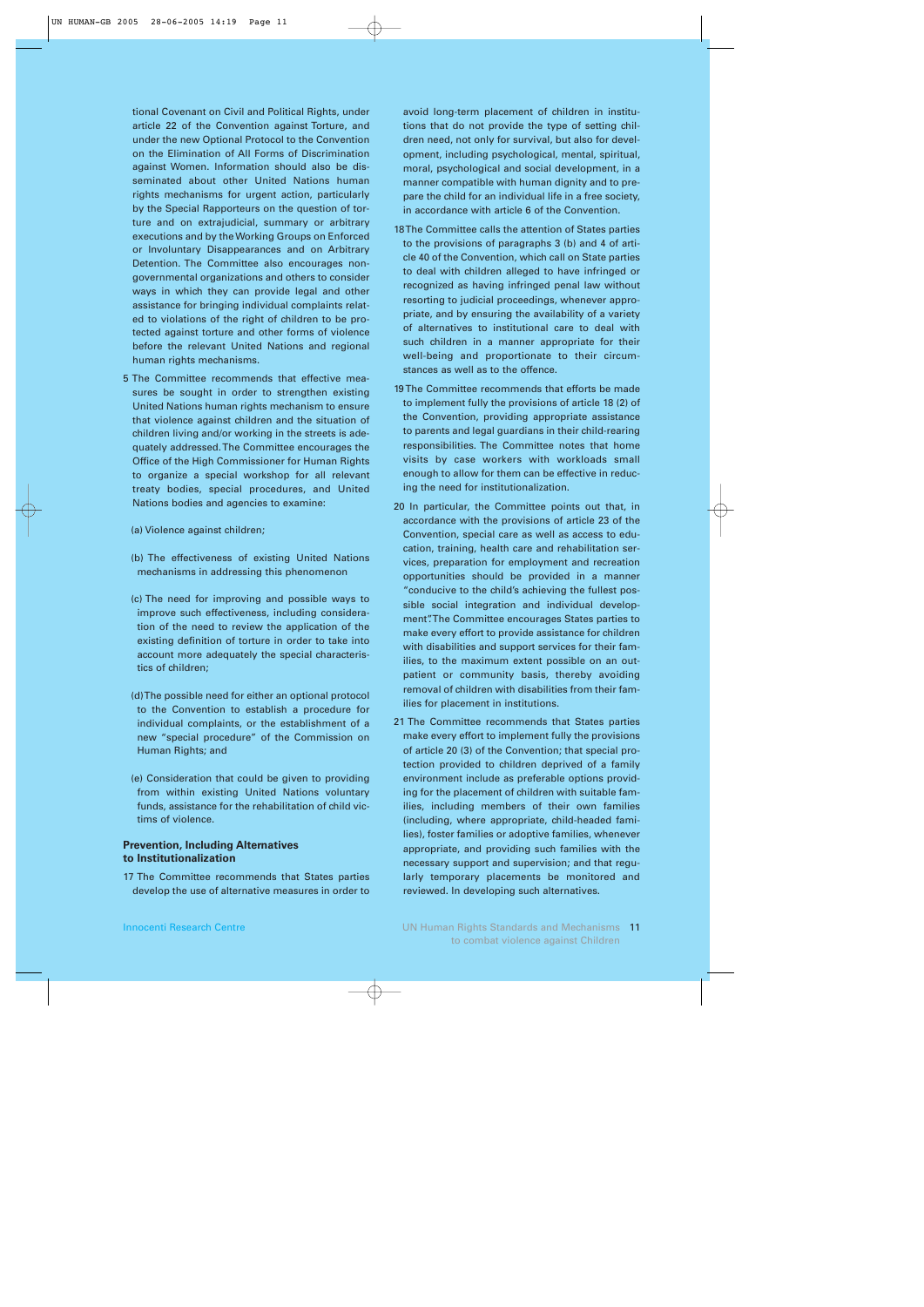Recommendations were also made that States parties review legislation and repeal any laws which allowed the imposition of unacceptable sentences (death or life imprisonment) for offences committed before the age of 18 (**Recommendation 6**); ensure that all criminal legislation and procedure dealing with children under 18 reflects appropriately article 37 and 40 of the Convention on the Rights of the Child and also the main international instruments on juvenile justice (**Recommendation 7**); ensure the prohibition of all forms of violence against childrenincluding torture or cruel or degrading treatment such as flogging, corporal punishment or other violent measures (**Recommendation 8**); ensure that children under 18 in need of protection are not treated as offenders (**Recommendation 9**); that children be afforded appropriate safeguards whilst in custody (**Recommendation 11**).

The Committee also recognised the importance of raising awareness about the very existence and nature of violence against children and the need to address firmly held beliefs and assumptions about the permissibility of inflicting on children violence in whatever form. Any system which deals with children is of course highly dependent on the quality and skills of the personnel involved and responsible for children. For that reason, the Committee also recommended (**Recommendation 15**) that minimum standards be set for the training and qualification of key personnel.

Equally, it recommended that urgent attention be given to the establishment of effective systems to monitor the infliction of violence on children (**Recommendation 26**) and which would include such measures as open access to information, unannounced monitoring visits of institutions, monitoring of the status and condition of children and regular review of placements in institutions. It also argued for the provision of appropriate complaints mechanisms and in particular full guarantees of independent and through investigation of complaints.

From a preventive perspective the committee recommended (**Recommendations 29–32**) that States parties make available sufficient resources to improve the prevention, protection and rehabilitation of all children from all forms of State violence. In this respect, the important role to be played by NGOs was also addressed by the Committee and recommendations were made (**Recommendations 33–36**) which urge NGOs to fulfil a protective and monitoring role. NGOs are crucial in the development of appropriate strategies and policies to protect and assist children at risk of or victims of violence.

The general discussion on State Violence against children has to be seen in reference to the outcome of the second General Discussion Day as both sets of recommendations complement each other and allow for a comprehensive statement of the recommendations made by the Committee.

#### **General Discussion on "Violence against Children, Within the Family and in Schools", 28 September 20019**

At the second general discussion day on violence,

the Chair of the Committee noted (See Para 689 of the report on the Discussion day) that while violence against children within the family could seem a minor problem in comparison with some of the more horrifying acts of violence inflicted on children reported in the news, violence against children in such contexts posed very serious threats to children's development. The following extract from the report on the day (Para 689) sums up the general area of concern of the Committee

*"Many millions of children were physically, sexually and emotionally abused within the home and many were also victims of bullying and violence from teachers. Special attention should be given to the vulnerability of children suffering ethnic discrimination and socio- economically marginalized, who could be singled out for harassment at school or subjected to family violence that escaped detection. Gender discrimination also posed distinct problems as girls and boys were both subjected to violence but could experience different patterns of abuse and vulnerability, with girls sometimes at higher risk of sexual abuse or forms of family violence that included "honour killings" and traditional harmful practices, while boys could be discriminated against by legislation or social values that could make them subject to brutal forms of school or family "discipline" not applied to girls."*

In the guiding principles outlined after the General Discussion day, the Committee suggested that the notions of "family" and "school" be taken in the widest sense possible. "Family" is to be understood as not only referring to the "nuclear" family but also extended family or guardians or care givers, and neighbours. "Schools" are to be understood as including schools, teaching institutions and other formal and non-formal learning environments. Another key guiding principle is that the experience of children themselves should be the basis on which development in policies and strategies to address violence against children should proceed. Not only should their experience be taken account of but more importantly, children themselves should be actively involved in attempts to combat violence. Just as the two General Discussion days should not be considered in isolation, so the themes of violence in families and violence in schools have to be seen as inextricably linked and for that reason, what is required is a comprehensive and holistic approach.

The main Recommendation from the Discussion day for a UN Study on Violence against Children should then lead to

*"….the development of strategies aimed at effectively preventing and combating all forms of violence against children, outlining steps to be taken at the international level as well as by States to provide effective prevention, protection, intervention, treatment, recovery and reintegration." (Recommendation 7)*

The Committee also recommended that domestic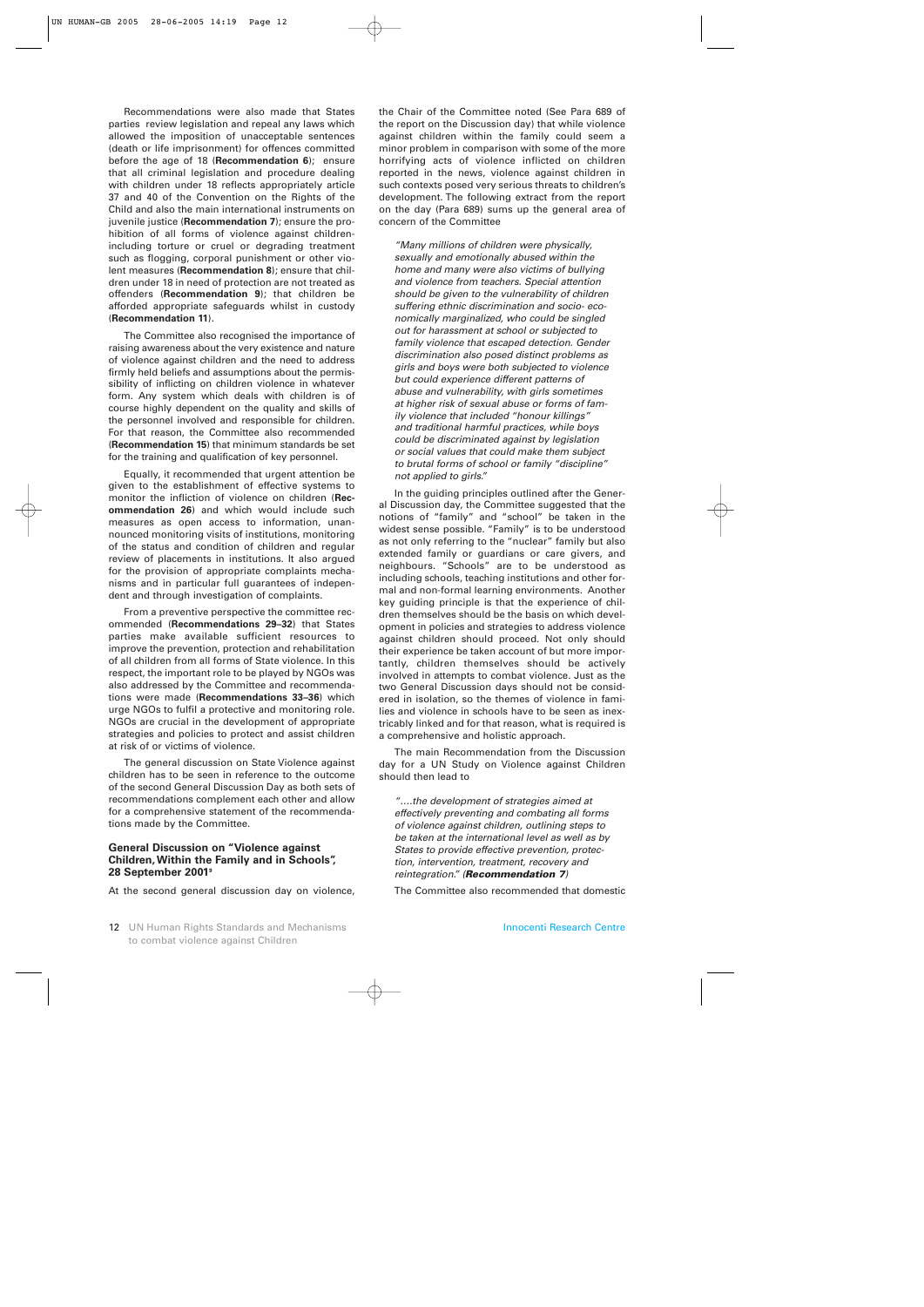## **SELECTED RECOMMENDATIONS FROM GENERAL DISCUSSION DAY ON VIOLENCE AGAINST CHILDREN WITHIN THE FAMILY AND IN SCHOOLS**

## **Other Prevention and Protection Strategies**

- 725. The Committee points out that, to maximize the protection against violence for children particularly vulnerable due to disability and in accordance with the provisions of article 23 of the Convention, special care for children with disabilities, as well as access to education, training, health-care and recovery services, preparation for employment and recreation opportunities should be provided in a manner "conducive to the child's achieving the fullest possible social integration and individual development".
- 726. The Committee recommends that particular attention be given to the different patterns of family abuse and vulnerability and of effective measures that can be adopted for different age groups. Within the family, gender discrimination can produce different patterns of vulnerability. While both boys and girls are subject to physical and sexual violence, boys can be particularly exposed to physical violence and girls to sexual violence, which must be taken into account in planning prevention and responses while ensuring that the impact on both boys and girls is not neglected. The need to prevent racial and related forms of discrimination, as well as that based on socio-economic marginalisation must be also taken into account in the planning and implementation of the provision of support to families, or investigation and intervention based on assessment of risk or actual victimisation.
- 727. The Committee recommends that appropriate attention be also given to discrimination issues in preventing and responding to violence against children in schools. Gender discrimination can result in different patterns of risk and abuse suffered by boys and girls. Boys may be more often exposed to corporal punishment as a form of discipline and less effectively protected from violence and bullying by other students, as well as from involvement in violence. While both boys and girls are subject to sexual abuse, girls may be more often exposed to sexual violence at the hands of teachers and of

other students that can also result in a denial of their right to education when fear of such risk leads to avoidance of schools. Racial discrimination and xenophobia, socio-economic factors, sexual orientation, and physical size or strength can be factors exposing children to a higher risk of victimization.

- 728. The Committee recommends that efforts be made to implement fully the provisions of articles 18(2), 19(2), 24 and 27 of the Convention, providing appropriate assistance to parents and legal guardians in their child-rearing responsibilities, including to address all forms of family violence. Such assistance includes, inter alia, availability to all of quality prenatal, perinatal and early childhood health services to improve early attachment. The Committee encourages the development and implementation of home visitation programmes, noting that they can be effective in reducing the need for intervention.
- 729. The Committee recommends that States Parties consider the introduction of schemes designed to identify children considered to be at risk of family violence and provide appropriate services to reduce said risks, paying due attention to the provisions of articles 12 and 16 of the Convention.
- 730. The Committee recommends that particular attention be given to the recovery of child victims of violence, which is important in preventing the risk of renewed abuse.
- 731. The Committee recommends that due attention be given to the need to broaden involvement and participation in decision-making processes in schools. Involvement of parents and of students in governing processes, for example through student councils and representative membership on school boards, including in drawing up the rules and monitoring of discipline can contribute to the design of effective prevention strategies and to the creation of a positive climate in schools that discourages violence, both as a form of so-called discipline and among students.
- 732. Effective strategies to prevent violence in schools must also address the problems created by the availability or tolerance of weapons and of substance abuse in the school environment.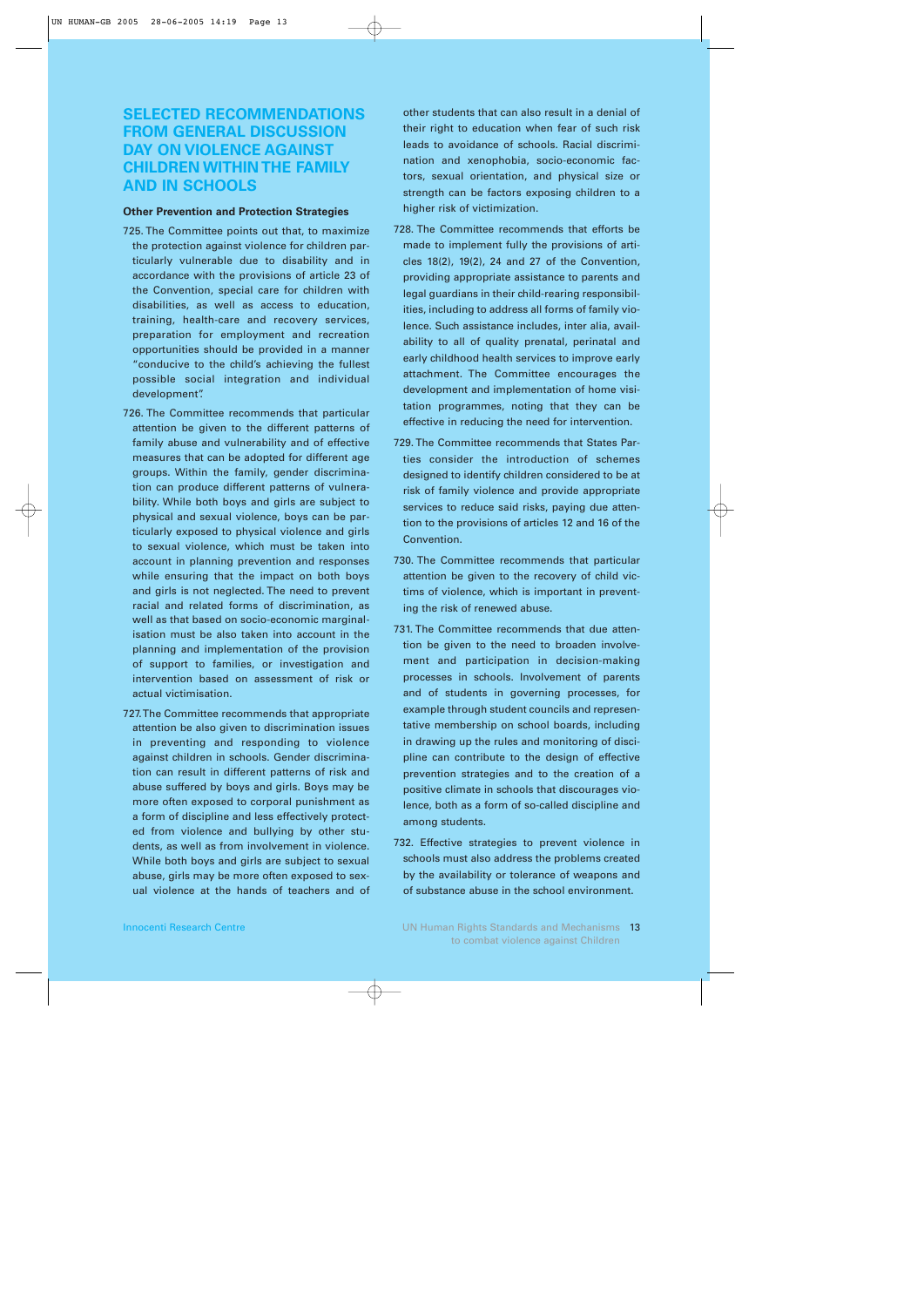legislation be reviewed (**Recommendations 714-718**) and that as with the recommendations from the previous discussion day, awareness raising, sensitisation and training be promoted by States (**Recommendations 719-724**) with a particular focus on the situation of violence against children within families and in schools. The recommendations from the two days complement each other and for that reason it is important they be considered together. Particularly significant in both sets of recommendations are those which address prevention, and monitoring and complaints mechanisms. Given that 192 countries have ratified the Convention on the Rights of the Child but that violence against children nevertheless remains a major concern, the importance of monitoring and complaints mechanisms cannot be overstated in the effort to protect the human rights of all children.

The importance attached to awareness raising, sensitisation and training was also reflected. The Committee recommended (**Recommendation 719**) that State parties adopt clear national statements on violence against children within the family and in schools and that these be used as an advocacy tool and disseminated throughout the country.

Further the Committee recommended that every State Party undertake a comprehensive study on the extent, nature, causes and consequences of violence against children and that this be widely disseminated and used to formulate policy and programmes (**Recommendation 720**). Reflecting the general concern of the Committee to involve children, **Recommendation 721b** also stated that children and parents should be involved in all aspects of the design and implementation of awareness raising campaigns. Training in child rights for all workers responsible for children with minimum standards set for qualifications were also recommended by the Committee (**Recommendations 722 and 723**). School curricula are to include information on rights and protection from violence and children (**Recommendation 724**). The main thrust of the recommendations of the Committee in this respect is to make society in general aware of the issue of violence against children; to involve children themselves in strategic development of polices and measures and to ensure a body of trained and well qualified workers.

As in the recommendations from the earlier General Discussion Day, and reflecting the importance attached to it, the Committee also recommended that there be established effective monitoring systems to monitor the treatment received by children and to report and investigate cases of suspected ill treatment including within the family and the schools (**Recommendation 733**). To be effective, monitoring was then to be of the general profile of violence against children but also of particular cases which also necessitated an effective complaints system.

In its recommendation about resources, the Committee emphasised the importance of coordination and the integration of strategies at international, regional, national and local levels in order to address the root cause of violence (**Recommendation 737**).

NGOs and other groups with civil society were again encouraged (**Recommendation 741-745**) to pay increasing attention to the prevention of, and protection of children from violence within the family and the school, and to support efforts to ensure that the views and experiences of children on violence are taken into account.

What the two discussion days have produced – quite apart from the recommendation for the UN Study on Violence against Children - is a set of recommendations and standards to be followed by States Parties in addressing the issue of violence, in promoting the human rights of children, and in assisting children to recover from the effects of all forms of violent behaviour against children. Of particular significance is that the recommendations reflect the consistent stance taken by the Committee that the legal and social acceptance of the physical punishment of children - whether it be in the home, schools, institutions, within the juvenile justice system etc- is incompatible with the Convention on the Rights of the Child.

## **A Call to Action**

Prevention: I believe in preventing rather than stopping something that has already happened. If you find a ….cure…the child may not have the physical damage. However, they will carry through their adulthood the emotional damage of being abused and mistreated by a stranger, or worse someone they know (*Australian girl, 16*)

## **Other General Discussion Days**

Other General Discussion Days that the Committee held have also provided recommendations relevant to the issue of violence against children – on children in armed conflict (5 October 1992), $10$  on economic exploitation of children (4 October 1993), $<sup>n</sup>$  on the role</sup> of the family in the promotion of the rights of the child (10 October 1994), $12$  on the girl child (21 January  $1995$ ),<sup>13</sup> on the administration of juvenile justice (13 November 1995), $14$  on the child and the media (7 October 1996),<sup>15</sup> and on children with disabilities (6 October 1997),<sup>16</sup> on children living in a world with Aids (5 October 1998).<sup>17</sup>

## **Extracts from General Comments of the Committee on the Rights of the Child**

In spite of its steady and strong attention to the right of the child to freedom from violence, including in the examination of States parties reports (see below) and thematic discussions (see above), the Committee has not as yet issued a specific General Comment on the right of children to protection from all forms of violence. But its series of General Comments, issued since 2001, include relevant dimensions, summarised below.

#### **The aims of education**

The Committee devoted its first General Comment, in 2001, to the aims of education under article  $29(1).^{18}$ The Committee emphasised that: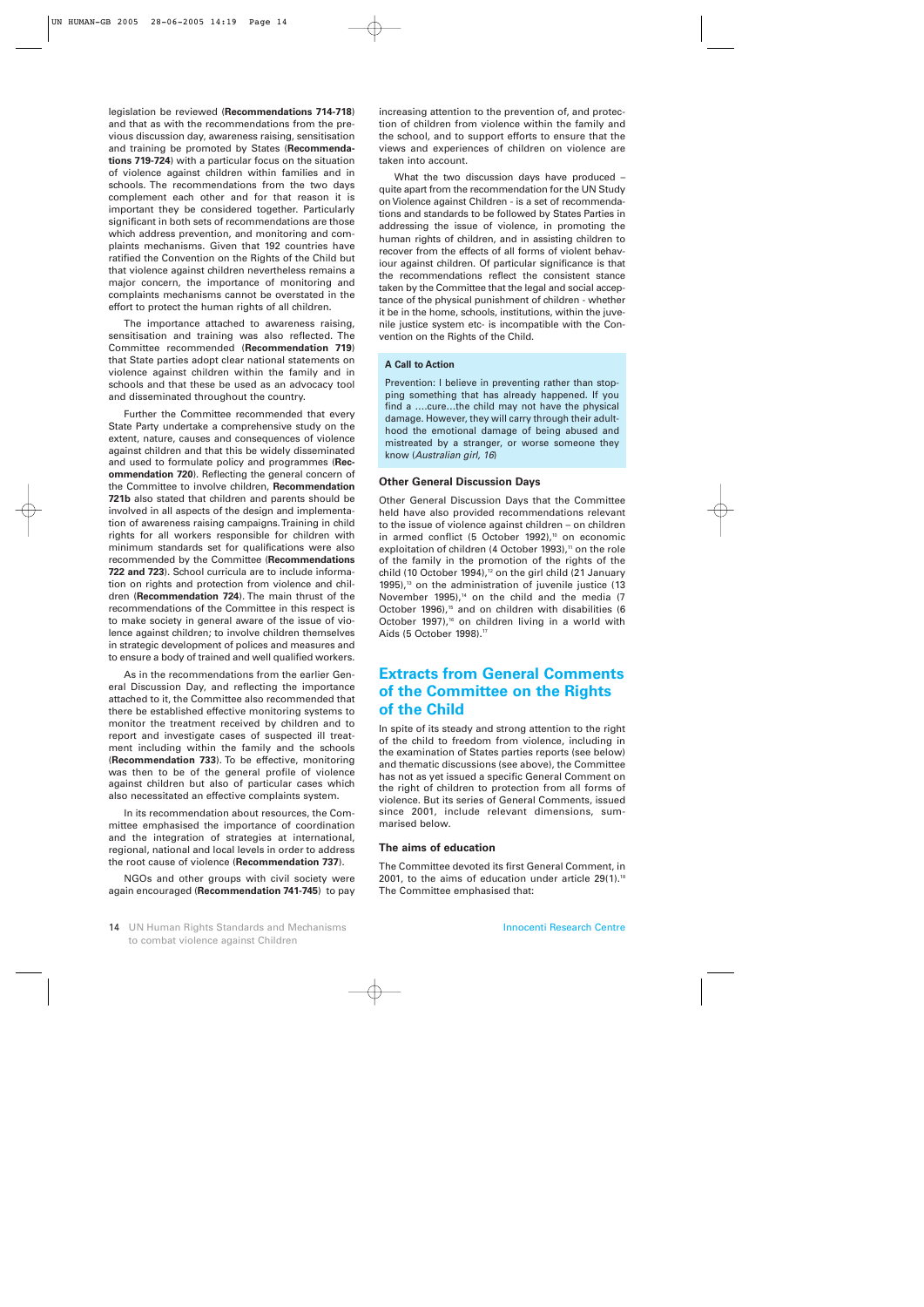*"Education must also be provided in a way that respects the strict limits on discipline reflected in article 28(2) and promotes nonviolence in school. The Committee has repeatedly made clear in its concluding observations that the use of corporal punishment does not respect the inherent dignity of the child nor the strict limits on school discipline. Compliance with the values recognised in article 29(1) clearly requires that schools be childfriendly in the fullest sense of that term and that they be consistent in all respects with the dignity of the child…".*

### **Independent Human Rights Institutions for Children**

The Committee's General Comment No. 2 (2002) is on "The Role of Independent National Human Rights Institutions in the Protection and Promotion of the Rights of the Child".<sup>9</sup> It welcomed the establishment of national human rights institutions and children's ombudspeople/children's commissioners and other similar independent bodies:

*"It is the view of the Committee that every State needs an independent human rights institution with responsibility for promoting and protecting children's rights".*

The General Comment sets out basic requirements for such institutions, which can play an important role in advocating for the protection of children from all forms of violence. It notes in particular the role that they can play in ensuring effective protection for children in institutions, by undertaking visits, reporting and making recommendations. It also notes that children's human rights issues are not constrained by national borders and it has become increasingly necessary to devise appropriate regional and international responses to such issues as trafficking, child pornography, child labour and other forms of exploitation.

## **HIV/AIDS and the rights of the child**

The Committee's third General Comment is on HIV/AIDS and the rights of the child.<sup>20</sup> It recognises that the exposure of children to various forms of violence and abuse may increase the risk of HIV infection, and that they may also be exposed to violence as a result of such infection (para.37). The General Comment includes sections on child victims of sexual and economic exploitation and of violence and abuse. Violence, including sexual violence, may be perpetrated by family members, foster carers or those working with children and the Committee emphasises the obligation on States to protect children from "all forms of violence and abuse, whether at home, in school or other institutions, or in the community" (para.37). The Committee notes that the relationship between HIV/AIDS and the violence or abuse suffered by children in the context of war and armed conflict requires specific attention:

*"Measures to prevent violence and abuse in these situations are critical, and States parties* *must ensure the incorporation of HIV/AIDS and child rights issues in addressing and supporting children - girls and boys - who were used by military or other uniformed personnel to provide domestic help or sexual services, or who are internally displaced or living in refugee camps. In keeping with States parties' obligations, including under articles 38 and 39 of the Convention, active information campaigns, combined with the counselling of children and mechanisms for the prevention and early detection of violence and abuse, must be put in place within conflict - and disaster-affected regions, and must form part of national and community responses to HIV/AIDS."* (para.38)

## **Adolescent health and development**

In July 2003, the Committee issued its General Comment on adolescent health and development in the context of the Convention.21 It recognises that adolescents who are subject to discrimination on any ground are more vulnerable to abuse and other types of violence and exploitation, and should therefore receive special attention and protection (para.6). In discussing the right to protection from all forms of violence and exploitation, the Committee explains that States should pay increased attention to the specific forms of violence affecting adolescents, with particular attention to adolescents with disabilities and adolescents affected by poverty (para.12):

*"In this regard, financial and human resources need to be allocated to promote research that would inform the adoption of effective local and national laws, policies and programmes. Policies and strategies should be reviewed regularly and revised accordingly. In taking these measures, States parties have to take into account the evolving capacities of adolescents and involve them in an appropriate manner in developing measures, including programmes, designed to protect them. In this context, the Committee emphasizes the positive impact that peer education can have, and the positive influence of proper role models, especially those in the worlds of arts, entertainment and sports."* (para.12)

In recognition of the important role of school in adolescents' lives, the Committee observes that States should "take the necessary actions to prevent and prohibit all forms of violence and abuse, including sexual abuse, corporal punishment and other inhuman, degrading or humiliating treatment or punishment in school, by school personnel as well as among students" (para.17). The Committee also notes the links between violence, ill-treatment, abuse and neglect, including sexual abuse, and suicide and mental ill-health among adolescents (para.22). It states:

*"Violence results from a complex interplay of individual, family, community and societal factors. Vulnerable adolescents such as those*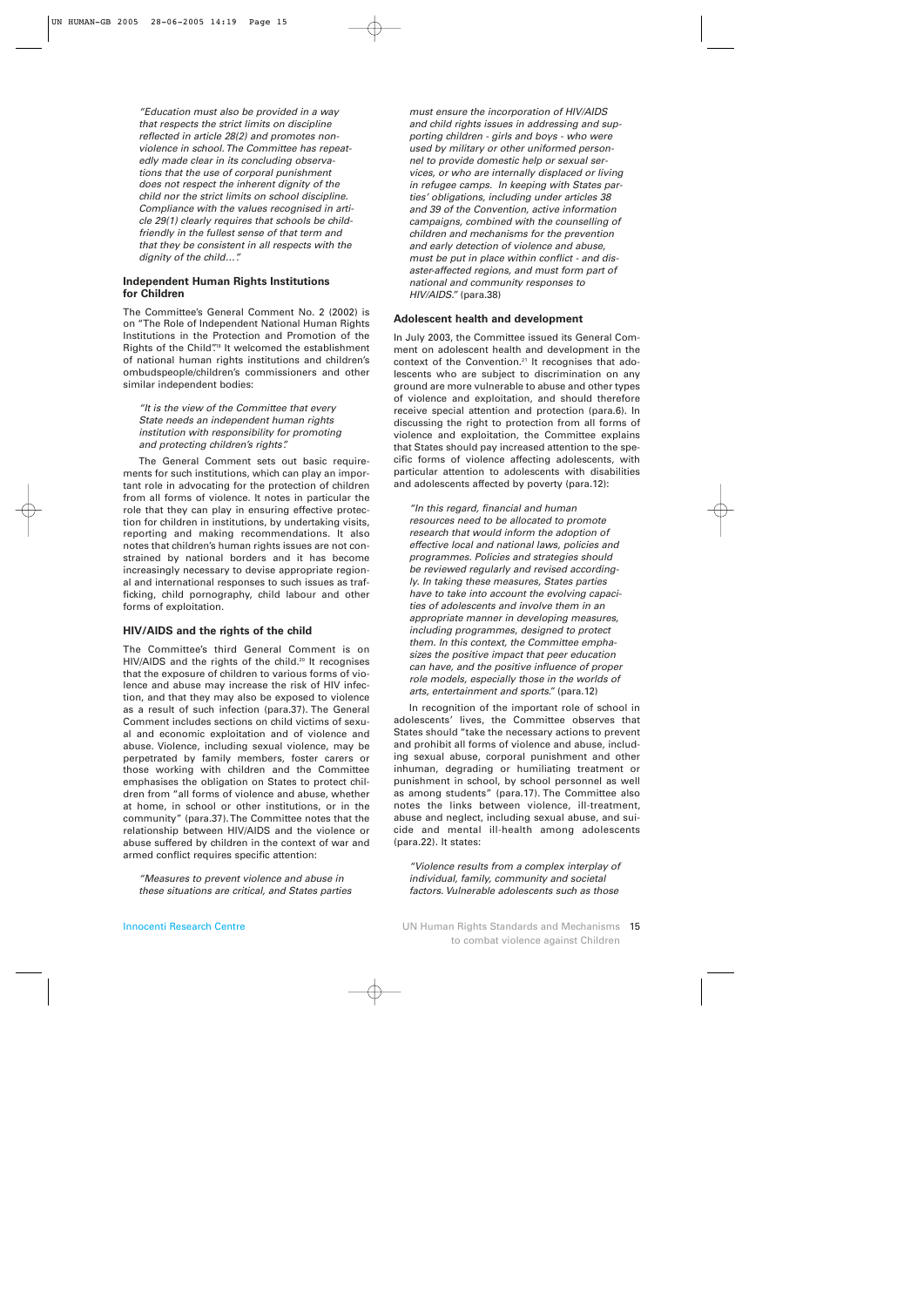*who are homeless or who are living in institutions, who belong to gangs or who have been recruited as child soldiers are especially exposed to both institutional and interpersonal violence. Under article 19 of the Convention, States parties must take all appropriate measures to prevent and eliminate: (a) institutional violence against adolescents, including through legislation and administrative measures in relation to public and private institutions for adolescents (schools, institutions for disabled adolescents, juvenile reformatories, etc.), and training and monitoring of personnel in charge of institutionalized children or who otherwise have contact with children through their work, including the police; and (b) interpersonal violence among adolescents, including by supporting adequate parenting and opportunities for social and educational development in early childhood, fostering non-violent cultural norms and values (as foreseen in article 29 of the Convention), strictly controlling firearms and restricting access to alcohol and drugs."* (para.23)

The Committee further urges States to take all effective measures, including awareness raising campaigns, education programmes and legislation, against harmful traditional practices such as honour killings, early marriage and female genital mutilation (para.24).

Adolescents who are homeless, including those working in the informal sector, require special protection, and States should develop and implement policies and legislation to protect such adolescents from violence, for example by law enforcement officials (para.36). Adolescents who are sexually exploited are also exposed to significant risk of violence and

have the right to "physical and psychological recovery and social reintegration in an environment that fosters health, self-respect and dignity" (para.37). In this connection, States are obliged

*"to enact and enforce laws to prohibit all forms of sexual exploitation and related trafficking; to collaborate with other States parties to eliminate inter-country trafficking; and to provide appropriate health and counselling services to adolescents who have been sexually exploited, making sure that they are treated as victims and not as offenders"* (para.37)

#### **General measures of implementation**

In its general Comment No. 5 (2003), the Committee interprets the overall implementation obligations taken on by States which ratify the Convention:

*"Implementation is the process whereby States parties take action to ensure the realization of all rights in the Convention for all children in their jurisdiction". 22*

The General Comment highlights the importance of law reform:

*"Ensuring that all domestic legislation is fully compatible with the Convention and that the Convention's principles and provisions can be directly applied and appropriately enforced is fundamental. In addition, the Committee on the Rights of the Child has identified a wide range of measures that are needed for effective implementation, including the development of special structures and monitoring, training and other activities in Government, parliament and the judiciary at all levels".*

#### **Notes**

- 4 Report on the twenty-fifth session, CRC/C/100 (14 November 2000), paras.666-688
- 5 Report on the twenty-eighth session, CRC/C/111 (28 November 2001), paras.674-745
- 6 Report on the twenty-fourth session, CRC/C/97 (17 July 2000), Annex VI Outline for the day of general discussion (22 September 2000) on "State violence against children"
- 7 A full report of the discussion can be seen at http://www.unhchr.ch/html/menu2/6/crc/doc/days/school.pdf
- 8 Human Rights Watch http://hrw.org/reports/2001/children/5.htm
- 9 A full report of the discussion can be seen at http://www.unhchr.ch/html/menu2/6/crc/doc/days/school.pdf
- 10 CRC/C/10, paras.61-77
- 11 CRC/C/20, paras.186-196
- 12 CRC/C/34, paras.183-201
- 13 CRC/C/38, paras.275-299
- 14 CRC/C/46, paras.203-238
- 15 CRC/C/96, paras.242-256
- 16 CRC/C/69, paras.310-339
- 17 CRC/C/80, para. 243
- 18 General Comment No.1: The aims of education Article 29(1), CRC/GC/2001/1, 17 April 2001
- 19 General Comment No. 2: The Role of National Human Rights Institutions in the Protection and Promotion of the Rights of the Child, CRC/GC/2002/2, 4 October 2002
- 20 General Comment No.3: HIV/AIDS and the rights of the child, CRC/GC/2003/3, 17 March 2003
- 21 General Comment No.4: Adolescent health and development in the context of the Convention on the Rights of the Child, CRC/GC/2003/4, 1 July 2003
- 22 General Comment No. 5: General measures of implementation for the Convention on the Rights of the Child : CRC/GC/2003/5, 3 October 2003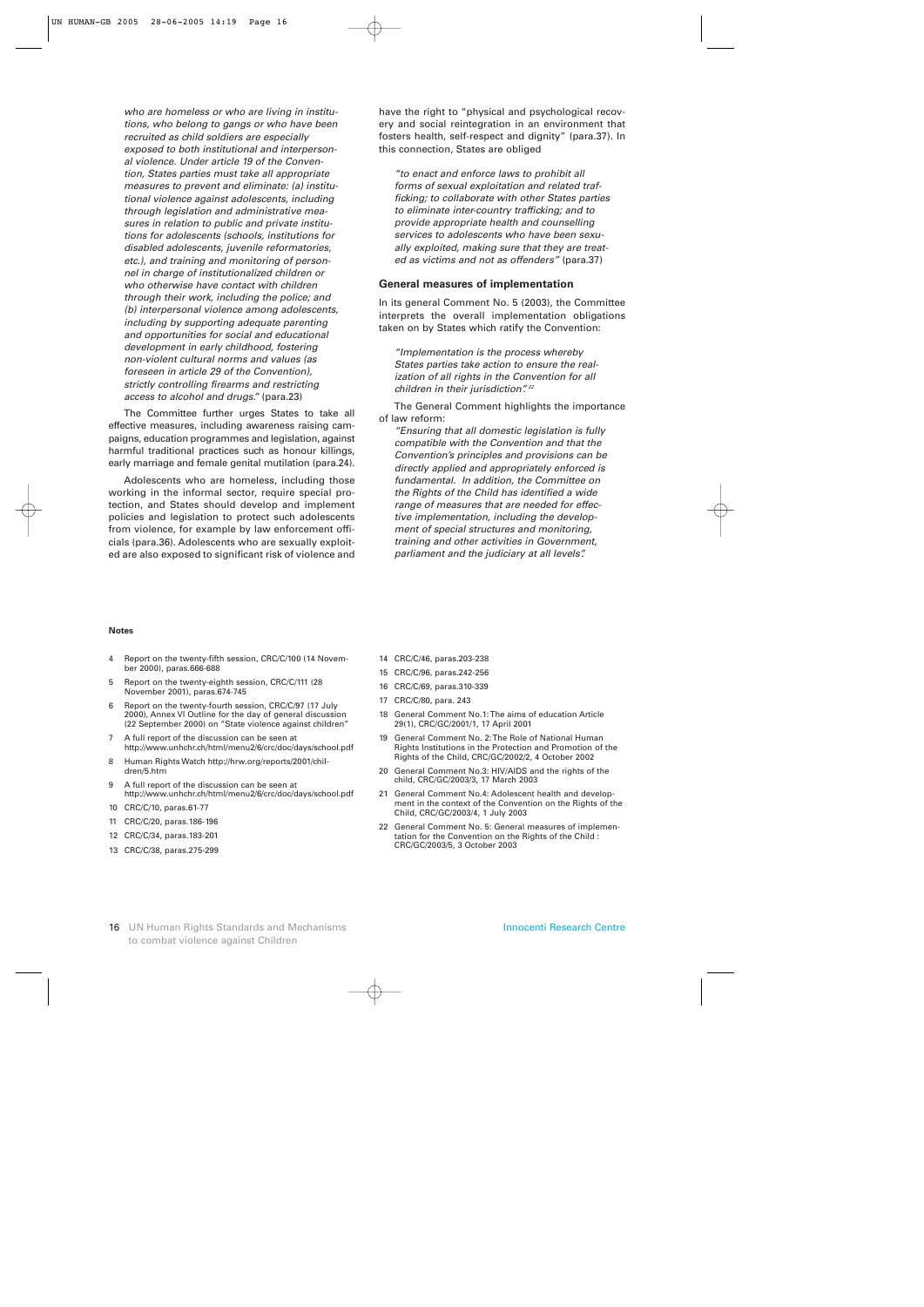## **OTHER KEY HUMAN RIGHTS INSTRUMENTS AND VIOLENCE AGAINST CHILDREN**

Other international human rights instruments, adopted by the UN General Assembly earlier than the adoption of the Convention on the Rights of the Child in 1989, guarantee to "everyone" – including children – a range of rights relevant to freedom from violence. The following section summarises briefly relevant interpretations of these instruments in General Comments issued by the Treaty Bodies established to monitor their implementation. Almost all these instruments now have Additional Protocols allowing individuals to submit communications to the relevant Treaty Body alleging breaches of their rights; this section summarises any relevant cases and conclusions.

## **International Covenant on Civil and Political Rights**

Implementation of the International Covenant on Civil and Political Rights (1966) is monitored by the Human Rights Committee. In 2000, the Committee adopted General Comment No.28 on article 3 (equality between men and women), $23$  which notes that States must provide information on legislation and practice regarding domestic and other types of violence against women, including rape, and that where the practice of female genital mutilation exists, States should provide information on its extent and the measures in place to eliminate it (para.11). States should also provide information on measures to eliminate trafficking of women and children and forced prostitution, and measures to protect women and children from slavery disguised as domestic and other personal service (para.12). The minimum age for marriage should be equal for men and women and should ensure women's capacity to make an

"informed and uncoerced decision" (para.23). The use of corporal punishment to enforce clothing regulations represents a violation of article 7 (prohibition of torture) (para.13).

In General Comment No.17 on article 24 (the right of every child to the protection by his family, society and the State required by his status as a minor), $24$  the Human Rights Committee states that "every possible economic and social measure should be taken to reduce infant mortality and to eradicate malnutrition among children and to prevent them from being subjected to acts of violence and cruel and inhuman treatment or from being exploited by means of forced labour or prostitution, or by their use in the illicit trafficking of narcotic drugs, or by any other means" (para.3).

In General Comment No.20 on article 7 (the prohibition of torture and other cruel, inhuman or degrading treatment or punishment),<sup>25</sup> the Committee states that the prohibition "relates not only to acts that cause physical pain but also to acts that cause mental suffering to the victim. In the Committee's view, moreover, the prohibition must extend to corporal punishment, including excessive chastisement ordered as punishment for crime or as an educative or disciplinary measure" (para.5).

## **Individual communications**

On ratifying Optional Protocol No.1 to the International Covenant on Civil and Political Rights, States allow individuals within their jurisdiction to submit individual communications to the Human Rights Committee, complaining about breaches of their rights under the Covenant. These complaints should be sent to the Committee by the victim him/herself or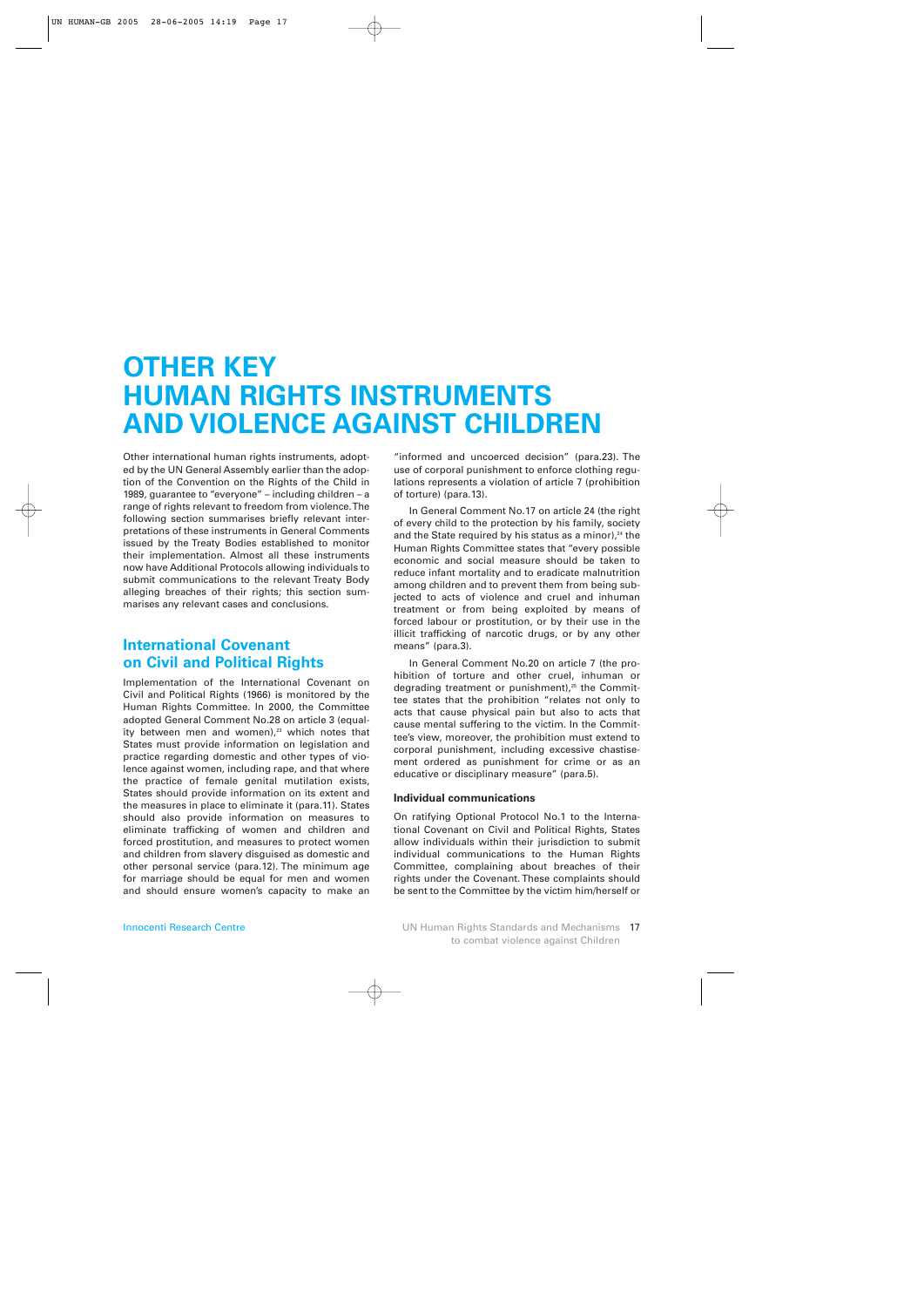by a third party acting on the victim's behalf if s/he is unable to do so. The complaint cannot be considered if the problem is being investigated under another international procedure, nor if all domestic remedies have not been exhausted.

There have been a number of complaints relating to violence against children. One complaint was from veterans of the Second World War concerning their experiences of incarceration as very young children during the war; it was considered inadmissible because, among other reasons, it occurred before the entry into force of the Covenant.<sup>26</sup> Another was a custody case where the alleged victims were a mother and three children, which was found inadmissible because local remedies had not been exhausted.<sup>27</sup> Cases concerning deprivation of liberty have successfully been brought to the Committee. One 15-year old was imprisoned with adults and the state was found to have breached articles 10(2b) (separation of juveniles from adults) and 24 (special protection of children).28 In the case of a minor who disappeared after being provisionally released from custody, the Committee considered that the failure to investigate her disappearance violated article 24, and the abduction, disappearance and prevention of contact with her family violated articles 7 and 9(1) (the right to liberty and security of person). $29$  A case of the detention as aliens of a family with five children was considered to be a violation of articles 9(1/4) and 24(1), and potentially 17(1) (freedom from interference in privacy and family) and  $23(1)$  (protection for the family).<sup>30</sup>

There have been no individual communications by or on behalf of children specifically on the question of corporal punishment, but in respect of adults the Committee has made strong statements on the unacceptability of judicial corporal punishment.<sup>31</sup>

## **International Covenant on Economic, Social and Cultural Rights**

In its General Comment No.13 on the right to education,<sup>32</sup> the Committee on Economic, Social and Cultural Rights, which monitors implementation of the International Covenant on Economic, Social and Cultural Rights (1966), discussed discipline in schools, stating that "corporal punishment is inconsistent with the fundamental guiding principle of international human rights law enshrined in the Preambles to the Universal Declaration of Human rights and both Covenants: the dignity of the individual. Other aspects of school discipline may also be inconsistent with human dignity, such as public humiliation. Nor should any form of discipline breach other rights under the Covenant, such as the right to food. A State party is required to take measures to ensure that discipline which is inconsistent with the Covenant does not occur in any public or private educational institution within its jurisdiction. The Committee welcomes initiatives taken by some States parties which actively encourage schools to introduce 'positive', non-violent approaches to school discipline." (para.41)

In its General Comment No.14 on the right to the highest attainable standard of health,<sup>33</sup> the Committee declared that States are obliged "to ensure that harmful social or traditional practices do not interfere with access to pre- and post-natal care and family planning; to prevent third parties from coercing women to undergo traditional practices, e.g. female genital mutilation; and to take measures to protect all vulnerable or marginalized groups of society, in particular women, children, adolescents and older persons, in the light of gender-based expressions of violence" (para.35). The Committee notes that failure to protect women against violence and to prosecute perpetrators, as well as the failure to discourage the continued observance of harmful medical or cultural practices constitute a violation of the States' obligation to protect (para.51).

## **Individual communications**

There is currently no system in place for the receipt of individual complaints concerning alleged violations of the Covenant rights, although a draft Optional Protocol is currently under preparation in the framework of the Commission on Human Rights.<sup>34</sup>

## **International Convention on the elimination of all forms of Racial Discrimination**

The implementation of this Convention (1966) is monitored by the Committee on the Elimination of Racial Discrimination. According to the Committee's General Recommendation XV on article 4,<sup>35</sup> all racially motivated violence is unacceptable and should be prohibited, including "acts of violence against any race or group of persons of another colour or ethnic origin"(para.3). General Recommendation XXV on gender-related dimensions of racial discrimination (2000)<sup>36</sup> recognises that certain forms of racial discrimination may be directed towards women specifically because of their gender, including sexual violence in detention and abuse of women in the informal sector or domestic workers (para.2). The Committee also recommends specific measures to address racial violence against Roma people (paras.12 to 16 and 36).

## **Individual communications**

An individual or group of individuals claiming to be the victim of racial discrimination may lodge a complaint directly with the Committee under article 14 of the Convention, provided that the state concerned has recognised the competence of the Committee to receive such complaints. States who have declared their recognition may also establish a national body to receive petitions from individuals who have exhausted other local remedies. Only if all of these domestic remedies have failed may a complaint be made to the Committee. If the Committee decides that a violation has occurred, it may make recommendations to the State concerned. A summary of all communications associated with each complaint,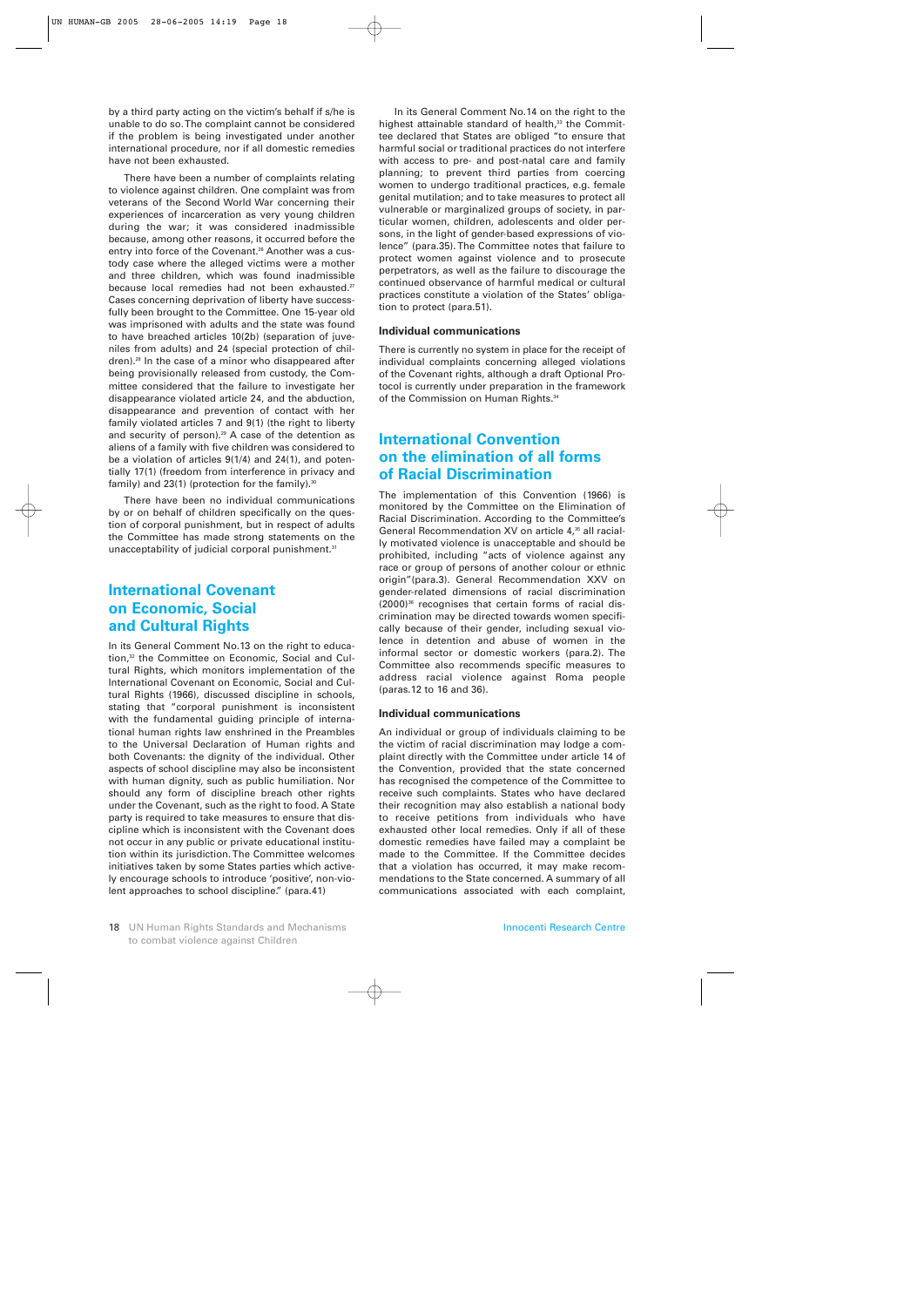including the Committee's correspondence with the State on the matters concerned and the Committee's own views, is included in the Committee's annual report. This review identified no communications concerning violence against children

## **Convention on the elimination of all forms of discrimination against Women**

The Convention on the Elimination of All Forms of Discrimination against Women (1979) contains no specific provision prohibiting violence against women. In its General Recommendation No.19 on violence against women (1992), $37$  the Committee on the Elimination of Discrimination against Women states that gender-based violence is "a form of discrimination that seriously inhibits women's ability to enjoy rights and freedoms on a basis of equality with men"(para.1) and that "the full implementation of the Convention required States to take positive measures to eliminate all forms of violence against women" (para.4). The protection afforded to women should cover both public and private spheres (paras.8 and 9).

In its General Recommendation No.21 on equality in marriage and family relations, $38$  the Committee urges States to comply with General Recommendation No.19 "to ensure that, in both public and family life, women will be free of the gender-based violence that so seriously impedes their rights and freedoms as individuals" (para. 40).

In General Recommendation No.24 on article 12 (non-discrimination in health care), $39$  the Committee again draws attention to violence against women, stating that they may be

*"exposed to different forms of violence which can affect their health. Girl children and adolescent girls are often vulnerable to sexual abuse by older men and family members, placing them at risk of physical and psychological harm and unwanted and early pregnancy. Some cultural or traditional practices such as female genital mutilation also carry a high risk of death and disability" (para.12b).* 

Gender-based violence are equally addressed under the obligation to protect rights relating to women's health, and States should ensure such measures as legislation and health policies to address violence against women and sexual abuse of girl children, the enactment and enforcement of laws prohibiting female genital mutilation and marriage of girl children (para.15).

## **Individual communications**

States which are party to the Optional Protocol to the Convention on the Elimination of All Forms of Discrimination against Women, adopted in 1999 and in force from 2000, recognise the competence of the Committee on the Elimination of All Forms of Discrimination against Women to receive complaints from persons within their jurisdiction alleging violations of their rights under the Convention. These complaints should be sent to the Committee by the victim herself or by a third party acting on her behalf. The complaint cannot be considered if the problem identified is being investigated under another international procedure, nor if all domestic remedies have not been exhausted. Complaints cannot be considered concerning violations before the entry into force of the Optional Protocol for the state. Once a decision is taken and the violation found to have occurred, the Committee may make recommendations to the State concerned. Under article 7 of the Protocol, the state is required to respond within six months of receiving the Committee's recommendations, detailing the action taken.

The Declaration on the Elimination of Violence against Women (1993) defines violence as

*"any act of gender-based violence that results in, or is likely to result in, physical, sexual, or psychological harm or suffering to women, including threats of such acts, coercions or arbitrary deprivation of liberty, whether occurring in public or in private life".*

According to the Declaration, violence against women encompasses, but is not limited to, physical, sexual and psychological violence:

(a) That occurs in the family, including battering, sexual abuse of female children in the household, dowry-related violence, marital rape, female genital mutilation, and other traditional practices harmful to women, non-spousal violence and violence related to exploitation;

(b) That occurs in the community, including rape, sexual abuse, sexual harassment and intimidation at work, in educational institutions and elsewhere, trafficking in women and forced prostitution;

(c) That is perpetrated or condoned by the State, including during time of armed conflict.

## **Convention against torture and other cruel, inhuman or degrading treatment or punishment**

Article 1 of the Convention against Torture and Other Cruel, Inhuman or Degrading Treatment or Punishment (1984) contains the most detailed definition of torture to be found in international instruments, and article 16 refers to the concept of "cruel, inhuman and degrading treatment" that has been developed into a useful additional framework for the prevention and protection of children from violence.

At its General Discussion Day on "State violence against children", the Committee on the Rights of the Child observed that articles 10, 12, 13 and 14 of the Convention against Torture provide useful guidance on how to implement the provisions of article 37 of the Convention on the Rights of the Child, and the mecha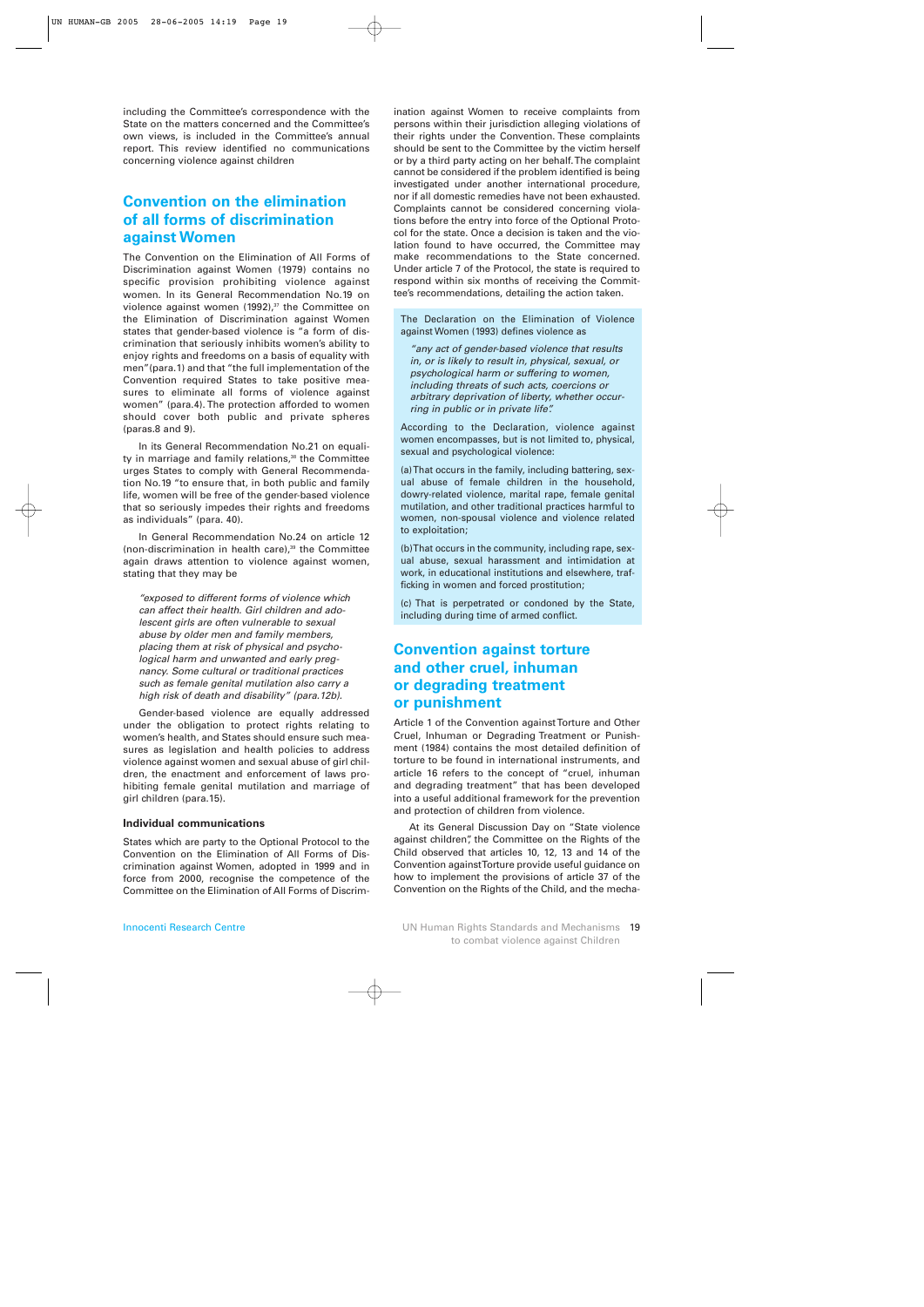nism for the examination of individual complaints established under article 22 of the Convention against Torture provides an additional possibility for enforcing international human rights standards to protect children.40 In its reporting process under the Convention, the Committee against Torture often includes specific reference to the situations faced by children.

#### **Individual communications**

Private individuals may lodge complaints about alleged violations of the rights recognised by the Convention directly with the Committee, provided that the state concerned has recognised the competence of the Committee under article 22 and the individual is subject to the jurisdiction of that state. The communication must be submitted by the individual who claims to be the victim of the alleged violation, or a relative or representative acting on his/her behalf. In order to be considered admissible, the complaint must not be anonymous or incompatible with the provisions of the Convention; it

must comply with the requirements of article 22; and it must not be the subject of a current or past examination under another procedure of international investigation or settlement. It is also a requirement that all domestic remedies must have been exhausted. A summary of all communications associated with each complaint, including the Committee's correspondence with the State and the Committee's own views, is included in the Committee's annual report.

Children are very rarely the main subject of individual communications, although in one case the complainants were parents together with their two children. They alleged that the whole family, including the children, would be subject to torture if they were to return to their country.<sup>41</sup> Violence against children is often disclosed in the course of complaints, including children experiencing threats and persecution,<sup>42</sup> being forced to clear minefields,<sup>43</sup> witnessing the rape of their mother,<sup>44</sup> and being kidnapped and threatened with death.<sup>45</sup>

#### **Notes**

- 23 Compilation of General Comments and General Recommendations adopted by Human Rights Treaty Bodies, HRI/GEN/1/Rev.5, 26 April 2001, pp.168-174
- 24 Compilation of General Comments and General Recommendations adopted by Human Rights Treaty Bodies, HRI/GEN/1/Rev.5, 26 April 2001, pp.132-134
- 25 Compilation of General Comments and General Recommendations adopted by Human Rights Treaty Bodies, HRI/GEN/1/Rev.5, 26 April 2001, pp.139-141
- 26 Communication No.601/1994, in A/52/40, 1999
- 27 Communication No.755/1997, in A/52/40, 1999
- 28 Communication No.800/1998, in A/54/40, 1999
- 29 Communication No.540/1993, in A/51/40, 1997
- 30 Communication No.1069/2002, CCPR/C/79/D/1069/2002, 6 November 2003
- 31 Jamaica CCPR/C/68/D/759/1997, 13 April 2000, para.11, and CCPR/C/74/D/792/1998, 25 June 2002, para.6; Trinidad and Tobago, CCPR/C/73/D/928/2000, views adopted 25 October 2001
- 32 Compilation of General Comments and General Recommendations adopted by Human Rights Treaty Bodies, HRI/GEN/1/Rev.5, 26 April 2001, pp.74-89
- 33 Compilation of General Comments and General Recommendations adopted by Human Rights Treaty Bodies, HRI/GEN/1/Rev.5, 26 April 2001, pp.90-109
- 34 Compilation of General Comments and General Recommendations adopted by Human Rights Treaty Bodies, HRI/GEN/1/Rev.5, 26 April 2001, pp.184-185
- 35 Compilation of General Comments and General Recommendations adopted by Human Rights Treaty Bodies, HRI/GEN/1/Rev.5, 26 April 2001, pp.194
- 36 Compilation of General Comments and General Recommendations adopted by Human Rights Treaty Bodies, HRI/GEN/1/Rev.5, 26 April 2001, pp.194-
- 37 Compilation of General Comments and General Recommendations adopted by Human Rights Treaty Bodies, HRI/GEN/1/Rev.5, 26 April 2001, pp.216-222
- 38 Compilation of General Comments and General Recommendations adopted by Human Rights Treaty Bodies, HRI/GEN/1/Rev.5, 26 April 2001, pp.222-231
- 39 Compilation of General Comments and General Recommendations adopted by Human Rights Treaty Bodies, HRI/GEN/1/Rev.5, 26 April 2001, pp.244-251
- 40 CRC/C/100, 14 November 2000, para.674
- 41 Communication No.103/1998, in A/54/44, 26 June 1999
- 42 Communication No.49/1996, in A/56/44, 18 June 2001; Communication No.149/1999, in A/56/44, 18 June 2001
- 43 Communication No.131/1999, in A/55/44, 2000
- 44 Communication No.41/1996, in A/51/44, 9 July 1996
- 45 Communication No.31/1995, in A/51/44, 9 July 1996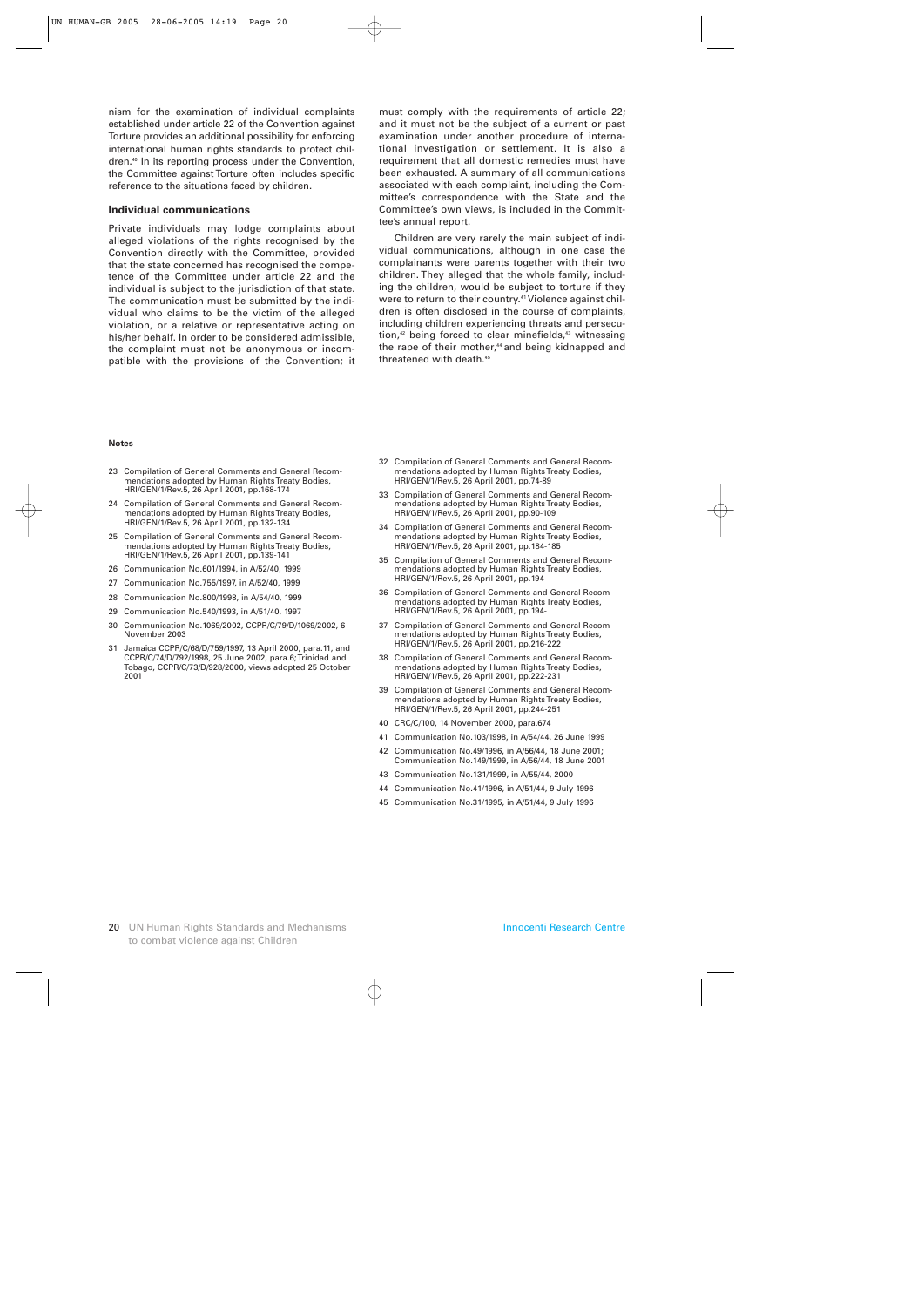## **OTHER RELEVANT HUMAN RIGHTS INSTRUMENTS**

There are a number of other human rights instruments of direct relevance to relevant of substantive areas relating to violence. Note should also be made of the fact that a number of Conventions and Recommendations adopted by the Council of Europe are directly relevant to the issue of violence against children. These are the subject of a separate publication.

a) Protection of the child from abduction or inter-country adoption contrary to the child's best interests

**The Hague Convention on the Civil Aspects of International Child Abduction, 1980** is a critical treaty aiming to protect children who have been wrongfully abducted, removed or retained abroad – in breach of someone's rights of custody – if the Convention is in force between the two States involved. **The Hague Convention on Protection of Children and Cooperation in Respect of Inter-country Adoption, 1993** establishes safeguards to ensure that inter-country adoptions take place in the best interests of the child and with respect for his or her fundamental rights; to establish a system of cooperation among States to ensure these safeguards are respected and thus prevent the abduction, sale of or traffic in children; and to secure recognition of adoptions made in accordance with the Convention.

b) Protection of the child from economic exploitation, child labour and trafficking

To protect from exploitation and trafficking, it is important to consider the **Protocol to Prevent, Suppress and Punish Trafficking in Persons, Especially Women and Children, supplementing the United Nations Convention against Transnational Organized Crime, 2000**. The purpose of the Protocol is to promote action to prevent and combat trafficking, in particular of women and children, to protect and assist

victims of trafficking with full respect for their human rights; and to encourage international cooperation to meet these objectives.

A number of **ILO Conventions** address the issue of child labour, two of them deserve a particular reference.

- **Convention No.182 concerning the Prohibition and Immediate Action for the Elimination of the Worst Forms of Child Labour** (adopted in 1999), together with ILO Recommendation no. 190 on Worst Forms of Child Labour (which supplements the Convention) define "worst forms" and require "immediate and effective measures" to secure their prohibition and elimination as a matter of urgency.
- **ILO Convention No. 138 on the Minimum Age for Admission to Employment** (adopted in 1973 together with Recommendation No. 146) consolidates principles gradually established in various earlier instruments and applies to all areas of economic activity, whether children are employed for wages or not.<sup>46</sup>
- c) Protection of the rights of the child in the context of juvenile justice

In the Juvenile Justice field, the UN Standard Minimum Rules for the Administration of Juvenile Justice (the Beijing Rules) 1985 provide minimum standards for the handling of juvenile offenders, emphasising impartiality and non-discrimination. The UN Guidelines for the Prevention of Juvenile Delinquency (the Riyadh Guidelines), 1990 provide principles and broad proposals for prevention, emphasising that its success "requires efforts on the part of the entire society to ensure the harmonious development of adolescents, with respect for and promotion of their personality from early childhood". Similarly, the UN Rules for the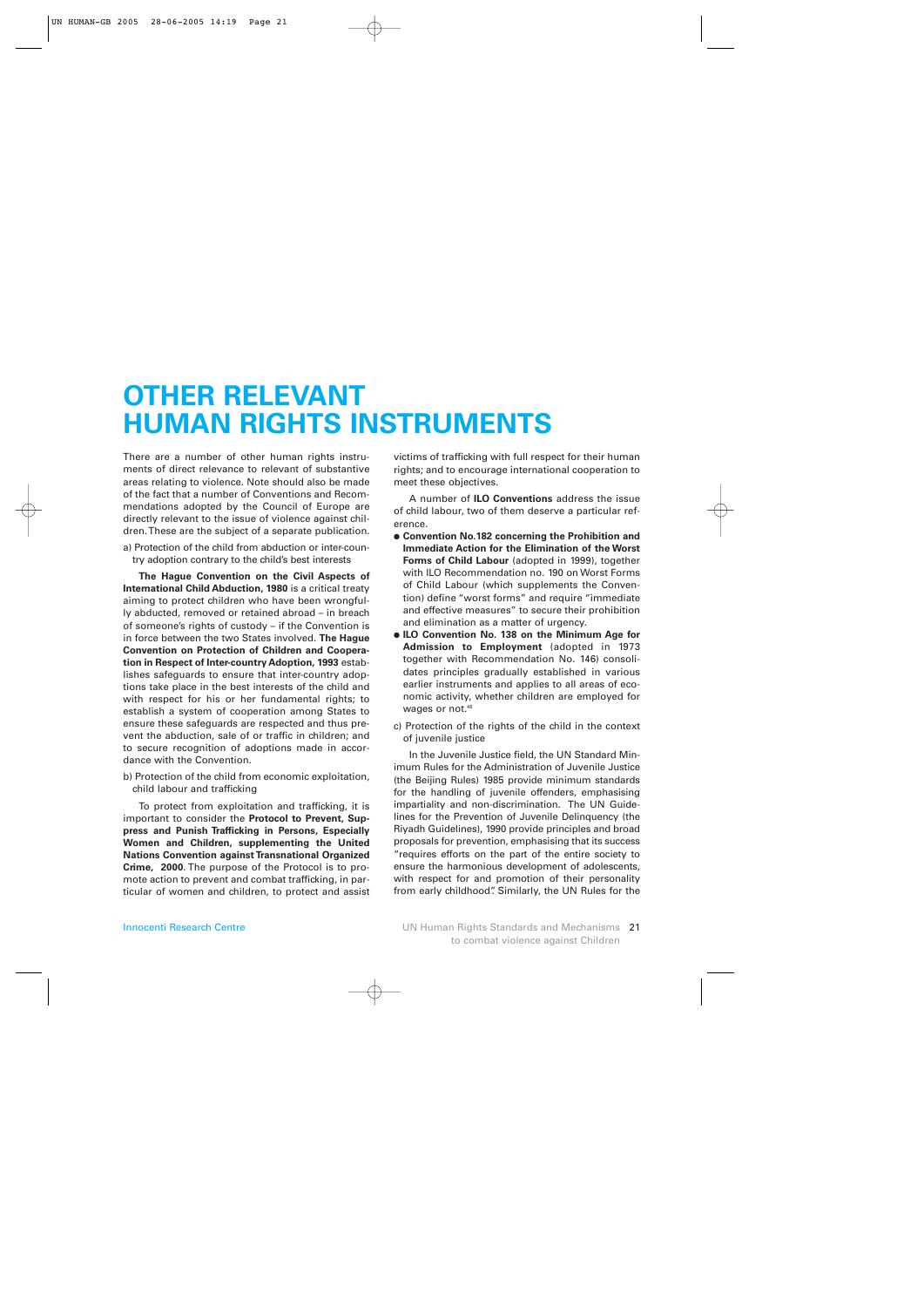Protection of Juveniles Deprived of their Liberty, 1990 highlight that deprivation of liberty of juveniles should only be used as a last resort and establish minimum standards for their treatment,

*"...with a view to counteracting the detrimental effects of all types of detention and to fostering integration in society".*

The UN Standard Minimum Rules for Non-Custo-

dial Measures (the Tokyo Rules), 1990 provide a set of basic principles to promote the use of non-custodial measures, as well as minimum safeguards for persons subject to alternatives to imprisonment. The Vienna Guidelines for Action on Children in the Criminal Justice System, elaborated by an expert group in Vienna from 23 to 25 February 1997 promote the effective use and application of international standards and norms in the area of juvenile justice.

#### **Notes**

46 Many other ILO convention are relevant to child labour; for full list see www.ilo.org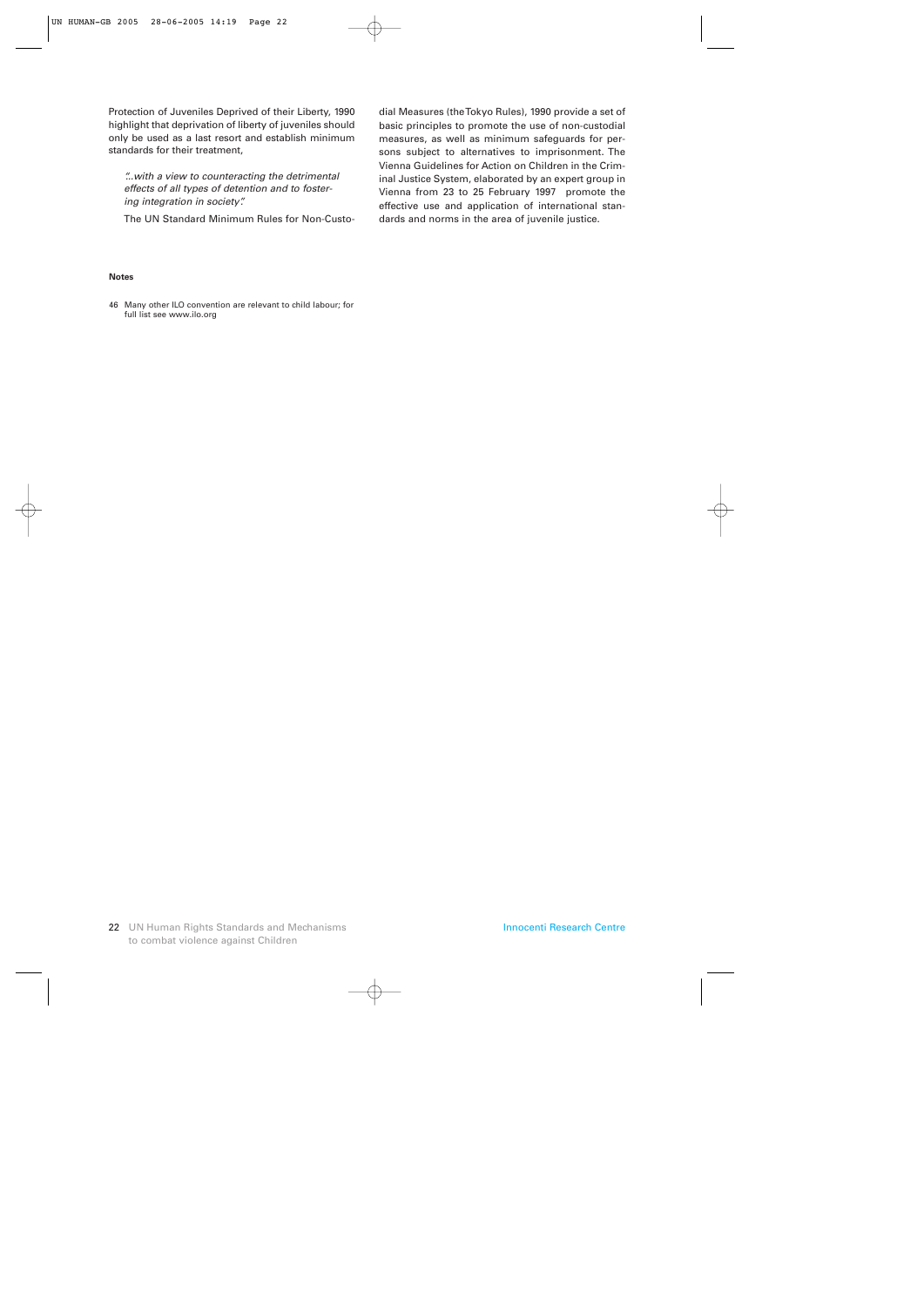## **CONCLUDING OBSERVATIONS OF THE COMMITTEE ON THE RIGHTS OF THE CHILD AND OTHER TREATY BODIES**

The Concluding Observations of the Committee on the Rights of the Child to States Parties are important sources of information on the many aspects of violence inflicted on children and the importance for States in addressing them. They usually contain specific sections on abuse and neglect, economic exploitation, sexual exploitation, juvenile justice and corporal punishment. They also reflect the interconnected nature of different forms of violence against children, with comments on corporal punishment and harmful traditional practices, for example, appearing in a variety of sections. Moreover, they are indicative of the fact that violence against children not only takes different forms, but that those forms can occur in all of the settings in which children find themselves – the home, schools, other institutions and forms of childcare, and the penal system.

All recommendations reflect the importance placed on the ratification of relevant human rights instruments, law reform and the need for comprehensive studies and for awareness raising and public education activities. In virtually all Concluding Observations, the Committee welcomes legislative progress where it has been made. It also urges the ratification of relevant human rights instruments, such as the Optional Protocols to the Convention, ILO Convention No.182 concerning the Prohibition and Immediate Action for the Elimination of the Worst Forms of Child Labour, ILO Convention No.138 on the Minimum Age for Admission to Employment, the Protocol to Prevent, Suppress and Punish Trafficking in Persons, Especially Women and Children, supplementing the United Nations Convention against Transnational Organized Crime.

Commonly, the Committee urges States to take note in developing strategies of the Declaration and

Agenda for Action and the Global Commitment adopted at the 1996 World Congress against Commercial Sexual Exploitation of Children and its 2001 Yokohama follow-up, as well as of its own recommendations adopted following the General Discussion Days on children and violence.

In connection with juvenile justice, the Committee has recommended that States take into account, in addition to the relevant articles in the Convention on the Rights of the Child, the UN Standard Minimum Rules for the Administration of Juvenile Justice (the Beijing Rules), the UN Guidelines for the Protection of Juvenile Delinquency (the Riyadh Guidelines), UN Rules for the Protection of Juveniles Deprived of their Liberty, the Vienna Guidelines for Action on Children in the Criminal Justice System, and the Committee's recommendations made at the 1995 General Discussion Day on the administration of juvenile justice.

Recommendations and comments in Concluding Observations of the other human rights monitoring committees only occasionally make specific reference to children. Instances of such references are noted below, together with other relevant references which naturally pertain to children even if they are not explicitly mentioned.

## **Challenging all forms of violence**

## **Committee on the Rights of the Child**

In its concluding observations, the Committee has welcomed various initiatives and programmes addressing abuse and neglect,<sup>47</sup> including studies on abuse<sup>48</sup> and efforts to address domestic violence.<sup>49</sup>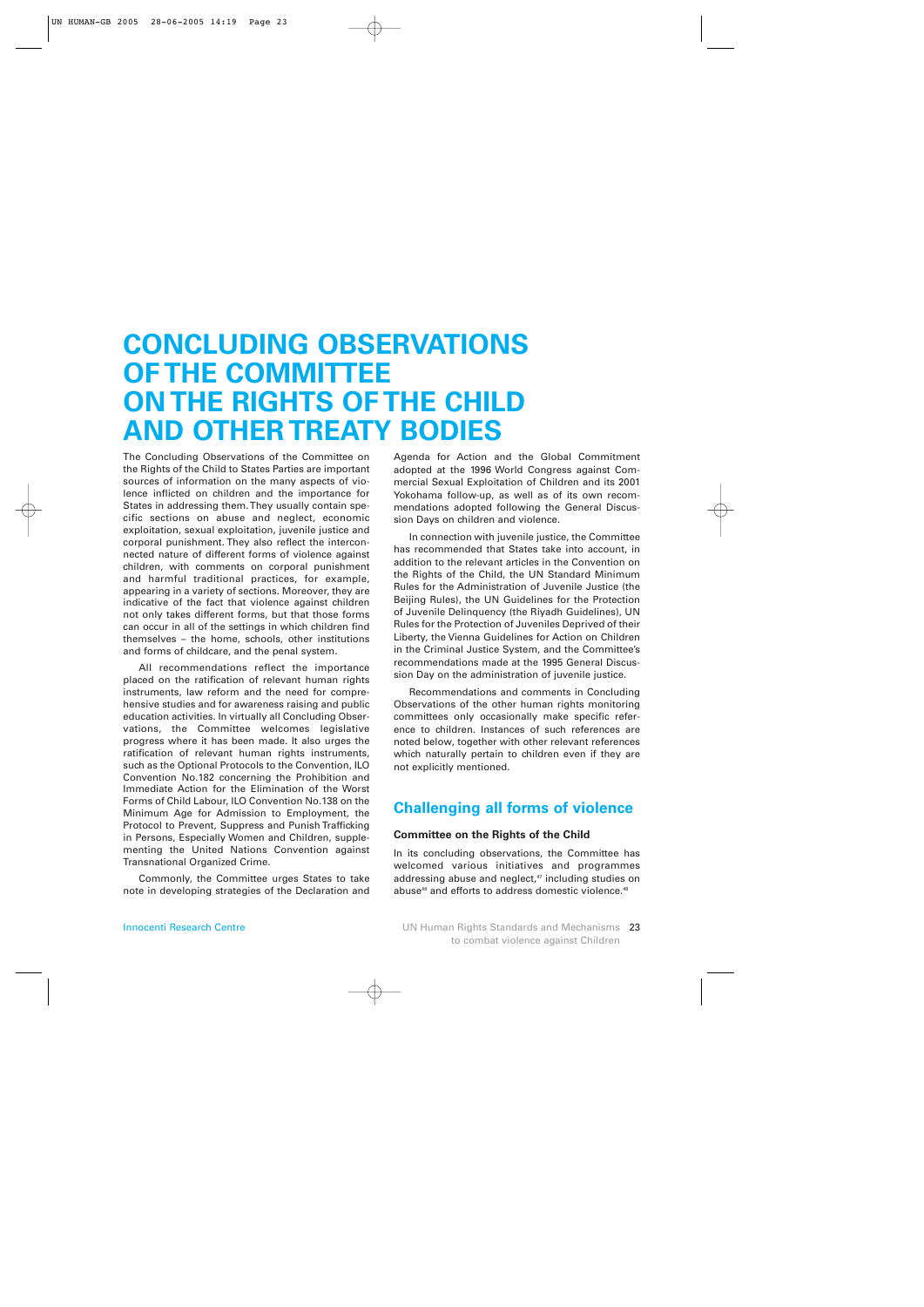The Committee has frequently expressed concern at the extent of violence, including sexual abuse, $50$  in schools and institutions as well as in the home,<sup>51</sup> and the impact of maltreatment on children's health.<sup>52</sup> It has also expressed concern at domestic violence, including its increase and effect on children.<sup>53</sup> It has noted the lack of comprehensive strategies and mechanisms to deal with the problem,<sup>54</sup> including a lack of awareness raising and public education,<sup>55</sup> a lack of clear and systematic reporting procedures,<sup>56</sup> the rarity of prosecution of perpetrators,<sup>57</sup> inadequate monitoring,<sup>58</sup> and a lack of adequate assistance and recovery support for victims.<sup>59</sup> Legislation is often lacking or inadequate.<sup>60</sup>

Particular groups of children have been recognized as particularly vulnerable to abuse, including street children,<sup>61</sup> migrant children,<sup>62</sup> disabled children,<sup>63</sup> children in institutions and alternative care,<sup>64</sup> Roma children,<sup>65</sup> children orphaned by HIV/AIDS,<sup>66</sup> and domestic servants (mostly girls).<sup>67</sup>

The Committee has recommended public education and awareness raising campaigns to prevent and combat abuse and domestic violence generally<sup>68</sup> and specifically to change attitudes towards Roma children<sup>69</sup> and children with disabilities,<sup>70</sup> as well as on the negative consequences of child abuse<sup>71</sup>; on the importance of child protection system, $72$  on parenting<sup>73</sup> and the responsibilities of fathers to their children.<sup>74</sup> For many countries the Committee has identified a need for proper study of the problem to provide accurate data<sup>75</sup> to inform policies and programmes.

States should adopt and implement adequate measures and policies and/or national plans to prevent and combat ill-treatment and abuse, and domestic violence,76 including a coordinated strategy for the reduction of child deaths due to violence.<sup>77</sup>

Cases of domestic violence, ill-treatment and abuse in the family should be effectively investigated, through a child-sensitive inquiry and judicial procedure,<sup>78</sup> with attention given to the socio-economic barriers which may prevent victims from seeking assistance.<sup>79</sup> Reporting systems for abuse and domestic violence should be strengthened and their use encouraged.<sup>80</sup> Effective, child-sensitive procedures and mechanisms to deal with complaints should be established<sup>81</sup> and made known to children<sup>82</sup> and there should be proper training of all professionals involved.83 All crimes committed against children should be recorded.<sup>84</sup>

Legislative measures recommended by the Committee include developing legislation to prohibit all violence against children,<sup>85</sup>; to deal with racially motivated attacks,<sup>86</sup>; to amend discriminatory legal age limits for protection of violence, $87$ ; and to give adequate protection to children in their homes through restraining and removal of the perpetrator where necessary.88 There should be specific legislation on domestic abuse,<sup>89</sup> a system of statutory child death inquiries,<sup>90</sup> and legislative measures to support child victims in legal proceedings.<sup>91</sup> Existing laws should be reviewed and implemented.<sup>92</sup> Criminalisation and stigmatisation of victims should be avoided.<sup>93</sup>

The Committee has urged States to address violence in schools,<sup>94</sup> including bullying.<sup>95</sup> It should also be addressed in institutions, for example by improving their conditions, $96$  guaranteeing the right to periodic review of placements,<sup>97</sup> providing support for children leaving institutions, $98$  and by promoting alternatives to institutionalisation<sup>99</sup> and using it only as a last resort.<sup>100</sup> There should be appropriate training of those who work with and for children.<sup>101</sup>

Preventive measures should be taken to protect children in institutions and alternative care.<sup>102</sup>The situation of these children in institutions, as well as those in the family, should be monitored,<sup>103</sup> and both disabled children and street children should be properly protected from violence.<sup>104</sup> Other preventive measures include the development of child-centred family policy<sup>105</sup> and the provision of more support for families.<sup>106</sup>

There should be care, recovery and social reintegration programmes and support for victims of violence and neglect,<sup>107</sup> including street children.<sup>108</sup> Institutionalisation of victims of violence should be avoided.109

## **Other Committees**

● The Committee for the Elimination of Discrimination against Women has paid special attention to violence in the home, particularly domestic violence against women which also affects children. In its concluding observations on States' reports examined in 2002, it expressed concern at: the incidence of domestic violence;110 discriminatory provisions in family laws, a lack of specific legislation on domestic violence, the failure of police to respond to complaints with gender sensitivity and effectively;<sup>111</sup> as well as the lack of a comprehensive approach to prevention and elimination of violence against women.<sup>112</sup>

The Committee recommends: prioritising comprehensive measures to address violence against women in the family and in society;<sup>113</sup> ensuring that domestic violence is considered a crime under criminal law and perpetrators are prosecuted and punished;<sup>114</sup> providing immediate means of redress and protection for victims;<sup>115</sup> proper training of public officials in all forms of violence against women;<sup>116</sup> public awareness raising and taking measures to make violence against women socially and morally unacceptable;117 enactment of specific legislation on domestic violence;<sup>118</sup> and ensuring implementation and monitoring of existing plans, policies and laws relating to violence against women.<sup>119</sup>

● The Committee on Economic, Social and Cultural Rights, in sessions in 2002 and 2003, expressed concern at: the practice of *vidomégon* – placing children in domestic service where they suffer abuse, violence and exploitation<sup>120</sup> as well as at the incidence of domestic abuse;<sup>121</sup> insufficient efforts to address domestic violence;<sup>122</sup> the lack of legislation on domestic violence;<sup>123</sup> underreporting of domestic violence;<sup>124</sup> and the impunity of perpetrators.<sup>125</sup>

The Committee recommends: taking all effective legislative, economic and social measures to end the practice of placing children in domestic service;<sup>126</sup> awareness raising campaigns;<sup>127</sup> enacting specific leg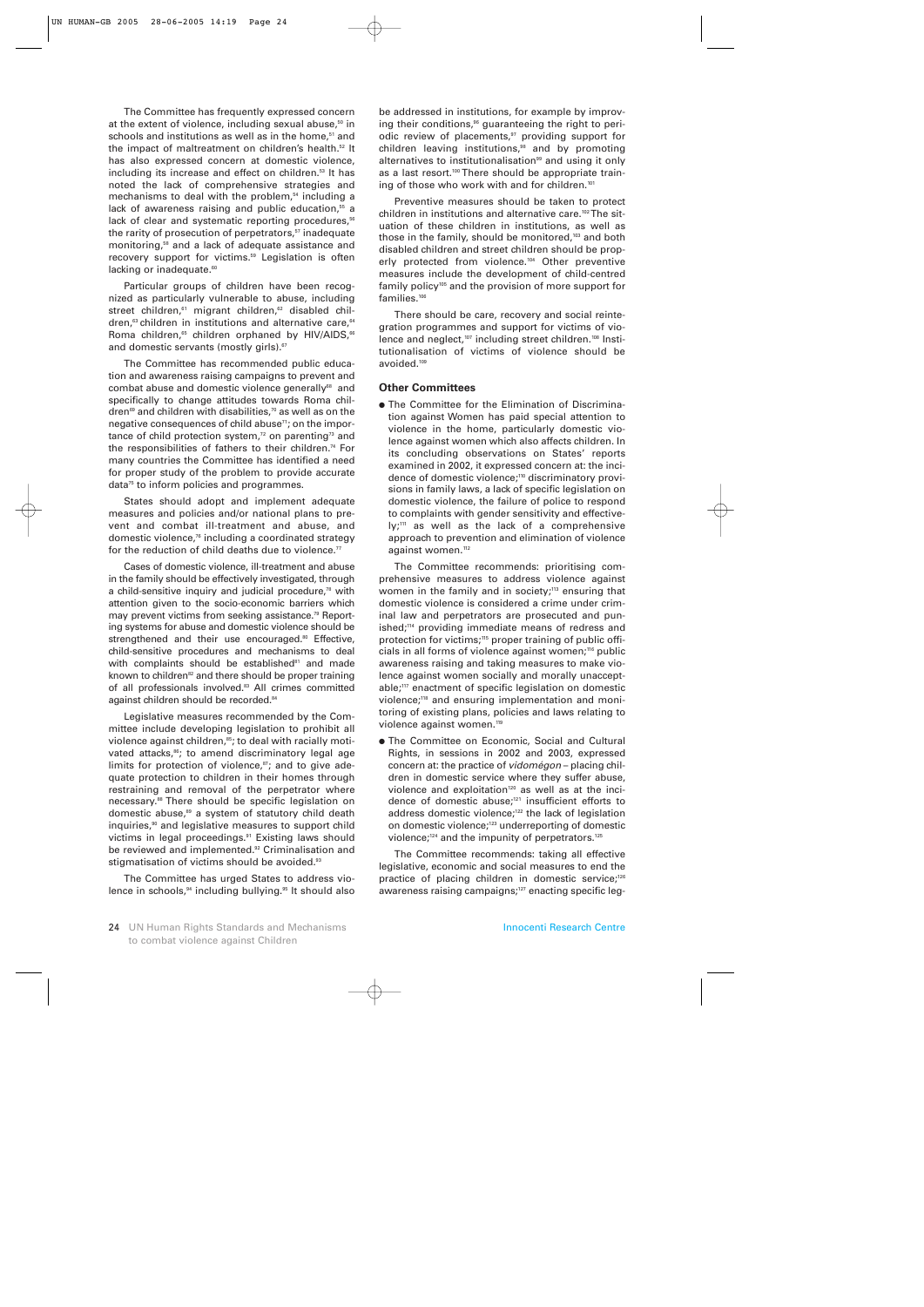islation on domestic violence;<sup>128</sup> providing support and rehabilitation services and facilities for victims, including safe housing and counselling;<sup>129</sup> implementing existing national plans of action for the advancement of women and for combating domestic violence;130 implementing existing legislation;131 adopting adequate policies and administrative measures to ensure effective remedies concerning domestic violence;<sup>132</sup> and training law enforcement officials.<sup>133</sup>

● The Human Rights Committee has welcomed legislative progress in the area of domestic violence,134 as well as other efforts to address this problem.135 However, it has noted with concern the persistence of domestic violence and violence against women<sup>136</sup> a failure to take care of victims,<sup>137</sup> the existence of discriminatory legislation,<sup>138</sup> a failure to prosecute and punish perpetrators,<sup>139</sup> and the lack of a comprehensive approach to its prevention and elimination.<sup>140</sup>

Recommendations by the Human Rights Committee include: the revision and enforcement of existing legislation and enactment and implementation of new legislation;<sup>141</sup> training of law enforcement officials;142 public awareness raising and human rights training;<sup>143</sup> encouraging women to report domestic violence;144 the provision of shelters and other support for victims;<sup>145</sup> prosecution and punishment of perpetrators;<sup>146</sup> and more effective preventive measures.<sup>147</sup>

## **Corporal punishment**

## **Committee on the Rights of the Child**

The Committee on the Rights of the Child has consistently stated that legal and social acceptance of corporal punishment of children, however light, in the home and in institutions, is not compatible with the Convention.

Corporal punishment is not simply a particular category of violence against children. Its significance is its legality and the persisting social acceptance of it in most countries: this reflects most symbolically the low status of children and the lack of respect for their human dignity and physical integrity. The Committee's preoccupation with prohibiting and eliminating all corporal punishment is understandable. All states have laws prohibiting physical assault between adults. But in a large majority of states, assault of children in the home is condoned when described as "discipline" or "control"; globally, only about 12 states have prohibited all corporal punishment including in the family. In a sizeable minority of States, corporal punishment continues in schools, alternative care and penal systems for young offenders.

Since 1993, in its recommendations following examination of reports from States Parties to the Convention, the Committee has recommended prohibition of all corporal punishment in the family and institutions, and education campaigns to encourage positive, non-violent child-rearing and education.

The Committee has repeatedly expressed concern at the social acceptability and prevalence of cor-

poral punishment,<sup>148</sup> even of young children, in the home,<sup>149</sup> in schools,<sup>150</sup> in care and penal institutions,<sup>151</sup> and as a sentence for crime.<sup>152</sup> It particularly highlighted insufficient efforts to prevent and combat corporal punishment in the family.<sup>153</sup>

The legality of corporal punishment is a key concern of the Committee, including case law which specifies a level of violence to be reached before corporal punishment is considered physical violence,<sup>154</sup> definitions of corporal punishment as a crime only if it is considered prejudicial to the child's health<sup>155</sup>, legal prohibition of school corporal punishment not applicable to all schools<sup>156</sup>, retention of legal defences of "reasonable" chastisement or force<sup>157</sup>, and the regulation rather than prohibition of corporal punishment in law 158. It has criticised a lack of prohibition of corporal punishment generally<sup>159</sup>, and specifically within the family<sup>160</sup>, schools<sup>161</sup>, other institutions<sup>162</sup>, and in the penal system,<sup>163</sup> including as a sentence for juvenile crime.<sup>164</sup> Where laws do prohibit corporal punishment, their enforcement has sometimes been found to be problematic.<sup>16</sup>

In Concluding Observations on examination of States parties' reports in 2002 and 2003, the Committee has specifically welcomed the legal prohibition of corporal punishment in all contexts,166 as well as prohibition within the family<sup>167</sup>, in schools<sup>168</sup>, in other institutions 169 and the penal system,<sup>170</sup> and Court decisions outlawing corporal punishment<sup>171</sup>. Studies and promotion of alternative forms of discipline of children have been greeted with appreciation and approval.<sup>172</sup>

In response to these concerns, the Committee has recommended the implementation and monitoring of bans on corporal punishment in schools,<sup>173</sup> the removal of defences justifying violence against children,<sup>174</sup> and explicit prohibition in domestic law of all corporal punishment in all contexts,175 including in the family,<sup>176</sup> in schools,<sup>177</sup> in other institutions<sup>178</sup> and in the juvenile justice system.<sup>179</sup> Existing legal prohibitions should be implemented and enforced.<sup>180</sup>

Awareness raising and public education campaigns are among the most important non-legislative ways to address corporal punishment and the Committee has recommended they be carried out to end corporal punishment,181 with specific campaigns on children's right to protection from corporal punishment,<sup>182</sup> the promotion of alternative forms of discipline among parents and professionals, including teachers,183 and on the harmful effects of corporal punishment.184 In addition, policy and administrative measures should be taken to end corporal punishment in schools<sup>185</sup> and children should be involved in discussion of school disciplinary measures.<sup>186</sup>

#### **Other Committees**

● The Committee against Torture has also expressed concern about the use of corporal punishment in the context of a judicial decision, e.g. welcoming the exemption of children but urging the re-examination of the use of such punishment generally.<sup>187</sup> In 2004 it echoed a recommendation of the Committee on the Rights of the Child, calling for the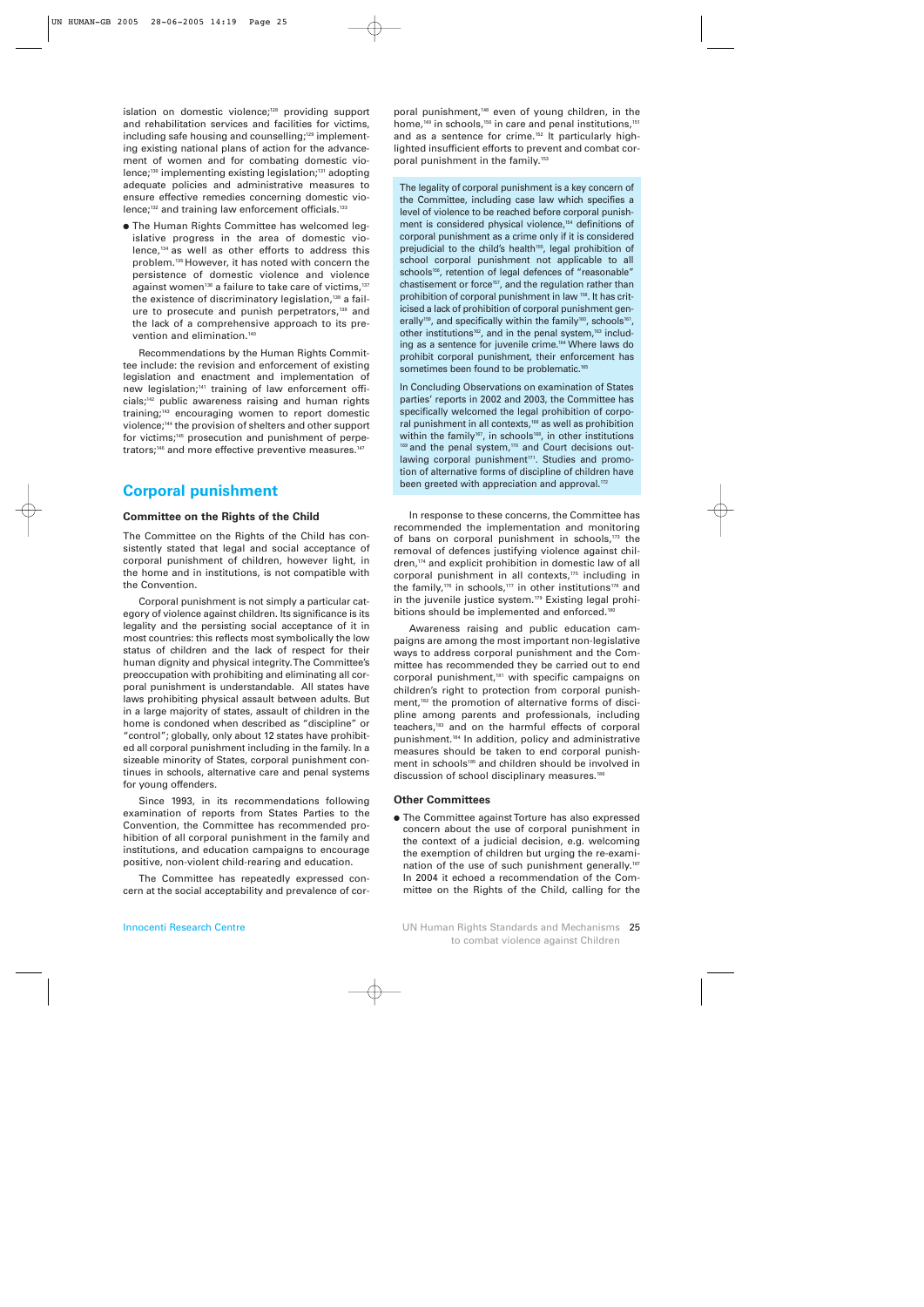prohibition of corporal punishment in the family.<sup>188</sup>

- The Committee on Economic, Social and Cultural Rights has welcomed the abolition of corporal punishment in schools<sup>189</sup>, and expressed concern at the use of corporal punishment in the home, and has recommended prohibition of all forms of corporal punishment<sup>190</sup>, including in schools and in families.<sup>191</sup>
- The Human Rights Committee has criticized the use of corporal punishment, particularly in schools and in the penal system, and has urged States to bring it to an end, including through its prohibition in legislation.<sup>192</sup>

## **Gender-based violence**

### **Committee on the Rights of the Child**

The Committee on the Rights of the Child, in a number of recommendations in the light of article 2, has called upon States to recognise the principle of equality before the law and forbid gender discrimination, including the adoption of legislation prohibiting harmful traditional practices such as genital mutilation and forced and early marriage of girls.

The Committee on the Rights of the Child has welcomed States' efforts to prevent and combat harmful traditional practices, $193$  e.g. in campaigns and strategies against female genital mutilation,<sup>194</sup> as well as to prevent early marriage,<sup>195</sup> and the harmful effects of food taboos.196

At the same time, the Committee has repeatedly expressed concern at traditional practices which threaten the life, survival and development of children,<sup>197</sup> including: traditional food taboos<sup>198</sup>; forced feeding<sup>199</sup>; female genital mutilation<sup>200</sup>; early marriage  $201$ ; male circumcision in unsafe medical conditions<sup>202</sup>; as well as severe legal penalties for women pregnant outside of marriage resulting in concealed pregnancies and child abandonment, with a low survival rate of these children.203 The Committee has noted the impact of early marriage on girls' health<sup>204</sup> and education;<sup>205</sup> the low or no minimum age for marriage;<sup>206</sup> and the disparity in minimum age for marriage between boys and girls.<sup>207</sup>

Legislative measures should be taken to end all traditional practices harmful to the health, survival and development of children<sup>208</sup>, including the prohibition of female genital mutilation.<sup>209</sup>

Other recommendations have included the undertaking of a study on female genital mutilation,210 seeking cooperation with countries that have positive experiences of combating harmful practices<sup>211</sup> finding alternative employment for practitioners of harmful practices, $212$  and taking all possible measures to prevent early marriages<sup>213</sup> and end harmful traditional food taboos.<sup>214</sup>

#### **Other Committees**

● The Committee on the Elimination of Discrimination against Women has expressed concern at the legality of early marriage<sup>215</sup>, and has recommended the amendment of laws on early marriage.<sup>216</sup>

The Committee has repeatedly expressed concern at cultural practices which foster violence against women and girls, e.g. the perpetuation of gender-based violence through traditional patriarchal attitudes<sup>217</sup>; lack of a comprehensive approach to crimes of honour<sup>218</sup>. The Committee has recommended the prohibition of practices that legalise violence against women<sup>219</sup>. It has also urged States to prioritise measures to address violence against women in the family and in society, including public awareness campaigns.220

- **The Committee on Economic, Social and Cultural** Rights has expressed concern at inadequate efforts to combat female genital mutilation<sup>221</sup> and early marriage.<sup>222</sup>The Committee has recommended that States combat customary practices that violate women's rights by all available means,<sup>223</sup> eradicate forced marriages, $224$  and make greater efforts to end female genital mutilation,<sup>225</sup> including establishing mechanisms to protect women from this practice<sup>226</sup> and compensation for practitioners of female genital mutilation who cease their practices.<sup>227</sup>
- The Human Rights Committee has welcomed efforts to combat female genital mutilation, including its legal prohibition<sup>228</sup>. However, it has more often expressed concern about the prevalence of female genital mutilation and the lack of a clear prohibition.229 It has also criticised the practice of early marriage<sup>230</sup> and the prevalence of 'honour crimes'.231

In this spirit, the Committee has recommended that to address the problem of early marriage, States raise the minimum age for marriage for girls to equal that for boys and providing better protection for minors generally in this area.<sup>232</sup> States should also continue to address and eradicate female genital mutilation, including through legislation and awareness raising.<sup>233</sup>

## **Economic exploitation**

In its Concluding Observations, the Committee on the Rights of the Child has frequently expressed concern about economic exploitation of children, which damages children's health and development and impedes their access to education.

During the sessions in 2002 and 2003, exploitation identified was wide ranging and included not only sexual exploitation but also domestic work, involvement in drug trafficking, farming and agriculture and in modelling; working on the street, in fishing, manufacturing, construction and tourism, as well as camel racing, and mining.

The Committee has also repeatedly expressed concern at the use and prevalence of child labour<sup>234</sup> and its social acceptability,<sup>235</sup> children having to perform the same work as adults, $236$  the hazardous situation of children involved in camel racing,<sup>237</sup> the lack of a national plan and effective measures to combat child labour<sup>238</sup> and of accurate data and information,<sup>239</sup> inadequate monitoring of child labour,<sup>240</sup> inadequate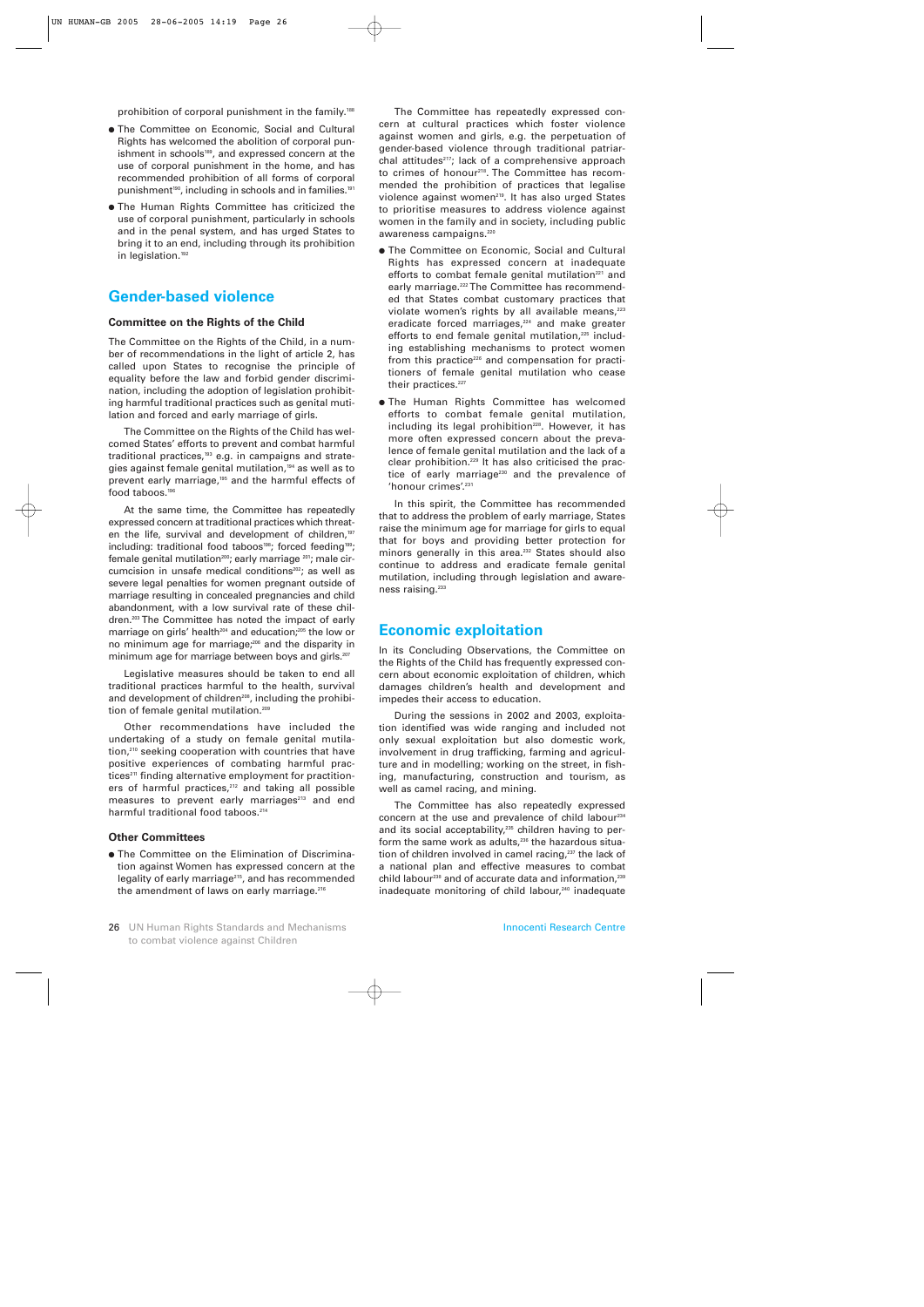legislation<sup>241</sup> and its enforcement,<sup>242</sup> inappropriate and harmful minimum ages for admission to employment,<sup>243</sup> economic exploitation linked to trafficking,<sup>244</sup> the impact of child labour on a child's education, $245$ and the poor conditions for child labourers.<sup>246</sup>

Child domestic servants (usually girls) are recognised as particularly vulnerable to economic exploitation and other forms of exploitation and abuse<sup>247</sup> and requiring a particular attention by States.<sup>248</sup> Another vulnerable group of children are those working as child beggars.<sup>249</sup>

The Committee has criticised legislation which exempts family and domestic enterprises from child labour laws<sup>250</sup> and the lack of protection faced by many of these workers.<sup>251</sup>

The Committee has made recommendations in a number of areas concerning the economic exploitation of children, designed to afford such children full protection from all forms of abuse and violence and enjoyment of their rights under the Convention. Recommendations concerning legislation include the prohibition of slavery,<sup>252</sup> and of employment of children in hazardous work,<sup>253</sup> the use of legislation to combat trafficking and economic exploitation,<sup>254</sup> and the importance of such laws to be in line with the International Labour Organisation Conventions and international instruments<sup>255</sup>. Setting and implementing an appropriate minimum age for admission to employment has been a key concern.<sup>256</sup> Penalties should be imposed for violations of labour laws.<sup>257</sup> Complaints of violence should be properly investigated, through child-sensitive judicial procedures, and sanctions should be applied to perpetrators.<sup>258</sup>

The Committee has recommended the eradication of trafficking and economic exploitation<sup>259</sup>, including through programmes aimed at preventing and combating trafficking and sale of children,<sup>260</sup> cooperating with other countries to address trafficking,261 and the prosecution of those engaged in the abduction, sale and purchase of children.<sup>262</sup>

The Committee has recommended the eradication of all child labour,<sup>263</sup> including through addressing root causes, e.g. poverty/lack of education,<sup>264</sup> facilitating access to education,<sup>265</sup> social integration programmes,<sup>266</sup> and support to vulnerable families<sup>267</sup>. The worst forms of labour, including slavery, should be eliminated immediately<sup>268</sup>. Recovery and rehabilitation programmes should be provided for child victims of trafficking and/or economic exploitation.<sup>269</sup>

The Committee has very frequently recommended awareness raising campaigns,<sup>270</sup> including on the child's right to respect for physical and mental integri $tv<sub>1</sub><sup>271</sup>$  to prevent trafficking and economic exploitation, $272$ and on the protection of the rights of the child.<sup>273</sup>

In addition, States have been advised to undertake studies on child labour, including informal situations (such as domestic labour),<sup>274</sup> children living and working in the street $275$ , and trafficking, including for economic exploitation<sup>276</sup>. The systematic collection of reliable data has been considered central to addressing the problem.<sup>277</sup>

Where children are working, States should develop

effective systems of inspection and monitoring,<sup>278</sup> provide full protection for all child labourers under 18,279 and ensure that all children have access to education.<sup>280</sup>

## **Other Committees**

● The Human Rights Committee has noted the incidence of child labour and the associated risk of illtreatment,<sup>281</sup> and the trafficking of children for slavery and forced labour.282 It has recommended that States intensify efforts to punish those responsible for exploitation of working children,<sup>283</sup> and adopt and develop appropriate complaint and protection mechanisms for these children, including effective supervisory systems.<sup>284</sup> It has also recommended that States undertake studies on the issue of child labour.<sup>285</sup>

## **Violence in the juvenile justice system**

### **Committee on the Rights of the Child**

In its Concluding Observations, the Committee on the Rights of the Child has repeatedly drawn attention to the harmful, harsh and poor conditions of detention experienced by children in conflict with the law.<sup>286</sup> A lack of independent monitoring perpetuates the risk of abuse and violence against the children. <sup>287</sup>Often there are insufficient alternatives available to detention,<sup>288</sup> and detention is not reserved as a last resort.<sup>289</sup> Similar problems have been identified with pre-trial detention, including poor detention condition,<sup>290</sup> absence of legal protections,<sup>291</sup> and unlawful detention.292 The practice of holding children in isolation and/or incommunicado is a cause for concern.293,294

Often corporal punishment is not prohibited as a disciplinary measure in penal institutions, and in too many cases it is even retained as a judicial sentence. Sometimes severe penalties are imposed on children<sup>295</sup>, including death sentence or life imprisonment.296 Another common practice which exposes children to risk of abuse and violence is the failure to separate children and adults in detention.<sup>297</sup>

The Committee repeatedly confronts ill-treatment by law enforcement officers in detention, and police stations<sup>298</sup> and including against street children<sup>299</sup> and "foreign" children.300 The Committee has expressed concern at the use of torture in detention centres<sup>301</sup> and at the failure of police to protect victims of racially motivated violence.302 The lack of effective complaints mechanisms for children<sup>303</sup> ensures such violence is rarely reported or investigated. There is frequently a failure to adequately investigate and prosecute perpetrators of police brutality.304 The use of physical restraint in custody and the high incidence of injuries resulting from restraints and measures of control used in prisons have been called into question.<sup>305</sup>

In terms of legislation, the Committee has urged States to review and amend legislation, e.g. to review the powers of the police<sup>306</sup> and review penalties to make them conducive to the realisation of goals of juvenile justice;<sup>307</sup> amend torture legislation to bring it into line with art 37;<sup>308</sup> enact legislation to prohibit all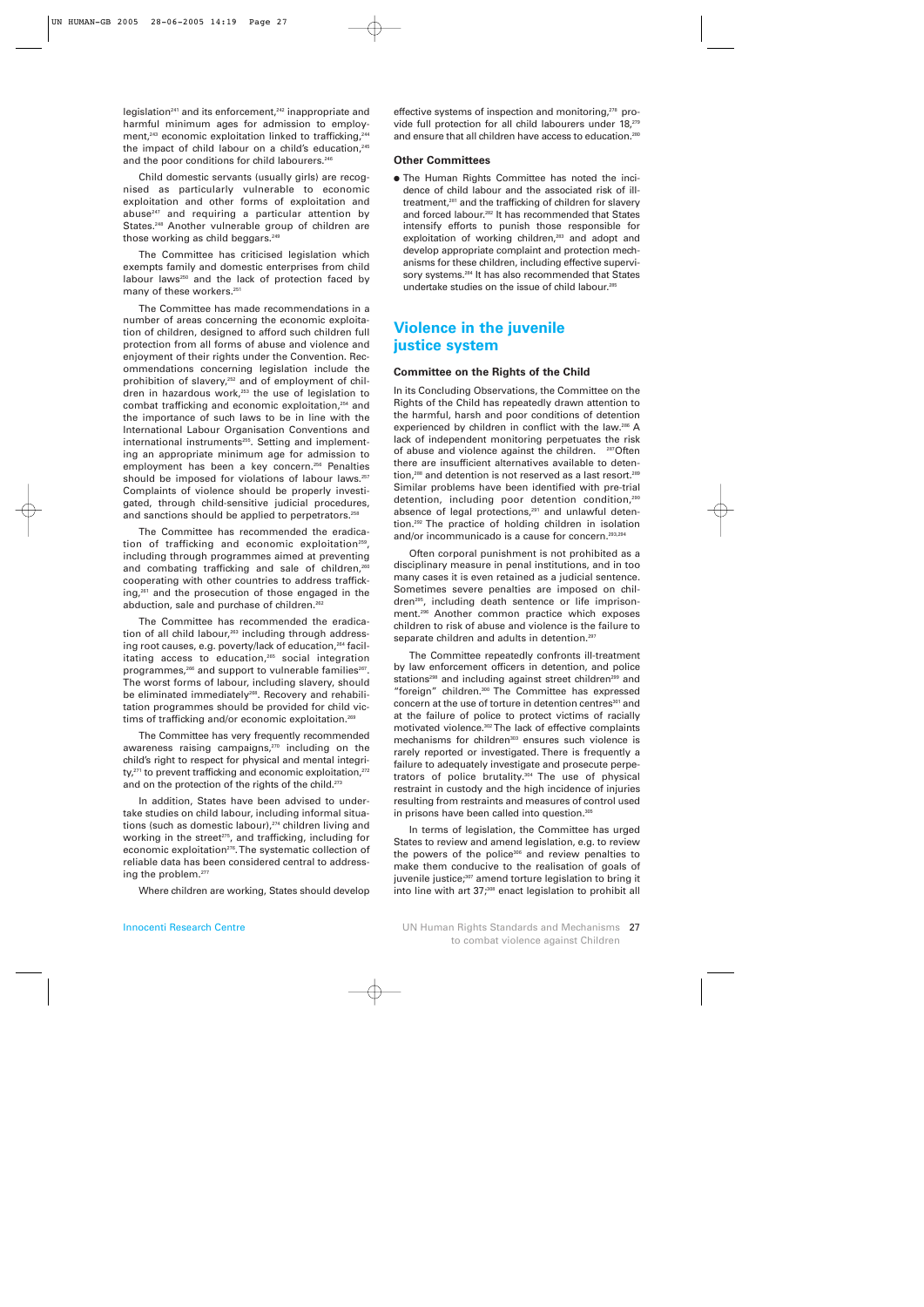forms of torture and other cruel, inhuman or degrading treatment or punishment;<sup>309</sup> apply a distinct juvenile justice system to all below 18;<sup>310</sup> adopt legislative measures for the fullest compensation and rehabilitation of child victims of torture;<sup>311</sup> ensure that the practise of traditional law on children is in full compliance with the Convention;<sup>312</sup> guarantee that capital punishment and life imprisonment without release are not imposed for crimes committed by under 18s.<sup>313</sup>

Detention should be kept as a last resort and for as short a time as possible<sup>314</sup> and illegal detention should end.315 Conditions should be improved and monitored;316 use of solitary confinement should be reviewed;317 also diversion programmes and alternatives to punishment should be strengthened;<sup>318</sup> detention conditions improved (e.g. by providing special centres for children suitable to their needs and age and ensuring the presence of social services in all detention centres);319 the use of incommunicado detention should be ended.<sup>320</sup>

Other recommendations include: end all acts of violence by police towards children, including through prosecution of police officers guilty of such acts and through the presence of social workers during investigation and in places of detention;<sup>321</sup> allow visits to institutions, etc. by independent bodies and ensure children's access to child-sensitive complaint procedures;<sup>322</sup> end all police brutality against children323, including against children belonging to minorities, especially Roma children<sup>324</sup> and street children<sup>325</sup>, and detainees;<sup>326</sup> establish and enforce instructions for full compliance with the Convention by law enforcement officials;<sup>327</sup> train law enforcement officials in children's human rights<sup>328</sup> and in ways that avoid the use of force; $329$  investigate effectively reported cases of killings, torture and ill-treatment of children;<sup>330</sup> bring perpetrators of torture and ill-treatment to justice;<sup>331</sup> suspend/transfer alleged perpetrators during investigation and dismiss and/or punish them if found guilty<sup>332</sup>, and publicise court proceedings and sentences;<sup>333</sup> provide compensation for victims of torture and/or ill-treatment.<sup>33</sup>

Recovery and social reintegration services should be provided for child victims of torture and/or illtreatment<sup>335</sup> and for children involved in the juvenile justice system<sup>336</sup>; professionals should be trained in recovery and social reintegration of children.<sup>337</sup>

States should address state violence against children by all necessary measures,<sup>338</sup> and should investigate all allegations of state violence, torture and illtreatment,339 ensuring the inadmissibility of evidence obtained by torture<sup>340</sup> and ending impunity for perpetrators of state violence.<sup>341</sup>

#### **Other Committees**

● The Committee against Torture has expressed concern about reports of abuse of underage detainees by law enforcement officials, the lack of monitoring, investigation and prosecution in complaints of abuse and sexual harassment by law enforcement officials, and contact between adults and children in detention.342 It is also concerned at the ill-treatment of unaccompanied minors during enforced

expulsion. The Committee has recommended the end of all practices involving abuse of minors in detention, the punishment of law enforcement officials found responsible and a ban on holding minor detainees with adult detainees.<sup>343</sup>

The Committee against Torture has also been concerned with conditions of detention, including those affecting children. The Committee has expressed concern about the use of isolation for juvenile delinquents344; about reports of abuse by law enforcement officials and the lack of monitoring, investigation and prosecution following complaints of abuse and sexual harassment by law enforcement officials<sup>345</sup>; about contact between children and adults in detention<sup>346</sup>; and about reports of conditions in institutions or places of detention which amount to inhuman or degrading treatment.<sup>347</sup> The Committee has recommended legislation on unaccompanied minors that takes account of the best interests of the child and the use of isolation of juvenile delinquents only in exceptional cases, and for a limited period<sup>348</sup>; an end to all practices involving abuse of minors in detention and the punishment of law enforcement officials who abuse minors in detention<sup>349</sup>; a ban on detaining children with adults<sup>350</sup>; distribution to and implementation of instructions to all relevant officials on the prohibition of ill-treatment and torture against children in State institutions and prisons.<sup>351</sup>

The Committee on the Elimination of Discrimination against Women, has expressed concern - although not directed specifically at children - at the high incidence of gender-based violence<sup>352</sup> and has recommended the strengthening of initiatives to combat gender-based violence<sup>353</sup> and monitoring the behaviour of law enforcement officials, prosecuting them for violence against women and taking all necessary measures to prevent acts of violence against women.<sup>354</sup>

The Committee on Economic, Social and Cultural Rights has expressed concern at the excessive use of force by police<sup>355</sup> and has recommended the effective implementation of existing legislation.<sup>356</sup>

The Human Rights Committee has been concerned at reports of excessive force by law enforcement officials at student demonstrations and other gatherings,<sup>357</sup> and has recommended that allegations of excessive force by law enforcement officials be properly investigated.358

## **Child trafficking and sexual exploitation and abuse**

#### **Committee on the Rights of the Child**

In its concluding observations, the Committee has welcomed the adoption of policies and initiatives addressing trafficking and/or child sexual exploitation359 and particularly welcomed cooperation with other countries in these efforts.<sup>360</sup>

The Committee has repeatedly expressed concern at the often increasing incidence of trafficking and/or sexual exploitation and sexual abuse,<sup>361</sup> including in schools<sup>362</sup> and in institutions.<sup>363</sup> Measures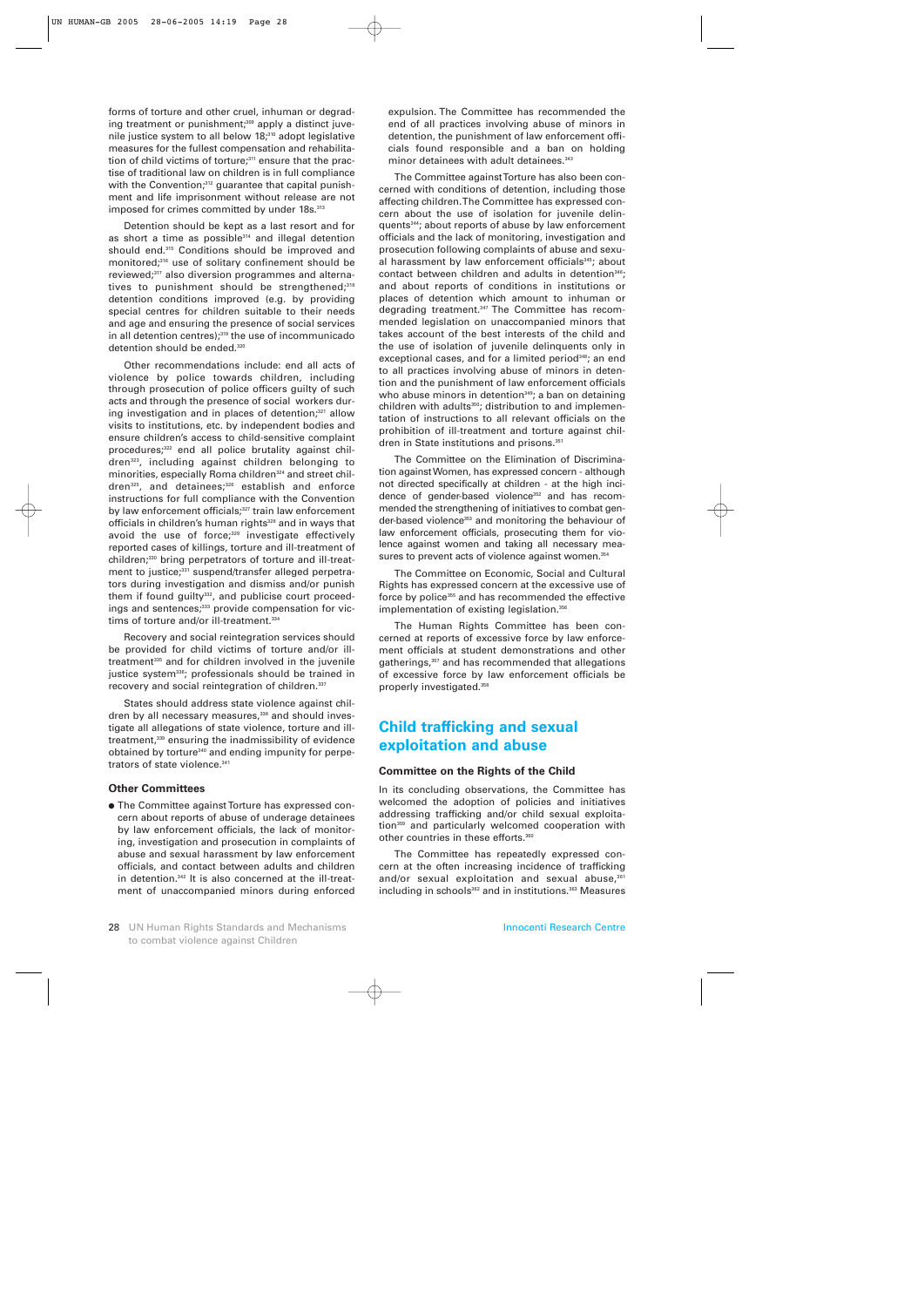addressing trafficking and/or sexual exploitation and abuse have been found to be often inadequate and uncoordinated.364

In terms of legislation, the Committee has drawn attention to the lack of adequate laws and policies,<sup>365</sup>and poor implementation<sup>366</sup>; at the low or lack of a minimum age for sexual consent, $367$  as well as at the criminalization of child victims of sexual exploitation.<sup>368</sup>

There is often a low incidence of reporting procedures for child sexual exploitation and abuse; whether this takes place commercially or in the family home, $369$  investigations are often lengthy, $370$  child victims are treated as offenders, $371$  and there is a failure to prosecute perpetrators.372 Sometimes reporting is not mandatory $373$  and children have fears of negative consequences of speaking out which prevent them from reporting.<sup>374</sup> There is frequently no comprehensive system of protection and assistance for reintegration and rehabilitation to all child victims.375

The Committee has noted the following groups of children as particularly vulnerable to sexual exploitation and abuse: street children,<sup>376</sup> children orphaned by HIV/AIDS, 377 girls, 378 children in children's homes, 379 and adolescents.<sup>380</sup>

The Committee has recommended that States take preventive measures<sup>381</sup>; cooperate with other countries to combat sexual exploitation and trafficking (e.g. make agreements for repatriation, tighten border controls)<sup>382</sup>; and undertake studies to examine the issue and gather accurate data<sup>383</sup>, including studies on abuse<sup>384</sup>, on commercial sexual exploitation and/or trafficking<sup>385</sup>.

The Committee has recommended legislative measures to address these problems,<sup>386</sup> including the extension of protection to all under 18s,<sup>387</sup> the establishing of a minimum age for sexual consent,<sup>388</sup> and the prohibition of trafficking and/or commercial sexual exploitation and abuse.<sup>389</sup> Criminalization and stigmatization of victims should be avoided.<sup>390</sup> Legislation and policies should be implemented and monitored.391

The Committee has urged awareness raising to change practice and attitudes<sup>392</sup> including on the child's right to respect for his/her physical and mental integrity,<sup>393</sup> on sale and trafficking and/or commercial sexual exploitation and abuse.<sup>394</sup>

States have been urged to develop and implement policies and programmes for recovery and reintegration of child victims of sexual abuse, sexual exploitation, commercial sexual exploitation and trafficking,<sup>395</sup> and to evaluate services for the rehabilitation and recovery of victims of commercial sexual exploitation.396 Victims should be provided with education and training, as well as counselling and psychosocial assistance.<sup>397</sup>

States have been urged to protect all children from all forms of sexual exploitation.<sup>398</sup> They should develop national policies and plans to combat trafficking and commercial sexual exploitation,<sup>399</sup> as well as mechanisms to identify sexual exploitation of children and to recover exploited children.<sup>400</sup> There should be cooperation with countries of origin and transit in commercial sexual exploitation<sup>401</sup>, ensuring the best

interests of children are paramount in cross-border efforts to address trafficking.<sup>402</sup> There should be training for law enforcement officials and other professionals with regard to child prostitution<sup>403</sup>, and in processing complaints in a child-sensitive manner.404

In relation to sexual abuse, the Committee has urged states to: develop effective child-sensitive complaint mechanisms in schools and deal with perpetrators;405 improve protection and services for street children;<sup>406</sup> properly investigate cases of violence, through child-sensitive reporting and judicial procedures, and apply sanctions to perpetrators, including ending impunity; $407$  prosecute and punish perpetrators of sexual abuse;<sup>408</sup> train adult officials involved in these cases;<sup>409</sup> address socio-cultural barriers inhibiting victims from seeking assistance;<sup>410</sup> provide support as well as punishment for perpetrators in the family;<sup>411</sup> work on prevention – in family, schools and by the State;<sup>412</sup> and increase the protection of vulnerable groups of children, including those in children's homes<sup>413</sup> and street children.<sup>414</sup> Investigate sexual abuse and exploitation in schools, through child-sensitive complaints procedures, and take disciplinary measures against perpetrators.<sup>415</sup>

## **Other Committees**

- The Committee against Torture has expressed concern about reports of sexual abuse of girl detainees by law enforcement officials, and recommended an end to all practices involving abuse of minors in detention.<sup>416</sup>
- The Committee on the Elimination of Discrimination against Women has expressed concern at inadequate legislation on sexual offences including discriminatory legal provisions,417 the incidence of trafficking418, the lack of comprehensive policies and specific legislation on trafficking,<sup>419</sup> the incidence of sexual abuse,<sup>420</sup> and the inadequacy of women's education which leads to vulnerability to sexual exploitation.<sup>421</sup>

The Committee recommends amending and adopting new laws relating to sexual offences,<sup>422</sup> adopting and implementing specific legislation on trafficking,423 implementing and strengthening current laws, policies and programmes aimed at combating trafficking and sexual violence and exploitation against women,<sup>424</sup> and increasing collaboration with other countries to address problem of trafficking.425 States should provide social support and reintegration programmes for victims of trafficking,<sup>426</sup> and accessible and effective means of redress and protection for victims of incest.427 Traffickers should be prosecuted and punished,<sup>428</sup> and trafficked women and girls should be supported to testify against traffickers.<sup>429</sup> Border police and law enforcement officials should be trained to recognise and support victims of trafficking.<sup>430</sup>

● The Committee on Economic, Social and Cultural Rights has also expressed concern at the incidence of sexual violence, sexual exploitation and trafficking and the inadequate efforts to address the problem.431 It has also raised concern at the impunity of perpetrators of sexual offences<sup>432</sup>, and the particu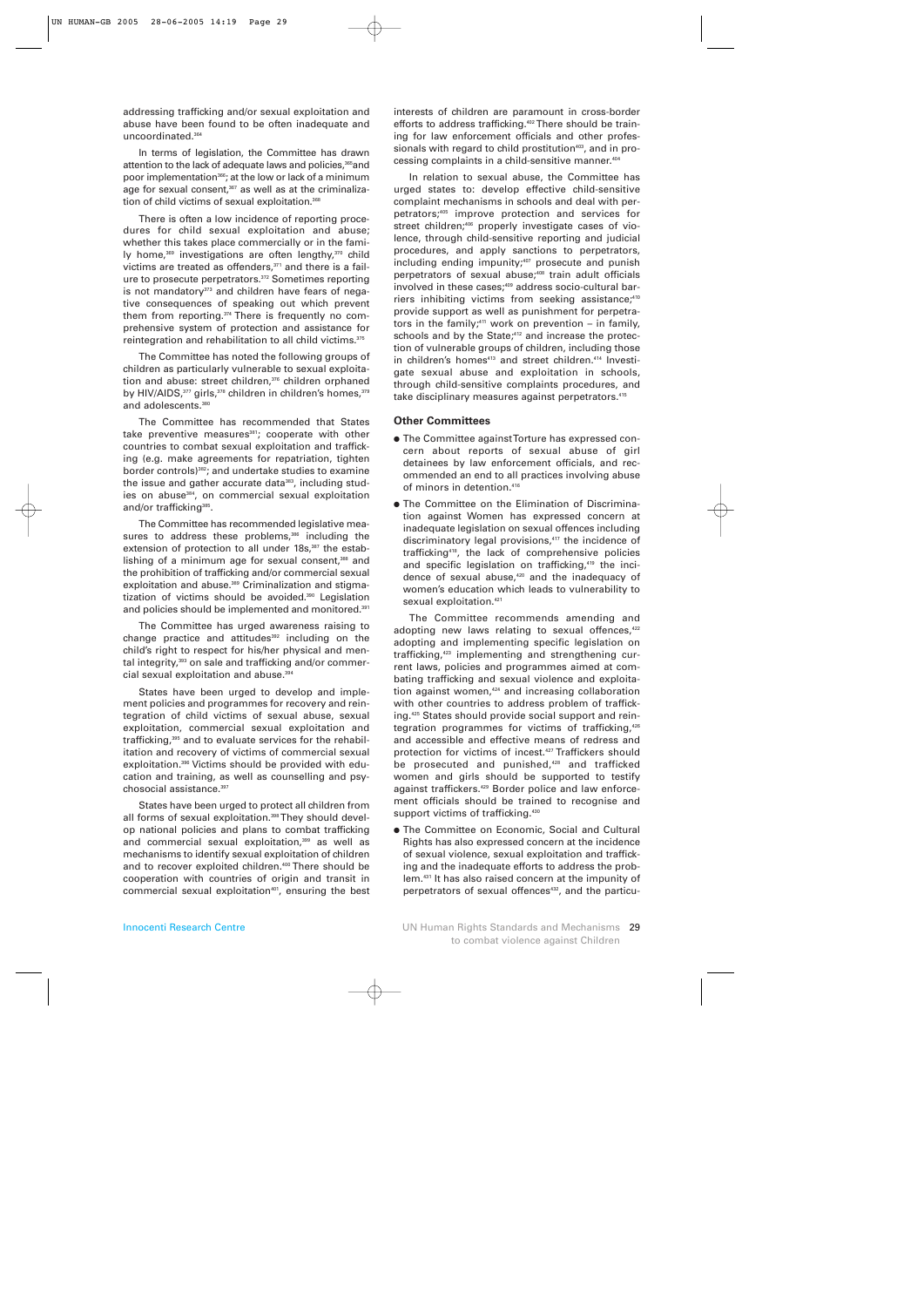lar vulnerability of street children and of children placed in domestic service to abuse, violence and exploitation.<sup>433</sup>

The Committee recommends that States take all effective measures to eliminate all forms of violence against women,<sup>434</sup> including reviewing existing laws, enacting new legislation,<sup>435</sup> and ensuring law enforcement.<sup>436</sup> Traffickers should be prosecuted.<sup>437</sup> There should be regional cooperation between States to combat trafficking and sexual exploitation of women

#### **Notes**

- 47 Chile, CRC/C/15/Add.173, 3 April 2002, para.5; Cyprus, CRC/C/15/Add.205, 2 July 2003, paras.34 and 45; Czech Republic, CRC/C/15/Add.201, 18 March 2003, para.39; Estonia, CRC/C/15/Add.196, 17 March 2003, para.30; Greece, CRC/C/15/Add.170, 2 April 2002, para.50; Iceland, CRC/C/15/Add.203, 31 January 2003, para.28; Israel, CRC/C/15/Add.195, 9 October 2002, para.38; Italy, CRC/C/15/Add.198, 18 March 2003, paras.3b/f and 37; Jamaica, CRC/C/15/Add.210, 4 July 2003, para.36; Moldova, CRC/C/15/Add.192, 31 October 2002, para.31; Netherlands Antilles, CRC/C/15/Add.186, 7 June 2002, para.36; Republic of Korea, CRC/C/15/Add.197, 18 March 2003, para.44; Romania, CRC/C/15/Add.199, 18 March 2003, para.38 and 60; St Vincent and the Grenadines, CRC/C/15/Add.184, 13 June 2002, para.38; Switzerland, CRC/C/15/Add.182, 7 June 2002, para.38; UK, CRC/C/15/Add.188, 9 October 2002, para.39; Zambia, CRC/C/15/Add.206, 2 July 2003, paras.44 and 56.
- 48 Bahrain, CRC/C/15/Add.175 Unedited Version, 7 February 2002, para.37; Malawi, CRC/C/15/Add.174, 2 April 2002, para.41
- 49 Poland, CRC/C/15/Add.194, 30 October 2002, para.34
- 50 Czech Republic, CRC/C/15/Add.201, 18 March 2003, para.39; Haiti, CRC/C/15/Add.202, 18 March 2003, para.42; Jamaica, CRC/C/15/Add.210, 4 July 2003, paras.32a/b and 40c; Solomon Islands, CRC/C/15/Add.208, 2 July 2003, paras.31a and 36a; Sri Lanka, CRC/C/15/Add.207, 2 July 2003, para.34; Switzerland, CRC/C/15/Add.182, 7 June 2002, para.36; UK, CRC/C/15/Add.188, 9 October 2002, para.39; Viet Nam, CRC/C/15/Add.200, 18 March 2003, para.33; Zambia, CRC/C/15/Add.206, 2 July 2003, para.44
- 51 Belarus, CRC/C/15/Add.180, 13 June 2002, para.35; Burkina Faso, CRC/C/15/Add.193, 9 October 2002, para.36; Chile, CRC/C/15/Add.173, 3 April 2002, para.37; Gabon, CRC/C/15/Add.171, 3 April 2002, para.39; Greece, CRC/C/15/Add.170, 2 April 2002, para.50b; Italy, CRC/C/15/Add.198, 18 March 2003, para.43; Estonia, CRC/C/15/Add.196, 17 March 2003, para.42; Malawi, CRC/C/15/Add.174, 2 April 2002, para.41; Moldova, CRC/C/15/Add.192, 31 October 2002, para.29; Mozambique, CRC/C/15/Add.172, 3 April 2002, para.38a; Poland, CRC/C/15/Add.194, 30 October 2002, para.34; Romania, CRC/C/15/Add.199, 18 March 2003, para.52c; St Vincent and the Grenadines, CRC/C/15/Add.184, 13 June 2002, para.38a/b/d; Sudan, CRC/C/15/Add.190, 9 October 2002, para.39; Ukraine, CRC/C/15/Add.191, 9 October 2002, para.38; UK, CRC/C/15/Add.188, 9 October 2002, para.39; Zambia, CRC/C/15/Add.206, 2 July 2003, para.56
- 52 Seychelles, CRC/C/15/Add.189, 9 October 2002, para.46a; St Vincent and the Grenadines, CRC/C/15/Add.184, 13 June 2002, para.40a
- 53 Argentina, CRC/C/15/Add.187, 9 October 2002, para.44; Guinea Bissau, CRC/C/15/Add.177, 13 June 2002, para.30c; Kazakhstan, CRC/C/15/Add.213, 10 July 2003, para.49; Lebanon, CRC/C/15/Add.169, 21 March 2002, para.38; Moldova, CRC/C/15/Add.192, 31 October 2002, para.31; Mozambique, CRC/C/15/Add.172, 3 April 2002, para.40c; Poland, CRC/C/15/Add.194, 30 October 2002, para.34; Romania, CRC/C/15/Add.199, 18 March 2003, para.42; Solomon Islands, CRC/C/15/Add.208, 2 July 2003, para.30c; Spain, CRC/C/15/Add.185, 13 June 2002, para.36
- 30 UN Human Rights Standards and Mechanisms to combat violence against Children

and children,<sup>438</sup> awareness raising and education campaigns<sup>439</sup>, and relevant training of law enforcement officials and the judiciary.<sup>440</sup> Rehabilitation programmes should be provided for victims of trafficking.<sup>441</sup>

- The Human Rights Committee has been concerned repeatedly with the problem of trafficking, welcoming steps to combat it,<sup>442</sup> and recommending that States take measures to prohibit this practice.<sup>443</sup> ensure cooperation with border states,<sup>444</sup> and the provision of support and rehabilitation for victims.445
- 54 Burkina Faso, CRC/C/15/Add.193, 9 October 2002, para.36; Chile, CRC/C/15/Add.173, 3 April 2002, para.37; Czech Republic, CRC/C/15/Add.201, 18 March 2003, para.39; Gabon, CRC/C/15/Add.171, 3 April 2002, para.39; Greece, CRC/C/15/Add.170, 2 April 2002, para.50c; Israel, CRC/C/15/Add.195, 9 October 2002, para.38; Malawi, CRC/C/15/Add.174, 2 April 2002, para.41; St Vincent and the Grenadines, CRC/C/15/Add.184, 13 June 2002, para.38a; Sudan, CRC/C/15/Add.190, 9 October 2002, para.39; UK, CRC/C/15/Add.188, 9 October 2002, para.39
- 55 Romania, CRC/C/15/Add.199, 18 March 2003, para.42; Syrian Arab Republic, CRC/C/15/Add.212, 10 July 2003, para.36; UK, CRC/C/15/Add.188, 9 October 2002, para.39
- 56 Argentina, CRC/C/15/Add.187, 9 October 2002, para.44; Moldova, CRC/C/15/Add.192, 31 October 2002, para.31; Mozambique, CRC/C/15/Add.172, 3 April 2002, para.38d; Poland, CRC/C/15/Add.194, 30 October 2002, para.34; Republic of Korea, CRC/C/15/Add.197, 18 March 2003, para.44; Romania, CRC/C/15/Add.199, 18 March 2003, para.38d; Solomon Islands, CRC/C/15/Add.208, 2 July 2003, para.31c; Spain, CRC/C/15/Add.185, 13 June 2002, para.36
- 57 Solomon Islands, CRC/C/15/Add.208, 2 July 2003, para.31b
- 58 Mozambique, CRC/C/15/Add.172, 3 April 2002, para.38d; Sudan, CRC/C/15/Add.190, 9 October 2002, para.39; UK, CRC/C/15/Add.188, 9 October 2002, para.39
- 59 Argentina, CRC/C/15/Add.187, 9 October 2002, para.44; Chile, CRC/C/15/Add.173, 3 April 2002, para.37; Greece, CRC/C/15/Add.170, 2 April 2002, para.50c; Kazakhstan, CRC/C/15/Add.213, 10 July 2003, para.49; Moldova, CRC/C/15/Add.192, 31 October 2002, para.31; Mozambique, CRC/C/15/Add.172, 3 April 2002, para.38d; Poland, CRC/C/15/Add.194, 30 October 2002, para.34; Republic of Korea, CRC/C/15/Add.197, 18 March 2003, para.44; Spain, CRC/C/15/Add.185, 13 June 2002, para.36; Sri Lanka, CRC/C/15/Add.207, 2 July 2003, para.34
- 60 Czech Republic, CRC/C/15/Add.201, 18 March 2003, para.39; Italy, CRC/C/15/Add.198, 18 March 2003, para.37; Moldova, CRC/C/15/Add.192, 31 October 2002, para.31; Morocco, CRC/C/15/Add.211, 10 July 2003, para.42; St Vincent and the Grenadines, CRC/C/15/Add.184, 13 June 2002, para.38e; UK, CRC/C/15/Add.188, 9 October 2002, para.39
- 61 Czech Republic, CRC/C/15/Add.201, 18 March 2003, para.63; Haiti, CRC/C/15/Add.202, 18 March 2003, para.58; Kazakhstan, CRC/C/15/Add.213, 10 July 2003, para.74a/c; Mozambique, CRC/C/15/Add.172, 3 April 2002, para.68b; Romania, CRC/C/15/Add.199, 18 March 2003, para.60a/b/c; Solomon Islands, CRC/C/15/Add.208, 2 July 2003, para.56a; Sudan, CRC/C/15/Add.190, 9 October 2002, para.67a; Ukraine, CRC/C/15/Add.191, 9 October 2002, para.68c; Zambia, CRC/C/15/Add.206, 2 July 2003, paras.32 and 68
- 62 Morocco, CRC/C/15/Add.211, 10 July 2003, para.58
- 63 Greece, CRC/C/15/Add.170, 2 April 2002, para.58d; Republic of Korea, CRC/C/15/Add.197, 18 March 2003, para.50
- 64 Jamaica, CRC/C/15/Add.210, 4 July 2003, para.36; Mozambique, CRC/C/15/Add.172, 3 April 2002, para.44e; Romania, CRC/C/15/Add.199, 18 March 2003, paras.38a/b/c/e and 60b
- 65 Czech Republic, CRC/C/15/Add.201, 18 March 2003, paras.39 and 67; Italy, CRC/C/15/Add.198, 18 March 2003, para.31; Romania, CRC/C/15/Add.199, 18 March 2003, para.64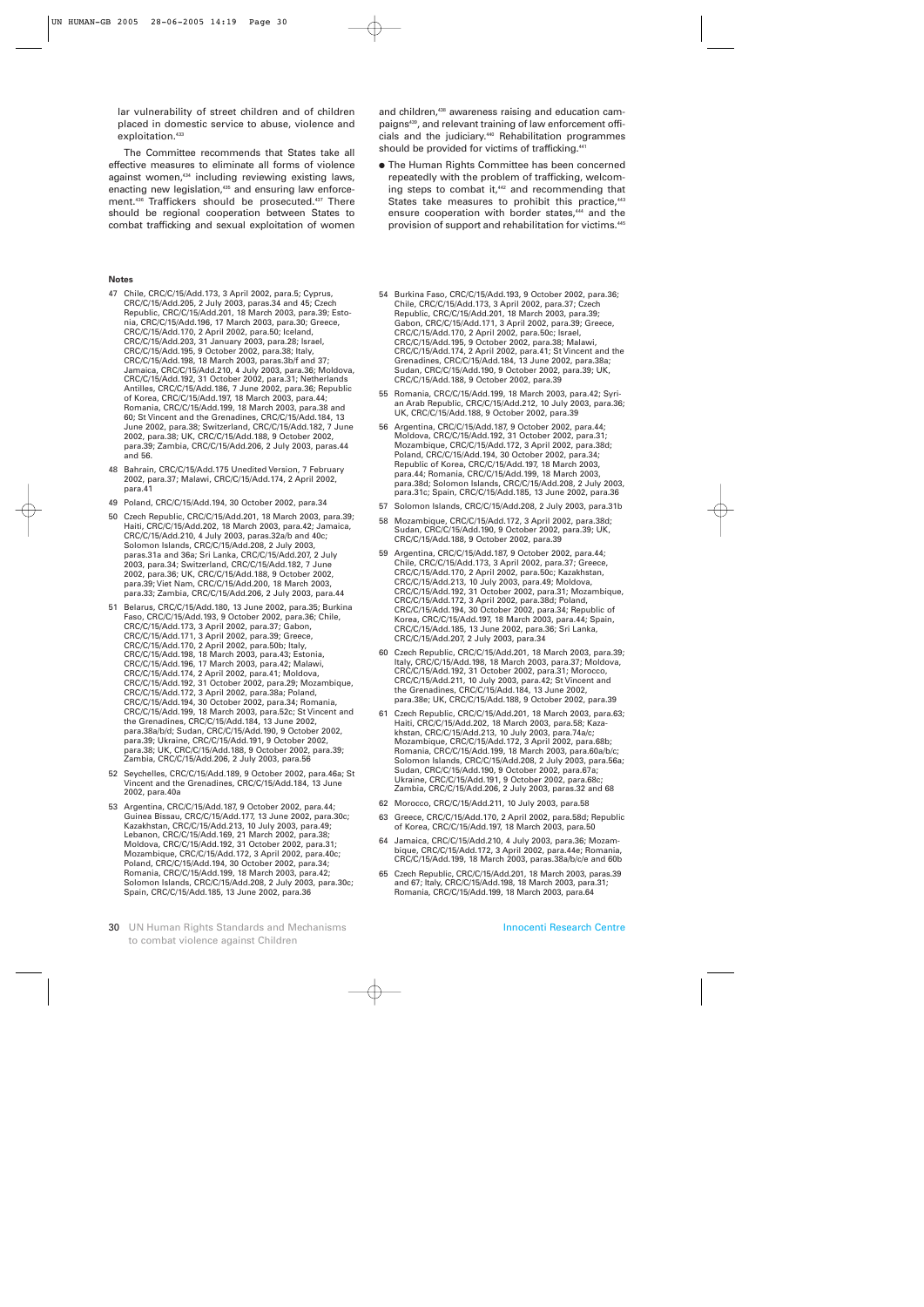- 66 Mozambique, CRC/C/15/Add.172, 3 April 2002, para.52d
- 67 Haiti, CRC/C/15/Add.202, 18 March 2003, para.36; Morocco, CRC/C/15/Add.211, 10 July 2003, para.60
- 68 Andorra, CRC/C/15/Add.176, 7 February 2002, para.40b; Belarus, CRC/C/15/Add.180, 13 June 2002, para.40b; Czech Republic, CRC/C/15/Add.201, 18 March 2003, para.41d; Greece, CRC/C/15/Add.170, 2 April 2002, para.51b; Guinea Bissau, CRC/C/15/Add.177, 13 June 2002, para.31e; Italy, CRC/C/15/Add.198, 18 March 2003, para.37b; Moldova, CRC/C/15/Add.192, 31 October 2002, para.32c; Mozambique, CRC/C/15/Add.172, 3 April 2002, para.41b; Seychelles, CRC/C/15/Add.189, 9 October 2002, para.41b; Solomon Islands, CRC/C/15/Add.208, 2 July 2003, para.31a; Spain, CRC/C/15/Add.185, 13 June 2002, para.37b; Switzerland, CRC/C/15/Add.182, 7 June 2002, para.39b; UK, CRC/C/15/Add.188, 9 October 2002, para.40d
- 69 Romania, CRC/C/15/Add.199, 18 March 2003, para.65a
- 70 Republic of Korea, CRC/C/15/Add.197, 18 March 2003, para.51a
- 71 Bahrain, CRC/C/15/Add.175 Unedited Version, 7 February 2002, para.38c; Eritrea, CRC/C/15/Add.204, 2 July 2003, para.32b; Estonia, CRC/C/15/Add.196, 17 March 2003, para.31c; Greece, CRC/C/15/Add.170, 2 April 2002, para.43b; Iceland, CRC/C/15/Add.203, 31 January 2003, para.29c; Israel, CRC/C/15/Add.195, 9 October 2002, para.39b; Jamaica, CRC/C/15/Add.210, 4 July 2003, para.33a; Lebanon, CRC/C/15/Add.169, 21 March 2002, para.39b; Libyan Arab Jamahiriya, CRC/C/15/Add.209, 4 July 2003, para.34b; Morocco, CRC/C/15/Add.211, 10 July 2003, para.43d; Mozambique, CRC/C/15/Add.172, 3 April 2002, para.39a; Netherlands Antilles, CRC/C/15/Add.186, 7 June 2002, para.37c; Poland, CRC/C/15/Add.194, 30 October 2002, para.35e; Seychelles, CRC/C/15/Add.189, 9 October 2002, para.33a; Solomon Islands, CRC/C/15/Add.208, 2 July 2003, para.31c; Syrian Arab Republic, CRC/C/15/Add.212, 10 July 2003, para.37b; Tunisia, CRC/C/15/Add.181, 13 June 2002, para.34c; Viet Nam, CRC/C/15/Add.200, 18 March 2003, para.34f
- 72 UK, CRC/C/15/Add.188, 9 October 2002, para.40d
- 73 St Vincent and the Grenadines, CRC/C/15/Add.184, 13 June 2002, para.39h; Sudan, CRC/C/15/Add.190, 9 October 2002, para.40c
- 74 Romania, CRC/C/15/Add.199, 18 March 2003, para.37g
- 75 Andorra, CRC/C/15/Add.176, 7 February 2002, para.40a; Argentina, CRC/C/15/Add.187, 9 October 2002, para.45a; Bahrain, CRC/C/15/Add.175 Unedited Version, 7 February 2002, para.38a; Belarus, CRC/C/15/Add.180, 13 June 2002, para.40a; Burkina Faso, CRC/C/15/Add.193, 9 October 2002, para.37a; Chile, CRC/C/15/Add.173, 3 April 2002, para.38a; Cyprus, CRC/C/15/Add.205, 2 July 2003, para.36b; Eritrea, CRC/C/15/Add.204, 2 July 2003, paras.32a and 38b; Estonia, CRC/C/15/Add.196, 17 March 2003, para.31a; Gabon, CRC/C/15/Add.171, 3 April 2002, para.40a; Greece, CRC/C/15/Add.170, 2 April 2002, para.51a; Guinea Bissau, CRC/C/15/Add.177, 13 June 2002, para.31a; Haiti, CRC/C/15/Add.202, 18 March 2003, para.43a; Israel, CRC/C/15/Add.195, 9 October 2002, para.39a; Italy, CRC/C/15/Add.198, 18 March 2003, para.38a; Kazakhstan, CRC/C/15/Add.213, 10 July 2003, para.75c; Lebanon, CRC/C/15/Add.169, 21 March 2002, para.39a; Libyan Arab Jamahiriya, CRC/C/15/Add.209, 4 July 2003, para.34a; Moldova, CRC/C/15/Add.192, 31 October 2002, para.32a; Morocco, CRC/C/15/Add.211, 10 July 2003, para.43a; Netherlands Antilles, CRC/C/15/Add.186, 7 June 2002, para.37b; Niger, CRC/C/15/Add.179, 13 June 2002, para.45a; Poland, CRC/C/15/Add.194, 30 October 2002, para.35c; Republic of Korea, CRC/C/15/Add.197, 18 March 2003, para.45c; Seychelles, CRC/C/15/Add.189, 9 October 2002, para.41a; Solomon Islands, CRC/C/15/Add.208, 2 July 2003, paras.31b, 37c and 57; Spain, CRC/C/15/Add.185, 13 June 2002, para.37a; St Vincent and the Grenadines, CRC/C/15/Add.184, 13 June 2002, para.39a; Switzerland, CRC/C/15/Add.182, 7 June 2002, para.39a; Syrian Arab Republic, CRC/C/15/Add.212, 10 July 2003, para.37a; Tunisia, CRC/C/15/Add.181, 13 June 2002, para.34b; Viet Nam, CRC/C/15/Add.200, 18 March 2003, para.34d; Zambia, CRC/C/15/Add.206, 2 July 2003, paras.45a and 69a
- 76 Belarus, CRC/C/15/Add.180, 13 June 2002, para.40b; Chile, CRC/C/15/Add.173, 3 April 2002, para.38b; Greece,

CRC/C/15/Add.170, 2 April 2002, para.51b; Guinea Bissau, CRC/C/15/Add.177, 13 June 2002, para.31d; Israel, CRC/C/15/Add.195, 9 October 2002, para.39a; Malawi, CRC/C/15/Add.174, 2 April 2002, para.42a; Moldova, CRC/C/15/Add.192, 31 October 2002, para.32c; Mozambique, CRC/C/15/Add.172, 3 April 2002, para.41b; Netherlands Antilles, CRC/C/15/Add.186, 7 June 2002, para.37d; Spain, CRC/C/15/Add.185, 13 June 2002, para.37b; St Vincent and the Grenadines, CRC/C/15/Add.184, 13 June 2002, para.39b; UK, CRC/C/15/Add.188, 9 October 2002, para.40b

- 77 UK, CRC/C/15/Add.188, 9 October 2002, para.40b
- 78 Andorra, CRC/C/15/Add.176, 7 February 2002, para.40d; Argentina, CRC/C/15/Add.187, 9 October 2002, para.45c; Bahrain, CRC/C/15/Add.175 Unedited Version, 7 February 2002, para.38e; Belarus, CRC/C/15/Add.180, 13 June 2002, para.40c; Belgium, CRC/C/15/Add.178, 13 June 2002, para.24d; Burkina Faso, CRC/C/15/Add.193, 9 October 2002, para.37c; Chile, CRC/C/15/Add.173, 3 April 2002, para.38d; Czech Republic, CRC/C/15/Add.201, 18 March 2003, para.41b; Eritrea, CRC/C/15/Add.204, 2 July 2003, paras.32d and 38c; Estonia, CRC/C/15/Add.196, 17 March 2003, para.31d/e; Gabon, CRC/C/15/Add.171, 3 April 2002, para.40c; Greece, CRC/C/15/Add.170, 2 April 2002, para.51c/d; Guinea Bissau, CRC/C/15/Add.177, 13 June 2002, para.31f; Haiti, CRC/C/15/Add.202, 18 March 2003, paras.37b and 43b; Italy, CRC/C/15/Add.198, 18 March 2003, paras.32b and 37e; Jamaica, CRC/C/15/Add.210, 4 July 2003, para.33b; Kazakhstan, CRC/C/15/Add.213, 10 July 2003, paras.38 and 50; Lebanon, CRC/C/15/Add.169, 21 March 2002, para.39d; Libyan Arab Jamahiriya, CRC/C/15/Add.209, 4 July 2003, para.34d; Malawi, CRC/C/15/Add.174, 2 April 2002, para.42b; Moldova, CRC/C/15/Add.192, 31 October 2002, para.32d; Morocco, CRC/C/15/Add.211, 10 July 2003, paras.35b, 43e/f and 59c; Mozambique, CRC/C/15/Add.172, 3 April 2002, para.39a; Netherlands Antilles, CRC/C/15/Add.186, 7 June 2002, para.37h; Niger, CRC/C/15/Add.179, 13 June 2002, para.45d; Poland, CRC/C/15/Add.194, 30 October 2002, para.35a; Republic of Korea, CRC/C/15/Add.197, 18 March 2003, para.45a; Romania, CRC/C/15/Add.199, 18 March 2003, para.43c/d/e; Seychelles, CRC/C/15/Add.189, 9 October 2002, para.41e; Solomon Islands, CRC/C/15/Add.208, 2 July 2003, paras.31d and 37a; Spain, CRC/C/15/Add.185, 13 June 2002, para.37c; Sri Lanka, CRC/C/15/Add.207, 2 July 2003, para.35a; St Vincent and the Grenadines, CRC/C/15/Add.184, 13 June 2002, para.39c/e; Sudan, CRC/C/15/Add.190, 9 October 2002, para.40a; Switzerland, CRC/C/15/Add.182, 7 June 2002, para.39d; Syrian Arab Republic, CRC/C/15/Add.212, 10 July 2003, para.37d/e; Tunisia, CRC/C/15/Add.181, 13 June 2002, para.34d/e; UK, CRC/C/15/Add.188, 9 October 2002, para.40e; Viet Nam, CRC/C/15/Add.200, 18 March 2003, para.34a; Zambia, CRC/C/15/Add.206, 2 July 2003, paras.32a, 45b/c/e and 57h
- 79 Estonia, CRC/C/15/Add.196, 17 March 2003, para.31f; Libyan Arab Jamahiriya, CRC/C/15/Add.209, 4 July 2003, para.33e; Syrian Arab Republic, CRC/C/15/Add.212, 10 July 2003, para.36d
- 80 Belgium, CRC/C/15/Add.178, 13 June 2002, para.24f; Guinea Bissau, CRC/C/15/Add.177, 13 June 2002, para.31e; Mozambique, CRC/C/15/Add.172, 3 April 2002, paras.39f and 41b; Netherlands Antilles, CRC/C/15/Add.186, 7 June 2002, para.37d; Niger, CRC/C/15/Add.179, 13 June 2002, para.45c; Sudan, CRC/C/15/Add.190, 9 October 2002, para.40a; UK, CRC/C/15/Add.188, 9 October 2002, para.40h
- 81 Bahrain, CRC/C/15/Add.175 Unedited Version, 7 February 2002, para.38d; Belgium, CRC/C/15/Add.178, 13 June 2002, para.24c; Burkina Faso, CRC/C/15/Add.193, 9 October 2002, para.37d; Chile, CRC/C/15/Add.173, 3 April 2002, para.38c; Greece, CRC/C/15/Add.170, 2 April 2002, para.51d; Guinea Bissau, CRC/C/15/Add.177, 13 June 2002, para.31g; Israel, CRC/C/15/Add.195, 9 October 2002, para.39c; Lebanon, CRC/C/15/Add.169, 21 March 2002, para.39c; Moldova, CRC/C/15/Add.192, 31 October 2002, para.32e; Mozambique, CRC/C/15/Add.172, 3 April 2002, para.39f; Poland, CRC/C/15/Add.194, 30 October 2002, para.35a; Seychelles, CRC/C/15/Add.189, 9 October 2002, paras.33d and 41d; St Vincent and the Grenadines, CRC/C/15/Add.184, 13 June 2002, para.39c; Tunisia, CRC/C/15/Add.181, 13 June 2002, para.34d; UK, CRC/C/15/Add.188, 9 October 2002, para.40e
- 82 Burkina Faso, CRC/C/15/Add.193, 9 October 2002, para.37d; Chile, CRC/C/15/Add.173, 3 April 2002, para.38c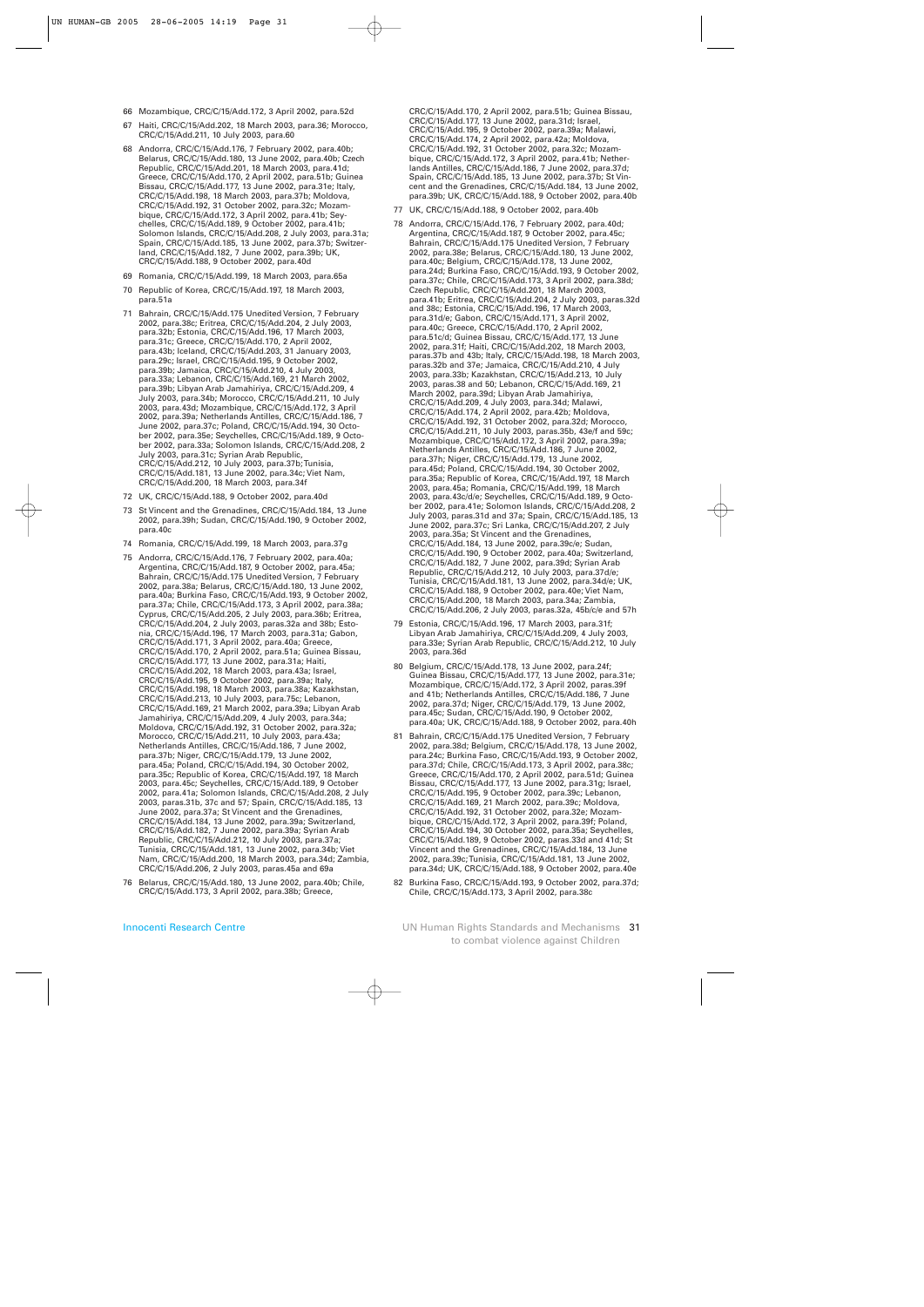- 83 Andorra, CRC/C/15/Add.176, 7 February 2002, para.40c; Bahrain, CRC/C/15/Add.175 Unedited Version, 7 February 2002, para.38g; Israel, CRC/C/15/Add.195, 9 October 2002, para.39e; Lebanon, CRC/C/15/Add.169, 21 March 2002, para.39f; Netherlands Antilles, CRC/C/15/Add.186, 7 June 2002, para.37f; Poland, CRC/C/15/Add.194, 30 October 2002, para.35a; Seychelles, CRC/C/15/Add.189, 9 October 2002, para.33b; St Vincent and the Grenadines, CRC/C/15/Add.184, 13 June 2002, para.39c; Switzerland, CRC/C/15/Add.182, 7 June 2002, para.39c; Tunisia, CRC/C/15/Add.181, 13 June 2002, para.34g; UK, CRC/C/15/Add.188, 9 October 2002, para.40h
- 84 UK, CRC/C/15/Add.188, 9 October 2002, para.40f
- 85 Bahrain, CRC/C/15/Add.175 Unedited Version, 7 February 2002, para.38b; Eritrea, CRC/C/15/Add.204, 2 July 2003, para.38a; Greece, CRC/C/15/Add.170, 2 April 2002, para.51d; Italy, CRC/C/15/Add.198, 18 March 2003, para.32a; Jamaica, CRC/C/15/Add.210, 4 July 2003, para.33b; Kazakhstan, CRC/C/15/Add.213, 10 July 2003, para.39; Lebanon, CRC/C/15/Add.169, 21 March 2002, para.39; Morocco, CRC/C/15/Add.211, 10 July 2003, para.43b; Netherlands Antilles, CRC/C/15/Add.186, 7 June 2002, para.37a; Spain, CRC/C/15/Add.185, 13 June 2002, para.31a; St Vincent and the Grenadines, CRC/C/15/Add.184, 13 June 2002, para.39d; Syrian Arab Republic, CRC/C/15/Add.212, 10 July 2003, para.37c; Tunisia, CRC/C/15/Add.181, 13 June 2002, para.34a; UK, CRC/C/15/Add.188, 9 October 2002, para.40c
- 86 Czech Republic, CRC/C/15/Add.201, 18 March 2003, para.41a
- 87 Italy, CRC/C/15/Add.198, 18 March 2003, para.37c; Morocco, CRC/C/15/Add.211, 10 July 2003, para.43c
- 88 Sri Lanka, CRC/C/15/Add.207, 2 July 2003, para.35c
- 89 Malawi, CRC/C/15/Add.174, 2 April 2002, para.42a
- 90 UK, CRC/C/15/Add.188, 9 October 2002, para.40a
- 91 Netherlands Antilles, CRC/C/15/Add.186, 7 June 2002, para.37h
- 92 Cyprus, CRC/C/15/Add.205, 2 July 2003, paras.36a and 46; Haiti, CRC/C/15/Add.202, 18 March 2003, para.37a; Jamaica, CRC/C/15/Add.210, 4 July 2003, para.37b; Sri Lanka, CRC/C/15/Add.207, 2 July 2003, para.35a
- 93 Gabon, CRC/C/15/Add.171, 3 April 2002, para.40d; Greece, CRC/C/15/Add.170, 2 April 2002, para.51d; Malawi, CRC/C/15/Add.174, 2 April 2002, para.42c; Niger, CRC/C/15/Add.179, 13 June 2002, para.45f
- 94 Estonia, CRC/C/15/Add.196, 17 March 2003, paras.31i and 43e; Romania, CRC/C/15/Add.199, 18 March 2003, para.53f; Zambia, CRC/C/15/Add.206, 2 July 2003, para.57h
- 95 Italy, CRC/C/15/Add.198, 18 March 2003, para.44d
- 96 Czech Republic, CRC/C/15/Add.201, 18 March 2003, para.41e; Jamaica, CRC/C/15/Add.210, 4 July 2003, para.37a; Romania, CRC/C/15/Add.199, 18 March 2003, para.39c
- 97 Romania, CRC/C/15/Add.199, 18 March 2003, para.39e
- 98 Romania, CRC/C/15/Add.199, 18 March 2003, para.39f
- 99 Czech Republic, CRC/C/15/Add.201, 18 March 2003, para.64c; Romania, CRC/C/15/Add.199, 18 March 2003, para.39a
- 100 Romania, CRC/C/15/Add.199, 18 March 2003, para.39b; Sri Lanka, CRC/C/15/Add.207, 2 July 2003, para.35c
- 101 Czech Republic, CRC/C/15/Add.201, 18 March 2003, para.41e; Estonia, CRC/C/15/Add.196, 17 March 2003, para.31h; Iceland, CRC/C/15/Add.203, 31 January 2003, para.29e; Italy, CRC/C/15/Add.198, 18 March 2003, para.32c; Kazakhstan, CRC/C/15/Add.213, 10 July 2003, para.38; Libyan Arab Jamahiriya, CRC/C/15/Add.209, 4 July 2003, para.34f; Morocco, CRC/C/15/Add.211, 10 July 2003, paras.35c and 43h; Romania, CRC/C/15/Add.199, 18 March 2003, paras.39h and 43d; Solomon Islands, CRC/C/15/Add.208, 2 July 2003, para.31f; Syrian Arab Republic, CRC/C/15/Add.212, 10 July 2003, para.37g; Viet Nam, CRC/C/15/Add.200, 18 March 2003, para.34b; Zambia, CRC/C/15/Add.206, 2 July 2003, para.33b
- 102 Moldova, CRC/C/15/Add.192, 31 October 2002, para.30e; Switzerland, CRC/C/15/Add.182, 7 June 2002, para.37
- 32 UN Human Rights Standards and Mechanisms to combat violence against Children
- 103 Chile, CRC/C/15/Add.173, 3 April 2002, para.38g; Mozambique, CRC/C/15/Add.172, 3 April 2002, paras.39e and 45f
- 104 Greece, CRC/C/15/Add.170, 2 April 2002, para.59d; Mozambique, CRC/C/15/Add.172, 3 April 2002, para.69b; Sudan, CRC/C/15/Add.190, 9 October 2002, para.68b
- 105 Romania, CRC/C/15/Add.199, 18 March 2003, para.37a
- 106 Greece, CRC/C/15/Add.170, 2 April 2002, para.51b; Romania, CRC/C/15/Add.199, 18 March 2003, paras.37c/e/f and 43g
- 107 Argentina, CRC/C/15/Add.187, 9 October 2002, para.45d; Bahrain, CRC/C/15/Add.175 Unedited Version, 7 February 2002, para.38f; Belarus, CRC/C/15/Add.180, 13 June 2002, para.40e; Belgium, CRC/C/15/Add.178, 13 June 2002, para.24e; Burkina Faso, CRC/C/15/Add.193, 9 October 2002, para.37e; Chile, CRC/C/15/Add.173, 3 April 2002, para.38f; Czech Republic, CRC/C/15/Add.201, 18 March 2003, para.41h; Eritrea, CRC/C/15/Add.204, 2 July 2003, para.38d; Estonia, CRC/C/15/Add.196, 17 March 2003, para.31g; Gabon, CRC/C/15/Add.171, 3 April 2002, para.40d; Guinea Bissau, CRC/C/15/Add.177, 13 June 2002, para.31g; Haiti, CRC/C/15/Add.202, 18 March 2003, paras.37c and 43c; Iceland, CRC/C/15/Add.203, 31 January 2003, para.29d; Israel, CRC/C/15/Add.195, 9 October 2002, para.39d; Jamaica, CRC/C/15/Add.210, 4 July 2003, para.33c; Kazakhstan, CRC/C/15/Add.213, 10 July 2003, paras.38 and 50; Lebanon, CRC/C/15/Add.169, 21 March 2002, para.39e; Malawi, CRC/C/15/Add.174, 2 April 2002, para.42c; Moldova, CRC/C/15/Add.192, 31 October 2002, para.32e; Morocco, CRC/C/15/Add.211, 10 July 2003, paras.35d and 43g; Mozambique, CRC/C/15/Add.172, 3 April 2002, paras.39c and 41b; Netherlands Antilles, CRC/C/15/Add.186, 7 June 2002, para.37d/e; Niger, CRC/C/15/Add.179, 13 June 2002, para.45e; Poland, CRC/C/15/Add.194, 30 October 2002, para.35b; Republic of Korea, CRC/C/15/Add.197, 18 March 2003, para.45b; Romania, CRC/C/15/Add.199, 18 March 2003, para.43f; Seychelles, CRC/C/15/Add.189, 9 October 2002, paras.33c and 41c; Solomon Islands, CRC/C/15/Add.208, 2 July 2003, para.31e and 37b; Spain, CRC/C/15/Add.185, 13 June 2002, para.37d; Sri Lanka, CRC/C/15/Add.207, 2 July 2003, para.35b; St Vincent and the Grenadines, CRC/C/15/Add.184, 13 June 2002, para.39e/g; Sudan, CRC/C/15/Add.190, 9 October 2002, para.40b; Syrian Arab Republic, CRC/C/15/Add.212, 10 July 2003, para.37f; Tunisia, CRC/C/15/Add.181, 13 June 2002, para.34f; UK, CRC/C/15/Add.188, 9 October 2002, para.40g; Viet Nam, CRC/C/15/Add.200, 18 March 2003, para.34c; Zambia, CRC/C/15/Add.206, 2 July 2003, paras.33c and 45d
- 108 Burkina Faso, CRC/C/15/Add.193, 9 October 2002, para.57b; Czech Republic, CRC/C/15/Add.201, 18 March 2003, para.64b; Gabon, CRC/C/15/Add.171, 3 April 2002, para.63b; Haiti, CRC/C/15/Add.202, 18 March 2003, para.59b; Kazakhstan, CRC/C/15/Add.213, 10 July 2003, para.75a/b; Malawi, CRC/C/15/Add.174, 2 April 2002, para.66b; Moldova, CRC/C/15/Add.192, 31 October 2002, para.48b; Romania, CRC/C/15/Add.199, 18 March 2003, para.61a; Ukraine, CRC/C/15/Add.191, 9 October 2002, para.69b; Zambia, CRC/C/15/Add.206, 2 July 2003, para.69b
- 109 Chile, CRC/C/15/Add.173, 3 April 2002, para.38e
- 110 Estonia, A/57/38 (Part I), 7 May 2002, para.97; Fiji, A/57/38 (Part I), 7 May 2002, para.58; Trinidad and Tobago, A/57/38 (Part I), 7 May 2002, para.125; (Portugal, CEDAW/C/2002,I/CRP.3/Add.1 (Draft report), 23 January 2002, para.27; Sri Lanka, A/57/38 (Part I), 7 May 2002, para.284; Uruguay, A/57/38 (Part I), 7 May 2002, para.194)
- 111 Sri Lanka, A/57/38 (Part I), 7 May 2002, para.284
- 112 Uruguay, A/57/38 (Part I), 7 May 2002, para.194
- 113 Estonia, A/57/38 (Part I), 7 May 2002, para.98; Trinidad and Tobago, A/57/38 (Part I), 7 May 2002, para.146
- 114 Estonia, A/57/38 (Part I), 7 May 2002, para.98
- 115 Estonia, A/57/38 (Part I), 7 May 2002, para.98; Sri Lanka, A/57/38 (Part I), 7 May 2002, para.285
- 116 Estonia, A/57/38 (Part I), 7 May 2002, para.98; Portugal, CEDAW/C/2002,I/CRP.3/Add.1 (Draft report), 23 January 2002, para.28; Sri Lanka, A/57/38 (Part I), 7 May 2002, para.285; Uruguay, A/57/38 (Part I), 7 May 2002, para.195
- 117 Estonia, A/57/38 (Part I), 7 May 2002, para.98; Portugal, CEDAW/C/2002,I/CRP.3/Add.1 (Draft report), 23 January 2002, para.28; Trinidad and Tobago, A/57/38 (Part I), 7 May 2002, para.146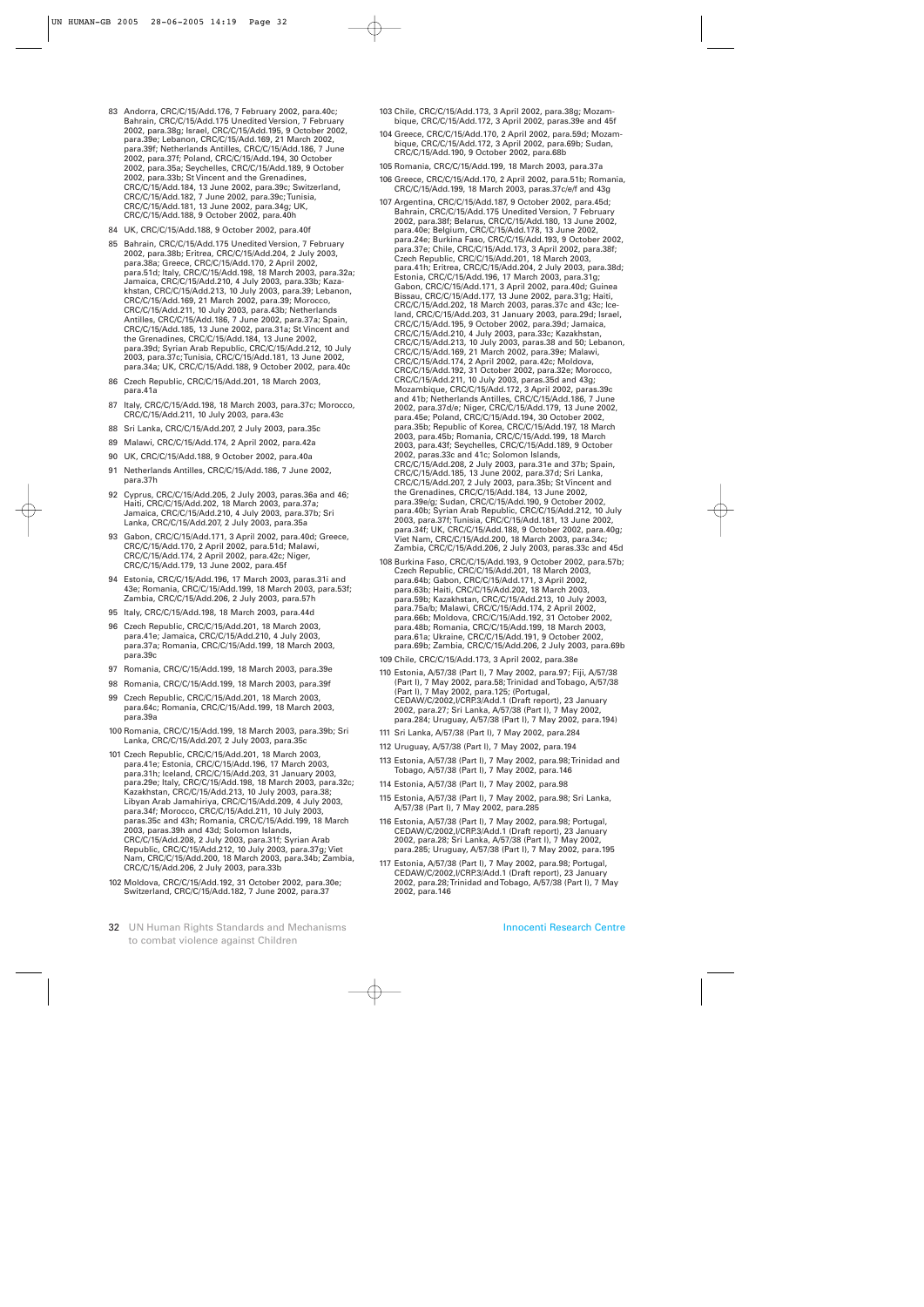- 118 Estonia, A/57/38 (Part I), 7 May 2002, para.98; Sri Lanka, A/57/38 (Part I), 7 May 2002, para.285; Uruguay, A/57/38 (Part I), 7 May 2002, para.195
- 119 Portugal, CEDAW/C/2002,I/CRP.3/Add.1 (Draft report), 23 January 2002, para.28; Sri Lanka, A/57/38 (Part I), 7 May 2002, paras.195 and 285

120 Benin, E/C.12/1/Add.78, 5 June 2002, para.18

- 121 Brazil, E/C.12/1/Add.87, 23 May 2003, para.29; Iceland, E/C.12/1/Add.89, 23 May 2003, para.15; New Zealand, E/C.12/1/Add.88, 23 May 2003, para.15; Poland, E/C.12/1/Add.82, 19 December 2002, para.25; Slovakia, E/C.12/1/Add.81, 19 December 2002, para.15; Solomon Islands, E/C.12/1/Add.84, 19 December 2002, para.10; Trinidad and Tobago, E/C.12/1/Add.80, 5 June 2002, paras.22 and 30; UK (including Dependent Territories), E/C.12/1/Add.79, 5 June 2002, para.17
- 122 Brazil, E/C.12/1/Add.87, 23 May 2003, para.29; Czech Republic, E/C.12/1/Add.76, 5 June 2002, para.17
- 123 Czech Republic, E/C.12/1/Add.76, 5 June 2002, para.17; Georgia, E/C.12/1/Add.83, 19 December 2002, para.18; Iceland, E/C.12/1/Add.89, 23 May 2003, para.15
- 124 Estonia, E/C.12/1/Add.85, 19 December 2002, para.18
- 125 Georgia, E/C.12/1/Add.83, 19 December 2002, para.18
- 126 Benin, E/C.12/1/Add.78, 5 June 2002, para.37; Trinidad and Tobago, E/C.12/1/Add.80, 5 June 2002, para.45
- 127 Benin, E/C.12/1/Add.78, 5 June 2002, para.37; Georgia, E/C.12/1/Add.83, 19 December 2002, para.36; Solomon Islands, E/C.12/1/Add.84, 19 December 2002, para.23
- 128 Czech Republic, E/C.12/1/Add.76, 5 June 2002, para.36; Georgia, E/C.12/1/Add.83, 19 December 2002, para.36; Iceland, E/C.12/1/Add.89, 23 May 2003, para.25; Solomon Islands, E/C.12/1/Add.84, 19 December 2002, para.23
- 129 Estonia, E/C.12/1/Add.85, 19 December 2002, para.41; Poland, E/C.12/1/Add.82, 19 December 2002, para.47; Slovakia, E/C.12/1/Add.81, 19 December 2002, para.29; Solomon Islands, E/C.12/1/Add.84, 19 December 2002, para.23; UK (including Dependent Territories), E/C.12/1/Add.79, 5 June 2002, para.35
- 130 Georgia, E/C.12/1/Add.83, 19 December 2002, para.36
- 131 Luxembourg, E/C.12/1/Add.86, 23 May 2003, para.36; Slovakia, E/C.12/1/Add.81, 19 December 2002, para.29; Trinidad and Tobago, E/C.12/1/Add.80, 5 June 2002, para.45
- 132 Georgia, E/C.12/1/Add.83, 19 December 2002, para.36; Solomon Islands, E/C.12/1/Add.84, 19 December 2002, para.23
- 133 Solomon Islands, E/C.12/1/Add.84, 19 December 2002, para.23
- 134 Estonia, CCPR/CO/77/EST, 15 April 2003, para.6; Israel, CCPR/CO/78/ISR, 21 August 2003, para.4; New Zealand, CCPR/CO/75/NZL, 7 August 2002, para.6d; Slovakia, CCPR/CO/78/SVK, 22 August 2003, para.4
- 135 Luxembourg, CCPR/CO/77/LUX, 15 April 2003, para.3
- 136 El Salvador, CCPR/CO/78/SLV, 22 July 2003, para.15; Georgia, CCPR/CO/74/GEO, 19 April 2002, para.14; Mali, CCPR/CO/77/MLI, 16 April 2003, para.12; Slovakia, CCPR/CO/78/SVK, 22 August 2003, para.9; Sweden, CCPR/CO/74/SWE, 24 April 2002, para.7; Yemen, CCPR/CO/75/YEM Unedited Version, 26 July 2002, para.6
- 137 Mali, CCPR/CO/77/MLI, 16 April 2003, para.12
- 138 Togo, CCPR/CO/76/TGO, 28 November 2002, para.21
- 139 Mali, CCPR/CO/77/MLI, 16 April 2003, para.12; Viet Nam, CCPR/CO/75/VNM, 26 July 2002, para.14
- 140 Slovakia, CCPR/CO/78/SVK, 22 August 2003, para.9; Viet Nam, CCPR/CO/75/VNM, 26 July 2002, para.14
- 141 El Salvador, CCPR/CO/78/SLV, 22 July 2003, para.15; Georgia, CCPR/CO/74/GEO, 19 April 2002, para.14; Hungary, CCPR/CO/74/HUN, 19 April 2002, para.10; Mali, CCPR/CO/77/MLI, 16 April 2003, para.12; Slovakia, CCPR/CO/78/SVK, 22 August 2003, para.9; Togo, CCPR/CO/76/TGO, 28 November 2002, para.21; Viet Nam, CCPR/CO/75/VNM, 26 July 2002, para.14
- 142 Georgia, CCPR/CO/74/GEO, 19 April 2002, para.14; Mali,

CCPR/CO/77/MLI, 16 April 2003, para.12; Viet Nam, CCPR/CO/75/VNM, 26 July 2002, para.14

- 143 Georgia, CCPR/CO/74/GEO, 19 April 2002, para.14; Hungary, CCPR/CO/74/HUN, 19 April 2002, para.10; Slovakia, CCPR/CO/78/SVK, 22 August 2003, para.9; Viet Nam, CCPR/CO/75/VNM, 26 July 2002, para.14; Yemen, CCPR/CO/75/YEM Unedited Version, 26 July 2002, para.6
- 144 Hungary, CCPR/CO/74/HUN, 19 April 2002, para.10
- 145 Hungary, CCPR/CO/74/HUN, 19 April 2002, para.10; Mali, CCPR/CO/77/MLI, 16 April 2003, para.12; Slovakia, CCPR/CO/78/SVK, 22 August 2003, para.9; Sweden, CCPR/CO/74/SWE, 24 April 2002, para.7; Yemen, CCPR/CO/75/YEM Unedited Version, 26 July 2002, para.6
- 146 Mali, CCPR/CO/77/MLI, 16 April 2003, para.12; Yemen, CCPR/CO/75/YEM Unedited Version, 26 July 2002, para.6
- 147 Sweden, CCPR/CO/74/SWE, 24 April 2002, para.7; Yemen, CCPR/CO/75/YEM Unedited Version, 26 July 2002, para.6
- 148 Brunei Darussalam, CRC/C/15/Add.219 Unedited Version, 3 October 2003, para.35; Chile, CRC/C/15/Add.173, 3 April 2002, para.31; Lebanon, CRC/C/15/Add.169, 21 March 2002, para.38; Malawi, CRC/C/15/Add.174, 2 April 2002, para.33; Republic of Korea, CRC/C/15/Add.197, 18 March 2003, para.38; Sri Lanka, CRC/C/15/Add.207, 2 July 2003, para.28; St Vincent and the Grenadines, CRC/C/15/Add.184, 13 June 2002, para.28; Switzerland, CRC/C/15/Add.182, 7 June 2002, para.32; Tunisia, CRC/C/15/Add.181, 13 June 2002, para.33; UK, CRC/C/15/Add.188, 9 October 2002, para.37; Viet Nam, CRC/C/15/Add.200, 18 March 2003, para.33; Zambia, CRC/C/15/Add.206, 2 July 2003, para.30
- 149 Argentina, CRC/C/15/Add.187, 9 October 2002, para.38; Bangladesh, CRC/C/15/Add.221 Unedited Version, 3 October 2003, para.43; Chile, CRC/C/15/Add.173, 3 April 2002, para.31; Czech Republic, CRC/C/15/Add.201, 18 March 2003, para.40; Eritrea, CRC/C/15/Add.204, 2 July 2003, para.31; Greece, CRC/C/15/Add.170, 2 April 2002, para.42a; Guinea Bissau, CRC/C/15/Add.177, 13 June 2002, para.30b; Haiti, CRC/C/15/Add.202, 18 March 2003, para.36; Malawi, CRC/C/15/Add.174, 2 April 2002, para.33; Mozambique, CRC/C/15/Add.172, 3 April 2002, para.38b; Netherlands Antilles, CRC/C/15/Add.186, 7 June 2002, para.36; Pakistan, CRC/C/15/Add.217 Unedited Version, 3 October 2003, para.42; Poland, CRC/C/15/Add.194, 30 October 2002, para.34; Solomon Islands, CRC/C/15/Add.208, 2 July 2003, para.30a; St Vincent and the Grenadines, CRC/C/15/Add.184, 13 June 2002, para.28; Sudan, CRC/C/15/Add.190, 9 October 2002, para.35; Tunisia, CRC/C/15/Add.181, 13 June 2002, para.33; Zambia, CRC/C/15/Add.206, 2 July 2003, para.30
- 150 Bangladesh, CRC/C/15/Add.221 Unedited Version, 3 October 2003, para.43; Chile, CRC/C/15/Add.173, 3 April 2002, para.31; Czech Republic, CRC/C/15/Add.201, 18 March 2003, para.40; Haiti, CRC/C/15/Add.202, 18 March 2003, para.36; Jamaica, CRC/C/15/Add.210, 4 July 2003, para.48e; Kazakhstan, CRC/C/15/Add.213, 10 July 2003, para.37; Lebanon, CRC/C/15/Add.169, 21 March 2002, para.38; Malawi, CRC/C/15/Add.174, 2 April 2002, para.33; Morocco, CRC/C/15/Add.211, 10 July 2003, para.42; Mozambique, CRC/C/15/Add.172, 3 April 2002, para.38b; Netherlands Antilles, CRC/C/15/Add.186, 7 June 2002, para.36; Pakistan, CRC/C/15/Add.217 Unedited Version, 3 October 2003, para.42; Poland, CRC/C/15/Add.194, 30 October 2002, para.34; Seychelles, CRC/C/15/Add.189, 9 October 2002, para.32; St Vincent and the Grenadines, CRC/C/15/Add.184, 13 June 2002, para.28; Solomon Islands, CRC/C/15/Add.208, 2 July 2003, para.30a; Sudan, CRC/C/15/Add.190, 9 October 2002, para.35; Tunisia, CRC/C/15/Add.181, 13 June 2002, para.33; Zambia, CRC/C/15/Add.206, 2 July 2003, para.30
- 151 Argentina, CRC/C/15/Add.187, 9 October 2002, para.38; Bangladesh, CRC/C/15/Add.221 Unedited Version, 3 October 2003, para.43; Chile, CRC/C/15/Add.173, 3 April 2002, para.31; Czech Republic, CRC/C/15/Add.201, 18 March 2003, para.40; Eritrea, CRC/C/15/Add.204, 2 July 2003, para.31; Mozambique, CRC/C/15/Add.172, 3 April 2002, para.38b; Netherlands Antilles, CRC/C/15/Add.186, 7 June 2002, para.36; Pakistan, CRC/C/15/Add.217 Unedited Version, 3 October 2003, para.42; Poland, CRC/C/15/Add.194, 30 October 2002, para.34; Solomon Islands, CRC/C/15/Add.208, 2 July 2003, para.30a; St Vincent and the Grenadines, CRC/C/15/Add.184, 13 June 2002, para.28; Sudan,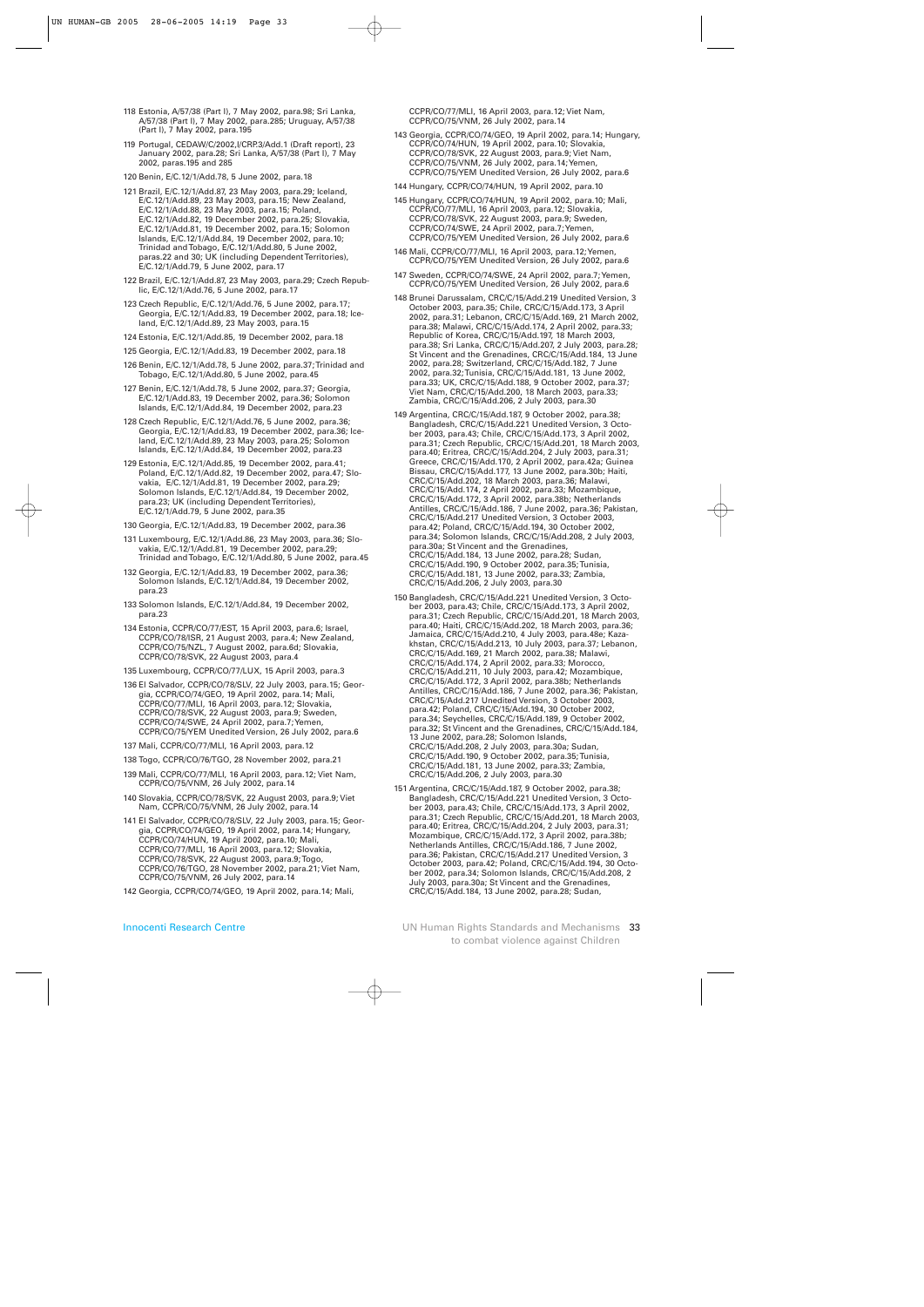CRC/C/15/Add.190, 9 October 2002, para.35; Zambia, CRC/C/15/Add.206, 2 July 2003, para.30

- 152 Bangladesh, CRC/C/15/Add.221 Unedited Version, 3 October 2003, paras.43 and 53; Malawi, CRC/C/15/Add.174, 2 April 2002, para.33; Pakistan, CRC/C/15/Add.217 Unedited Version, 3 October 2003, para.42; St Vincent and the Grenadines, CRC/C/15/Add.184, 13 June 2002, para.28; United Arab Emirates, CRC/C/15/Add.183, 13 June 2002, para.32
- 153 Kazakhstan, CRC/C/15/Add.213, 10 July 2003, para.37
- 154 Switzerland, CRC/C/15/Add.182, 7 June 2002, para.32
- 155 Tunisia, CRC/C/15/Add.181, 13 June 2002, para.33
- 156 UK, CRC/C/15/Add.188, 9 October 2002, para.35
- 157 Canada, CRC/C/15/Add.215 Unedited Version, 3 October 2003, para.32; New Zealand, CRC/C/15/Add.216 Unedited Version, 3 October 2003, para.29; Spain, CRC/C/15/Add.185, 13 June 2002, para.30; UK, CRC/C/15/Add.188, 9 October 2002, paras.36 and 37
- 158 St Vincent and the Grenadines, CRC/C/15/Add.184, 13 June 2002, para.28
- 159 Argentina, CRC/C/15/Add.187, 9 October 2002, para.38; Belgium, CRC/C/15/Add.178, 13 June 2002, para.23; Canada, CRC/C/15/Add.215 Unedited Version, 3 October 2003, paras.4 and 32; Chile, CRC/C/15/Add.173, 3 April 2002, para.31; Eritrea, CRC/C/15/Add.204, 2 July 2003, para.31; Madagascar, CRC/C/15/Add.218 Unedited Version, 3 October 2003, para.44; Malawi, CRC/C/15/Add.174, 2 April 2002, para.33; Republic of Korea, CRC/C/15/Add.197, 18 March 2003, para.7; New Zealand, CRC/C/15/Add.216 Unedited Version, 3 October 2003, para.4
- 160 Andorra, CRC/C/15/Add.176, 7 February 2002, para.39; Bangladesh, CRC/C/15/Add.221 Unedited Version, 3 October 2003, para.43; Brunei Darussalam, CRC/C/15/Add.219 Unedited Version, 3 October 2003, para.35; Greece, CRC/C/15/Add.170, 2 April 2002, para.42b; Lebanon, CRC/C/15/Add.169, 21 March 2002, para.38; Singapore, CRC/C/15/Add.220 Unedited Version, 3 October 2003, para.32; Switzerland, CRC/C/15/Add.182, 7 June 2002, para.32
- 161 Bangladesh, CRC/C/15/Add.221 Unedited Version, 3 October 2003, para.43; Brunei Darussalam, CRC/C/15/Add.219 Unedited Version, 3 October 2003, para.35; Lebanon, CRC/C/15/Add.169, 21 March 2002, para.38; Pakistan, CRC/C/15/Add.217 Unedited Version, 3 October 2003, paras.42 and 60; Republic of Korea, CRC/C/15/Add.197, 18 March 2003, para.38; Singapore, CRC/C/15/Add.220 Unedited Version, 3 October 2003, para.32; Sri Lanka, CRC/C/15/Add.207, 2 July 2003, para.28; Syrian Arab Republic, CRC/C/15/Add.212, 10 July 2003, para.36
- 162 Bangladesh, CRC/C/15/Add.221 Unedited Version, 3 October 2003, para.43; Brunei Darussalam, CRC/C/15/Add.219 Unedited Version, 3 October 2003, para.35; UK, CRC/C/15/Add.188, 9 October 2002, para.35; Singapore, CRC/C/15/Add.220 Unedited Version, 3 October 2003, para.32
- 163 Bangladesh, CRC/C/15/Add.221 Unedited Version, 3 October 2003, para.43
- 164 St Vincent and the Grenadines, CRC/C/15/Add.184, 13 June 2002, para.52h; Singapore, CRC/C/15/Add.220 Unedited Version, 3 October 2003, para.32; Sri Lanka, CRC/C/15/Add.207, 2 July 2003, para.28
- 165 Ukraine, CRC/C/15/Add.191, 9 October 2002, para.41
- 166 Guinea Bissau, CRC/C/15/Add.177, 13 June 2002, para.4c; San Marino, CRC/C/15/Add.214 Unedited Version, 3 October 2003, para.21; Seychelles, CRC/C/15/Add.189, 9 October 2002, paras.5 and 32
- 167 Guinea Bissau, CRC/C/15/Add.177, 13 June 2002, para.4c; Haiti, CRC/C/15/Add.202, 18 March 2003, paras.3 and 36; Israel, CRC/C/15/Add.195, 9 October 2002, para.3c; Seychelles, CRC/C/15/Add.189, 9 October 2002, para.5; Ukraine, CRC/C/15/Add.191, 9 October 2002, para.4
- 168 Andorra, CRC/C/15/Add.176, 7 February 2002, para.39; Greece, CRC/C/15/Add.170, 2 April 2002, para.42b; Guinea Bissau, CRC/C/15/Add.177, 13 June 2002, para.4c; Haiti, CRC/C/15/Add.202, 18 March 2003, paras.3 and 36; Israel, CRC/C/15/Add.195, 9 October 2002, para.3c; Libyan Arab
- 34 UN Human Rights Standards and Mechanisms to combat violence against Children

Jamahiriya, CRC/C/15/Add.209, 4 July 2003, para.33; Seychelles, CRC/C/15/Add.189, 9 October 2002, para.5; Switzerland, CRC/C/15/Add.182, 7 June 2002, para.32; Ukraine, CRC/C/15/Add.191, 9 October 2002, para.4; UK, CRC/C/15/Add.188, 9 October 2002, paras.3i and 35

- 169 Israel, CRC/C/15/Add.195, 9 October 2002, para.3c; Seychelles, CRC/C/15/Add.189, 9 October 2002, para.5; Ukraine, CRC/C/15/Add.191, 9 October 2002, para.4; UK, CRC/C/15/Add.188, 9 October 2002, paras.8 and 35
- 170 Malawi, CRC/C/15/Add.174, 2 April 2002, para.33
- 171 Zambia, CRC/C/15/Add.206, 2 July 2003, para.30
- 172 Canada, CRC/C/15/Add.215 Unedited Version, 3 October 2003, para.32; New Zealand, CRC/C/15/Add.216 Unedited Version, 3 October 2003, para.29
- 173 Burkina Faso, CRC/C/15/Add.193, 9 October 2002, para.51k; Gabon, CRC/C/15/Add.171, 3 April 2002, para.54i; Malawi, CRC/C/15/Add.174, 2 April 2002, para.34
- 174 Canada, CRC/C/15/Add.215 Unedited Version, 3 October 2003, para.33; Spain, CRC/C/15/Add.185, 13 June 2002, para.31; UK, CRC/C/15/Add.188, 9 October 2002, para.38a
- 175 Czech Republic, CRC/C/15/Add.201, 18 March 2003, para.41f; Greece, CRC/C/15/Add.170, 2 April 2002, para.43a; Jamaica, CRC/C/15/Add.210, 4 July 2003, para.33b; Malawi, CRC/C/15/Add.174, 2 April 2002, para.34; Mozambique, CRC/C/15/Add.172, 3 April 2002, para.39b; Netherlands Antilles, CRC/C/15/Add.186, 7 June 2002, para.37a; Pakistan, CRC/C/15/Add.217 Unedited Version, 3 October 2003, para.43a; Solomon Islands, CRC/C/15/Add.208, 2 July 2003, para.31a; Sri Lanka, CRC/C/15/Add.207, 2 July 2003, para.29; St Vincent and the Grenadines, CRC/C/15/Add.184, 13 June 2002, para.29a; Sudan, CRC/C/15/Add.190, 9 October 2002, para.36a; UK, CRC/C/15/Add.188, 9 October 2002, para.38a
- 176 Andorra, CRC/C/15/Add.176, 7 February 2002, para.40e; Argentina, CRC/C/15/Add.187, 9 October 2002, para.39; Bahrain, CRC/C/15/Add.175 Unedited Version, 7 February 2002, para.40b; Bangladesh, CRC/C/15/Add.221 Unedited Version, 3 October 2003, para.44; Belarus, CRC/C/15/Add.180, 13 June 2002, para.40d; Belgium, CRC/C/15/Add.178, 13 June 2002, para.24a; Brunei Darussalam, CRC/C/15/Add.219 Unedited Version, 3 October 2003, paras.36 and 42b; Burkina Faso, CRC/C/15/Add.193, 9 October 2002, para.37b; Canada, CRC/C/15/Add.215 Unedited Version, 3 October 2003, para.33; Chile, CRC/C/15/Add.173, 3 April 2002, para.32b; Czech Republic, CRC/C/15/Add.201, 18 March 2003, para.41f; Eritrea, CRC/C/15/Add.204, 2 July 2003, para.32c; Estonia, CRC/C/15/Add.196, 17 March 2003, para.31b; Gabon, CRC/C/15/Add.171, 3 April 2002, para.40b; Greece, CRC/C/15/Add.170, 2 April 2002, para.43a; Kazakhstan, CRC/C/15/Add.213, 10 July 2003, para.39; Madagascar, CRC/C/15/Add.218 Unedited Version, 3 October 2003, para.45b; Malawi, CRC/C/15/Add.174, 2 April 2002, para.34; Morocco, CRC/C/15/Add.211, 10 July 2003, para.43b; Mozambique, CRC/C/15/Add.172, 3 April 2002, para.39b; Netherlands Antilles, CRC/C/15/Add.186, 7 June 2002, para.37a; New Zealand, CRC/C/15/Add.216 Unedited Version, 3 October 2003, para.30a; Niger, CRC/C/15/Add.179, 13 June 2002, para.45b; Poland, CRC/C/15/Add.194, 30 October 2002, para.35d; Republic of Korea, CRC/C/15/Add.197, 18 March 2003, para.39a; Singapore, CRC/C/15/Add.220 Unedited Version, 3 October 2003, para.33; Solomon Islands, CRC/C/15/Add.208, 2 July 2003, para.31a; Spain, CRC/C/15/Add.185, 13 June 2002, para.31a; St Vincent and the Grenadines, CRC/C/15/Add.184, 13 June 2002, para.29a; Sudan, CRC/C/15/Add.190, 9 October 2002, para.36a; Switzerland, CRC/C/15/Add.182, 7 June 2002, para.33; Syrian Arab Republic, CRC/C/15/Add.212, 10 July 2003, para.37c; Tunisia, CRC/C/15/Add.181, 13 June 2002, para.34a; UK, CRC/C/15/Add.188, 9 October 2002, para.38a; Viet Nam, CRC/C/15/Add.200, 18 March 2003, para.34e; Zambia, CRC/C/15/Add.206, 2 July 2003, para.31
- 177 Bahrain, CRC/C/15/Add.175 Unedited Version, 7 February 2002, para.40b; Bangladesh, CRC/C/15/Add.221 Unedited Version, 3 October 2003, para.44; Belarus, CRC/C/15/Add.180, 13 June 2002, para.40d; Belgium, CRC/C/15/Add.178, 13 June 2002, para.24a; Brunei Darussalam, CRC/C/15/Add.219 Unedited Version, 3 October 2003, para.36; Burkina Faso, CRC/C/15/Add.193, 9 October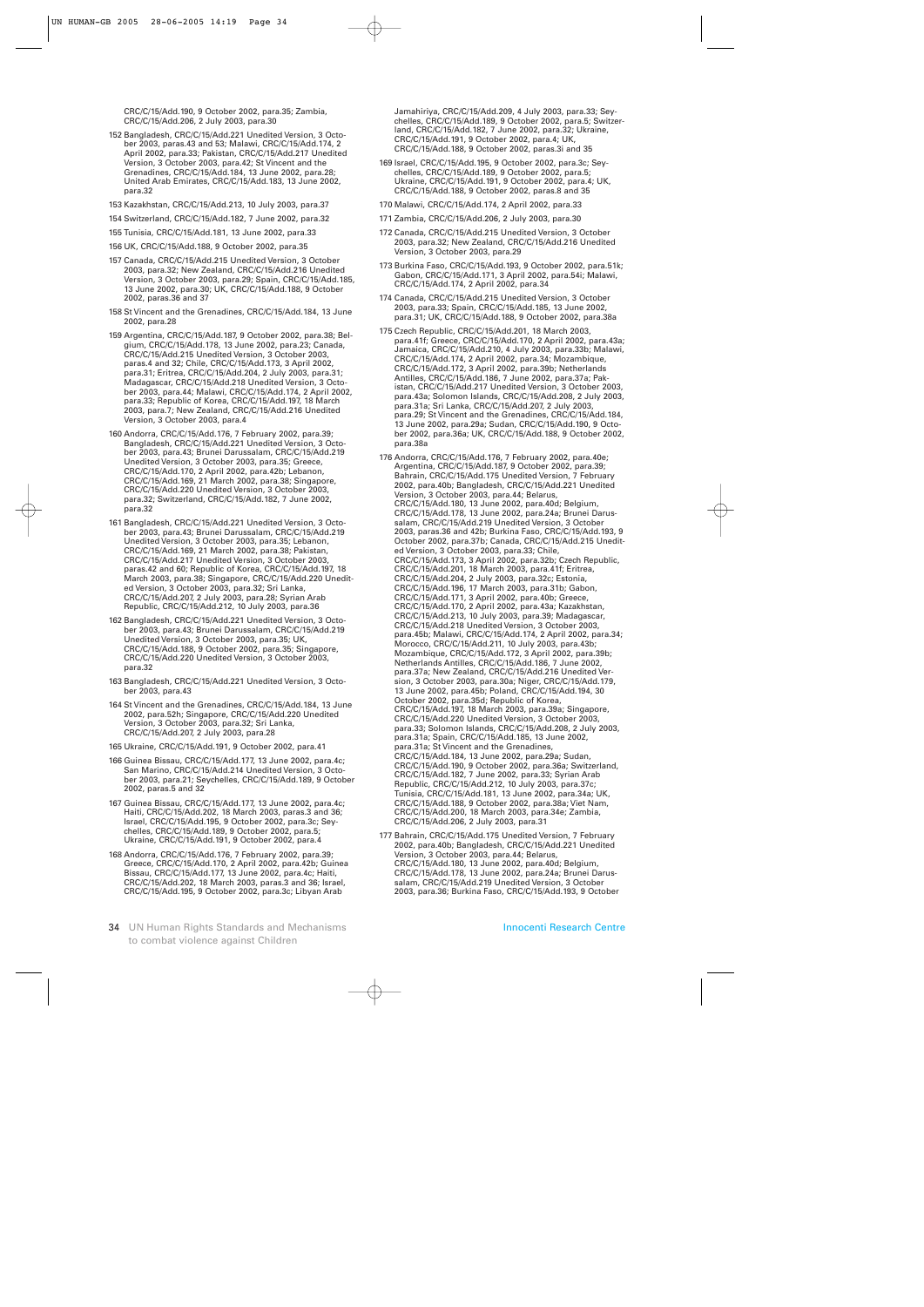2002, para.37b; Canada, CRC/C/15/Add.215 Unedited Version, 3 October 2003, paras.33 and 45d; Chile, CRC/C/15/Add.173, 3 April 2002, para.32b; Czech Republic, CRC/C/15/Add.201, 18 March 2003, para.41f; Eritrea, CRC/C/15/Add.204, 2 July 2003, para.32c; Estonia, CRC/C/15/Add.196, 17 March 2003, para.31b; Gabon, CRC/C/15/Add.171, 3 April 2002, para.40b; Jamaica, CRC/C/15/Add.210, 4 July 2003, para.49e; Kazakhstan, CRC/C/15/Add.213, 10 July 2003, para.39; Madagascar, CRC/C/15/Add.218 Unedited Version, 3 October 2003, para.45b; Malawi, CRC/C/15/Add.174, 2 April 2002, para.34; Morocco, CRC/C/15/Add.211, 10 July 2003, para.43b; Mozambique, CRC/C/15/Add.172, 3 April 2002, para.39b; Netherlands Antilles, CRC/C/15/Add.186, 7 June 2002, para.37a; Niger, CRC/C/15/Add.179, 13 June 2002, para.45b; Poland, CRC/C/15/Add.194, 30 October 2002, para.35d; Republic of Korea, CRC/C/15/Add.197, 18 March 2003, para.39a; Singapore, CRC/C/15/Add.220 Unedited Version, 3 October 2003, para.33; Solomon Islands, CRC/C/15/Add.208, 2 July 2003, para.31a; Sri Lanka, CRC/C/15/Add.207, 2 July 2003, para.29; St Vincent and the Grenadines, CRC/C/15/Add.184, 13 June 2002, para.29a; Sudan, CRC/C/15/Add.190, 9 October 2002, para.36a; Switzerland, CRC/C/15/Add.182, 7 June 2002, para.33; Syrian Arab Republic, CRC/C/15/Add.212, 10 July 2003, para.37c; Tunisia, CRC/C/15/Add.181, 13 June 2002, para.34a; Viet Nam, CRC/C/15/Add.200, 18 March 2003, para.34e; Zambia, CRC/C/15/Add.206, 2 July 2003, para.31

- 178 Argentina, CRC/C/15/Add.187, 9 October 2002, para.39; Bahrain, CRC/C/15/Add.175 Unedited Version, 7 February 2002, para.40b; Bangladesh, CRC/C/15/Add.221 Unedited Version, 3 October 2003, para.44; Belarus, CRC/C/15/Add.180, 13 June 2002, para.40d; Belgium, CRC/C/15/Add.178, 13 June 2002, para.24a; Brunei Darussalam, CRC/C/15/Add.219 Unedited Version, 3 October 2003, paras.36 and 42b; Burkina Faso, CRC/C/15/Add.193, 9 October 2002, para.37b; Canada, CRC/C/15/Add.215 Unedited Version, 3 October 2003, para.33; Chile, CRC/C/15/Add.173, 3 April 2002, para.32b; Czech Republic, CRC/C/15/Add.201, 18 March 2003, para.41f; Eritrea, CRC/C/15/Add.204, 2 July 2003, para.32c; Estonia, CRC/C/15/Add.196, 17 March 2003, para.31b; Gabon, CRC/C/15/Add.171, 3 April 2002, para.40b; Kazakhstan, CRC/C/15/Add.213, 10 July 2003, para.39; Madagascar, CRC/C/15/Add.218 Unedited Version, 3 October 2003, para.45b; Malawi, CRC/C/15/Add.174, 2 April 2002, para.34; Morocco, CRC/C/15/Add.211, 10 July 2003, para.43b; Niger, CRC/C/15/Add.179, 13 June 2002, para.45b; Poland, CRC/C/15/Add.194, 30 October 2002, para.35d; Republic of Korea, CRC/C/15/Add.197, 18 March 2003, para.39a; Singapore, CRC/C/15/Add.220 Unedited Version, 3 October 2003, para.33; St Vincent and the Grenadines, CRC/C/15/Add.184, 13 June 2002, para.29a; Switzerland, CRC/C/15/Add.182, 7 June 2002, para.33; Syrian Arab Republic, CRC/C/15/Add.212, 10 July 2003, para.37c; Tunisia, CRC/C/15/Add.181, 13 June 2002, para.34a; Viet Nam, CRC/C/15/Add.200, 18 March 2003, para.34e; Zambia, CRC/C/15/Add.206, 2 July 2003, para.31
- 179 Bangladesh, CRC/C/15/Add.221 Unedited Version, 3 October 2003, para.54g; Malawi, CRC/C/15/Add.174, 2 April 2002, para.34; Niger, CRC/C/15/Add.179, 13 June 2002, para.45b; Pakistan, CRC/C/15/Add.217 Unedited Version, 3 October 2003, para.43b; Singapore, CRC/C/15/Add.220 Unedited Version, 3 October 2003, para.33; Sri Lanka, CRC/C/15/Add.207, 2 July 2003, para.29; St Vincent and the Grenadines, CRC/C/15/Add.184, 13 June 2002, paras.29a and 53f; United Arab Emirates, CRC/C/15/Add.183, 13 June 2002, para.33
- 180 Haiti, CRC/C/15/Add.202, 18 March 2003, para.37a
- 181 Czech Republic, CRC/C/15/Add.201, 18 March 2003, para.41g
- 182 Andorra, CRC/C/15/Add.176, 7 February 2002, para.40e; New Zealand, CRC/C/15/Add.216 Unedited Version, 3 October 2003, para.30b; Switzerland, CRC/C/15/Add.182, 7 June 2002, para.33; UK, CRC/C/15/Add.188, 9 October 2002, para.38b
- 183 Andorra, CRC/C/15/Add.176, 7 February 2002, para.40e; Argentina, CRC/C/15/Add.187, 9 October 2002, para.39; Bahrain, CRC/C/15/Add.175 Unedited Version, 7 February 2002, para.40c; Bangladesh, CRC/C/15/Add.221 Unedited Version, 3 October 2003, para.44; Belarus, CRC/C/15/Add.180, 13 June 2002, para.40d; Belgium,

Innocenti Research Centre

CRC/C/15/Add.178, 13 June 2002, para.24b; Brunei Darussalam, CRC/C/15/Add.219 Unedited Version, 3 October 2003, paras.36 and 42c; Chile, CRC/C/15/Add.173, 3 April 2002, para.32a; Eritrea, CRC/C/15/Add.204, 2 July 2003, para.32b; Estonia, CRC/C/15/Add.196, 17 March 2003, para.31c; Greece, CRC/C/15/Add.170, 2 April 2002, para.43b; Guinea Bissau, CRC/C/15/Add.177, 13 June 2002, para.31c; Haiti, CRC/C/15/Add.202, 18 March 2003, para.37a; Jamaica, CRC/C/15/Add.210, 4 July 2003, para.33a; Kazakhstan, CRC/C/15/Add.213, 10 July 2003, para.39; Lebanon, CRC/C/15/Add.169, 21 March 2002, para.39b; Libyan Arab Jamahiriya, CRC/C/15/Add.209, 4 July 2003, para.34b; Madagascar, CRC/C/15/Add.218 Unedited Version, 3 October 2003, para.45b; Malawi, CRC/C/15/Add.174, 2 April 2002, para.34; Morocco, CRC/C/15/Add.211, 10 July 2003, para.43d; Mozambique, CRC/C/15/Add.172, 3 April 2002, para.39b; Netherlands Antilles, CRC/C/15/Add.186, 7 June 2002, para.37c; New Zealand, CRC/C/15/Add.216 Unedited Version, 3 October 2003, para.30b; Pakistan, CRC/C/15/Add.217 Unedited Version, 3 October 2003, para.43c; Poland, CRC/C/15/Add.194, 30 October 2002, para.35e; Republic of Korea, CRC/C/15/Add.197, 18 March 2003, para.39b; Seychelles, CRC/C/15/Add.189, 9 October 2002, para.33a/b; Singapore, CRC/C/15/Add.220 Unedited Version, 3 October 2003, para.33; Solomon Islands, CRC/C/15/Add.208, 2 July 2003, para.31c; Spain, CRC/C/15/Add.185, 13 June 2002, para.31b; Sri Lanka, CRC/C/15/Add.207, 2 July 2003, para.29; St Vincent and the Grenadines, CRC/C/15/Add.184, 13 June 2002, para.29b; Sudan, CRC/C/15/Add.190, 9 October 2002, para.36a; Switzerland, CRC/C/15/Add.182, 7 June 2002, para.33; Syrian Arab Republic, CRC/C/15/Add.212, 10 July 2003, para.37b; Tunisia, CRC/C/15/Add.181, 13 June 2002, para.34c; Ukraine, CRC/C/15/Add.191, 9 October 2002, para.42e; UK, CRC/C/15/Add.188, 9 October 2002, para.38b; Viet Nam, CRC/C/15/Add.200, 18 March 2003, para.34f; Zambia, CRC/C/15/Add.206, 2 July 2003, para.31

- 184 Belarus, CRC/C/15/Add.180, 13 June 2002, para.40d; Belgium, CRC/C/15/Add.178, 13 June 2002, para.24b; Chile, CRC/C/15/Add.173, 3 April 2002, para.32a; Greece, CRC/C/15/Add.170, 2 April 2002, para.43b; Guinea Bissau, CRC/C/15/Add.177, 13 June 2002, para.31c; Haiti, CRC/C/15/Add.202, 18 March 2003, para.37a; Malawi, CRC/C/15/Add.174, 2 April 2002, para.34; New Zealand, CRC/C/15/Add.216 Unedited Version, 3 October 2003, para.30b; Pakistan, CRC/C/15/Add.217 Unedited Version, 3 October 2003, para.43c; San Marino, CRC/C/15/Add.214 Unedited Version, 3 October 2003, para.22; Singapore, CRC/C/15/Add.220 Unedited Version, 3 October 2003, para.33; Sri Lanka, CRC/C/15/Add.207, 2 July 2003, para.29; St Vincent and the Grenadines, CRC/C/15/Add.184, 13 June 2002, para.29b; UK, CRC/C/15/Add.188, 9 October 2002, para.38b
- 185 Pakistan, CRC/C/15/Add.217 Unedited Version, 3 October 2003, para.63i
- 186 Canada, CRC/C/15/Add.215 Unedited Version, 3 October 2003, para.45d
- 187 Saudi Arabia, CAT/C/CR/28/5, 12 June 2002, paras.3c, 4b and 8b
- 188 New Zealand, CAT/C/CR/32/4, 19 May 2004, para. 7e
- 189 Ireland, E/C.12/1/Add.77, 5 June 2002, para.7; Trinidad and Tobago, E/C.12/1/Add.80, 5 June 2002, para.29
- 190 Trinidad and Tobago, E/C.12/1/Add.80, 5 June 2002, paras.29 and 52
- 191 UK (including Dependent Territories), E/C.12/1/Add.79, 5 June 2002, para.36
- 192 Guyana, CCPR/C/79/Add.121, 25 April 2000, para.12; Kyrgyzstan, CCPR/CO/69/KGZ, 24 July 2000, para.19; Tanzania, CCPR/C/79/Add.97, 18 August 1998, para.16; UK Crown Dependencies, CCPR/CO/79/Add.119, 27 March 2000, para.11; Yemen, CCPR/CO/75/YEM Unedited Version, 26 July 2002, para.16. and CCPR/C/79/Add.51, 3 October 1995, para.262
- 193 Guinea Bissau, CRC/C/15/Add.177, 13 June 2002, para.4b; Niger, CRC/C/15/Add.179, 13 June 2002, para.52
- 194 Burkina Faso, CRC/C/15/Add.193, 9 October 2002, paras.3e and 44; Eritrea, CRC/C/15/Add.204, 2 July 2003, para.3d; Gabon, CRC/C/15/Add.171, 3 April 2002, para.59; Guinea Bissau, CRC/C/15/Add.177, 13 June 2002, para.42; Italy,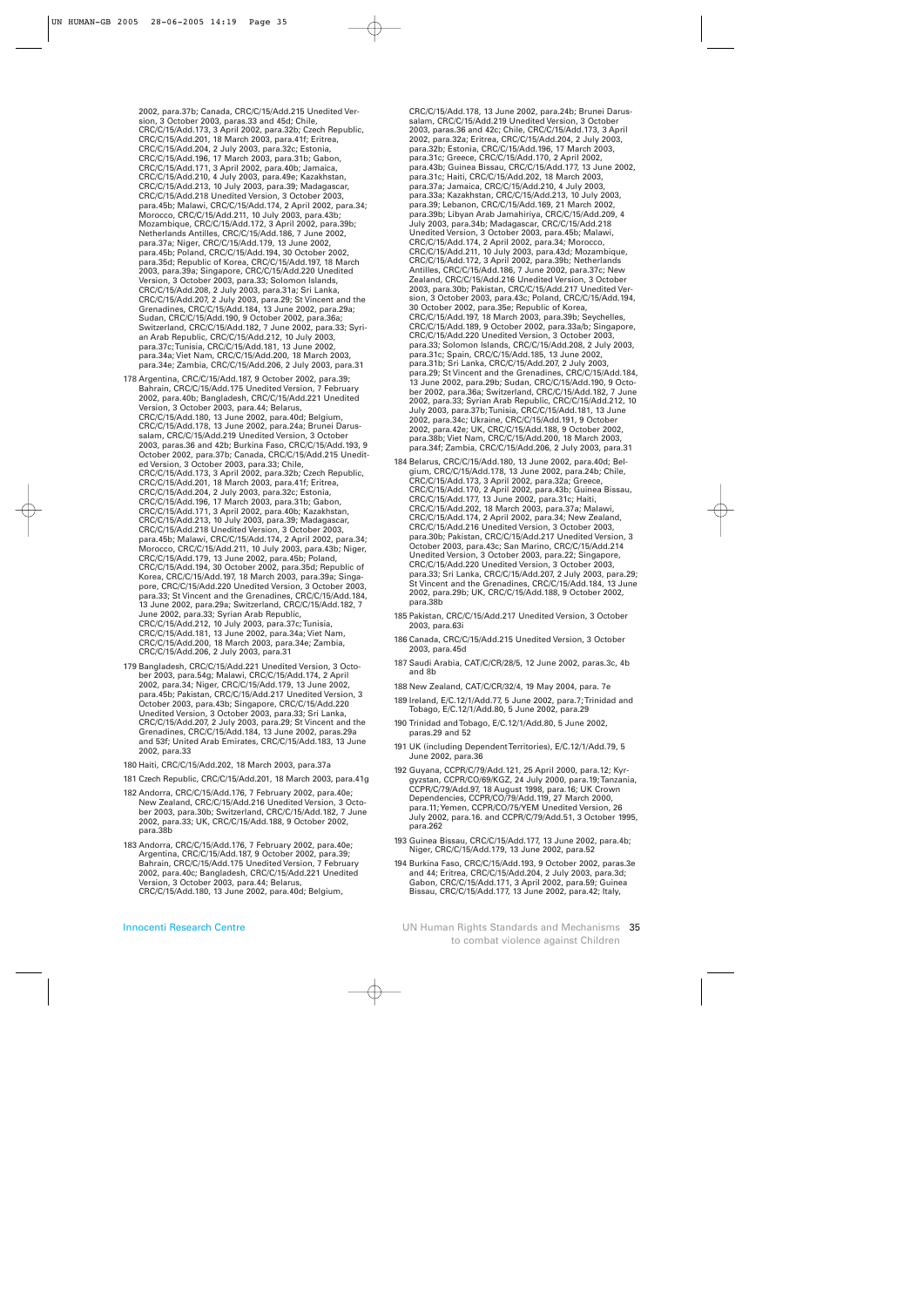CRC/C/15/Add.198, 18 March 2003, para.3f; Sudan, CRC/C/15/Add.190, 9 October 2002, paras.5 and 47

- 195 Eritrea, CRC/C/15/Add.204, 2 July 2003, para.46; Gabon, CRC/C/15/Add.171, 3 April 2002, para.21; Guinea Bissau, CRC/C/15/Add.177, 13 June 2002, para.43a; Lebanon, CRC/C/15/Add.169, 21 March 2002, para.22a; Malawi, CRC/C/15/Add.174, 2 April 2002, para.50; Niger, CRC/C/15/Add.179, 13 June 2002, paras.24 and 53c
- 196 Burkina Faso, CRC/C/15/Add.193, 9 October 2002, para. 45
- 197 Malawi, CRC/C/15/Add.174, 2 April 2002, para.27
- 198 Burkina Faso, CRC/C/15/Add.193, 9 October 2002, para.44; Guinea Bissau, CRC/C/15/Add.177, 13 June 2002, para.42c
- 199 Niger, CRC/C/15/Add.179, 13 June 2002, para.52
- 200 Burkina Faso, CRC/C/15/Add.193, 9 October 2002, para.44; Eritrea, CRC/C/15/Add.204, 2 July 2003, para.45; Guinea Bissau, CRC/C/15/Add.177, 13 June 2002, para.42b; Niger, CRC/C/15/Add.179, 13 June 2002, para.52; Spain, CRC/C/15/Add.185, 13 June 2002, para.40; Sudan, CRC/C/15/Add.190, 9 October 2002, para.47; Switzerland, CRC/C/15/Add.182, 7 June 2002, para.40; UK, CRC/C/15/Add.188, 9 October 2002, para.41
- 201 Eritrea, CRC/C/15/Add.204, 2 July 2003, para.45; Zambia, CRC/C/15/Add.206, 2 July 2003, para.48
- 202 Zambia, CRC/C/15/Add.206, 2 July 2003, para.46
- 203 Sudan, CRC/C/15/Add.190, 9 October 2002, para. 37b
- 204 Burkina Faso, CRC/C/15/Add.193, 9 October 2002, para.40; Guinea Bissau, CRC/C/15/Add.177, 13 June 2002, para.42a; Niger, CRC/C/15/Add.179, 13 June 2002, paras.23 and 48
- 205 Mozambique, CRC/C/15/Add.172, 3 April 2002, para.56e
- 206 Andorra, CRC/C/15/Add.176, 7 February 2002, para.24; Argentina, CRC/C/15/Add.187, 9 October 2002, para.25; Bahrain, CRC/C/15/Add.175 Unedited Version, 7 February 2002, para.20; Chile, CRC/C/15/Add.173, 3 April 2002, para.22; Gabon, CRC/C/15/Add.171, 3 April 2002, para.20; Guinea Bissau, CRC/C/15/Add.177, 13 June 2002, para.19a; Lebanon, CRC/C/15/Add.169, 21 March 2002, paras.9 and 21; Spain, CRC/C/15/Add.185, 13 June 2002, para.23; St Vincent and the Grenadines, CRC/C/15/Add.184, 13 June 2002, para.17b
- 207 Argentina, CRC/C/15/Add.187, 9 October 2002, para.25; Chile, CRC/C/15/Add.173, 3 April 2002, para.22; Gabon, CRC/C/15/Add.171, 3 April 2002, para.20; Guinea Bissau, CRC/C/15/Add.177, 13 June 2002, para.19a; Lebanon, CRC/C/15/Add.169, 21 March 2002, para.21; Moldova, CRC/C/15/Add.192, 31 October 2002, para.22; Mozambique, CRC/C/15/Add.172, 3 April 2002, para.23a; Niger, CRC/C/15/Add.179, 13 June 2002, para.23; Seychelles, CRC/C/15/Add.189, 9 October 2002, para.21a; St Vincent and the Grenadines, CRC/C/15/Add.184, 13 June 2002, para.17b; Tunisia, CRC/C/15/Add.181, 13 June 2002, para.20; Ukraine, CRC/C/15/Add.191, 9 October 2002, para.25
- 208 Niger, CRC/C/15/Add.179, 13 June 2002, para.53b
- 209 Burkina Faso, CRC/C/15/Add.193, 9 October 2002, para.45; Eritrea, CRC/C/15/Add.204, 2 July 2003, para.46; Guinea Bissau, CRC/C/15/Add.177, 13 June 2002, para.43b; Niger, CRC/C/15/Add.179, 13 June 2002, para.53a; Spain, CRC/C/15/Add.185, 13 June 2002, para.41c; Sudan, CRC/C/15/Add.190, 9 October 2002, para.48; UK, CRC/C/15/Add.188, 9 October 2002, para.42
- 210 Spain, CRC/C/15/Add.185, 13 June 2002, para.41a; Switzerland, CRC/C/15/Add.182, 7 June 2002, para.41d
- 211 Guinea Bissau, CRC/C/15/Add.177, 13 June 2002, para.43e; Sudan, CRC/C/15/Add.190, 9 October 2002, para.48
- 212 Niger, CRC/C/15/Add.179, 13 June 2002, para.53d
- 213 Guinea Bissau, CRC/C/15/Add.177, 13 June 2002, para.43a; Lebanon, CRC/C/15/Add.169, 21 March 2002, para.24c; Malawi, CRC/C/15/Add.174, 2 April 2002, para.50; Mozambique, CRC/C/15/Add.172, 3 April 2002, para.51c; Niger, CRC/C/15/Add.179, 13 June 2002, para.24
- 214 Guinea Bissau, CRC/C/15/Add.177, 13 June 2002, para.43c
- 215 Estonia, A/57/38 (Part I), 7 May 2002, para.99; Sri Lanka, A/57/38 (Part I), 7 May 2002, para.274; Trinidad and Tobago, A/57/38 (Part I), 7 May 2002, para.157; Uruguay, A/57/38 (Part I), 7 May 2002, para.204
- 36 UN Human Rights Standards and Mechanisms to combat violence against Children
- 216 Estonia, A/57/38 (Part I), 7 May 2002, para.100; Trinidad and Tobago, A/57/38 (Part I), 7 May 2002, para.158
- 217 Trinidad and Tobago, A/57/38 (Part I), 7 May 2002, para.145
- 218 Uruguay, A/57/38 (Part I), 7 May 2002, para.194
- 219 Fiji, A/57/38 (Part I), 7 May 2002, para.59
- 220 Trinidad and Tobago, A/57/38 (Part I), 7 May 2002, para.146
- 221 Benin, E/C.12/1/Add.78, 5 June 2002, para.12
- 222 Benin, E/C.12/1/Add.78, 5 June 2002, para.13
- 223 Benin, E/C.12/1/Add.78, 5 June 2002, para.32
- 224 Benin, E/C.12/1/Add.78, 5 June 2002, para.32
- 225 Benin, E/C.12/1/Add.78, 5 June 2002, para.31
- 226 Benin, E/C.12/1/Add.78, 5 June 2002, para.31
- 227 Benin, E/C.12/1/Add.78, 5 June 2002, para.31
- 228 Egypt, CCPR/CO/76/EGY, 28 November 2002, para.11; Mali, CCPR/CO/77/MLI, 16 April 2003, para.11; Togo, CCPR/CO/76/TGO, 28 November 2002, para.5
- 229 Egypt, CCPR/CO/76/EGY, 28 November 2002, para.11; Mali, CCPR/CO/77/MLI, 16 April 2003, para.11; Yemen, CCPR/CO/75/YEM Unedited Version, 26 July 2002, para.6; Sweden, CCPR/CO/74/SWE, 24 April 2002, para.8
- 230 Sweden, CCPR/CO/74/SWE, 24 April 2002, para.9; Yemen, CCPR/CO/75/YEM Unedited Version, 26 July 2002, para.10
- 231 Sweden, CCPR/CO/74/SWE, 24 April 2002, para.8
- 232 Mali, CCPR/CO/77/MLI, 16 April 2003, para.10b; Sweden, CCPR/CO/74/SWE, 24 April 2002, para.9; Yemen, CCPR/CO/75/YEM Unedited Version, 26 July 2002, para.10
- 233 Egypt, CCPR/CO/76/EGY, 28 November 2002, para.11; Mali, CCPR/CO/77/MLI, 16 April 2003, para.11; Sweden, CCPR/CO/74/SWE, 24 April 2002, para.8
- 234 Bangladesh, CRC/C/15/Add.221 Unedited Version, 3 October 2003, para.69a; Burkina Faso, CRC/C/15/Add.193, 9 October 2002, para.52; Chile, CRC/C/15/Add.173, 3 April 2002, para.49; Czech Republic, CRC/C/15/Add.201, 18 March 2003, para.58; Eritrea, CRC/C/15/Add.204, 2 July 2003, para.55; Gabon, CRC/C/15/Add.171, 3 April 2002, para.57; Greece, CRC/C/15/Add.170, 2 April 2002, para.70a; Guinea Bissau, CRC/C/15/Add.177, 13 June 2002, para.50; Haiti, CRC/C/15/Add.202, 18 March 2003, para.54; Italy, CRC/C/15/Add.198, 18 March 2003, para.47; Jamaica, CRC/C/15/Add.210, 4 July 2003, para.50; Lebanon, CRC/C/15/Add.169, 21 March 2002, para.56; Madagascar, CRC/C/15/Add.218 Unedited Version, 3 October 2003, para.58; Malawi, CRC/C/15/Add.174, 2 April 2002, para.59; Moldova, CRC/C/15/Add.192, 31 October 2002, para.43; Morocco, CRC/C/15/Add.211, 10 July 2003, para.60; Mozambique, CRC/C/15/Add.172, 3 April 2002, para.64a/e; Niger, CRC/C/15/Add.179, 13 June 2002, para.64; Pakistan, CRC/C/15/Add.217 Unedited Version, 3 October 2003, para.69a; Solomon Islands, CRC/C/15/Add.208, 2 July 2003, para.52a; Spain, CRC/C/15/Add.185, 13 June 2002, para.47; St Vincent and the Grenadines, CRC/C/15/Add.184, 13 June 2002, para.44a; Sudan, CRC/C/15/Add.190, 9 October 2002, para.63a; Syrian Arab Republic, CRC/C/15/Add.212, 10 July 2003, para.50; Ukraine, CRC/C/15/Add.191, 9 October 2002, para.64; Viet Nam, CRC/C/15/Add.200, 18 March 2003, para.51; Zambia, CRC/C/15/Add.200, 2 July 2003, para.62
- 235 Bangladesh, CRC/C/15/Add.221 Unedited Version, 3 October 2003, para.69a; Pakistan, CRC/C/15/Add.217 Unedited Version, 3 October 2003, para.69a
- 236 Guinea Bissau, CRC/C/15/Add.177, 13 June 2002, para.50
- 237 United Arab Emirates, CRC/C/15/Add.183, 13 June 2002, para.40
- 238 Kazakhstan, CRC/C/15/Add.213, 10 July 2003, para.70; Mozambique, CRC/C/15/Add.172, 3 April 2002, para.64f
- 239 Argentina, CRC/C/15/Add.187, 9 October 2002, para.58; Canada, CRC/C/15/Add.215 Unedited Version, 3 October 2003, para.50; Czech Republic, CRC/C/15/Add.201, 18 March 2003, para.58; Greece, CRC/C/15/Add.170, 2 April 2002, para.70b; Jamaica, CRC/C/15/Add.210, 4 July 2003, para.50; Libyan Arab Jamahiriya, CRC/C/15/Add.209, 4 July 2003, para.43; Malawi, CRC/C/15/Add.174, 2 April 2002, para.59; Netherlands Antilles, CRC/C/15/Add.186, 7 June 2002, para.58c; Spain, CRC/C/15/Add.185, 13 June 2002, para.47; St Vincent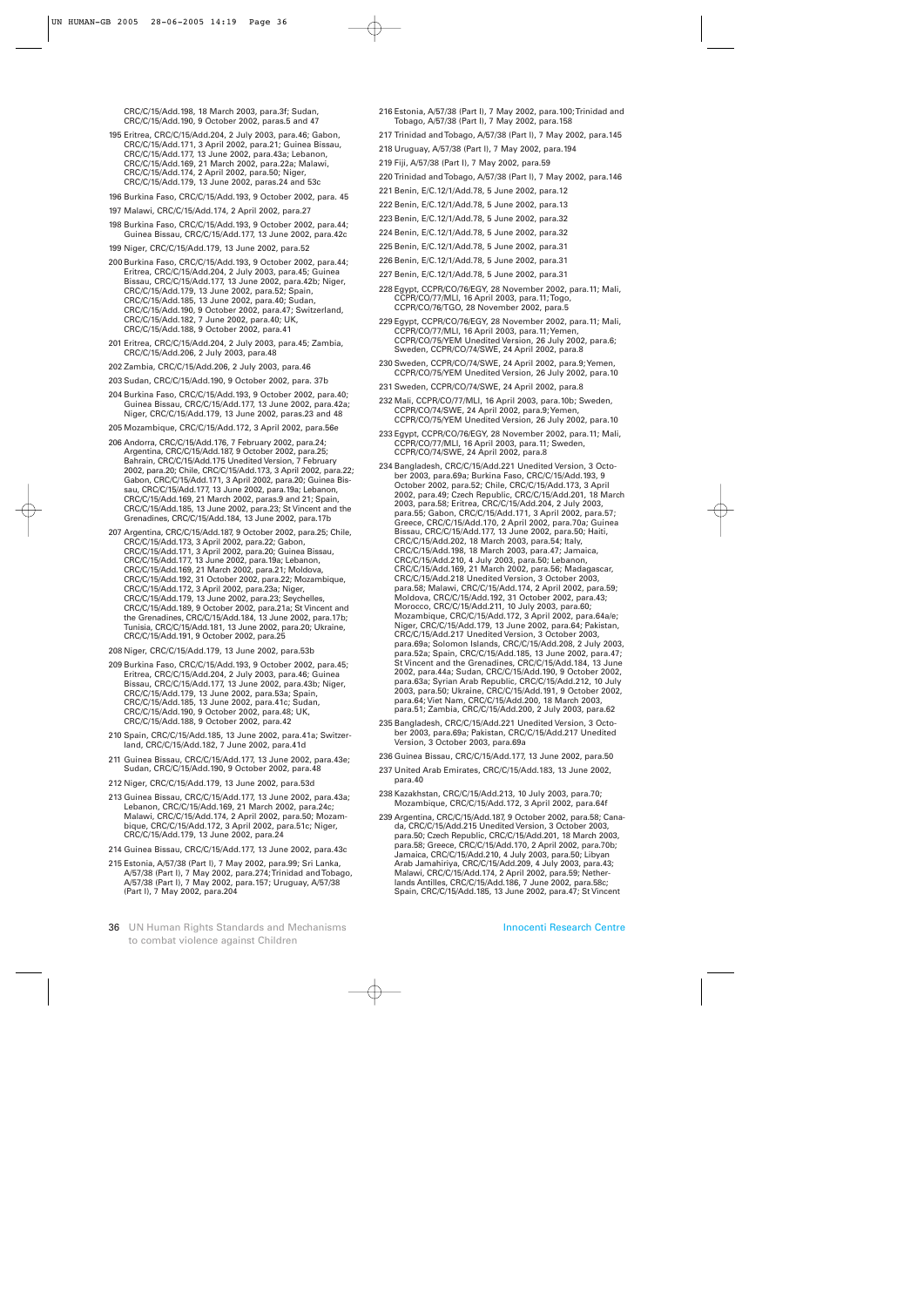and the Grenadines, CRC/C/15/Add.184, 13 June 2002, para.44c; Tunisia, CRC/C/15/Add.181, 13 June 2002, para.41

- 240 Netherlands Antilles, CRC/C/15/Add.186, 7 June 2002, para.58d
- 241 St Vincent and the Grenadines, CRC/C/15/Add.184, 13 June 2002, para.44b; Sudan, CRC/C/15/Add.190, 9 October 2002, para.61; Syrian Arab Republic, CRC/C/15/Add.212, 10 July 2003, para.50
- 242 Netherlands Antilles, CRC/C/15/Add.186, 7 June 2002, para.58d; Ukraine, CRC/C/15/Add.191, 9 October 2002, para.64
- 243 Bahrain, CRC/C/15/Add.175 Unedited Version, 7 February 2002, para.45; Bangladesh, CRC/C/15/Add.221 Unedited Version, 3 October 2003, para.69b; Brunei Darussalam, CRC/C/15/Add.219 Unedited Version, 3 October 2003, para.49; Canada, CRC/C/15/Add.215 Unedited Version, 3 October 2003, para.50; Gabon, CRC/C/15/Add.171, 3 April 2002, para.57; Haiti, CRC/C/15/Add.202, 18 March 2003, paras.54 and 56; Madagascar, CRC/C/15/Add.218 Unedited Version, 3 October 2003, para.58; Malawi, CRC/C/15/Add.174, 2 April 2002, paras.18 and 59; Moldova, CRC/C/15/Add.192, 31 October 2002, para.43; Mozambique, CRC/C/15/Add.172, 3 April 2002, para.64a; Netherlands Antilles, CRC/C/15/Add.186, 7 June 2002, para.58a/b; New Zealand, CRC/C/15/Add.216 Unedited Version, 3 October 2003, para.47; Niger, CRC/C/15/Add.179, 13 June 2002, para.64; Pakistan, CRC/C/15/Add.217 Unedited Version, 3 October 2003, paras.27 and 69b; Singapore, CRC/C/15/Add.220 Unedited Version, 3 October 2003, para.21; Solomon Islands, CRC/C/15/Add.208, 2 July 2003, para.52a; Sudan, CRC/C/15/Add.190, 9 October 2002, para.63a; Syrian Arab Republic, CRC/C/15/Add.212, 10 July 2003, para.50; United Arab Emirates, CRC/C/15/Add.183, 13 June 2002, para.40
- 244 Belarus, CRC/C/15/Add.180, 13 June 2002, para.51; Gabon, CRC/C/15/Add.171, 3 April 2002, para.59; Libyan Arab Jamahiriya, CRC/C/15/Add.209, 4 July 2003, para.43; Madagascar, CRC/C/15/Add.218 Unedited Version, 3 October 2003, para.60; United Arab Emirates, CRC/C/15/Add.183, 13 June 2002, para.40
- 245 Andorra, CRC/C/15/Add.176, 7 February 2002, para.43; Burkina Faso, CRC/C/15/Add.193, 9 October 2002, para.52; Chile, CRC/C/15/Add.173, 3 April 2002, para.49; Gabon, CRC/C/15/Add.171, 3 April 2002, para.57; Haiti, CRC/C/15/Add.202, 18 March 2003, para.54; Madagascar, CRC/C/15/Add.218 Unedited Version, 3 October 2003, para.58; Moldova, CRC/C/15/Add.192, 31 October 2002, para.43; Mozambique, CRC/C/15/Add.172, 3 April 2002, paras.56e and 64c; Niger, CRC/C/15/Add.179, 13 June 2002, para.64; Solomon Islands, CRC/C/15/Add.208, 2 July 2003, para.52c; Sudan, CRC/C/15/Add.190, 9 October 2002, para.63b; United Arab Emirates, CRC/C/15/Add.183, 13 June 2002, para.40
- 246 Mozambique, CRC/C/15/Add.172, 3 April 2002, para.64d; Solomon Islands, CRC/C/15/Add.208, 2 July 2003, para.52a; Sudan, CRC/C/15/Add.190, 9 October 2002, para.63c
- 247 Bangladesh, CRC/C/15/Add.221 Unedited Version, 3 October 2003, para.69c; Haiti, CRC/C/15/Add.202, 18 March 2003, para.56; Morocco, CRC/C/15/Add.211, 10 July 2003, para.60
- 248 Madagascar, CRC/C/15/Add.218 Unedited Version, 3 October 2003, para.59b; Morocco, CRC/C/15/Add.211, 10 July 2003, para.61d
- 249 Niger, CRC/C/15/Add.179, 13 June 2002, para.66
- 250 Bahrain, CRC/C/15/Add.175 Unedited Version, 7 February 2002, para.45; Syrian Arab Republic, CRC/C/15/Add.212, 10 July 2003, para.50
- 251 Bangladesh, CRC/C/15/Add.221 Unedited Version, 3 October 2003, para.69c
- 252 Sudan, CRC/C/15/Add.190, 9 October 2002, para.62a
- 253 Jamaica, CRC/C/15/Add.210, 4 July 2003, para.51a
- 254 Libyan Arab Jamahiriya, CRC/C/15/Add.209, 4 July 2003, para.44b
- 255 Argentina, CRC/C/15/Add.187, 9 October 2002, para.58b; Chile, CRC/C/15/Add.173, 3 April 2002, para.50a; Haiti, CRC/C/15/Add.202, 18 March 2003, para.55a; Malawi,

CRC/C/15/Add.174, 2 April 2002, para.60c; Morocco, CRC/C/15/Add.211, 10 July 2003, para.61b; Netherlands Antilles, CRC/C/15/Add.186, 7 June 2002, para.59a; New Zealand, CRC/C/15/Add.216 Unedited Version, 3 October 2003, para.48; Pakistan, CRC/C/15/Add.217 Unedited Version, 3 October 2003, para.71b; St Vincent and the Grenadines, CRC/C/15/Add.184, 13 June 2002, para.45b; Syrian Arab Republic, CRC/C/15/Add.212, 10 July 2003, para.51a

- 256 Bangladesh, CRC/C/15/Add.221 Unedited Version, 3 October 2003, paras.13 and 27b; Brunei Darussalam, CRC/C/15/Add.219 Unedited Version, 3 October 2003, para.50; Guinea Bissau, CRC/C/15/Add.177, 13 June 2002, para.51b; Haiti, CRC/C/15/Add.202, 18 March 2003, para.57a; Jamaica, CRC/C/15/Add.210, 4 July 2003, para.51b; Lebanon, CRC/C/15/Add.169, 21 March 2002, para.57a; Madagascar, CRC/C/15/Add.218 Unedited Version, 3 October 2003, para.59a; Malawi, CRC/C/15/Add.174, 2 April 2002, paras.19d and 60a; Morocco, CRC/C/15/Add.211, 10 July 2003, para.61b; Mozambique, CRC/C/15/Add.172, 3 April 2002, para.65f; Pakistan, CRC/C/15/Add.217 Unedited Version, 3 October 2003, paras.28d and 71b; Singapore, CRC/C/15/Add.220 Unedited Version, 3 October 2003, para.22c; Solomon Islands, CRC/C/15/Add.208, 2 July 2003, para.53a; St Vincent and the Grenadines, CRC/C/15/Add.184, 13 June 2002, para.45c
- 257 Netherlands Antilles, CRC/C/15/Add.186, 7 June 2002, para.59a
- 258 Haiti, CRC/C/15/Add.202, 18 March 2003, para.57c
- 259 Madagascar, CRC/C/15/Add.218 Unedited Version, 3 October 2003, para.61a
- 260 Gabon, CRC/C/15/Add.171, 3 April 2002, para.60a
- 261 Gabon, CRC/C/15/Add.171, 3 April 2002, para.60c
- 262 Sudan, CRC/C/15/Add.190, 9 October 2002, para.62c
- 263 Argentina, CRC/C/15/Add.187, 9 October 2002, para.58e; Bangladesh, CRC/C/15/Add.221 Unedited Version, 3 October 2003, para.70a; Chile, CRC/C/15/Add.173, 3 April 2002, para.50d; Guinea Bissau, CRC/C/15/Add.177, 13 June 2002, para.51a; Moldova, CRC/C/15/Add.192, 31 October 2002, para.44a; Sudan, CRC/C/15/Add.190, 9 October 2002, para.64a; Tunisia, CRC/C/15/Add.181, 13 June 2002, para.42a
- 264 Bangladesh, CRC/C/15/Add.221 Unedited Version, 3 October 2003, para.70a; Haiti, CRC/C/15/Add.202, 18 March 2003, para.57b; Morocco, CRC/C/15/Add.211, 10 July 2003, para.61d; Pakistan, CRC/C/15/Add.217 Unedited Version, 3 October 2003, para.71a; Sri Lanka, CRC/C/15/Add.207, 2 July 2003, para.50
- 265 Bangladesh, CRC/C/15/Add.221 Unedited Version, 3 October 2003, para.70a
- 266 Belarus, CRC/C/15/Add.180, 13 June 2002, para.52b
- 267 Haiti, CRC/C/15/Add.202, 18 March 2003, para.57b; Morocco, CRC/C/15/Add.211, 10 July 2003, para.61d
- 268 Niger, CRC/C/15/Add.179, 13 June 2002, para.65c; Sudan, CRC/C/15/Add.190, 9 October 2002, para.62b; Zambia, CRC/C/15/Add.200, 2 July 2003, para.63b
- 269 Gabon, CRC/C/15/Add.171, 3 April 2002, para.60b: Haiti, CRC/C/15/Add.202, 18 March 2003, para.57d; Madagascar, CRC/C/15/Add.218 Unedited Version, 3 October 2003, para.61c; Morocco, CRC/C/15/Add.211, 10 July 2003, para.61c; Sudan, CRC/C/15/Add.190, 9 October 2002, para.62e; Syrian Arab Republic, CRC/C/15/Add.212, 10 July 2003, para.51a; Zambia, CRC/C/15/Add.200, 2 July 2003, para.63b
- 270 Haiti, CRC/C/15/Add.202, 18 March 2003, para.57b; Italy, CRC/C/15/Add.198, 18 March 2003, para.48; Lebanon, CRC/C/15/Add.169, 21 March 2002, para.57a; Morocco, CRC/C/15/Add.211, 10 July 2003, para.61d; Niger, CRC/C/15/Add.179, 13 June 2002, para.65c; Spain, CRC/C/15/Add.185, 13 June 2002, para.48c
- 271 Libyan Arab Jamahiriya, CRC/C/15/Add.209, 4 July 2003, para.44c
- 272 Gabon, CRC/C/15/Add.171, 3 April 2002, para.60d; Madagascar, CRC/C/15/Add.218 Unedited Version, 3 October 2003, para.61a; United Arab Emirates, CRC/C/15/Add.183, 13 June 2002, para.41b/c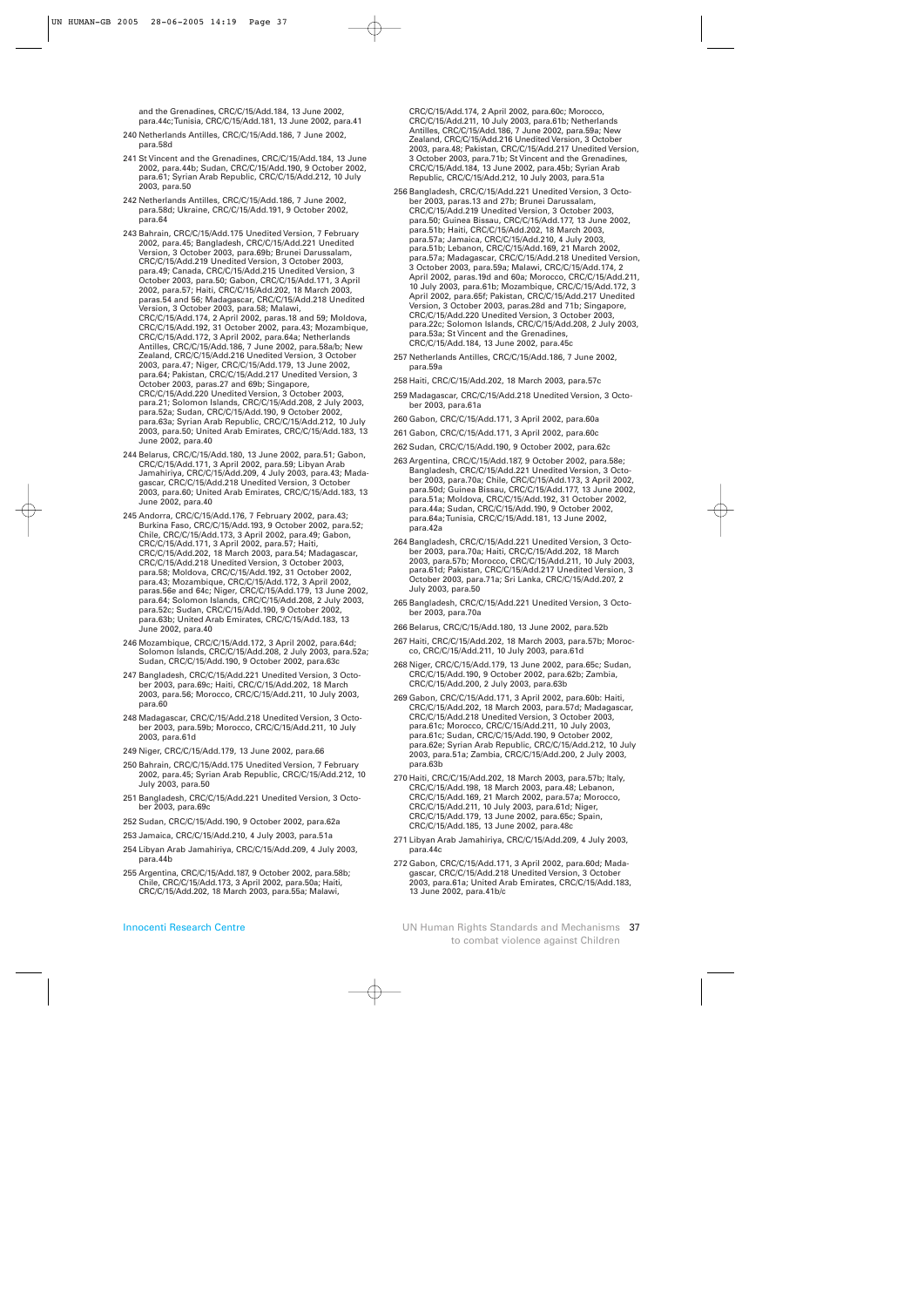#### 273 Jamaica, CRC/C/15/Add.210, 4 July 2003, para.51b

- 274 Argentina, CRC/C/15/Add.187, 9 October 2002, para.58a; Bangladesh, CRC/C/15/Add.221 Unedited Version, 3 October 2003, para.70e; Canada, CRC/C/15/Add.215 Unedited Version, 3 October 2003, para.51; Czech Republic, CRC/C/15/Add.201, 18 March 2003, para.59a; Eritrea, CRC/C/15/Add.204, 2 July 2003, para.56a; Kazakhstan, CRC/C/15/Add.213, 10 July 2003, para.71a; Malawi, CRC/C/15/Add.174, 2 April 2002, para.60b; Spain, CRC/C/15/Add.185, 13 June 2002, para.48a; St Vincent and the Grenadines, CRC/C/15/Add.184, 13 June 2002, para.45a; Ukraine, CRC/C/15/Add.191, 9 October 2002, para.65a
- 275 Viet Nam, CRC/C/15/Add.200, 18 March 2003, para.42c
- 276 Belarus, CRC/C/15/Add.180, 13 June 2002, para.52a; Libyan Arab Jamahiriya, CRC/C/15/Add.209, 4 July 2003, para.44a; Madagascar, CRC/C/15/Add.218 Unedited Version, 3 October 2003, para.61b
- 277 Argentina, CRC/C/15/Add.187, 9 October 2002, para.58d; Chile, CRC/C/15/Add.173, 3 April 2002, para.50c; Greece, CRC/C/15/Add.170, 2 April 2002, para.71a; Madagascar, CRC/C/15/Add.218 Unedited Version, 3 October 2003, para.61b
- 278 Bangladesh, CRC/C/15/Add.221 Unedited Version, 3 October 2003, para.70d; Czech Republic, CRC/C/15/Add.201, 18 March 2003, para.59b; Gabon, CRC/C/15/Add.171, 3 April 2002, para.58c; Lebanon, CRC/C/15/Add.169, 21 March 2002, para.57a; Madagascar, CRC/C/15/Add.218 Unedited Version, 3 October 2003, para.59a; Malawi, CRC/C/15/Add.174, 2 April 2002, para.60d; Netherlands Antilles, CRC/C/15/Add.186, 7 June 2002, para.59b; Niger, CRC/C/15/Add.179, 13 June 2002, para.65b; Pakistan, CRC/C/15/Add.217 Unedited Version, 3 October 2003, para.71d; Sri Lanka, CRC/C/15/Add.207, 2 July 2003, para.50; Syrian Arab Republic, CRC/C/15/Add.212, 10 July 2003, para.51a; Viet Nam, CRC/C/15/Add.200, 18 March 2003, para.52b; Zambia, CRC/C/15/Add.200, 2 July 2003, para.63b
- 279 Czech Republic, CRC/C/15/Add.201, 18 March 2003, para.59c; Guinea Bissau, CRC/C/15/Add.177, 13 June 2002, para.51c; Mozambique, CRC/C/15/Add.172, 3 April 2002, para.65c; Solomon Islands, CRC/C/15/Add.208, 2 July 2003, para.53c; Sudan, CRC/C/15/Add.190, 9 October 2002, para.64b; Ukraine, CRC/C/15/Add.191, 9 October 2002, para.65b
- 280 Andorra, CRC/C/15/Add.176, 7 February 2002, para.44; Czech Republic, CRC/C/15/Add.201, 18 March 2003, para.59d; Guinea Bissau, CRC/C/15/Add.177, 13 June 2002, para.51d; Morocco, CRC/C/15/Add.211, 10 July 2003, para.61c; Mozambique, CRC/C/15/Add.172, 3 April 2002, paras.57e and 65d; Niger, CRC/C/15/Add.179, 13 June 2002, para.65d; Pakistan, CRC/C/15/Add.217 Unedited Version, 3 October 2003, para.71a; Solomon Islands, CRC/C/15/Add.208, 2 July 2003, para.53c; Sri Lanka, CRC/C/15/Add.207, 2 July 2003, para.50; Sudan, CRC/C/15/Add.190, 9 October 2002, para.64c
- 281 Mali, CCPR/CO/77/MLI, 16 April 2003, para.18; Portugal, CCPR/CO/78/PRT, 5 July 2003, para.19
- 282 Mali, CCPR/CO/77/MLI, 16 April 2003, para.17
- 283 Mali, CCPR/CO/77/MLI, 16 April 2003, para.18
- 284 Mali, CCPR/CO/77/MLI, 16 April 2003, para.18; Portugal, CCPR/CO/78/PRT, 5 July 2003, para.19
- 285 Portugal, CCPR/CO/78/PRT, 5 July 2003, para.19
- 286 Argentina, CRC/C/15/Add.187, 9 October 2002, para.62; Belarus, CRC/C/15/Add.180, 13 June 2002, para.53; Burkina Faso, CRC/C/15/Add.193, 9 October 2002, paras.30 and 60; Eritrea, CRC/C/15/Add.204, 2 July 2003, para.59; Estonia, CRC/C/15/Add.196, 17 March 2003, para.50f; Gabon, CRC/C/15/Add.171, 3 April 2002, para.66; Haiti, CRC/C/15/Add.202, 18 March 2003, para.62; Jamaica, CRC/C/15/Add.210, 4 July 2003, para.56c; Libyan Arab Jamahiriya, CRC/C/15/Add.209, 4 July 2003, para.45a; Malawi, CRC/C/15/Add.174, 2 April 2002, para.67; Moldova, CRC/C/15/Add.192, 31 October 2002, para.51; Seychelles, CRC/C/15/Add.189, 9 October 2002, para.54; Spain, CRC/C/15/Add.185, 13 June 2002, para.53; Syrian Arab Republic, CRC/C/15/Add.212, 10 July 2003, para.52e; Ukraine, CRC/C/15/Add.191, 9 October 2002, para.70c; UK, CRC/C/15/Add.188, 9 October 2002, para.59; Zambia, CRC/C/15/Add.206, 2 July 2003, para.70.
- 287 Jamaica, CRC/C/15/Add.210, 4 July 2003, para.56a; Italy, CRC/C/15/Add.198, 18 March 2003, para.51
- 288 Belarus, CRC/C/15/Add.180, 13 June 2002, para. 53; St Vincent and the Grenadines, CRC/C/15/Add.184, 13 June 2002, para.52d; Syrian Arab Republic, CRC/C/15/Add.212, 10 July 2003, para.52d
- 289 Belarus, CRC/C/15/Add.180, 13 June 2002, para.53; Chile, CRC/C/15/Add.173, 3 April 2002, para.53; Spain, CRC/C/15/Add.185, 13 June 2002, para.53; St Vincent and the Grenadines, CRC/C/15/Add.184, 13 June 2002, para.52d; UK, CRC/C/15/Add.188, 9 October 2002, para.59
- 290 Libyan Arab Jamahiriya, CRC/C/15/Add.209, 4 July 2003, para.45a
- 291 Moldova, CRC/C/15/Add.192, 31 October 2002, para.51
- 292 Mozambique, CRC/C/15/Add.172, 3 April 2002, para.72d/e/g
- 293 Argentina, CRC/C/15/Add.187, 9 October 2002, para.62; Israel, CRC/C/15/Add.195, 9 October 2002, para.62c; Lebanon, CRC/C/15/Add.169, 21 March 2002, para.34
- 294 Argentina, CRC/C/15/Add.187, 9 October 2002, para.62; UK, CRC/C/15/Add.188, 9 October 2002, paras.33 and 59; Ukraine, CRC/C/15/Add.191, 9 October 2002, para.70c
- 295 Ukraine, CRC/C/15/Add.191, 9 October 2002, para.72
- 296 Burkina Faso, CRC/C/15/Add.193, 9 October 2002, para.60
- 297Burkina Faso, CRC/C/15/Add.193, 9 October 2002, para.60; Chile, CRC/C/15/Add.173, 3 April 2002, para.53; Gabon, CRC/C/15/Add.171, 3 April 2002, para.66; Greece, CRC/C/15/Add.170, 2 April 2002, para.78c; Guinea Bissau, CRC/C/15/Add.177, 13 June 2002, para.58c; Lebanon, CRC/C/15/Add.169, 21 March 2002, para.60; Moldova, CRC/C/15/Add.192, 31 October 2002, para.51; Mozambique, CRC/C/15/Add.172, 3 April 2002, paras.72e; Netherlands Antilles, CRC/C/15/Add.186, 7 June 2002, para.64; Niger, CRC/C/15/Add.179, 13 June 2002, para.70; St Vincent and the Grenadines, CRC/C/15/Add.184, 13 June 2002, para.52e; Switzerland, CRC/C/15/Add.182, 7 June 2002, para.56; Tunisia, CRC/C/15/Add.181, 13 June 2002, para.45; UK, CRC/C/15/Add.188, 9 October 2002, paras.6 and 59
- 298 Argentina, CRC/C/15/Add.187, 9 October 2002, para.36; Burkina Faso, CRC/C/15/Add.193, 9 October 2002, para.30; Cyprus, CRC/C/15/Add.205, 2 July 2003, para.35; Czech Republic, CRC/C/15/Add.201, 18 March 2003, para.39; Haiti, CRC/C/15/Add.202, 18 March 2003, paras.36 and 62; Italy, CRC/C/15/Add.198, 18 March 2003, para.31; Kazakhstan, CRC/C/15/Add.213, 10 July 2003, para.36; Morocco, CRC/C/15/Add.211, 10 July 2003, paras.34, 58 and 72d; Romania, CRC/C/15/Add.199, 18 March 2003, para.34; Spain, CRC/C/15/Add.185, 13 June 2002, para.45a; St Vincent and the Grenadines, CRC/C/15/Add.184, 13 June 2002, para.52c Sudan, CRC/C/15/Add.190, 9 October 2002, para.35; Tunisia, CRC/C/15/Add.181, 13 June 2002, para.45; UK, CRC/C/15/Add.188, 9 October 2002, para.39; Zambia, CRC/C/15/Add.206, 2 July 2003, para.32
- 299 Mozambique, CRC/C/15/Add.172, 3 April 2002, paras.38a and 68b; Ukraine, CRC/C/15/Add.191, 9 October 2002, para.68c
- 300 Argentina, CRC/C/15/Add.187, 9 October 2002, para.36; Gabon, CRC/C/15/Add.171, 3 April 2002, para.31; Israel, CRC/C/15/Add.195, 9 October 2002, para.36; Lebanon, CRC/C/15/Add.169, 21 March 2002, para.34; Switzerland, CRC/C/15/Add.182, 7 June 2002, para.30; Tunisia, CRC/C/15/Add.181, 13 June 2002, para.31; Ukraine, CRC/C/15/Add.191, 9 October 2002, para.36
- 301 Gabon, CRC/C/15/Add.171, 3 April 2002, para.31
- 302 Poland, CRC/C/15/Add.194, 30 October 2002, para.27
- 303 Netherlands Antilles, CRC/C/15/Add.186, 7 June 2002, para.64
- 304 Argentina, CRC/C/15/Add.187, 9 October 2002, para.36; Ukraine, CRC/C/15/Add.191, 9 October 2002, para.36
- 305 UK, CRC/C/15/Add.188, 9 October 2002, para.33
- 306 Solomon Islands, CRC/C/15/Add.208, 2 July 2003, para.59f/i
- 307 Ukraine, CRC/C/15/Add.191, 9 October 2002, para.73
- 308 Ukraine, CRC/C/15/Add.191, 9 October 2002, para.37a/c
- 309 Ukraine, CRC/C/15/Add.191, 9 October 2002, para.37f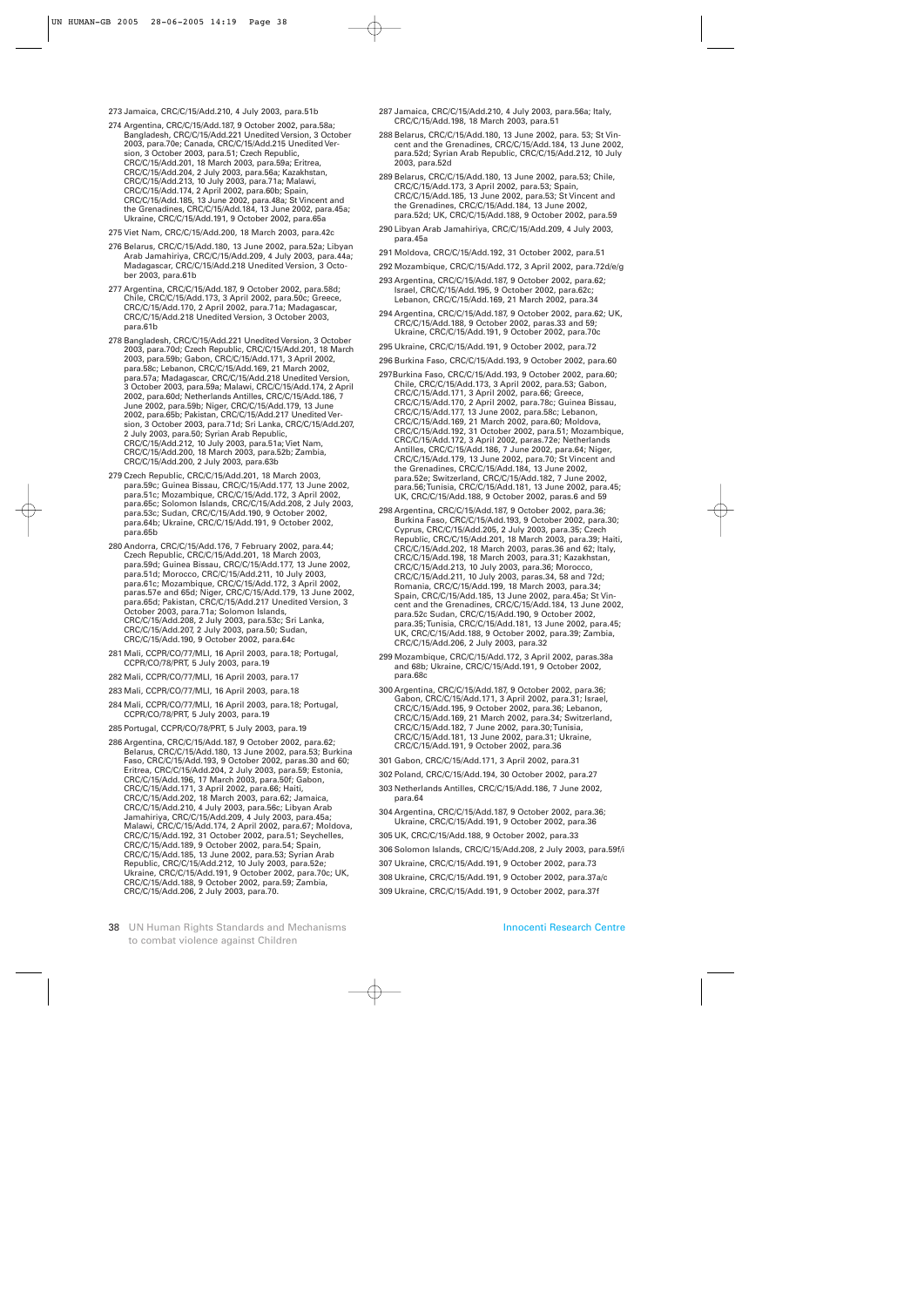- 310 Netherlands Antilles, CRC/C/15/Add.186, 7 June 2002, paras.24 and 65b
- 311 Gabon, CRC/C/15/Add.171, 3 April 2002, para.32d
- 312 Guinea Bissau, CRC/C/15/Add.177, 13 June 2002, para.59d
- 313 Sudan, CRC/C/15/Add.190, 9 October 2002, para.70d
- 314 Argentina, CRC/C/15/Add.187, 9 October 2002, para.63d; Bahrain, CRC/C/15/Add.175 Unedited Version, 7 February 2002, para.48d; Belarus, CRC/C/15/Add.180, 13 June 2002, para.54d; Belgium, CRC/C/15/Add.178, 13 June 2002, para.32c; Burkina Faso, CRC/C/15/Add.193, 9 October 2002, para.62c; Chile, CRC/C/15/Add.173, 3 April 2002, para.54e; Estonia, CRC/C/15/Add.196, 17 March 2003, para.51d; Gabon, CRC/C/15/Add.171, 3 April 2002, para.68b; Greece, CRC/C/15/Add.170, 2 April 2002, para.79e; Guinea Bissau, CRC/C/15/Add.177, 13 June 2002, para.59c; Haiti, CRC/C/15/Add.202, 18 March 2003, para.64b; Israel, CRC/C/15/Add.195, 9 October 2002, para.62b; Jamaica, CRC/C/15/Add.210, 4 July 2003, para.57d; Kazakhstan, CRC/C/15/Add.213, 10 July 2003, para.67b; Lebanon, CRC/C/15/Add.169, 21 March 2002, para.61b; Malawi, CRC/C/15/Add.174, 2 April 2002, para.69c; Moldova, CRC/C/15/Add.192, 31 October 2002, para.52d; Morocco, CRC/C/15/Add.211, 10 July 2003, para.68b; Mozambique, CRC/C/15/Add.172, 3 April 2002, para.73e; Niger, CRC/C/15/Add.179, 13 June 2002, para.72b; Poland, CRC/C/15/Add.194, 30 October 2002, para.51c; Republic of Korea, CRC/C/15/Add.197, 18 March 2003, para.57a; Romania, CRC/C/15/Add.199, 18 March 2003, para.63c; Solomon Islands, CRC/C/15/Add.208, 2 July 2003, para.59c; Sri Lanka, CRC/C/15/Add.207, 2 July 2003, para.52d; St Vincent and the Grenadines, CRC/C/15/Add.184, 13 June 2002, para.53c; Syrian Arab Republic, CRC/C/15/Add.212, 10 July 2003, para.53c; Tunisia, CRC/C/15/Add.181, 13 June 2002, para.46b; Ukraine, CRC/C/15/Add.191, 9 October 2002, para.71b; United Arab Emirates, CRC/C/15/Add.183, 13 June 2002, para.43d; UK, CRC/C/15/Add.188, 9 October 2002, para.62e; Viet Nam, CRC/C/15/Add.200, 18 March 2003, para.54c; Zambia, CRC/C/15/Add.206, 2 July 2003, para.72e
- 315 Mozambique, CRC/C/15/Add.172, 3 April 2002, para.73e
- 316 Czech Republic, CRC/C/15/Add.201, 18 March 2003, para.66e; Eritrea, CRC/C/15/Add.204, 2 July 2003, para.60b; Estonia, CRC/C/15/Add.196, 17 March 2003, para.51e; Haiti, CRC/C/15/Add.202, 18 March 2003, para.64e; Jamaica, CRC/C/15/Add.210, 4 July 2003, para.57d; Morocco, CRC/C/15/Add.211, 10 July 2003, para.68c; Viet Nam, CRC/C/15/Add.200, 18 March 2003, para.54c; Zambia, CRC/C/15/Add.206, 2 July 2003, para.72f
- 317 UK, CRC/C/15/Add.188, 9 October 2002, para.34
- 318 Malawi, CRC/C/15/Add.174, 2 April 2002, para.69i
- 319 Argentina, CRC/C/15/Add.187, 9 October 2002, para.63g; Burkina Faso, CRC/C/15/Add.193, 9 October 2002, paras.31 and 62g; Gabon, CRC/C/15/Add.171, 3 April 2002, para.68e; Malawi, CRC/C/15/Add.174, 2 April 2002, para.69d; Niger, CRC/C/15/Add.179, 13 June 2002, para.72f; Seychelles, CRC/C/15/Add.189, 9 October 2002, para.56c; St Vincent and the Grenadines, CRC/C/15/Add.184, 13 June 2002, para.53e; UK, CRC/C/15/Add.188, 9 October 2002, para.62g
- 320 Lebanon, CRC/C/15/Add.169, 21 March 2002, para. 35a
- 321 Gabon, CRC/C/15/Add.171, 3 April 2002, para.32a/b
- 322 Italy, CRC/C/15/Add.198, 18 March 2003, para.53b
- 323 Mozambique, CRC/C/15/Add.172, 3 April 2002, para.73d
- 324 Ukraine, CRC/C/15/Add.191, 9 October 2002, para.37e
- 325 Malawi, CRC/C/15/Add.174, 2 April 2002, para.66b; Mozambique, CRC/C/15/Add.172, 3 April 2002, para.69b
- 326 St Vincent and the Grenadines, CRC/C/15/Add.184, 13 June 2002, para.53d
- 327 Israel, CRC/C/15/Add.195, 9 October 2002, para.37a
- 328 Argentina, CRC/C/15/Add.187, 9 October 2002, para.37e; Gabon, CRC/C/15/Add.171, 3 April 2002, para.32f; Greece, CRC/C/15/Add.170, 2 April 2002, para.79d; Lebanon, CRC/C/15/Add.169, 21 March 2002, para.35c; Mozambique, CRC/C/15/Add.172, 3 April 2002, para.39a; Switzerland, CRC/C/15/Add.182, 7 June 2002, para.31b; Tunisia, CRC/C/15/Add.181, 13 June 2002, para.32c
- 329 Argentina, CRC/C/15/Add.187, 9 October 2002, para.37e
- 330 Argentina, CRC/C/15/Add.187, 9 October 2002, para.37c: Bahrain, CRC/C/15/Add.175 Unedited Version, 7 February 2002, para.36a; Burkina Faso, CRC/C/15/Add.193, 9 October 2002, para.31; Israel, CRC/C/15/Add.195, 9 October 2002, para.37b; Lebanon, CRC/C/15/Add.169, 21 March 2002, para.35a; Mozambique, CRC/C/15/Add.172, 3 April 2002, para.73d; Spain, CRC/C/15/Add.185, 13 June 2002, para.46e; Tunisia, CRC/C/15/Add.181, 13 June 2002, para.32a; Ukraine, CRC/C/15/Add.191, 9 October 2002, para.37b
- 331 Bahrain, CRC/C/15/Add.175 Unedited Version, 7 February 2002, para.36a; Burkina Faso, CRC/C/15/Add.193, 9 October 2002, para.31; Israel, CRC/C/15/Add.195, 9 October 2002, para.37b; Mozambique, CRC/C/15/Add.172, 3 April 2002, paras.39a and 73d; Sudan, CRC/C/15/Add.190, 9 October 2002, para.36b; Ukraine, CRC/C/15/Add.191, 9 October 2002, para.37e
- 332 Argentina, CRC/C/15/Add.187, 9 October 2002, para.37d; Lebanon, CRC/C/15/Add.169, 21 March 2002, para.35b; Tunisia, CRC/C/15/Add.181, 13 June 2002, para.32b
- 333 Lebanon, CRC/C/15/Add.169, 21 March 2002, para.35b; Tunisia, CRC/C/15/Add.181, 13 June 2002, para.32b
- 334 Bahrain, CRC/C/15/Add.175 Unedited Version, 7 February 2002, para.36b; Burkina Faso, CRC/C/15/Add.193, 9 October 2002, para.31; Israel, CRC/C/15/Add.195, 9 October 2002, para.37c; Ukraine, CRC/C/15/Add.191, 9 October 2002, para.37g
- 335 Argentina, CRC/C/15/Add.187, 9 October 2002, para.37h; Bahrain, CRC/C/15/Add.175 Unedited Version, 7 February 2002, para.36b; Israel, CRC/C/15/Add.195, 9 October 2002, para.37c; Lebanon, CRC/C/15/Add.169, 21 March 2002, para.35d; Morocco, CRC/C/15/Add.211, 10 July 2003, para.35d; Romania, CRC/C/15/Add.199, 18 March 2003, para.34e; Tunisia, CRC/C/15/Add.181, 13 June 2002, para.32d
- 336 Argentina, CRC/C/15/Add.187, 9 October 2002, para.63h; Belarus, CRC/C/15/Add.180, 13 June 2002, para.54h; Burkina Faso, CRC/C/15/Add.193, 9 October 2002, para.62l; Chile, CRC/C/15/Add.173, 3 April 2002, para.54i; Gabon, CRC/C/15/Add.171, 3 April 2002, para.68j; Malawi, CRC/C/15/Add.174, 2 April 2002, para.69k; Moldova, CRC/C/15/Add.192, 31 October 2002, para.52i; Mozambique, CRC/C/15/Add.172, 3 April 2002, para.73g; Niger, CRC/C/15/Add.179, 13 June 2002, para.72k; Ukraine, CRC/C/15/Add.191, 9 October 2002, para.71c
- 337 Bahrain, CRC/C/15/Add.175 Unedited Version, 7 February 2002, para.48g; Czech Republic, CRC/C/15/Add.201, 18 March 2003, para.66c; Estonia, CRC/C/15/Add.196, 17 March 2003, para.51c; Israel, CRC/C/15/Add.195, 9 October 2002, para.62d; Italy, CRC/C/15/Add.198, 18 March 2003, para.53c; Libyan Arab Jamahiriya, CRC/C/15/Add.209, 4 July 2003, para.46h; Sri Lanka, CRC/C/15/Add.207, 2 July 2003, para.52e; Syrian Arab Republic, CRC/C/15/Add.212, 10 July 2003, para.53f; United Arab Emirates, CRC/C/15/Add.183, 13 June 2002, para.43g; Zambia, CRC/C/15/Add.206, 2 July 2003, para.72i
- 338 Kazakhstan, CRC/C/15/Add.213, 10 July 2003, para.38; Morocco, CRC/C/15/Add.211, 10 July 2003, para.35a; Romania, CRC/C/15/Add.199, 18 March 2003, para.34d
- 339 Haiti, CRC/C/15/Add.202, 18 March 2003, para.37b; Romania, CRC/C/15/Add.199, 18 March 2003, para.34a
- 340 Romania, CRC/C/15/Add.199, 18 March 2003, para.34b
- 341 Jamaica, CRC/C/15/Add.210, 4 July 2003, para.33b; Romania, CRC/C/15/Add.199, 18 March 2003, para.34d
- 342 Egypt, CAT/C/CR/29/4, 23 December 2002, para.5b
- 343 Egypt, CAT/C/CR/29/4, 23 December 2002, para.6j
- 344 Belgium, CAT/C/CR/30/6, 27 May 2003, para.5f
- 345 Egypt, CAT/C/CR/29/4, 23 December 2002, para.5b
- 346 Egypt, CAT/C/CR/29/4, 23 December 2002, para.5b; Luxembourg, CAT/C/CR/28/2, 12 June 2002, para.5a
- 347 Russian Federation, CAT/C/CR/28/4, 6 June 2002, para.6i
- 348 Belgium, CAT/C/CR/30/6, 27 May 2003, paras.7e and 7k

349 Egypt, CAT/C/CR/29/4, 23 December 2002, para.6j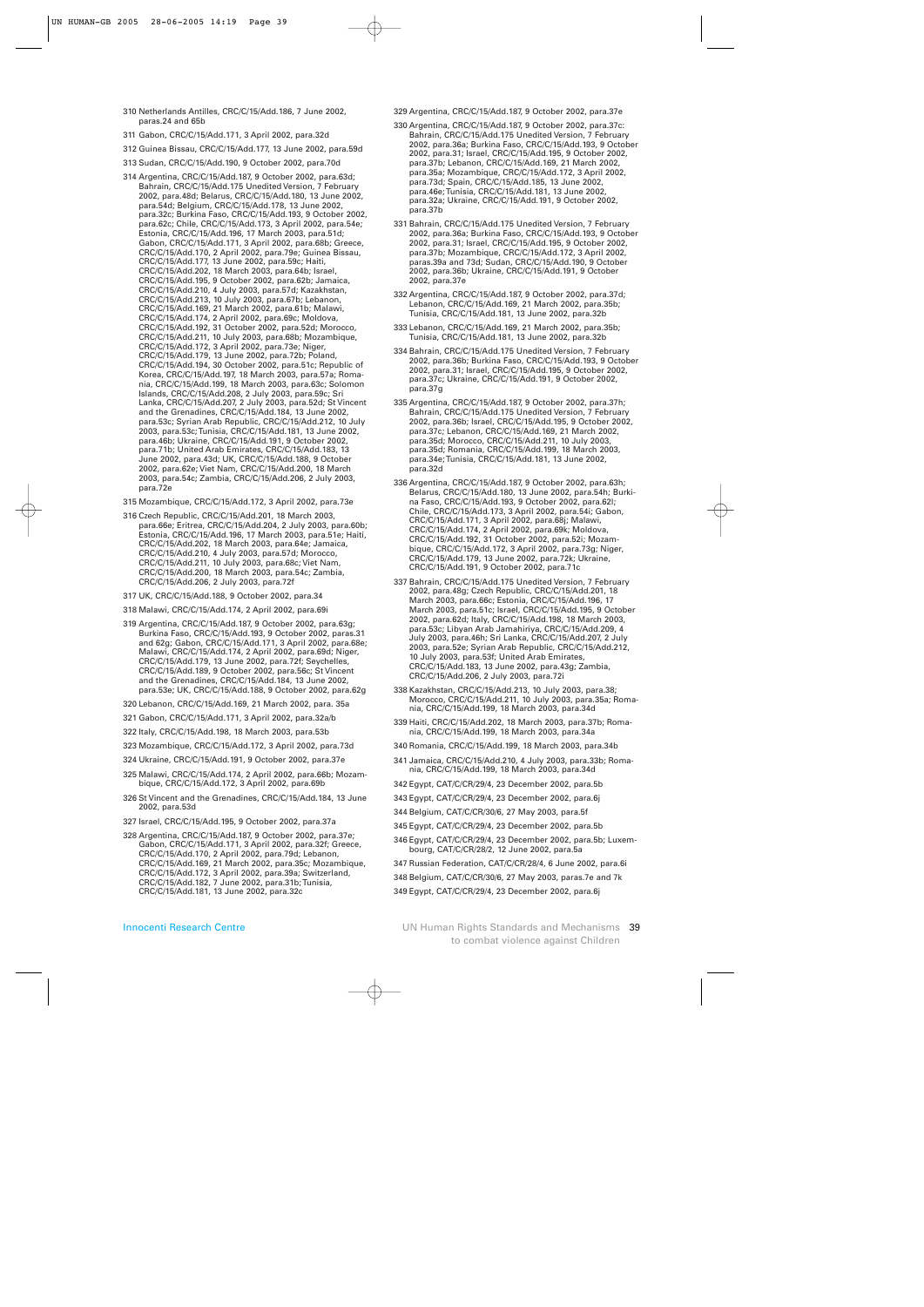- 350 Egypt, CAT/C/CR/29/4, 23 December 2002, para.6j; Luxembourg, CAT/C/CR/28/2, 12 June 2002, para.6a
- 351 Russian Federation, CAT/C/CR/28/4, 6 June 2002, para.8j
- 352 Fiji, A/57/38 (Part I), 7 May 2002, para.58; Sri Lanka, A/57/38 (Part I), 7 May 2002, para.286
- 353 Fiji, A/57/38 (Part I), 7 May 2002, para.59
- 354 Sri Lanka, A/57/38 (Part I), 7 May 2002, para.287
- 355 Trinidad and Tobago, E/C.12/1/Add.80, 5 June 2002, para.30
- 356 Trinidad and Tobago, E/C.12/1/Add.80, 5 June 2002, para.53
- 357 Togo, CCPR/CO/76/TGO, 28 November 2002, para.11
- 358 Togo, CCPR/CO/76/TGO, 28 November 2002, para.11
- 359 Argentina, CRC/C/15/Add.187, 9 October 2002, para.8; Belgium, CRC/C/15/Add.178, 13 June 2002, paras.3 and 29; Burkina Faso, CRC/C/15/Add.193, 9 October 2002, para.54; Czech Republic, CRC/C/15/Add.201, 18 March 2003, para.60b; Israel, CRC/C/15/Add.195, 9 October 2002, para.60; Moldova, CRC/C/15/Add.192, 31 October 2002, para.45; Poland, CRC/C/15/Add.194, 30 October 2002, para.48; Romania, CRC/C/15/Add.199, 18 March 2003, para.58; Switzerland, CRC/C/15/Add.182, 7 June 2002, para.52; UK, CRC/C/15/Add.188, 9 October 2002, para.57
- 360 Poland, CRC/C/15/Add.194, 30 October 2002, para.48; UK, CRC/C/15/Add.188, 9 October 2002, para.57
- 361 Argentina, CRC/C/15/Add.187, 9 October 2002, para.60; Belarus, CRC/C/15/Add.180, 13 June 2002, para.51; Belgium, CRC/C/15/Add.178, 13 June 2002, para.29; Burkina Faso, CRC/C/15/Add.193, 9 October 2002, paras.36, 54 and 58; Gabon, CRC/C/15/Add.171, 3 April 2002, paras.57 and 64; Greece, CRC/C/15/Add.170, 2 April 2002, paras.50b and 76a/b; Guinea Bissau, CRC/C/15/Add.177, 13 June 2002, paras.30a and 54; Haiti, CRC/C/15/Add.202, 18 March 2003, paras.42 and 60; Italy, CRC/C/15/Add.198, 18 March 2003, para.49; Jamaica, CRC/C/15/Add.210, 4 July 2003, para.54; Kazakhstan, CRC/C/15/Add.213, 10 July 2003, para.72a; Libyan Arab Jamahiriya, CRC/C/15/Add.209, 4 July 2003, para.43; Malawi, CRC/C/15/Add.174, 2 April 2002, paras.61 and 63; Moldova, CRC/C/15/Add.192, 31 October 2002, para.45; Morocco, CRC/C/15/Add.211, 10 July 2003, para.62; Mozambique, CRC/C/15/Add.172, 3 April 2002, paras.38a/c and 66a/b; Niger, CRC/C/15/Add.179, 13 June 2002, para.68; Poland, CRC/C/15/Add.194, 30 October 2002, para.48; Republic of Korea, CRC/C/15/Add.197, 18 March 2003, para.54; Romania, CRC/C/15/Add.199, 18 March 2003, para.58; Solomon Islands, CRC/C/15/Add.208, 2 July 2003, para.36a; Spain, CRC/C/15/Add.185, 13 June 2002, para.49; St Vincent and the Grenadines, CRC/C/15/Add.184, 13 June 2002, paras.38a/b and 48a; Sudan, CRC/C/15/Add.190, 9 October 2002, para.65; Tunisia, CRC/C/15/Add.181, 13 June 2002, para.43; Ukraine, CRC/C/15/Add.191, 9 October 2002, para.66a/c; Viet Nam, CRC/C/15/Add.200, 18 March 2003, para.49; Zambia, CRC/C/15/Add.206, 2 July 2003, paras.44 and 64
- 362 Malawi, CRC/C/15/Add.174, 2 April 2002, para.55; Mozambique, CRC/C/15/Add.172, 3 April 2002, paras.38a and 56i; Zambia, CRC/C/15/Add.206, 2 July 2003, para.56
- 363 Mozambique, CRC/C/15/Add.172, 3 April 2002, para.38a
- 364 Argentina, CRC/C/15/Add.187, 9 October 2002, para.60; Chile, CRC/C/15/Add.173, 3 April 2002, para.37; Israel, CRC/C/15/Add.195, 9 October 2002, para.60; St Vincent and the Grenadines, CRC/C/15/Add.184, 13 June 2002, para.48b; Ukraine, CRC/C/15/Add.191, 9 October 2002, para.66b
- 365 Chile, CRC/C/15/Add.173, 3 April 2002, para.51; Eritrea, CRC/C/15/Add.204, 2 July 2003, para.37; Estonia, CRC/C/15/Add.196, 17 March 2003, para.48; Greece, CRC/C/15/Add.170, 2 April 2002, para.76d; Jamaica, CRC/C/15/Add.210, 4 July 2003, para.54; Morocco, CRC/C/15/Add.211, 10 July 2003, para.62
- 366 Republic of Korea, CRC/C/15/Add.197, 18 March 2003, para.54; Sri Lanka, CRC/C/15/Add.207, 2 July 2003, para.47
- 367 Iceland, CRC/C/15/Add.203, 31 January 2003, para.38; Ukraine, CRC/C/15/Add.191, 9 October 2002, paras.25 and 66c
- 368 Chile, CRC/C/15/Add.173, 3 April 2002, para.51
- 369 Czech Republic, CRC/C/15/Add.201, 18 March 2003,
- 40 UN Human Rights Standards and Mechanisms to combat violence against Children

para.61a; Solomon Islands, CRC/C/15/Add.208, 2 July 2003, para.36b; Viet Nam, CRC/C/15/Add.200, 18 March 2003, para.49

- 370 Czech Republic, CRC/C/15/Add.201, 18 March 2003, para.61d
- 371 Morocco, CRC/C/15/Add.211, 10 July 2003, para.62
- 372 Chile, CRC/C/15/Add.173, 3 April 2002, para.51; St Vincent and the Grenadines, CRC/C/15/Add.184, 13 June 2002, para.38c
- 373 Solomon Islands, CRC/C/15/Add.208, 2 July 2003, para.36c
- 374 Zambia, CRC/C/15/Add.206, 2 July 2003, para.44
- 375 Burkina Faso, CRC/C/15/Add.193, 9 October 2002, para.58; Chile, CRC/C/15/Add.173, 3 April 2002, para.51; Czech Republic, CRC/C/15/Add.201, 18 March 2003, para.61b; Estonia, CRC/C/15/Add.196, 17 March 2003, para.30; Gabon, CRC/C/15/Add.171, 3 April 2002, para.64; Haiti, CRC/C/15/Add.202, 18 March 2003, para.42; Kazakhstan, CRC/C/15/Add.213, 10 July 2003, para.72b; Moldova, CRC/C/15/Add.192, 31 October 2002, para.45; Mozambique, CRC/C/15/Add.172, 3 April 2002, para.66c; Niger, CRC/C/15/Add.179, 13 June 2002, para.68; Solomon Islands, CRC/C/15/Add.208, 2 July 2003, para.54b; Sri Lanka, CRC/C/15/Add.207, 2 July 2003, para.47; Zambia, CRC/C/15/Add.206, 2 July 2003, paras.44 and 64
- 376 Czech Republic, CRC/C/15/Add.201, 18 March 2003, para.63; Guinea Bissau, CRC/C/15/Add.177, 13 June 2002, para.54; Haiti, CRC/C/15/Add.202, 18 March 2003, para.58; Jamaica, CRC/C/15/Add.210, 4 July 2003, para.54; Kazakhstan, CRC/C/15/Add.213, 10 July 2003, para.74c; Mozambique, CRC/C/15/Add.172, 3 April 2002, para.68b; Niger, CRC/C/15/Add.179, 13 June 2002, para.66; Romania, CRC/C/15/Add.199, 18 March 2003, para.60; Solomon Islands, CRC/C/15/Add.208, 2 July 2003, para.56; Sudan, CRC/C/15/Add.190, 9 October 2002, para.67a; Ukraine, CRC/C/15/Add.191, 9 October 2002, para.68c; Zambia, CRC/C/15/Add.206, 2 July 2003, para.68
- 377 Mozambique, CRC/C/15/Add.172, 3 April 2002, para.52d
- 378 Haiti, CRC/C/15/Add.202, 18 March 2003, para.42; Jamaica, CRC/C/15/Add.210, 4 July 2003, para.32b
- 379 Jamaica, CRC/C/15/Add.210, 4 July 2003, para.36
- 380 Czech Republic, CRC/C/15/Add.201, 18 March 2003, para.62b; Jamaica, CRC/C/15/Add.210, 4 July 2003, para.42a
- 381 Cyprus, CRC/C/15/Add.205, 2 July 2003, para.56; Haiti, CRC/C/15/Add.202, 18 March 2003, para.61; Jamaica, CRC/C/15/Add.210, 4 July 2003, para.55c; Libyan Arab Jamahiriya, CRC/C/15/Add.209, 4 July 2003, para.44b; Republic of Korea, CRC/C/15/Add.197, 18 March 2003, para.55d; Romania, CRC/C/15/Add.199, 18 March 2003, para.59a; Solomon Islands, CRC/C/15/Add.208, 2 July 2003, para.55a; Zambia, CRC/C/15/Add.206, 2 July 2003, para.65
- 382 Eritrea, CRC/C/15/Add.204, 2 July 2003, para.58e; Haiti, CRC/C/15/Add.202, 18 March 2003, para.61
- 383 Eritrea, CRC/C/15/Add.204, 2 July 2003, para.58b; Estonia, CRC/C/15/Add.196, 17 March 2003, para.49; Jamaica, CRC/C/15/Add.210, 4 July 2003, para.55a; Kazakhstan, CRC/C/15/Add.213, 10 July 2003, para.73d; Libyan Arab Jamahiriya, CRC/C/15/Add.209, 4 July 2003, para.44a; Morocco, CRC/C/15/Add.211, 10 July 2003, para.63c; Solomon Islands, CRC/C/15/Add.208, 2 July 2003, para.55d; Zambia, CRC/C/15/Add.206, 2 July 2003, para.65
- 384 Andorra, CRC/C/15/Add.176, 7 February 2002, para.40a; Burkina Faso, CRC/C/15/Add.193, 9 October 2002, para.37a; Chile, CRC/C/15/Add.173, 3 April 2002, para.38a; Eritrea, CRC/C/15/Add.204, 2 July 2003, para.38b; Estonia, CRC/C/15/Add.196, 17 March 2003, para.31a; Gabon, CRC/C/15/Add.171, 3 April 2002, para.40a; Haiti, CRC/C/15/Add.202, 18 March 2003, para.43a; Italy, CRC/C/15/Add.198, 18 March 2003, para.38a; Jamaica, CRC/C/15/Add.210, 4 July 2003, para.33; Niger, CRC/C/15/Add.179, 13 June 2002, para.45a; Solomon Islands, CRC/C/15/Add.208, 2 July 2003, para.37c; Spain, CRC/C/15/Add.185, 13 June 2002, para.37a; St Vincent and the Grenadines, CRC/C/15/Add.184, 13 June 2002, para.39a; Switzerland, CRC/C/15/Add.182, 7 June 2002, para.39a; Zambia, CRC/C/15/Add.206, 2 July 2003, para.45a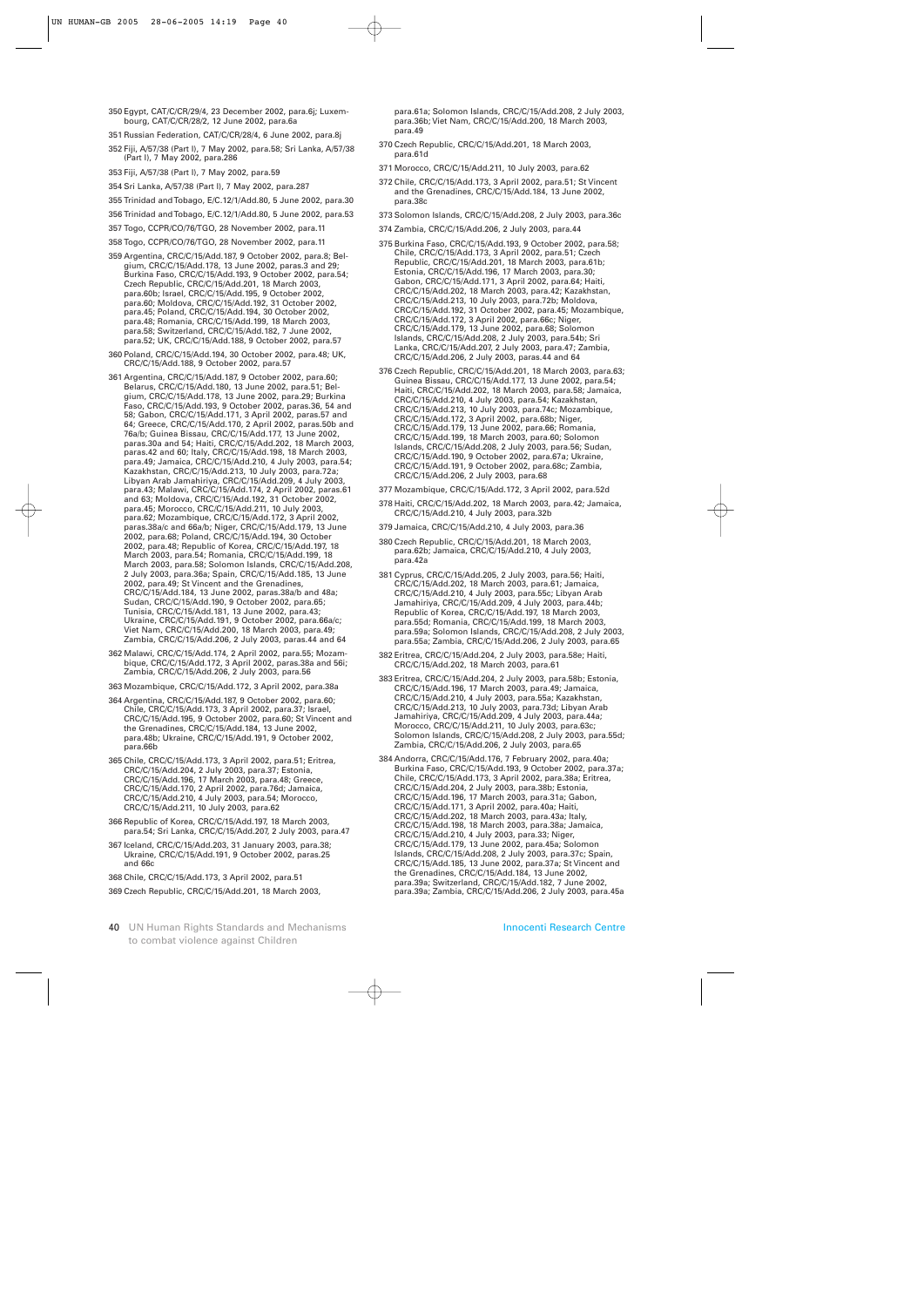385 Argentina, CRC/C/15/Add.187, 9 October 2002, para.61a; Belarus, CRC/C/15/Add.180, 13 June 2002, para.52a; Burkina Faso, CRC/C/15/Add.193, 9 October 2002, para.59; Chile, CRC/C/15/Add.173, 3 April 2002, para.52a; Gabon, CRC/C/15/Add.171, 3 April 2002, para.65; Greece, CRC/C/15/Add.170, 2 April 2002, para.77a; Lebanon, CRC/C/15/Add.169, 21 March 2002, para.59; Malawi, CRC/C/15/Add.174, 2 April 2002, para.62; Moldova, CRC/C/15/Add.192, 31 October 2002, para.46a; Niger, CRC/C/15/Add.179, 13 June 2002, para.69; Seychelles, CRC/C/15/Add.189, 9 October 2002, para.51; St Vincent and the Grenadines, CRC/C/15/Add.184, 13 June 2002, para.49a; Switzerland, CRC/C/15/Add.182, 7 June 2002, para.53; Tunisia, CRC/C/15/Add.181, 13 June 2002, para.44; UK, CRC/C/15/Add.188, 9 October 2002, para.58a

- 386 Jamaica, CRC/C/15/Add.210, 4 July 2003, para.55b; Libyan Arab Jamahiriya, CRC/C/15/Add.209, 4 July 2003, para.44b
- 387 Iceland, CRC/C/15/Add.203, 31 January 2003, para.39b; Morocco, CRC/C/15/Add.211, 10 July 2003, para.63a
- 388 Ukraine, CRC/C/15/Add.191, 9 October 2002, para.26
- 389 Bahrain, CRC/C/15/Add.175 Unedited Version, 7 February 2002, para.38b; Eritrea, CRC/C/15/Add.204, 2 July 2003, para.38a; Estonia, CRC/C/15/Add.196, 17 March 2003, para.31b; Greece, CRC/C/15/Add.170, 2 April 2002, para.51d; Jamaica, CRC/C/15/Add.210, 4 July 2003, para.33b; Moldova, CRC/C/15/Add.192, 31 October 2002, para.46b; Mozambique, CRC/C/15/Add.172, 3 April 2002, para.67g; Poland, CRC/C/15/Add.194, 30 October 2002, para.12
- 390 Burkina Faso, CRC/C/15/Add.193, 9 October 2002, para.37e; Chile, CRC/C/15/Add.173, 3 April 2002, para.52b; Greece, CRC/C/15/Add.170, 2 April 2002, para.51d; Malawi, CRC/C/15/Add.174, 2 April 2002, para.42c; Mozambique, CRC/C/15/Add.172, 3 April 2002, para.67d; Poland, CRC/C/15/Add.194, 30 October 2002, para.49b; Romania, CRC/C/15/Add.199, 18 March 2003, para.59b; Solomon Islands, CRC/C/15/Add.208, 2 July 2003, para.55b; UK, CRC/C/15/Add.188, 9 October 2002, para.58b; Viet Nam, CRC/C/15/Add.200, 18 March 2003, para.50c
- 391 Argentina, CRC/C/15/Add.187, 9 October 2002, para.61b; Belgium, CRC/C/15/Add.178, 13 June 2002, para.30b; Cyprus, CRC/C/15/Add.205, 2 July 2003, para.46; Eritrea, CRC/C/15/Add.204, 2 July 2003, para.58a; Iceland, CRC/C/15/Add.203, 31 January 2003, para.39a; Israel, CRC/C/15/Add.195, 9 October 2002, para.61; Italy, CRC/C/15/Add.198, 18 March 2003, para.50b; Republic of Korea, CRC/C/15/Add.197, 18 March 2003, para.55d; Spain, CRC/C/15/Add.185, 13 June 2002, para.50c; Ukraine, CRC/C/15/Add.191, 9 October 2002, para.67b; UK, CRC/C/15/Add.188, 9 October 2002, para.58c
- 392 Cyprus, CRC/C/15/Add.205, 2 July 2003, para.46; Haiti, CRC/C/15/Add.202, 18 March 2003, para.43a
- 393 Libyan Arab Jamahiriya, CRC/C/15/Add.209, 4 July 2003, para.44c
- 394 Belgium, CRC/C/15/Add.178, 13 June 2002, para.30e; Burkina Faso, CRC/C/15/Add.193, 9 October 2002, para.55a; Gabon, CRC/C/15/Add.171, 3 April 2002, para.60d; Malawi, CRC/C/15/Add.174, 2 April 2002, para.64a; Mozambique, CRC/C/15/Add.172, 3 April 2002, para.67c; Mozambique, CRC/C/15/Add.172, 3 April 2002, paras.39a and 67g; Spain, CRC/C/15/Add.185, 13 June 2002, para.50b

395 Argentina, CRC/C/15/Add.187, 9 October 2002, para.61b; Belarus, CRC/C/15/Add.180, 13 June 2002, para.52b; Burkina Faso, CRC/C/15/Add.193, 9 October 2002, paras.37e and 57b; Chile, CRC/C/15/Add.173, 3 April 2002, para.38f; Czech Republic, CRC/C/15/Add.201, 18 March 2003, para.62a/b; Eritrea, CRC/C/15/Add.204, 2 July 2003, paras.38d and 58d; Estonia, CRC/C/15/Add.196, 17 March 2003, paras.31e/g and 49; Gabon, CRC/C/15/Add.171, 3 April 2002, paras.40d, 60b and 63b; Greece, CRC/C/15/Add.170, 2 April 2002, para.51d and 77e; Guinea Bissau, CRC/C/15/Add.177, 13 June 2002, para.31g; Haiti, CRC/C/15/Add.202, 18 March 2003, paras.43c and 59b; Jamaica, CRC/C/15/Add.210, 4 July 2003, paras.33 and 55c; Kazakhstan, CRC/C/15/Add.213, 10 July 2003, para.73b; Lebanon, CRC/C/15/Add.169, 21 March 2002, para.59; Malawi, CRC/C/15/Add.174, 2 April 2002, paras.42c, 62 and 66b; Moldova, CRC/C/15/Add.192, 31 October 2002, para.46b; Morocco, CRC/C/15/Add.211, 10 July 2003, para.63b;

Mozambique, CRC/C/15/Add.172, 3 April 2002, para.39c; Niger, CRC/C/15/Add.179, 13 June 2002, para.69; Poland, CRC/C/15/Add.194, 30 October 2002, para.49d; Republic of Korea, CRC/C/15/Add.197, 18 March 2003, para.55c; Romania, CRC/C/15/Add.199, 18 March 2003, paras.43f and 59d; Solomon Islands, CRC/C/15/Add.208, 2 July 2003, paras.37b and 55c; Spain, CRC/C/15/Add.185, 13 June 2002, para.37d; Sri Lanka, CRC/C/15/Add.207, 2 July 2003, para.48c; St Vincent and the Grenadines, CRC/C/15/Add.184, 13 June 2002, para.39b/g; Switzerland, CRC/C/15/Add.182, 7 June 2002, para.53; Tunisia, CRC/C/15/Add.181, 13 June 2002, para.44; Ukraine, CRC/C/15/Add.191, 9 October 2002, paras.67d and 69b; Viet Nam, CRC/C/15/Add.200, 18 March 2003, para.50c; Zambia, CRC/C/15/Add.206, 2 July 2003, paras.45d/e and 65

- 396 Seychelles, CRC/C/15/Add.189, 9 October 2002, para.51
- 397 Eritrea, CRC/C/15/Add.204, 2 July 2003, para.58d; Sri Lanka, CRC/C/15/Add.207, 2 July 2003, para.48c
- 398 Spain, CRC/C/15/Add.185, 13 June 2002, para.50a
- 399 Argentina, CRC/C/15/Add.187, 9 October 2002, para.61b; Belarus, CRC/C/15/Add.180, 13 June 2002, para.52b/c; Burkina Faso, CRC/C/15/Add.193, 9 October 2002, para.55a; Chile, CRC/C/15/Add.173, 3 April 2002, para.52c; Gabon, CRC/C/15/Add.171, 3 April 2002, paras.60a and 65; Greece, CRC/C/15/Add.170, 2 April 2002, para.77b; Guinea Bissau, CRC/C/15/Add.177, 13 June 2002, para.55b; Lebanon, CRC/C/15/Add.169, 21 March 2002, para.59; Malawi, CRC/C/15/Add.174, 2 April 2002, paras.62 and 64a: Moldova, CRC/C/15/Add.192, 31 October 2002, para.46d; Mozambique, CRC/C/15/Add.172, 3 April 2002, para.67a/b; Poland, CRC/C/15/Add.194, 30 October 2002, para.49a; St Vincent and the Grenadines, CRC/C/15/Add.184, 13 June 2002, para.49b/c; Switzerland, CRC/C/15/Add.182, 7 June 2002, para.53; Tunisia, CRC/C/15/Add.181, 13 June 2002, para.44; Ukraine, CRC/C/15/Add.191, 9 October 2002, para.67a/c
- 400 Greece, CRC/C/15/Add.170, 2 April 2002, para.77d; Mozambique, CRC/C/15/Add.172, 3 April 2002, para.67e
- 401 Belgium, CRC/C/15/Add.178, 13 June 2002, para.30f; Gabon, CRC/C/15/Add.171, 3 April 2002, para.60c; Guinea Bissau, CRC/C/15/Add.177, 13 June 2002, para.55c
- 402 Greece, CRC/C/15/Add.170, 2 April 2002, para.77c
- 403 Mozambique, CRC/C/15/Add.172, 3 April 2002, para.67f
- 404 Poland, CRC/C/15/Add.194, 30 October 2002, para.49c; St Vincent and the Grenadines, CRC/C/15/Add.184, 13 June 2002, para.39c
- 405 Zambia, CRC/C/15/Add.206, 2 July 2003, para.57h
- 406 Kazakhstan, CRC/C/15/Add.213, 10 July 2003, para.75b
- 407 Andorra, CRC/C/15/Add.176, 7 February 2002, para.40d; Chile, CRC/C/15/Add.173, 3 April 2002, para.38d; Czech Republic, CRC/C/15/Add.201, 18 March 2003, para.41c; Eritrea, CRC/C/15/Add.204, 2 July 2003, para.38c; Estonia, CRC/C/15/Add.196, 17 March 2003, para.31d/e; Greece, CRC/C/15/Add.170, 2 April 2002, para.51d; Guinea Bissau, CRC/C/15/Add.177, 13 June 2002, para.31b/f; Haiti, CRC/C/15/Add.202, 18 March 2003, para.43b; Italy, CRC/C/15/Add.198, 18 March 2003, para.38e; Jamaica, CRC/C/15/Add.210, 4 July 2003, para.33b; Romania, CRC/C/15/Add.199, 18 March 2003, para.43c/d; Solomon Islands, CRC/C/15/Add.208, 2 July 2003, para.37a; Spain, CRC/C/15/Add.185, 13 June 2002, para.37c; St Vincent and the Grenadines, CRC/C/15/Add.184, 13 June 2002, para.39c; Switzerland, CRC/C/15/Add.182, 7 June 2002, para.39d; Zambia, CRC/C/15/Add.206, 2 July 2003, para.45b/c
- 408 Guinea Bissau, CRC/C/15/Add.177, 13 June 2002, para.31b/f; Mozambique, CRC/C/15/Add.172, 3 April 2002, para.39a; St Vincent and the Grenadines, CRC/C/15/Add.184, 13 June 2002, para.39f
- 409 Czech Republic, CRC/C/15/Add.201, 18 March 2003, para.62b; Eritrea, CRC/C/15/Add.204, 2 July 2003, para.58c; Estonia, CRC/C/15/Add.196, 17 March 2003, para.31h; Iceland, CRC/C/15/Add.203, 31 January 2003, para.29e; Republic of Korea, CRC/C/15/Add.197, 18 March 2003, para.55b; Romania, CRC/C/15/Add.199, 18 March 2003, para.59c; Sri Lanka, CRC/C/15/Add.207, 2 July 2003, para.48b; Viet Nam, CRC/C/15/Add.200, 18 March 2003, para.50b
- 410 Estonia, CRC/C/15/Add.196, 17 March 2003, para.31f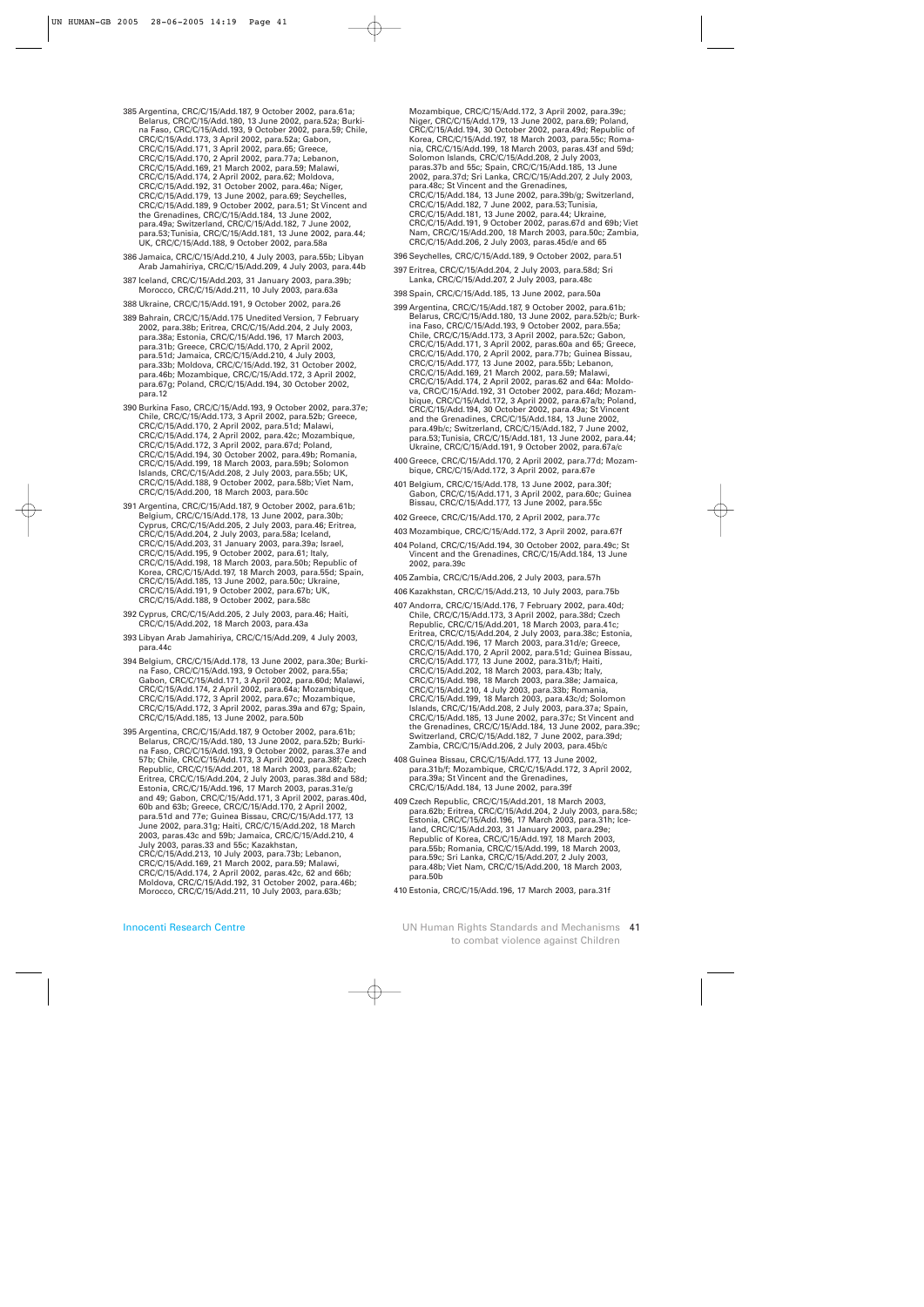- 411 Eritrea, CRC/C/15/Add.204, 2 July 2003, para.38d; Estonia, CRC/C/15/Add.196, 17 March 2003, para.31g; Zambia, CRC/C/15/Add.206, 2 July 2003, para.45d
- 412 Jamaica, CRC/C/15/Add.210, 4 July 2003, para.33b
- 413 Jamaica, CRC/C/15/Add.210, 4 July 2003, para.37a
- 414 Czech Republic, CRC/C/15/Add.201, 18 March 2003, para.64b/c; Zambia, CRC/C/15/Add.206, 2 July 2003, para.69b
- 415 Malawi, CRC/C/15/Add.174, 2 April 2002, para.56i
- 416 Egypt, CAT/C/CR/29/4, 23 December 2002, paras.5b and 6j
- 417 Estonia, A/57/38 (Part I), 7 May 2002, para.99; Fiji, A/57/38 (Part I), 7 May 2002, para.58; Portugal, CEDAW/C/2002,I/CRP.3/Add.1 (Draft report), 23 January 2002, para.29; Iceland, A/57/38 (Part I), 7 May 2002, para.245; Sri Lanka, A/57/38 (Part I), 7 May 2002, paras.274 and 284; Uruguay, A/57/38 (Part I), 7 May 2002, paras.196 and 204
- 418 Estonia, A/57/38 (Part I), 7 May 2002, para.101; Iceland, A/57/38 (Part I), 7 May 2002, para.247; Portugal, CEDAW/C/2002,I/CRP.3/Add.1 (Draft report), 23 January 2002, para.31
- 419 Estonia, A/57/38 (Part I), 7 May 2002, para.101
- 420 Fiji, A/57/38 (Part I), 7 May 2002, para.58; Sri Lanka, A/57/38 (Part I), 7 May 2002, para.286
- 421 Fiji, A/57/38 (Part I), 7 May 2002, para.60
- 422 Estonia, A/57/38 (Part I), 7 May 2002, paras.100 and 98; Fiji, A/57/38 (Part I), 7 May 2002, para.59; Iceland, A/57/38 (Part I), 7 May 2002, para.246; Portugal, CEDAW/C/2002,I/CRP.3/Add.1 (Draft report), 23 January 2002, para.30; Sri Lanka, A/57/38 (Part I), 7 May 2002, para.283; Uruguay, A/57/38 (Part I), 7 May 2002, para.197
- 423 Estonia, A/57/38 (Part I), 7 May 2002, para.102
- 424 Iceland, A/57/38 (Part I), 7 May 2002, paras.246 and 248; Trinidad and Tobago, A/57/38 (Part I), 7 May 2002, para.146
- 425 Estonia, A/57/38 (Part I), 7 May 2002, para.102; Iceland, A/57/38 (Part I), 7 May 2002, para.248; Portugal, CEDAW/C/2002,I/CRP.3/Add.1 (Draft report), 23 January 2002, para.32
- 426 Estonia, A/57/38 (Part I), 7 May 2002, para.102
- 427 Portugal, CEDAW/C/2002,I/CRP.3/Add.1 (Draft report), 23 January 2002, para.30
- 428 Portugal, CEDAW/C/2002,I/CRP.3/Add.1 (Draft report), 23 January 2002, para.32
- 429 Portugal, CEDAW/C/2002,I/CRP.3/Add.1 (Draft report), 23 January 2002, para.32
- 430 Portugal, CEDAW/C/2002,I/CRP.3/Add.1 (Draft report), 23 January 2002, para.32
- 431 Benin, E/C.12/1/Add.78, 5 June 2002, para.18; Brazil, E/C.12/1/Add.87, 23 May 2003, paras.28, 29 and 30; Czech Republic, E/C.12/1/Add.76, 5 June 2002, para.18; Estonia, E/C.12/1/Add.85, 19 December 2002, para.19; Georgia, E/C.12/1/Add.83, 19 December 2002, paras.18 and 19; Poland, E/C.12/1/Add.82, 19 December 2002, para.24; Slovakia, E/C.12/1/Add.81, 19 December 2002, para.16
- 432 Georgia, E/C.12/1/Add.83, 19 December 2002, para.18
- 433 Benin, E/C.12/1/Add.78, 5 June 2002, para.18; Georgia, E/C.12/1/Add.83, 19 December 2002, para.20
- 434 Brazil, E/C.12/1/Add.87, 23 May 2003, para.53; Estonia, E/C.12/1/Add.85, 19 December 2002, para.42; Georgia, E/C.12/1/Add.83, 19 December 2002, para.37; Poland, E/C.12/1/Add.82, 19 December 2002, para.46; Slovakia, E/C.12/1/Add.81, 19 December 2002, para.30
- 435 Benin, E/C.12/1/Add.78, 5 June 2002, paras.30, 31, 32 and 37; Brazil, E/C.12/1/Add.87, 23 May 2003, paras.51, 52 and 54; Czech Republic, E/C.12/1/Add.76, 5 June 2002, para.37;
- 436 Brazil, E/C.12/1/Add.87, 23 May 2003, para.53
- 437 Estonia, E/C.12/1/Add.85, 19 December 2002, para.42; Georgia, E/C.12/1/Add.83, 19 December 2002, para.37; Poland, E/C.12/1/Add.82, 19 December 2002, para.46
- 438 Benin, E/C.12/1/Add.78, 5 June 2002, para.37; Slovakia, E/C.12/1/Add.81, 19 December 2002, para.30
- 439 Benin, E/C.12/1/Add.78, 5 June 2002, paras.31, 32 and 37; Brazil, E/C.12/1/Add.87, 23 May 2003, para.53
- 440 Brazil, E/C.12/1/Add.87, 23 May 2003, para.53; Georgia, E/C.12/1/Add.83, 19 December 2002, para.37
- 441 Georgia, E/C.12/1/Add.83, 19 December 2002, para.37
- 442 Israel, CCPR/CO/78/ISR, 21 August 2003, para.5; Luxembourg, CCPR/CO/77/LUX, 15 April 2003, para.3; Mali, CCPR/CO/77/MLI, 16 April 2003, para.6; Slovakia, CCPR/CO/78/SVK, 22 August 2003, para.10
- 443 Georgia, CCPR/CO/74/GEO, 19 April 2002, para.15
- 444 Slovakia, CCPR/CO/78/SVK, 22 August 2003, para.10
- 445 Georgia, CCPR/CO/74/GEO, 19 April 2002, para.15; Slovakia, CCPR/CO/78/SVK, 22 August 2003, para.10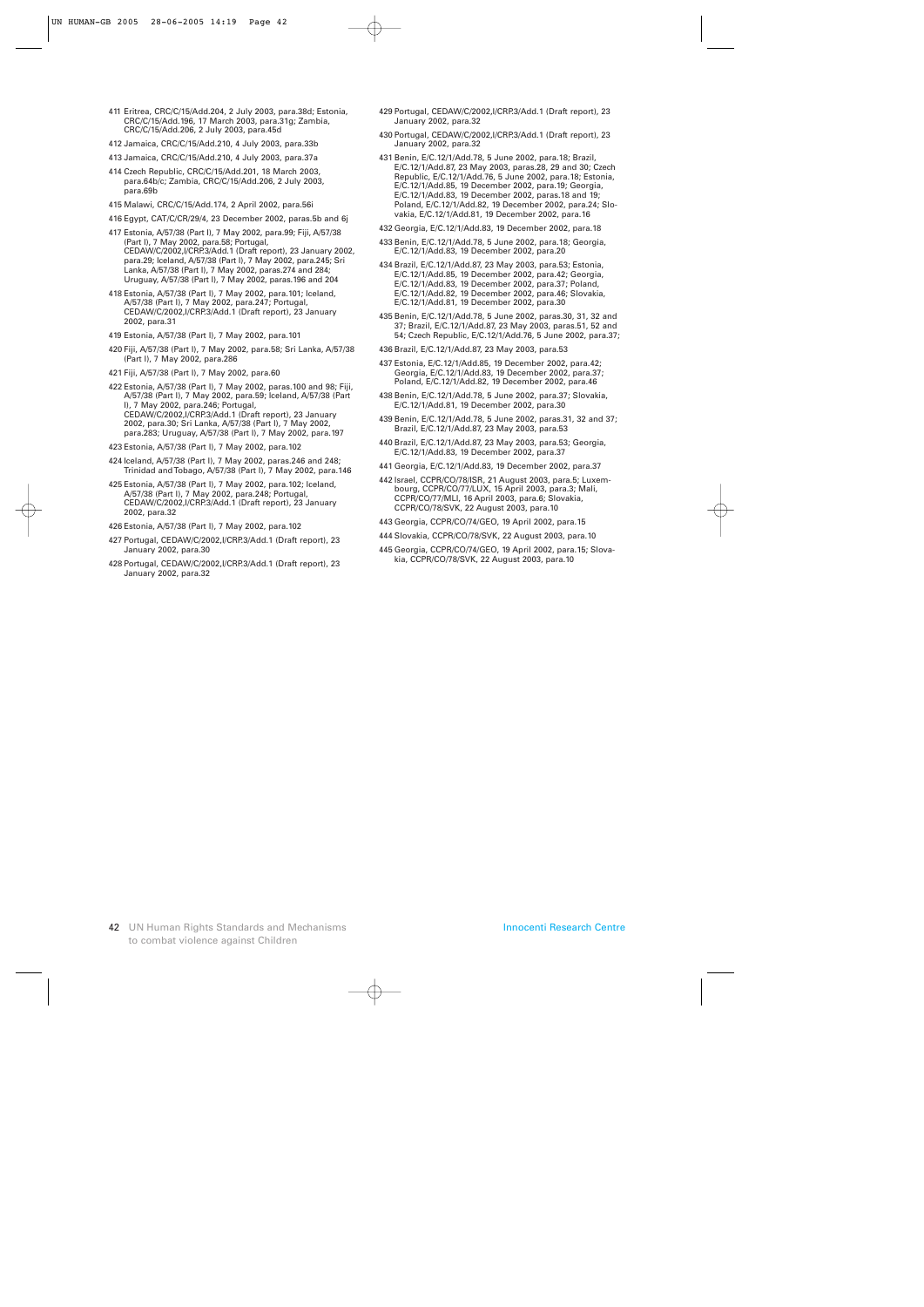## **OTHER HUMAN RIGHTS MECHANISMS AND VIOLENCE AGAINST CHILDREN**

## **Commission on Human Rights**

The Commission on Human Rights meets annually and adopts resolutions, decisions and the Chairperson's statements on matters relevant to individuals' human rights in all regions and circumstances. It also meets exceptionally between these regular meetings to address urgent human rights situations. It is assisted in this work by the Sub-Commission on the Promotion and Protection of Human Rights, and a number of working groups, independent experts and Special Rapporteurs who report on specific issues, and on the human rights situation in specific countries. For example, the Sub-Commission's Working Group on Contemporary Forms of Slavery has examined reviews of developments in the field of contemporary forms of slavery which focus on exploitation of children, particularly in the context of prostitution and domestic servitude,<sup>446</sup> and on trafficking in persons.<sup>447</sup>

## **Extract from Commission on Human Rights 2004 Resolution on the Rights of the Child, Resolution 2004/48**

## **"… Freedom from violence**

19. Welcomes the establishment of a secretariat for the Secretary-General's study on the question of violence against children in collaboration with the Office of the United Nations High Commissioner for Human Rights, the United Nations Children's Fund and the World Health Organization, invites Member States, United Nations bodies and organizations, including the Committee on the Rights of the Child, as well as other relevant intergovernmental organizations, to provide substantive and, where appropriate, financial support, including through voluntary contributions, for the effective conduct of the

study and invites non-governmental organizations to contribute to the study, taking into account the recommendations of the Committee made following the general discussions on violence against children held in September 2000 and 2001, and, further, encourages the independent expert to seek also the participation of children in the study, taking into account their age and maturity;

- 20. Requests the Secretary-General to submit a substantive progress report on the study to the Commission at its sixty-first session and the final indepth study to the Commission at its sixty-second session for its consideration, with the aim of evaluating all possible complementary measures and future actions;
- 21. Requests all relevant human rights mechanisms, in particular special rapporteurs and working groups, within their mandates, to pay attention to the special situation of violence against children, reflecting their experience in the field;
- 22. Calls upon all States to take all appropriate national, bilateral and multilateral measures to prevent, and to protect children from, all forms of physical, sexual and psychological violence, including violence occurring, inter alia, in the family, in public or private institutions, in society, or perpetrated or tolerated by private individuals, juridical persons or the State;
- 23. *Also calls upon* all States to investigate and submit cases of torture and other forms of violence against children to the competent authorities for the purpose of prosecution and to impose appropriate disciplinary or penal sanctions against those responsible for such practices…".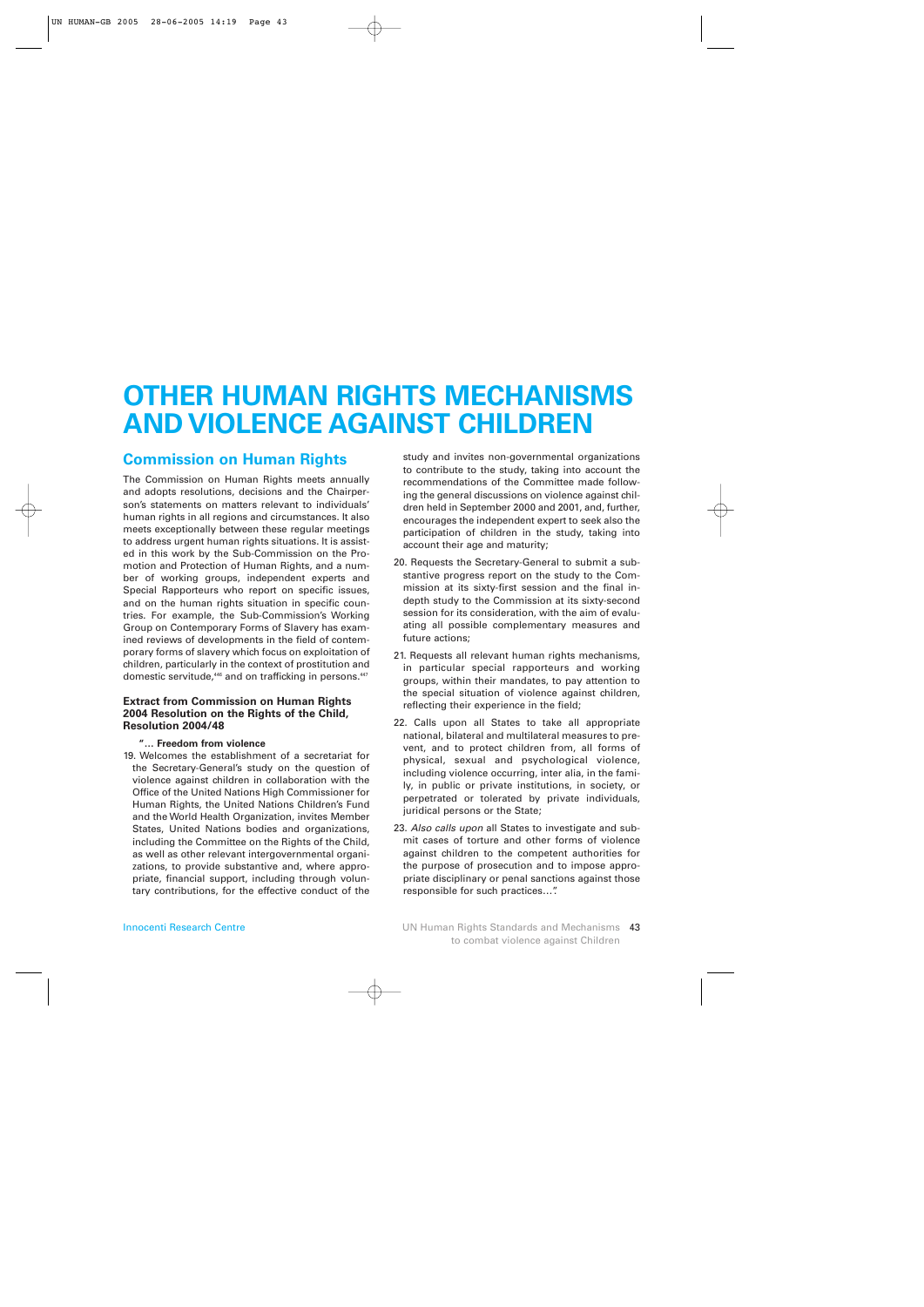## **UN Special Rapporteurs**

Many of the Special Rapporteurs have made particular contributions to the issue of violence against children.

● *Special Rapporteur on extrajudicial, summary or arbitrary executions*

The Special Rapporteur on extrajudicial, summary or arbitrary executions has been particularly concerned about the situation of children. In reports to the Commission on Human Rights areas of special focus have included violations of the right to life of children, including an emphasis on state impunity<sup>448</sup>, the plight of children in armed conflict,<sup>449</sup> and "honour killings". <sup>450</sup> Concern has repeatedly been expressed at arbitrary killings of children, especially of street children and disappearances.452 Another recurring concern is the imposition of capital punishment for crimes committed under the age of 18.453The report of one recent country mission is devoted to the issue of extrajudicial killings of children and juveniles, and includes the voices of the children themselves.<sup>454</sup>

● *Special Rapporteur on the sale of children, child prostitution and child pornography*

The mandate of the Special Rapporteur on the sale of children, child prostitution and child pornography was established in 1990, and the appointment was most recently renewed in 2001. In addition to detailing the work of the Rapporteur in investigating exploitation of children around the world, primarily through communications with states, recent annual reports to the Commission on Human Rights have focused on the entry into force of the Optional Protocol to the Convention on the Rights of the Child on the sale of children, child prostitution and child pornography,455 on the criminalization of child victims,<sup>456</sup> and on the role of the business sector.<sup>457</sup>

#### ● *Special Rapporteur on Torture*

In his contribution to the Committee on the Rights of the Child's discussion day on state violence, the Special Rapporteur on Torture emphasized that his mandate covers the situation of children. Introducing the discussion on violence in the context of "law and order concerns", he noted violent attacks on street children, and the torture and ill-treatment suffered by juvenile offenders during interrogation, pre-trial detention and deprivation of liberty once convicted. He emphasised the need to identify examples of effective measures, policies and programmes to implement article 1 of the Convention against Torture and articles 37 and 19 of Convention on the Rights of the Child, especially the need for alternative sentences, review of legislation, bringing to justice perpetrators of torture and providing compensation and rehabilitation to victims, and for activities aimed at sensitization, education and training.

In his reports, the Special Rapporteur on torture has addressed a number of issues, including the nonderogability of the prohibition of torture,<sup>458</sup> corporal punishment of children,<sup>459</sup> and gender-specific forms of torture.<sup>460</sup>

● *Special Rapporteur on violence against women, its causes and consequences*

Since 1994 there has been a Special Rapporteur

on violence against women, its causes and consequences. The definition and breakdown of violence against women contained in the Declaration on the Elimination of Violence against Women (see above) has played a significant role in structuring the activities of the Special Rapporteur.

In country reports, the Rapporteur has drawn attention to violence by women against children,<sup>461</sup> reports of state violence against children,<sup>462</sup> the effects of violence against women on children,<sup>463</sup> and the rise in trafficking and prostitution of girls.<sup>464</sup> She has produced annual reports to the Commission on Human Rights on the subjects of forced marriages,<sup>465</sup> female genital mutilation,<sup>466</sup> violence against women and/or condoned by the state during armed conflict,<sup>467</sup> and cultural practices in the family that are violent towards women.468Violence against girls is inherent in this subject matter, although the Rapporteur notes that child trafficking needs "different, child-specific remedies that are likewise gender-specific" and refers to the work of the Special Rapporteur on the sale of children, child prostitution and child pornography.<sup>469</sup>

The report on cultural practices in the family that are violent towards women emphasises the state's responsibility to eradicate violence in the family and documents positive strategies that have been developed by states in cooperation with women's organisations to deal with harmful cultural practices. It includes sections on female genital mutilation, honour killings, the pledging of girls for economic and cultural appeasement, witch hunting, caste, marriage, discriminatory laws, son preference, restrictive practices, practices that violate women's reproductive rights, beauty and incest. The Rapporteur "urges States not to invoke any custom, tradition or religious consideration to avoid their obligation to eradicate violence against women and the girl child in the family". Instead:

"States should develop penal, civil and administrative sanctions in domestic legislation to punish violence in the family and provide redress to women victims, even if violence is associated with a cultural practice. The penal sanctions should be strong and effective and not merely on paper. Furthermore, States should develop national plans of action to eradicate violence in the family, particularly violence relating to cultural practices, through health and education programmes at the grass-roots level. Finally, States should adopt all appropriate measures in the field of education to modify the social and cultural patterns of conduct that foster cultural practices in the family that are violent towards women."470

#### ● *Special Rapporteur on the right to education*

The Special Rapporteur on the right to education has been concerned with issues of violence against children in schools and of educating children in non-violence. Her annual reports to the Commission on Human Rights have drawn attention to violence against minority schools,471 the use of human rights education to promote non-violence,<sup>472</sup> and issues of school discipline.<sup>473</sup> On corporal punishment, she has stated:

*"Another issue which requires attention is school discipline, especially corporal punish-*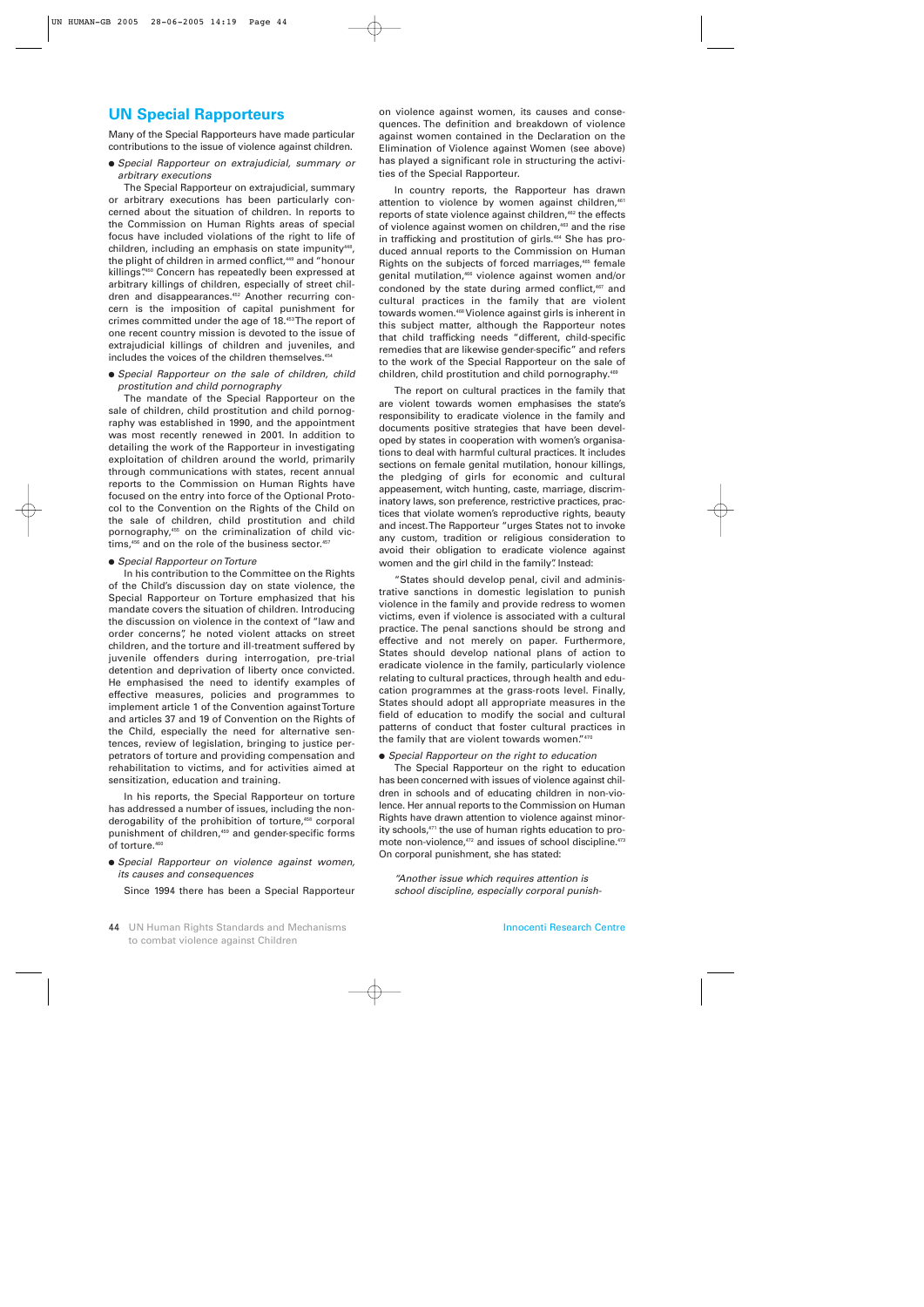*ment. The process of prohibiting and eliminating corporal punishment will be long because violence against children is part of our global heritage. Using violence to instil obedience into schoolchildren and to punish them for wrongdoing openly conflicts with the purposes of education as they are spelled out in international human rights law, translated into many domestic laws and by an increasing number of court judgments."* <sup>474</sup>

#### **Other extra-convention mechanisms**

There has been little specific concern with children in the work of other Special Rapporteurs. The Special Rapporteur on contemporary forms of racism, racial discrimination, xenophobia and related intolerance has addressed the removal of indigenous children from their families and communities,<sup>475</sup> and has noted reports of violence against children,<sup>476</sup> the association between child labour and race,<sup>477</sup> and between race and trafficking.<sup>478</sup> The Special Rapporteur on the right to development has noted the problem of trafficking and sexual exploitation.<sup>479</sup>

Reports of the Working Group on Arbitrary Detention have referred to specific acts of violence involving children, such as being arrested with their families<sup>480</sup> and problems of self harm,<sup>481</sup> as well as poor conditions in which children have been detained.482 Children are sometimes listed by the Working Group in its appeals to States.<sup>483</sup>

Violence against children is a pervasive phenomenon and impacts on all aspects of their lives. It is damaging to their healthy growth and development, it affects their self esteem; it harms their ability to trust and form relationships, and presents them with difficulties in adulthood. It is also a destructive force of societies and perpetuates the beliefs, attitudes, conditions and circumstances which continue the cycle of violence against children and deprives them of basic human rights.

A number of key principles are embedded in human rights standards relating to violence against children. These include:

- in spite of the ratification by 192 countries of the Convention on the Rights of the Child, and the existence of associated human rights instruments and mechanisms, millions of children around the world remain the victims of violence
- violence against children takes place in all societies and in all settings and no single group alone can effectively address it
- children are very often the victims of violence from the very state institutions responsible for their care, welfare and upbringing
- supporting families is a powerful mechanism for preventing violence against children
- policies and measures to address violence against children will inevitably fail if they do not take account of the actual life experiences of children and involve children meaningfully in the design of effective preventive and recovery programmes
- the prevention of violence must be inextricably linked to the implementation of the provisions of the UN Convention on the Rights of the Child which address all aspects of children's lives.

Given that young people emphasise that we are all responsible for keeping them safe (family, community, schools, government, religious institutions), their continued participation is highly encouraged and much needed. Together, we can all make our voices heard to stop the violence against Children. (Violence against Children: What Young People Say484)

#### **Notes**

| 446 E/CN.4/Sub.2/AC.2/2002/4, 17 May 2002 |  |  |  |
|-------------------------------------------|--|--|--|
|-------------------------------------------|--|--|--|

447 E/CN.4/Sub.2/AC.2/2001/4, 16 May 2001

448 E/CN.4/2001/9, 11 January 2001, paras.65-72; E/CN.4/2001/9/Add.1, 17 January 2001, paras.233 and 234; E/CN.4/2002/74, 9 January 2002, paras.83-90; E/CN.4/2003/3, 13 January 2003, paras.58-61

449 E/CN.4/2000/3, 25 January 2000, paras.37-42

450 E/CN.4/2000/3, 25 January 2000, paras.78-84

- 451 E/CN.4/2001/9/Add.1, 17 January 2001, paras.39, 353 and 371; E/CN.4/2000/3, 25 January 2000, para.93; E/CN.4/2001/9, 11 January 2001, paras.27, 65, 67 and 103; E/CN.4/2003/3, 13 January 2003, para.61; E/CN.4/2003/3/Add.1, 12 February 2003, para.479
- 452 E/CN.4/2001/9, 11 January 2001, para.45
- 453 E/CN.4/2001/9/Add.1, 17 January 2001, para.391; E/CN.4/2000/3, 25 January 2000, paras.68 and 97; E/CN.4/2001/9, 11 January 2001, paras.65, 79, 81, 92 and 119; E/CN.4/2003/3/Add.1, 12 February 2003, para.511
- 454 E/CN.4/2003/Add.2, 14 June 2002 (Mission to Honduras)
- 455 E/CN.4/2002/88, 4 February 2002, paras.57-59
- 456 E/CN.4/2003/79, 6 January 2003, paras.8-96
- 457 E/CN.4/2001/78, 25 January 2001, paras.40-120 458 E/CN.4/2002/137 459 A/57/173, 2 July 2002 460 E/CN.4/1995/34 461 E/CN.4/2000/68/Add.3, 27 January 2000, paras.83, 86 and 89 462 E/CN.4/2000/68/Add.3, 27 January 2000, para.49 463 E/CN.4/2000/68/Add.3, 27 January 2000, paras.48 and 57 464 E/CN.4/2000/68/Add.4, 13 March 2000, paras.44 and 45 465 E/CN.4/2000/68/Add.5, 24 February 2000 466 E/CN.4/2001/27, 4 July 2001 467 E/CN.4/2001/73, 23 January 2001 468 E/CN.4/2002/83, 31 January 2002 469 E/CN.4/2000/68, 29 February 2000 470 E/CN.4/2002/83, 31 January 2002, Executive summary 471 E/CN.4/2001/52, 11 January 2001, para.24 472 E/CN.4/2002/60, 7 January 2002, paras.46-50 473 E/CN.4/2001/52, 11 January 2001, para.29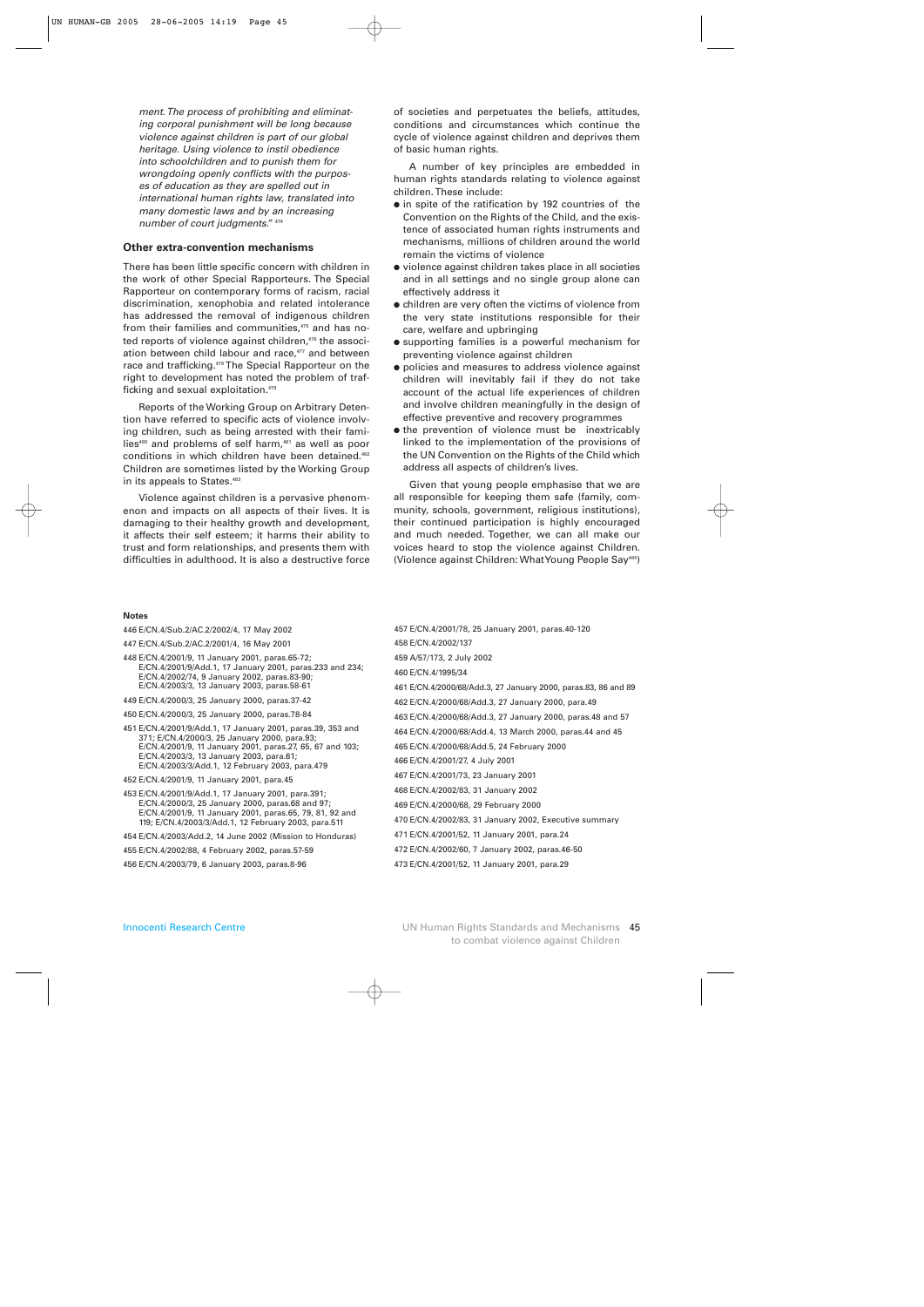474 E/CN.4/2001/52, 11 January 2001, para.29 475 E/CN.4/2000/16, 10 February 2000, paras.45 and 46 476 E/CN.4/2003/24, 30 January 2003, para.17 477 E/CN.4/2003/19/Add.1, 18 March 2003, para.38 478 E/CN.4/2003/19/Add.1, 18 March 2003, para.55 479 E/CN.4/2001/25, 5 January 2001, para.32

480 E/CN.4/2001/14/Add.1, 9 November 2000, para.4f

481 E/CN.4/2003/8/Add.2, 24 October 2002, para.39

- 482 E/CN.4/2003/8/Add.3, 17 December 2002, para.34a
- 483 E/CN.4/2002/77, 19 December 2001, para.25; E/CN.4/2003/8, 16 December 2002, paras.28 and 66
- 484 http://www.unicef.org/voy/media/news